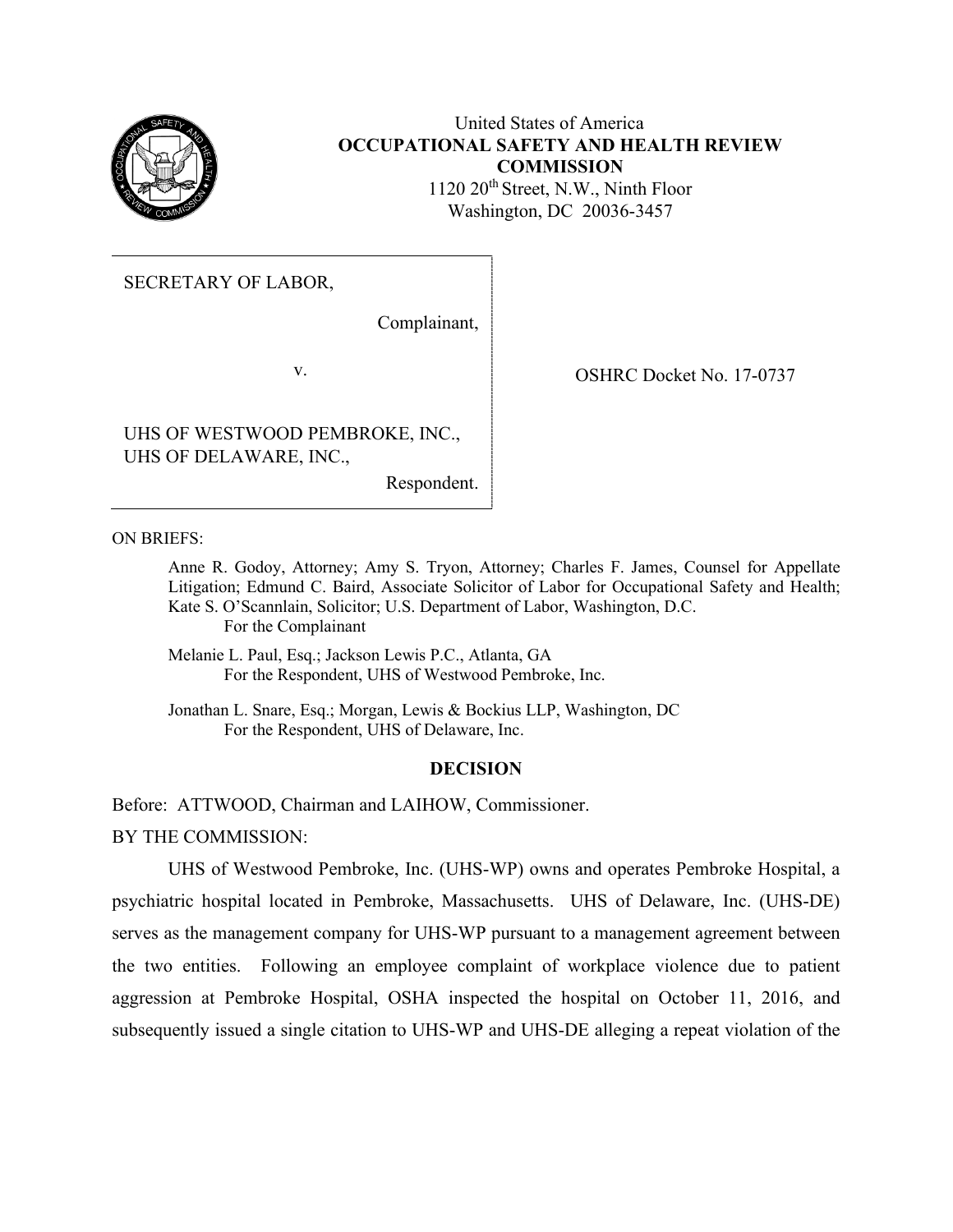Occupational Safety and Health Act's general duty clause, 29 U.S.C. § 654(a)(1), for exposing hospital employees to physical assaults by patients.<sup>1</sup>

Administrative Law Judge Keith E. Bell affirmed the citation as to UHS-WP only, rejecting the Secretary's claim that the two companies should be treated as a single employer, and recharacterized the general duty clause violation from repeat to serious. Both the Secretary and UHS-WP petitioned for review of the judge's decision. For the following reasons, we find UHS-WP and UHS-DE operated as a single employer and affirm the citation as repeat.<sup>2</sup>

#### **BACKGROUND**

Pembroke Hospital (Pembroke) is a 120-bed inpatient psychiatric hospital owned by UHS-WP, which operates three facilities as a single entity under one license: Pembroke, Westwood Lodge, and the Lowell Treatment Center. UHS-WP is in turn ultimately owned by Universal Health Services (UHS). The other cited entity, UHS-DE, which is also owned by UHS, provides Pembroke with management services and budget oversight. Pembroke's Chief Executive Officer (CEO) and Chief Financial Officer (CFO) are both employed and supervised by UHS-DE. Pembroke's Director of Nursing and its Risk Manager also report to UHS-DE employees, including Pembroke's CEO. And UHS-DE's Loss Control Manager handles Pembroke's budget for workers' compensation claims and visits the hospital monthly to participate in aggression reduction team meetings, which are attended by the hospital's CEO.

Pembroke is divided into six patient care units—four for adults, one for adolescents, and one for geriatric patients—that each care for approximately 15-25 patients. Registered nurses and Mental Health Associates (MHAs) provide direct patient care over three shifts and anywhere from one to approximately five MHAs are assigned to each unit.<sup>3</sup> MHAs are responsible for providing around the clock care to patients, which includes completing wellness and vital checks for each patient every 15 minutes (even when they are sleeping), assisting with personal hygiene and

<sup>&</sup>lt;sup>1</sup> The general duty clause provides that "[e]ach employer  $\dots$  shall furnish to each of his employees employment and a place of employment which are free from recognized hazards that are causing or are likely to cause death or serious physical harm to his employees." 29 U.S.C. § 654(a)(1).

<sup>&</sup>lt;sup>2</sup> Throughout our decision, each company is referenced by name when relevant to the discussion and referenced as Respondent when being addressed as a single employer.

<sup>&</sup>lt;sup>3</sup> The number of MHAs increases or decreases in correlation with the number of patients on each unit. For instance, the record reflects that the number of patients on each unit could vary from five to twenty-seven, with the corresponding number of MHAs ranging from one to about five.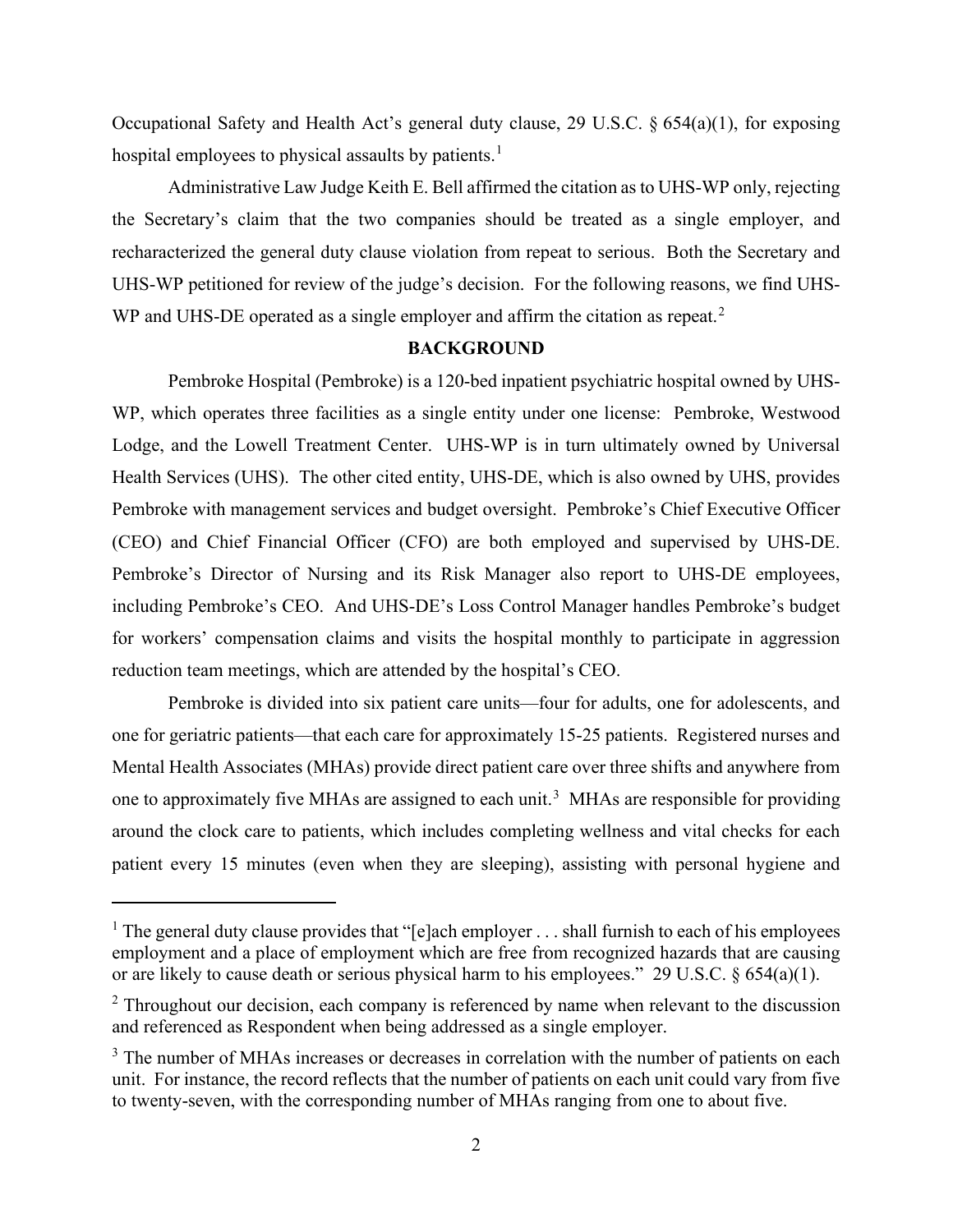housekeeping activities, leading group activities, performing admissions duties for new patients, and escorting patients outside their units for meetings, fresh air breaks, and meals.

At least one MHA is expected to always remain on the unit, although MHAs are also expected to respond to calls for assistance on other units when incidents relating to patient aggression occur. In addition, MHAs are responsible for monitoring and detecting when verbal de-escalation or other calming techniques are needed to address patient aggression, and to implement those techniques as necessary. Each patient has a personal de-escalation plan that lists their proven or preferred calming measures.

### **DISCUSSION**

To prove a violation of the general duty clause, the Secretary must establish that: (1) a condition or activity in the workplace presented a hazard; (2) the employer or its industry recognized the hazard; (3) the hazard was causing or likely to cause death or serious physical harm; and (4) a feasible and effective means existed to eliminate or materially reduce the hazard. *Arcadian Corp.*, 20 BNA OSHC 2001, 2007 (No. 93-0628, 2004). The Secretary must also show that the employer knew or, with the exercise of reasonable diligence, could have known of the hazardous condition. *Tampa Shipyards, Inc.*, 15 BNA OSHC 1533, 1537 (No. 86-0469, 1992).

On review, UHS-WP argues that in affirming the violation, the judge erred in finding the Secretary established a feasible and effective means of abatement. The Secretary argues the judge erred in finding that UHS-WP and UHS-DE should not be treated as a single employer and that the violation should not be characterized as repeat.<sup>4</sup> We turn first to the single-employer issue, then to whether a feasible and effective means of abatement has been proven, and last to the violation's characterization.

### **I. Single Employer**

The three factors relevant to determining whether separate entities operate as a single employer for purposes of liability under the Act are whether the entities (1) share "a common worksite," (2) "are interrelated and integrated with respect to operations and safety and health matters," and (3) "share a common president, management, supervision, or ownership." *S. Scrap Materials Co.*, 23 BNA OSHC 1596, 1627 (No. 94-3393, 2011). The Secretary bears the burden

<sup>4</sup> Separate review briefs were filed by UHS-WP and UHS-DE. The briefs filed by UHS-WP address the abatement issue and repeat characterization issue. The briefs filed by UHS-DE are limited to the single-employer issue.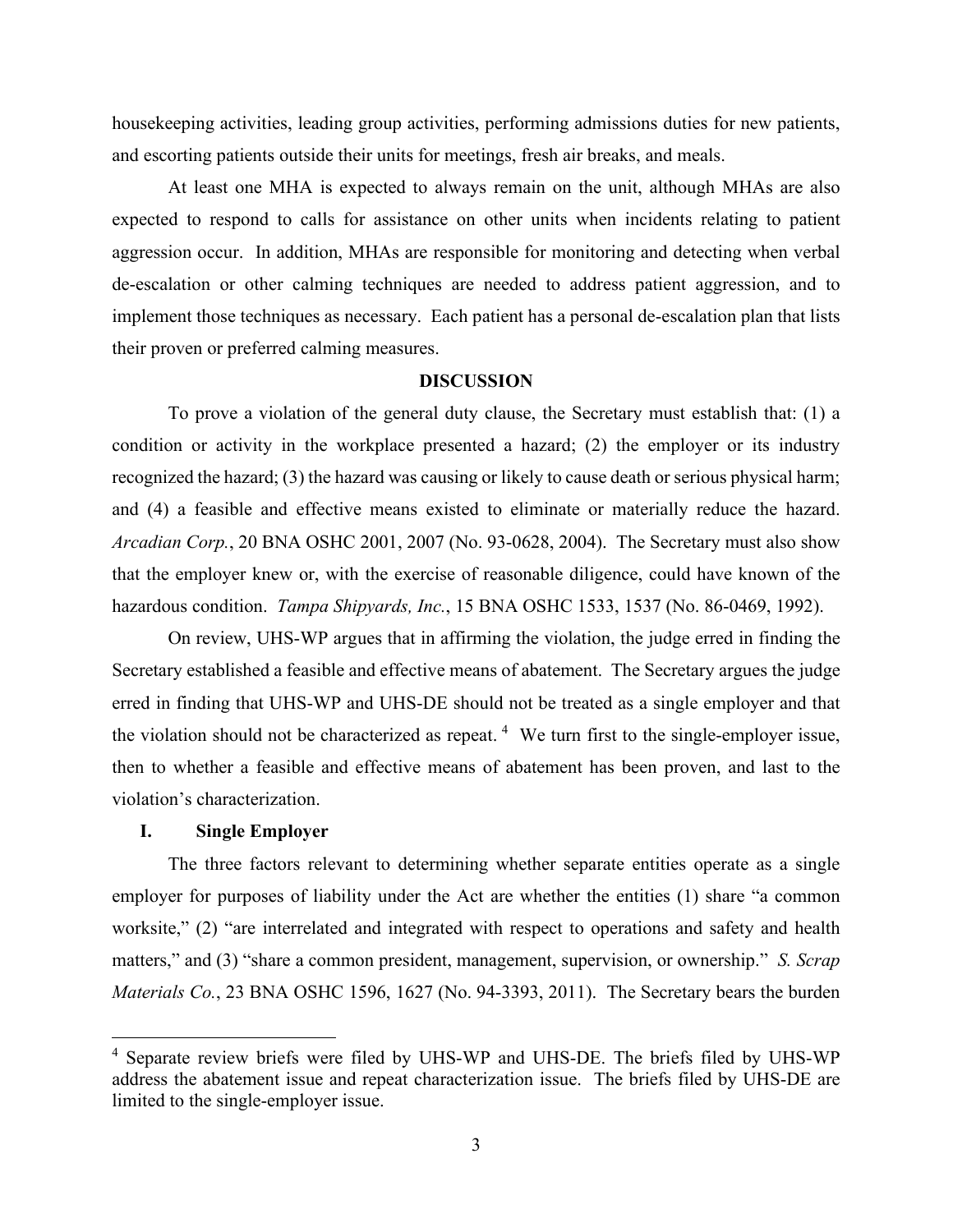of establishing the existence of a single-employer relationship.<sup>5</sup>  *Loretto-Oswego*, 23 BNA OSHC 1356, 1358 n.4 (No. 02-1164, 2011) (consolidated), *aff'd*, 692 F.3d 65 (2d Cir. 2012). The judge found that none of these factors supported finding a single-employer relationship between UHS-WP and UHS-DE.

On review, the parties rely heavily on *Loretto-Oswego* to support their arguments with respect to each factor. 23 BNA OSHC at 1359-61, 692 F.3d at 77-78. In that case, both the Commission and the Second Circuit concluded that the cited nursing home did not operate as a single employer with its management company primarily because the two entities were not interrelated and integrated as to safety matters. 23 BNA OSHC at 1359-60; 692 F.3d at 77. The Secretary argues that *Loretto-Oswego* is distinguishable from this case because "the record [here] shows that UHS-Pembroke and UHS-DE handled policy and other safety matters at Pembroke Hospital as one company." In response, UHS-DE argues that this case is closely analogous to *Loretto-Oswego* because all three factors weigh against finding a single-employer relationship and therefore the Commission should affirm the judge's decision dismissing the company from the case. For the reasons set forth below, we agree with the Secretary and find the record establishes that the two cited entities operated as a single employer for purposes of the alleged violation.

### *Common worksite*

There is no dispute that the two cited entities have employees working at the same worksite—Pembroke. Indeed, Pembroke's CEO is a UHS-DE employee who works onsite fulltime at Pembroke supervising the hospital's employees and overseeing its day-to-day operations. Likewise, a UHS-DE Loss Control Manager is regularly present at the hospital addressing various safety matters including the cited workplace violence hazard. The judge nevertheless found that UHS-WP and UHS-DE do not share a common worksite because neither of these UHS-DE

<sup>&</sup>lt;sup>5</sup> After the close of briefing on review, the Secretary filed a letter "direct[ing] the Commission's attention to relevant [single-employer] findings in a recent decision by Administrative Law Judge Dennis L. Phillips in *Secretary of Labor v. UHS of Delaware, Inc., and Premier Behavioral Health Solutions of Florida d/b/a Suncoast Behavioral Health Center*, OSHRC Docket No. 18-0731." In that decision, which was issued on April 9, 2021, and is currently pending on review before the Commission, the judge found that UHS-DE and the cited mental health facility operated as a single employer for purposes of liability under the Act as it pertained to the general duty clause violation alleging workplace violence at issue. We do not rely on this unreviewed decision in addressing the inquiry before us here and in any event, the judge's findings are limited to the record in that case. *See Leone Constr. Co.*, 3 BNA OSHC 1979, 1981 (No. 4090, 1976) ("[A] Judge's opinion . . . lacking full Commission review does not constitute precedent binding upon us.").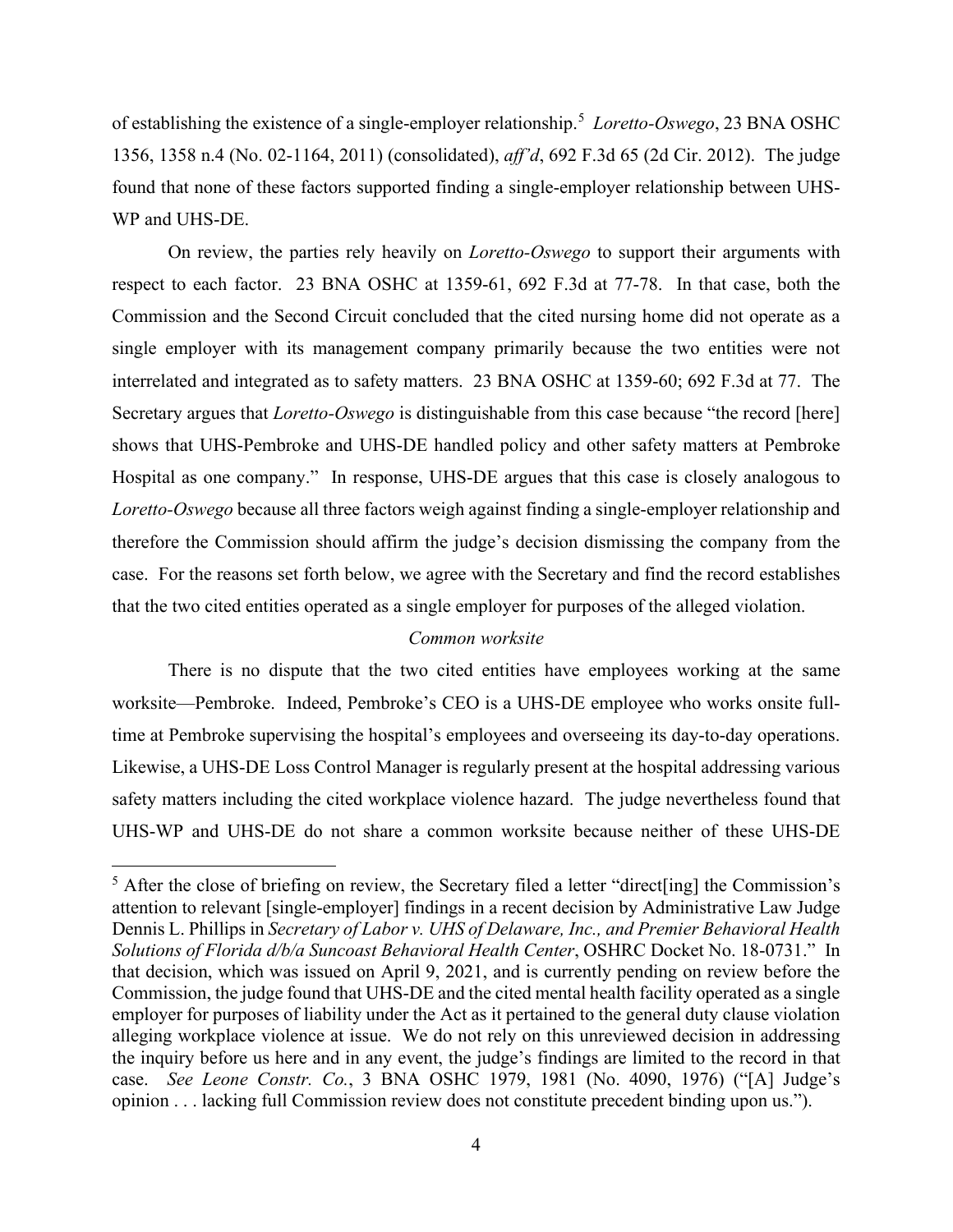employees were exposed to the cited workplace violence hazard. He also relied on the fact that the two entities have separate business addresses—UHS-DE operates out of Pennsylvania while UHS-WP operates its facilities (including Pembroke) out of Massachusetts.

We agree with the Secretary's contention on review that the judge erred in making these findings. Under Commission and relevant circuit court precedent, mutual employee access to a hazard is not a precondition to establishing the common worksite factor. In *A.C. Castle v. Acosta*, 882 F.3d 34, 42 (1st Cir. 2018), the First Circuit rejected the notion that a common business address or headquarters is necessary to find a single-employer relationship or "that workers from each entity must be at the site at the time the violation occurred, or directly exposed to the risk."<sup>6</sup> 882 F.3d at 42. In addition, as the Secretary points out, and we address below, the facts here are distinguishable from those in *Loretto-Oswego*, where the management company had "no physical presence" at the inspected nursing home, was rarely onsite, and was not involved in its day-to-day operations. *Loretto-Oswego*, 23 BNA OSHC at 1361.

As noted above and discussed in detail below regarding the next single-employer factor, UHS-DE has two employees, Pembroke's CEO and UHS-DE's Loss Control Manager, working onsite at Pembroke who are integrally involved in the hospital's day-to-day operations, including hiring, firing, and managing hospital staff, as well as overseeing patient treatment and care and addressing the cited workplace violence hazard. *C.T. Taylor*, 20 BNA OSHC 1083, 1085 (finding single-employer relationship where one entity's employee directed and supervised the work performed by the other entity's employees). And although the two entities have different principal addresses and perform their primary work at different locations, the central inquiry is whether they share a common worksite. *A.C. Castle*, 882 F.3d at 42 (noting that a while a shared headquarters or business address "generally satisfies the common worksite factor" it is not "necessary" to do so and requiring such would rewrite the test to mean "common business address"). There can be no dispute here that UHS-DE employees work alongside UHS-WP employees on a consistent basis

<sup>&</sup>lt;sup>6</sup> The First Circuit is a relevant circuit here, as UHS-WP and Pembroke are located in Massachusetts. *See* 29 U.S.C. § 660(a) ("Any person adversely affected or aggrieved by an order of the Commission . . . may obtain . . . review . . . in any United States court of appeals for the circuit in which the violation is alleged to have occurred or where the employer has its principal office, or in the Court of Appeals for the District of Columbia Circuit . . . ."); s*ee Kerns Bros. Tree Serv*., 18 BNA OSHC 2064, 2067 (No. 96-1719, 2000) (Commission generally applies law of the circuit where it is probable a case will be appealed). The Third Circuit is also relevant because UHS-DE is based in Pennsylvania.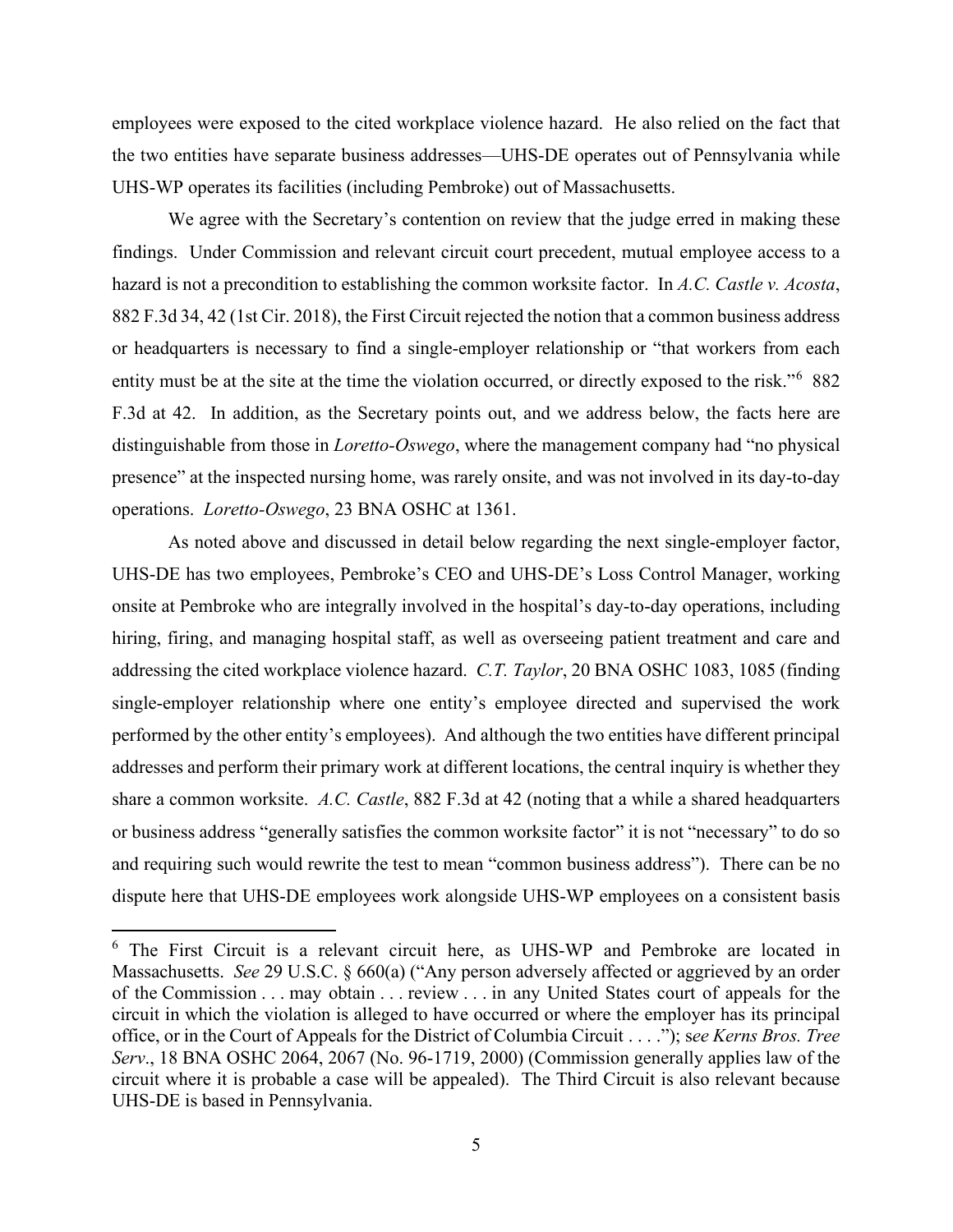at Pembroke. For all these reasons, we find the common worksite factor supports finding a singleemployer relationship.

## *Interrelation and integration*

We also find that the two cited entities are interrelated and integrated regarding operations, including safety and health matters. According to the judge, UHS-WP and UHS-DE are distinct businesses, as UHS-WP provides direct patient care at its facilities, while UHS-DE is a management and consulting business. The judge also found that Pembroke primarily develops and sets its own budgets. As to safety matters, the judge merely stated that "[t]here is no evidence that [UHS-WP] lacked sufficient capital or other resources to address worker health and safety."

Turning first to operations, we find that the record establishes not only UHS-DE's direct involvement in supervising Pembroke staff and in providing patient care, but also its control of and influence over the hospital's budget and finances, as well as the clinical and operational aspects of running the hospital, such as regulatory compliance, licensing, quality of clinical care, and clinical programming. The Secretary points to two key undisputed facts demonstrating that UHS-DE manages daily operations at Pembroke: (1) Pembroke's CEO, a UHS-DE employee, is responsible for hiring, disciplining, and firing hospital staff, and (2) Pembroke's Director of Nursing and its Risk Manager both report to UHS-DE management. Indeed, at the hearing, Dr. Thomas Hickey, Pembroke's CEO at the time of OSHA's inspection,<sup>7</sup> confirmed the extent of his duties at the hospital, and his testimony in this regard stands unrebutted:

I was responsible for hiring staff, disciplinary actions, firing, maintaining our budget, overviewing the quality of the program, addressing regulatory issues, making sure we were meeting joint commission and [state] standards, working with staff to develop excellent treatment planning and programming for our patients, program development, growing our program, making sure our patient beds were filled, all of the-- both clinical and operational aspects of running the hospital.

Dr. Hickey also testified, when asked by the judge about the scope of UHS-DE's management at the hospital, that:

It involves a number of broad areas. One is regulatory compliance, licensing, it involves quality of clinical care, developing clinical programming, marketing, budget, hiring and firing of staff. I was responsible for hiring medical staff, operating the pharmacy, the whole caboodle of what's involved in running a free-

 $7$  Dr. Hickey served as Pembroke's CEO until January 31, 2017, approximately three months before OSHA issued the citation.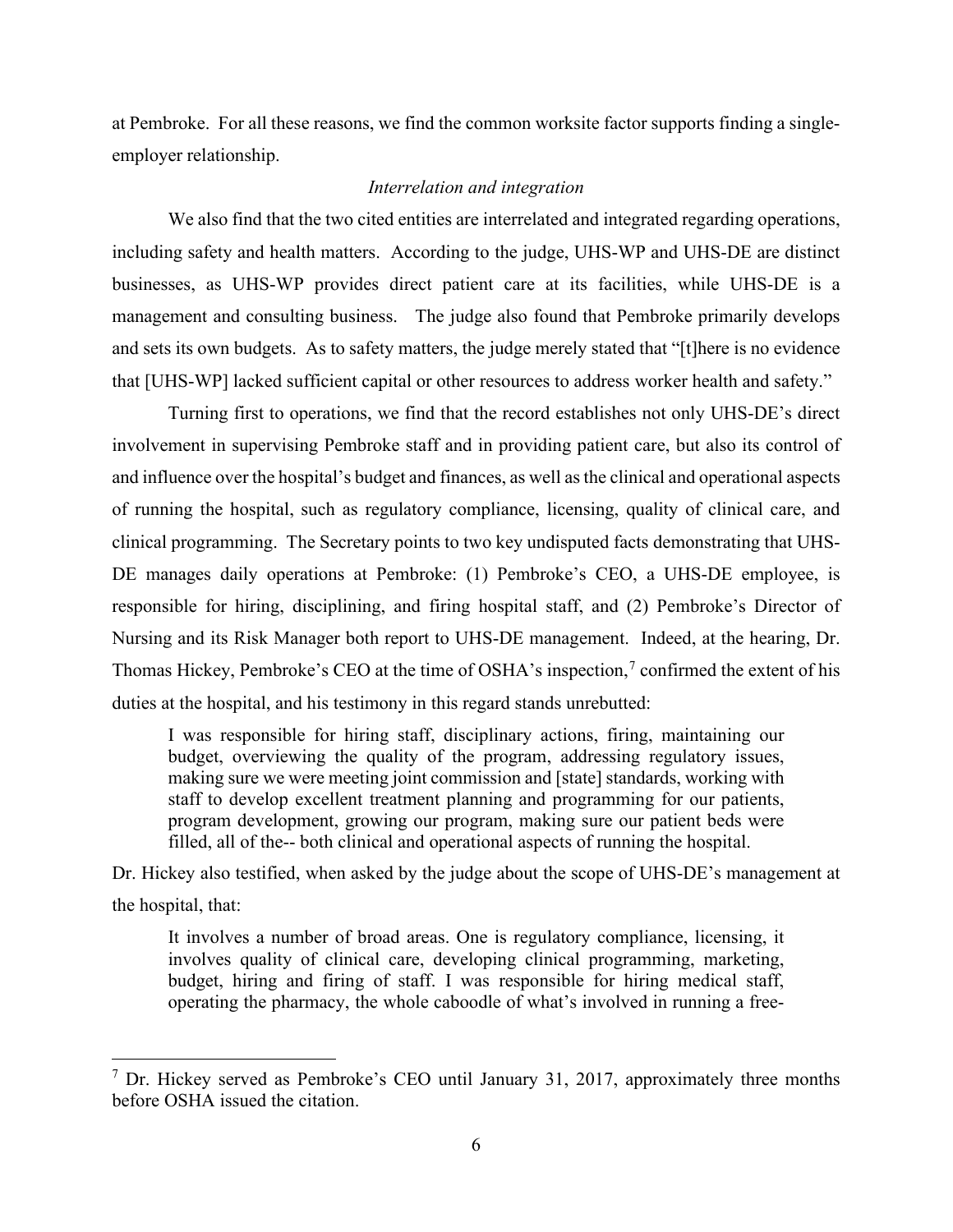standing psychiatric facility and out-patient programs as well. Developing new programs, expanding, market share, etc.

Contrary to UHS-DE's assertion that clinical and administrative functions at Pembroke are kept separate, Dr. Hickey testified that even though his "responsibility was not to make the clinical decisions," he nonetheless was responsible for "mak[ing] sure the [clinical] process happened the way it should." In fact, the two Pembroke managers who work on clinical matters—the Director of Nursing and the Risk Manager—both report to Pembroke's CEO (a UHS-DE employee), as well as other UHS-DE management. For instance, Pembroke's Risk Manager, who is tasked with reviewing incidents of patient aggression and coordinating an initiative at the hospital to reduce such aggression, regularly works with a Corporate Clinical Director employed by UHS-DE. And although Pembroke's Medical Director manages patient care and has authority over clinical and staffing decisions, Dr. Hickey had hiring and firing authority over all employees at Pembroke, which would include the Medical Director. Indeed, Dr. Hickey testified that while admitting a patient is a clinical decision made by the Medical Director, he participated as CEO in all decisions regarding admissions capacity. UHS-DE is also involved in establishing hospital policy through Pembroke's Board of Advisors, which includes both Pembroke managers (the Risk Manager and Director of Nursing) and UHS-DE corporate employees (Pembroke's CEO and CFO and UHS-DE Group Director) and is led by UHS-DE's Regional Vice President. Further, UHS-DE drafts the hospital's Strategic Plan, which is submitted to the Department of Mental Health. The plan describes UHS-DE's implementation of patient care improvements, such as staff training and retention.

Finally, as the Secretary asserts, the management agreement between the two entities reflects UHS-DE's authority over the hospital's budget and finances. Contrary to the judge's conclusion and UHS-DE's related arguments, the evidence shows that it is UHS-DE, through its employees who serve as Pembroke's CEO and CFO, that develops the hospital's budget, which is then reviewed and approved by higher-level UHS-DE employees. This is consistent with the management agreement, which confirms that UHS-DE is responsible for central financial systems at Pembroke, including: "(a) the billing system; (b) the collection system; (c) the disbursement system; (d) the payroll system; (e) the insurance claim system; (f) the management information system; and (g) the patient safety improvement system." For all these reasons, we find the Secretary has shown that the cited entities have integrated and interrelated operations.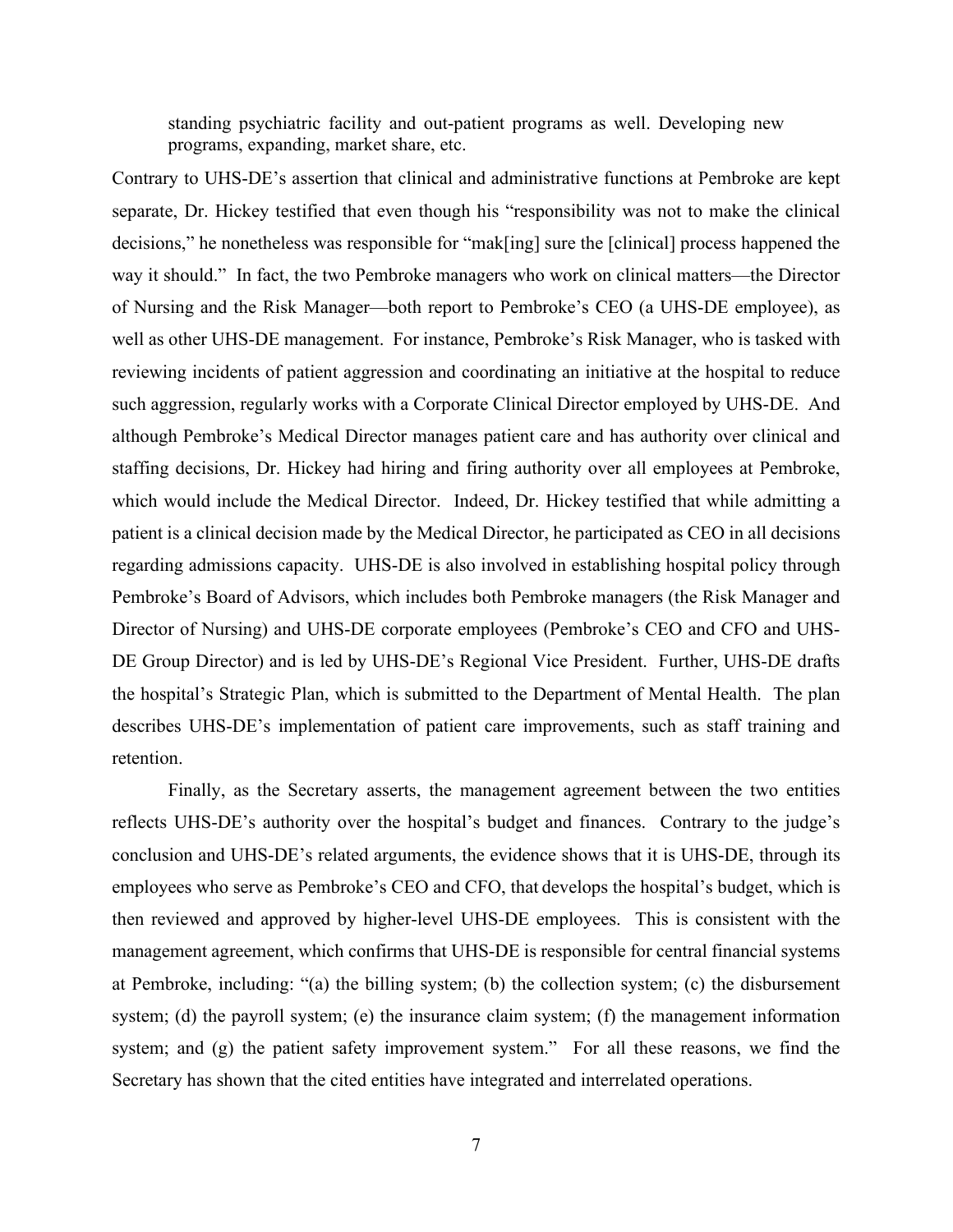We also find that the same integration exists regarding safety and health matters. Again, the record shows that UHS-DE directs safety and health matters through its onsite CEO, who participates in Pembroke's committees and meetings related to patient aggression and workplace violence. Pembroke also reports workplace violence incidents to UHS-DE, and UHS-DE provides detailed comparisons between a benchmark created by UHS-DE and various metrics at Pembroke relating to patient aggression, such as the rate of restraints and injury. Additionally, UHS-DE identifies opportunities to address workplace violence at Pembroke and makes recommendations in that regard to the hospital.

Moreover, UHS-DE's Loss Control Manager, Gina Gilmore, visits Pembroke monthly and attends "aggression reduction" meetings where she presents analyses of patient aggression data and directly interacts with hospital employees regarding worker safety. Following these meetings, she prepares a "loss control summary" in which she compares injuries at Pembroke to targets set by UHS-DE and discusses whether Pembroke will receive a prevention credit to its workers' compensation budget if employee injuries fall below the UHS-DE target. In the loss control summary, Gilmore also analyzes data on patient aggression, identifies times when patient aggression is most likely to occur, and specifies corrective action to address such aggression. When injuries to staff occur due to patient aggression, she performs root cause analyses, which involve interviewing hospital staff, and presents Pembroke's CEO and other hospital managers, including the Risk Manager and Clinical Director, with the results of these analyses. Gilmore also advises Pembroke on safety training for employees and identifying and mitigating issues related to patient aggression.

Thus, this case is not like *Loretto-Oswego* where the corporate management entity was only infrequently and indirectly involved in employee safety and health, and nursing home personnel retained primary responsibility for safety matters. 23 BNA OSHC at 1360. Rather, as the Secretary asserts, it is clear that UHS-DE and UHS-WP "handled safety matters [at Pembroke] as one company." *Compare C.T. Taylor*, 20 BNA OSHC at 1083 (single-employer relationship established where entity assumed responsibility for employee safety on the job by directly intervening in safety matters); *with FreightCar Am. Inc.*, No. 19-0970, 2021 WL 2311871, at \*6- 7 (OSHRC March 3, 2021) (single-employer relationship not established where record was unclear if parent was involved in safety at subsidiary's worksite).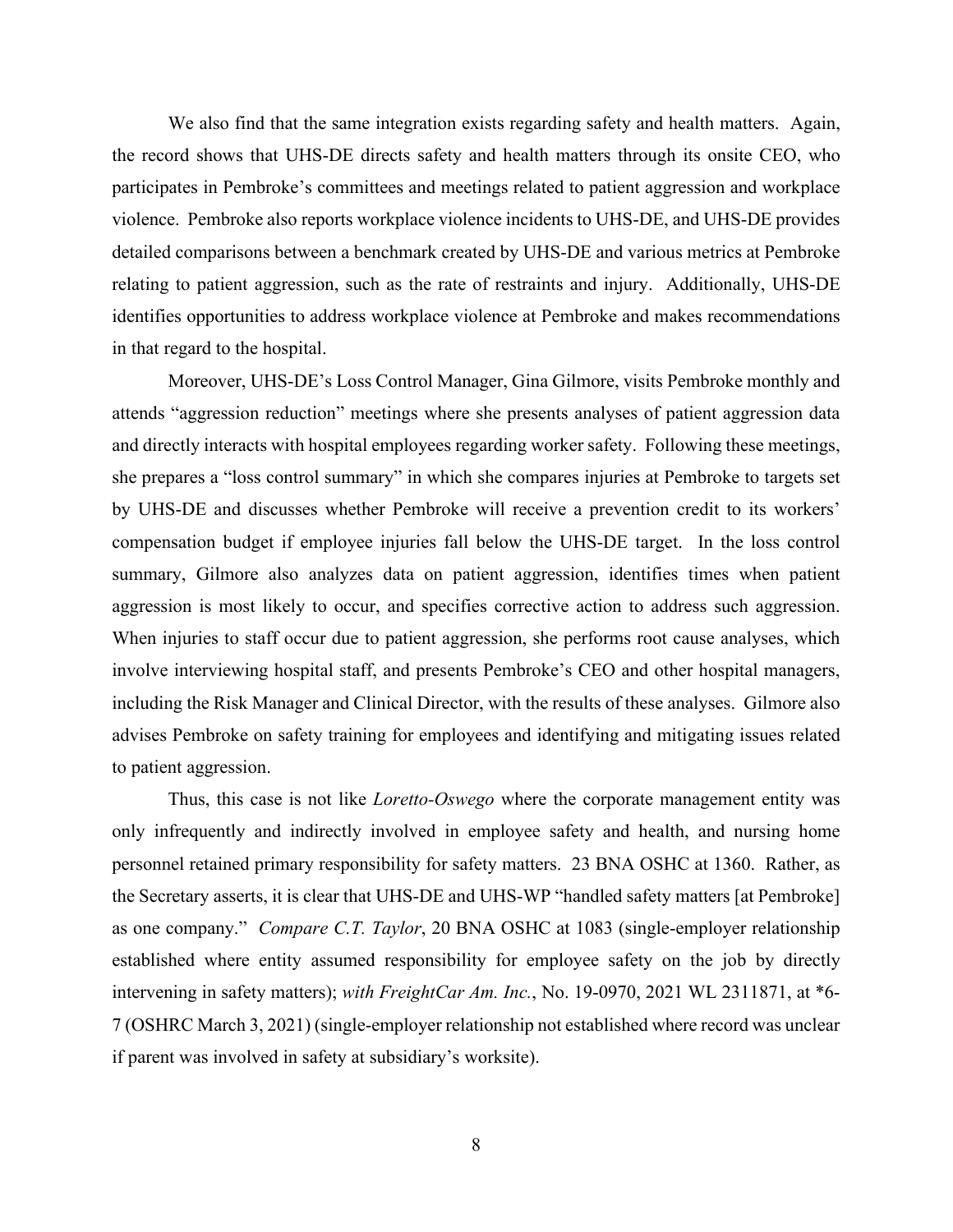### *Common president, management, supervision, or ownership*

The judge found that this last factor weighed against a single-employer relationship because UHS-DE has its own management structure with a separate CEO, CFO, and management group. In addition, the judge found that Pembroke's CEO has no managerial duties for UHS-DE and that UHS-DE does not provide daily oversight at the hospital. The Secretary maintains that this finding was erroneous, citing the parties' stipulation that UHS is the ultimate corporate owner of both UHS-WP and UHS-DE. Again, the Secretary points to the direct line of management between Pembroke and UHS-DE that runs through the hospital's CEO, who supervises Pembroke's employees and is in turn supervised by UHS-DE employees. UHS-DE asserts the two companies' corporate parent—UHS—operates only as a holding company such that there is no shared ownership or management. According to UHS-DE, its role at the hospital is limited to administrative and financial functions while Pembroke controls clinical functions. UHS-DE also echoes the judge's finding in arguing that, unlike the entities in *Loretto-Oswego*, UHS-WP and UHS-DE have their own management structures and employees. $8$ 

For all the reasons already discussed above, we agree with the Secretary that the cited entities are linked through Pembroke's CEO and CFO who are UHS-DE employees supervised by higher-level UHS-DE managers. Dr. Hickey testified that as Pembroke CEO, he reported to the Regional Vice President and Regional Group Director of UHS-DE. Pembroke's CFO, in turn, reports to the CEO as her immediate supervisor, and UHS-DE's Regional CFO and Regional Vice President both have oversight over the CFO's work. Evidence of shared management is also found in Pembroke's Board of Advisors—as noted, the Board is comprised of both Pembroke and UHS-DE employees (including the hospital's CEO and CFO) and approves policy changes at the hospital. And as the parties stipulated, UHS-WP and UHS-DE share the same ultimate corporate parent. *Cf. S. Scrap Materials Co.*, 23 BNA OSHC at 1627 (common management factor not met where entities were owned by same parent company and shared a company president but record lacked evidence that "supervision or management at the two subsidiary companies' scrap yards was shared"); *Loretto-Oswego*, 23 BNA OSHC at 1359 ("At the time of the violations, LMC and

<sup>8</sup> UHS-DE also relies on the judge's findings that Pembroke's CEO and CFO—both UHS-DE employees—have no managerial duties for UHS-DE and there are no shared management employees between UHS-DE and Pembroke because UHS-DE's corporate structure does not include either hospital official. But this merely shows that Pembroke's management did not control UHS-DE, not the converse.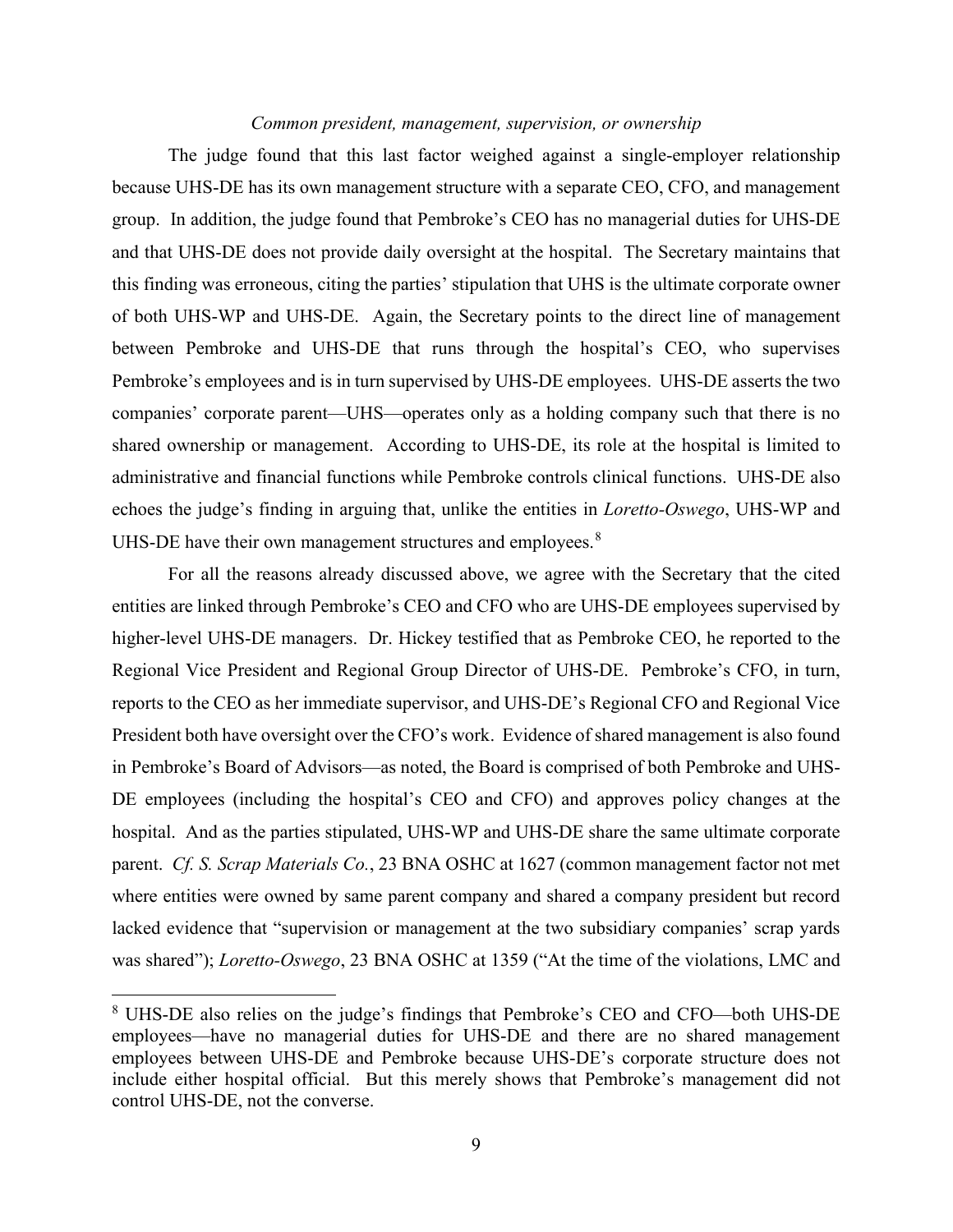the three affiliates shared the same president, chief executive officer, and chief financial officer. This outward appearance of a common identity gives way, however, . . . because the record shows that on a day-to-day basis, administrative personnel at Loretto-Oswego operated independently of LMC."). Finally, as we have already found, the evidence shows that UHS-DE is integrally involved in the day-to-day management of Pembroke, including the hospital's core function of patient care and related safety matters. *See C.T. Taylor*, 20 BNA OSHC at 1083 (finding singleemployer relationship where direct management and safety involvement was present between the two entities.) In short, the key roles that UHS-DE employees play in managing operations, including safety, at Pembroke Hospital also establish their shared management.

We therefore reverse the judge and find that all three factors support finding a singleemployer relationship existed between UHS-DE and UHS-WP at the time of the alleged violation.

#### **II. Abatement**

In the citation, the Secretary lists several proposed measures to abate the cited workplace violence hazard and these measures address various aspects of hospital operations relating to patient care, such as admissions, security, and therapeutics.<sup>9</sup> Prior to the judge's decision in this

<sup>&</sup>lt;sup>9</sup> The proposed abatement measures are:

a. Establish a team of nurses and mental health associates (MHAs) that focuses primarily on the performance of the tasks associated with the admission and assessment of new patients. This team should not be staffed by employees who are assigned to care for already-admitted patients.

b. Dedicate a physical area, apart from all other units of the hospital, to the admission and assessment of new patients. Do not allow new patients into other units until the tasks associated with admission, including clinical assessments and the provision of medical orders, are complete.

c. Cease efforts to interfere with the issuance of medical orders that specify required staffing arrangements. Ensure that staffing is sufficient to allow the issuance and implementation of medical orders that specify staffing arrangements.

d. Provide personal panic alarms for all employees who may work in close proximity to patients, including but not limited to nurses, MHAs, housekeeping staff, and case workers. Provide training on this equipment and ensure that the equipment is maintained in working order at all times.

e. Provide security staff and/or crisis intervention specialists on all three shifts to assist in preventing and responding to violent events.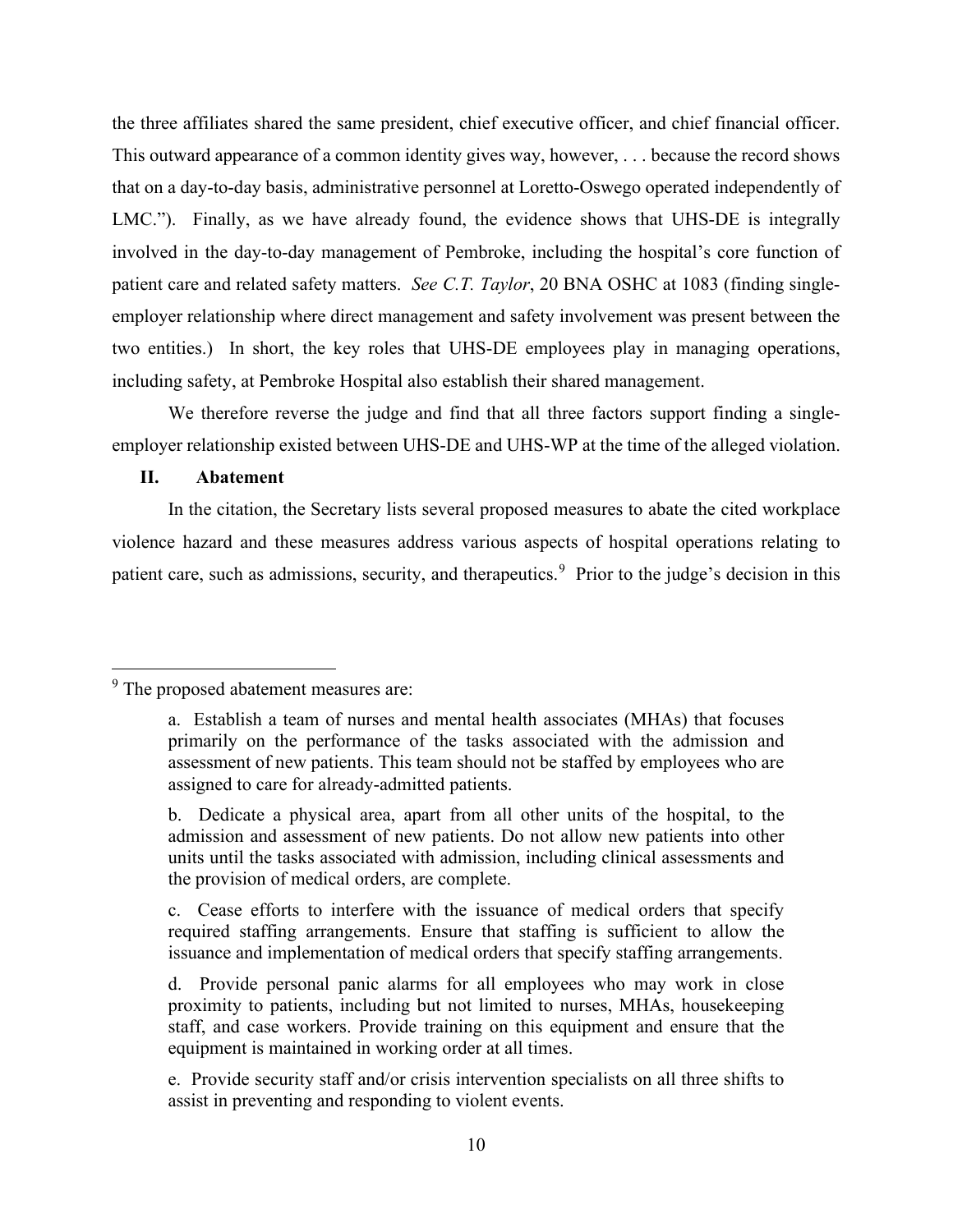case, but after the parties submitted their post-hearing briefs to the judge, the Commission issued its decision in another case involving a general duty clause violation, *A.H. Sturgill Roofing, Inc*., No. 13-0224, 2019 WL 1099857 (OSHRC Feb. 28, 2019), and held that because the citation's list of abatement measures were proposed as alternatives, the Secretary could only prevail in that case if he proved that none of them were implemented by the cited employer. *Id.* at 9. In other words, the Commission held that implementing any one of the proposed alternatives would constitute abatement of the alleged violation. *Id.*

The judge did not address *Sturgill* in his abatement analysis as he relied on other Commission precedent to conclude that the Secretary had proposed the citation's listed measures as a process and correctly acknowledged that a process-based approach to abatement is permitted where the hazard alleged under the general duty clause cannot be abated with a single action.<sup>10</sup> *Pepperidge Farm, Inc.*, 17 BNA OSHC 1993 (No. 89-265, 1997) (finding that "the appropriate response to the hazard [alleged under the general duty clause] . . . was a process that included actions selected from a menu of alternatives"); *Integra Health Mgmt., Inc.*, No. 13-1124, 2019 WL 1142920, at \*12-13 (OSHRC March 4, 2019) (considering numerous proposed abatement measures as means of materially reducing workplace violence hazard alleged under general duty clause); *see also BHC Nw. Psychiatric Hosp., LLC, v. Sec'y of Labor*, 951 F.3d 558, 564 (D.C. Cir. 2020) (Secretary proposed "menu" of abatement options to materially reduce workplace violence hazard alleged under general duty clause).

On review, Respondent invokes *Sturgill* and now claims that the Secretary proposed the abatement measures as alternatives, and because the record contains substantial evidence that it has adequately implemented at least some of the measures at Pembroke, the Secretary cannot prove the abatement element of the alleged violation. The Secretary responds that the proposed

f. Maintain staffing that is adequate to safely address changes in patient acuity and new patient admissions. For example, do not decrease staffing levels mid-shift regardless of the timing of patient discharges.

g. Maintain adequate staffing to support therapeutic activity groups and recreation periods, thereby engaging patients in activities that reduce patient agitation and incidents of workplace violence. Maintain equipment that is sufficient for the implementation of each patient's individual crisis prevention plan.

<sup>&</sup>lt;sup>10</sup> We note that the judge cited to *Sturgill* in his analysis of Respondent's due process claims, which he rejected. Those claims are not at issue on review.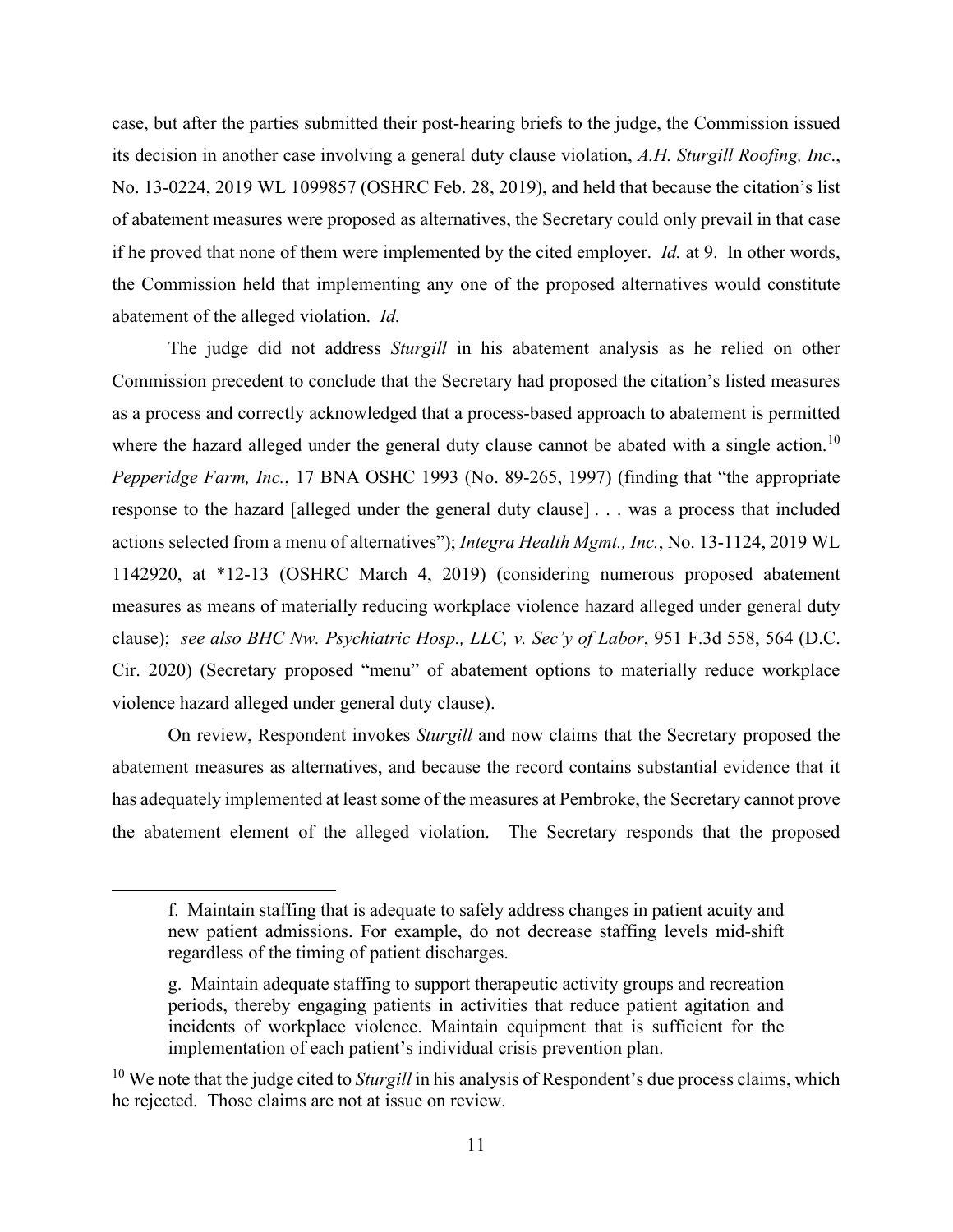abatement measures "would each cumulatively reduce the hazard" such that every measure identified in the citation should be implemented. According to the Secretary, "each proposed abatement method would help avoid different and separate acts of patient-on-staff violence."

We agree with the judge that the Secretary proposed, and the parties tried, the measures listed in the citation as a process-based approach to abate the cited hazard. Indeed, the Secretary explained in his post-hearing brief that while "each of his proposed abatement measures would have independently provided a material reduction in the hazard of workplace violence<sup>[1]</sup>, it may also be necessary for UHS to "implement<sup>[]</sup> . . . multiple abatement measures" to satisfy its "duty to remove all preventable instances of the hazard." Before the judge, Respondent demonstrated the same understanding, referring in its joint post-hearing brief to the proposed measures as "abatement steps" and accusing the Secretary of trying to impose "various abatement methods" through a general duty clause citation to effectively create a workplace violence standard. This supports the Secretary's position on review that the parties understood the measures were proposed as a process, not as alternatives. *See Nat'l Realty v. OSHRC*, 489 F.2d 1257, 1266-67 (D.C. Cir. 1973) ("All preventable forms and instances of hazardous conduct must [] be entirely excluded from the workplace."). *Cf. Sturgill*, 2019 WL 1099857, at \*9 n.17 (noting Secretary's acknowledgement during oral argument that abatement measures were proposed as alternatives). The Secretary's approach in this regard aligns with the nature of workplace violence, which as alleged here arises in different contexts and conditions at Pembroke, necessitating different abatement measures. *Cf. Sturgill*, 2019 WL 1099857, at \*9 (finding abatement measures to be alternatives where "any one of them would constitute abatement of the alleged violation"); *SeaWorld*, 748 F.3d 1202 (D.C Cir. 2014) (finding two abatement measures proposed as alternatives because if one were implemented, the second would offer no further protection). Indeed, the citation identifies measures that range from preventative to mitigative.

 For all these reasons, we reject Respondent's argument and find that to establish the abatement element here, the Secretary need only prove that at least one of the measures he proposed was not implemented and that the same measure is both effective and feasible in addressing the alleged hazard. *Sturgill*, 2019 WL 1099857, at \*9 (noting where each measure is proposed as a "component of a single means of abatement," the Secretary "need only show a failure to implement one of them"); *Arcadian Corp.*, 20 BNA OSHC 2001, 2011 (No. 93-0628, 2004) (citing *Beverly Enters. Inc.*, 19 BNA OSHC 1161, 1190 (No. 91-3144, 2000) (consolidated) (to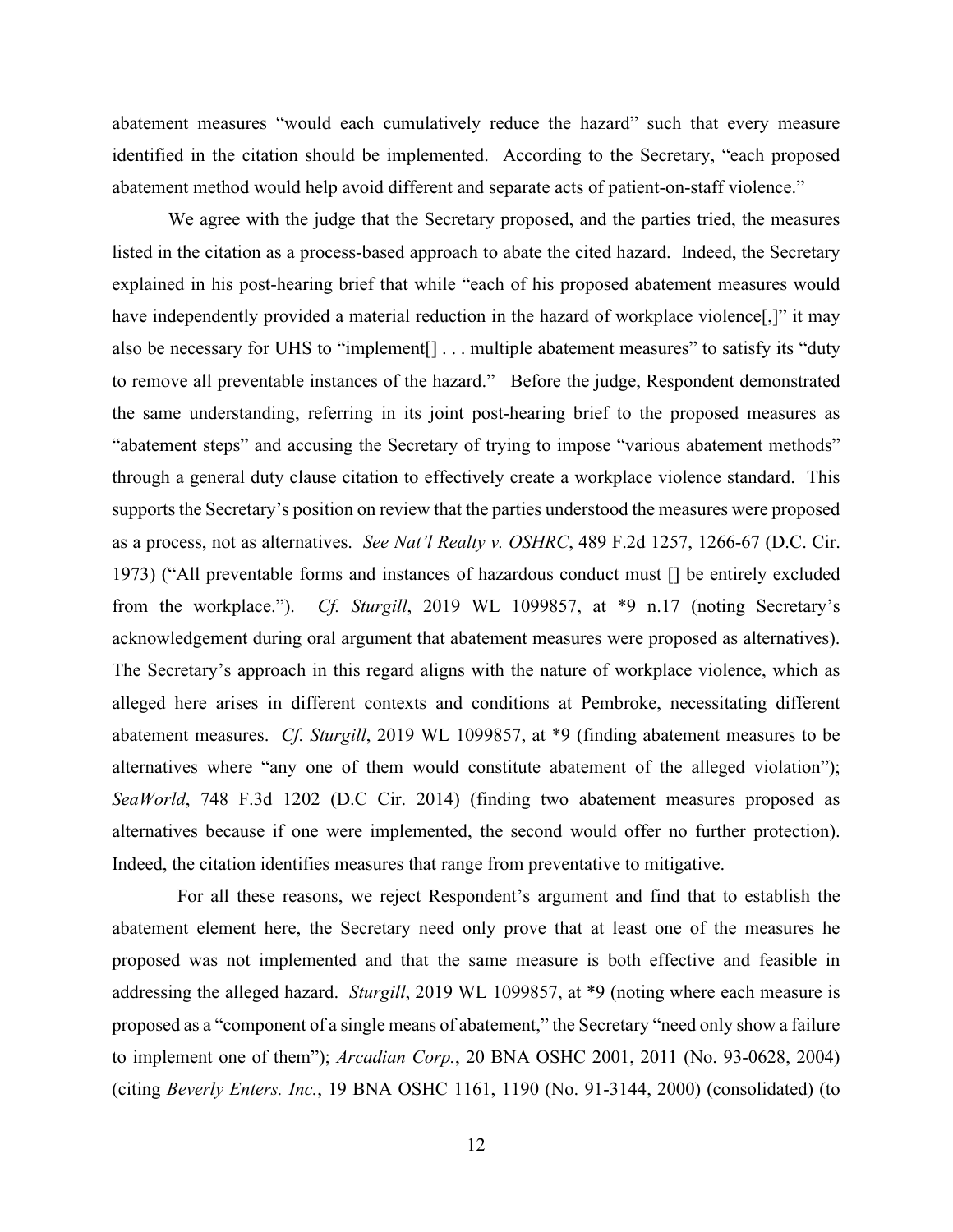establish the feasibility of a proposed abatement measure, the Secretary must "demonstrate both that the measure[] [is] capable of being put into effect and that [it] would be effective in materially reducing the incidence of the hazard") (citations omitted). And given that Respondent has taken measures to address the cited hazard, the Secretary must also show that those measures were inadequate. *U.S. Postal Serv.*, 21 BNA OSHC 1767, 1773-74 (No. 04-0316, 2006); *Cerro Metal Prods. Div., Marmon Grp., Inc.*, 12 BNA OSHC 1821, 1822 (No. 78-5159, 1986)).

As discussed below, we agree with the judge that the Secretary established Respondent's failure to adequately implement two feasible and effective means of abatement proposed here: the provision of personal panic alarms for staff to summon assistance and the provision of adequate equipment to support de-escalation efforts for patients in crisis.<sup>11</sup>

### *Equipment for summoning assistance*

The Secretary proposes that Respondent "[p]rovide personal panic alarms for all employees who may work in close proximity to patients" and "[p]rovide training on this equipment and ensure that the equipment is maintained in working order at all times." There is no dispute that Pembroke's employees are not provided with any type of panic alarms. Before the judge and also on review, Respondent maintains that employees were nonetheless able to adequately summon assistance when faced with patient aggression because the hospital provided them with walkietalkies and access to an intercom system in every common area. The judge disagreed, finding that (1) walkie-talkies were not consistently available to allow every staff member to carry one; (2) if an employee did not have one, there was only access to one phone (connected to the intercom system) in the middle of each unit; (3) the walkie-talkies were not reliable due to technical issues, such as faulty batteries; and (4) requiring staff to call out for help or make such requests through walkie-talkies or the intercom system meant they could be heard by the agitated patient, which could escalate the situation further.

 $11$  The judge also found that the Secretary established that Pembroke was inadequately staffed in several respects, including regarding its admissions procedures and found that the Secretary had established feasible and effective abatement measures to remedy those deficiencies. Because we conclude that the Secretary has proven two of his proposed abatement measures, we need not reach these other proposed abatement measures. *Sturgill*, 2019 WL 1099857, at \*9; *see S. Scrap Materials Co.*, 23 BNA OSHC at 1599 n.1 ("Although the parties briefed Citation 2, Item 40, as requested, we decline to review the judge's disposition of this item.") (citations omitted).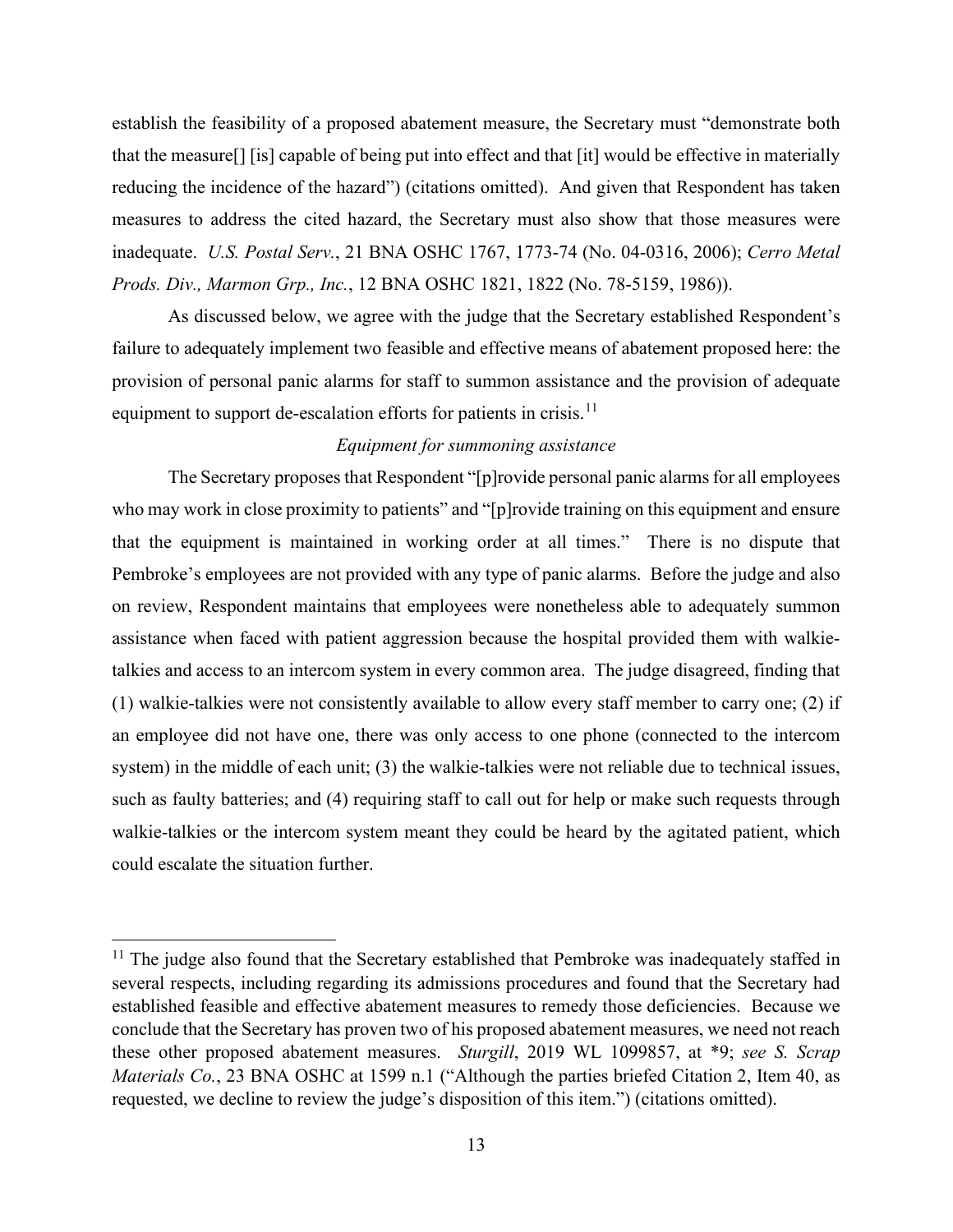We agree with the judge that Pembroke's reliance on walkie-talkies and the intercom system was inadequate. The evidence shows that the hospital supplied three to four walkie-talkies per unit at the time of the OSHA inspection but not every employee always carried one during their shift. Employees who did carry a walkie-talkie would at times forget to return the device at the end of their shift and leave work with one in their possession, making the device unavailable for others to use. Even when available, testimony from former Pembroke MHA Andrew Santos, former Pembroke Registered Nurse Janine Senatore, and Pembroke's Director of Nursing shows that the walkie-talkies were not reliably functional because the batteries would die over time or would not hold a charge; these employees also testified that static or chatter due to the device's shared communication channels made it difficult to decipher a call for help.

As for the intercom system, the judge found, and the record shows, it was neither practical nor widely used—to access the one phone connected to the system located in the middle of each unit, an employee had to walk away from a potentially unstable situation to call for help rather than remain with the patient in crisis, as Pembroke encouraged. And as we find below, requiring employees to audibly call for assistance creates the potential to further escalate an agitated patient's distress. In sum, we find that the Secretary established Pembroke's program was inadequate to address the cited hazard because it failed to provide employees with the means to reliably, timely, and discreetly summon help when confronted with a threat of workplace violence.

The Secretary also has proven that the use of personal panic alarms is an effective and feasible means of addressing the cited hazard.<sup>12</sup> The Secretary's expert witness, Dr. Robert Welch,<sup>13</sup> testified that access to personal panic alarms correlated with significantly lower rates of employee assault by hospital patients. Specifically, Dr. Welch stated that employees can wear personal panic alarms inconspicuously and silently call for help, making the devices more efficient in reducing the likelihood of staff becoming victims of patient violence. He explained that personal panic alarms allow employees to immediately seek help without audibly calling for help over a walkie-talkie or with a loud voice, as that can agitate a distressed patient and escalate the

 $12$  Respondent does not dispute the feasibility of providing personal panic alarms to employees.

 $13$  Dr. Welch, a board-certified physician in psychiatry and neurology, holds degrees from Harvard College and Columbia University, and has served as a professor of psychiatry at Harvard Medical School; he also has had overall clinical responsibility and served as chief of psychiatry at mental health hospitals, and is a member of numerous professional organizations for psychiatry.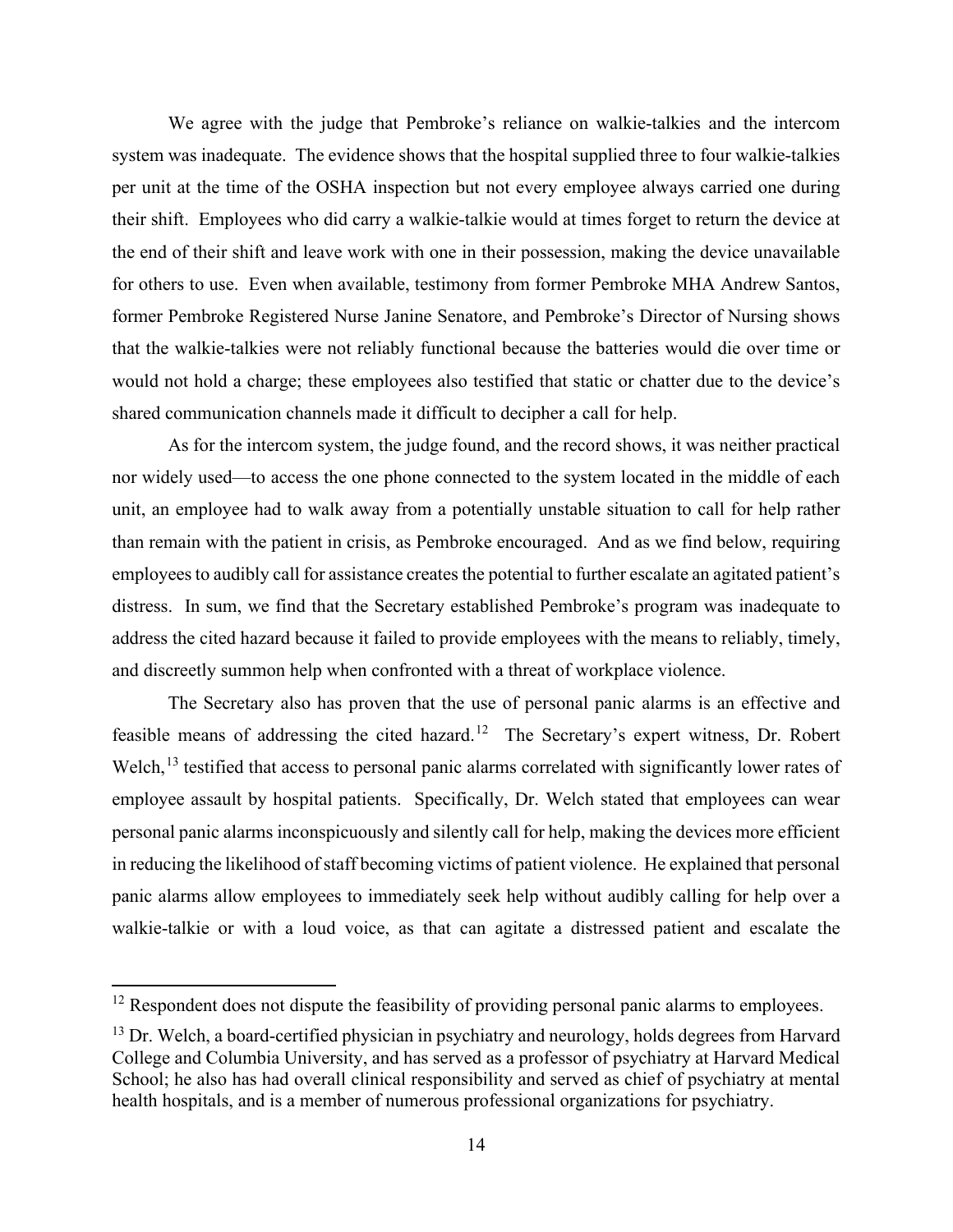situation.<sup>14</sup> Dr. Welch's opinion was corroborated by former Pembroke Registered Nurse Senatore, who testified that she had effectively used personal panic alarms at other behavioral health hospitals: "They're just a very immediate system for alerting that you need help . . . and people come right away. There's very little lag time."

On review, Respondent disputes the relevance of Dr. Welch's testimony, arguing that one study he relied on to support his opinions involved emergency rooms, not psychiatric hospitals. But in both situations medical personnel are caring for potentially violent patients in a hospital setting. Put simply, it is apparent from the record that in the face of patient aggression and the potential for imminent violence, verbally asking or yelling for help in the presence of the distressed individual is not equivalent to silently and discreetly summoning help via a personal panic alarm.

For all these reasons, we find the Secretary has established that Respondent failed to maintain adequate equipment for Pembroke employees to summon assistance when faced with patient aggression and that providing personal panic alarms is both feasible and effective.

### *Equipment for de-escalation*

The Secretary also proposes that Respondent "[m]aintain equipment that is sufficient for the implementation of each patient's individual crisis prevention plan."<sup>15</sup> The judge agreed, finding that Pembroke lacked the necessary equipment to implement these plans, also known as "de-escalation" plans, specifically regarding the availability of music-playing devices. On review, Respondent does not dispute that Pembroke lacked enough devices to make them immediately available to every patient who wanted or needed one but argues that the hospital had numerous alternative techniques to keep patients calm, and the Secretary has not shown that these other measures were ineffective. The Secretary maintains that Pembroke's patients specifically

<sup>&</sup>lt;sup>14</sup> We note that on review, Respondent does not rely on its expert witness, Monica Cooke, with respect to the efficacy of personal panic alarms, or otherwise dispute the judge's decision to afford less weight to Cooke's expert testimony. According to the judge, "[w]hile satisfying the minimum requirements for admissibility," Cooke failed to identify the source material for her opinions and her testimony was largely based on her experience rather than peer-reviewed studies or time spent reviewing Pembroke's records. Indeed, on this particular issue, the judge found that it is unclear if Cooke had reviewed any studies or peer-reviewed literature in reaching her conclusion.

 $15$  Given how this case was argued and tried by the parties, the Secretary need only show that at least one of the citation's proposed abatement measures was feasible and effective to establish this element of his case. This does not, however, preclude our consideration of more than one abatement measure, and we find that it is appropriate to do so here.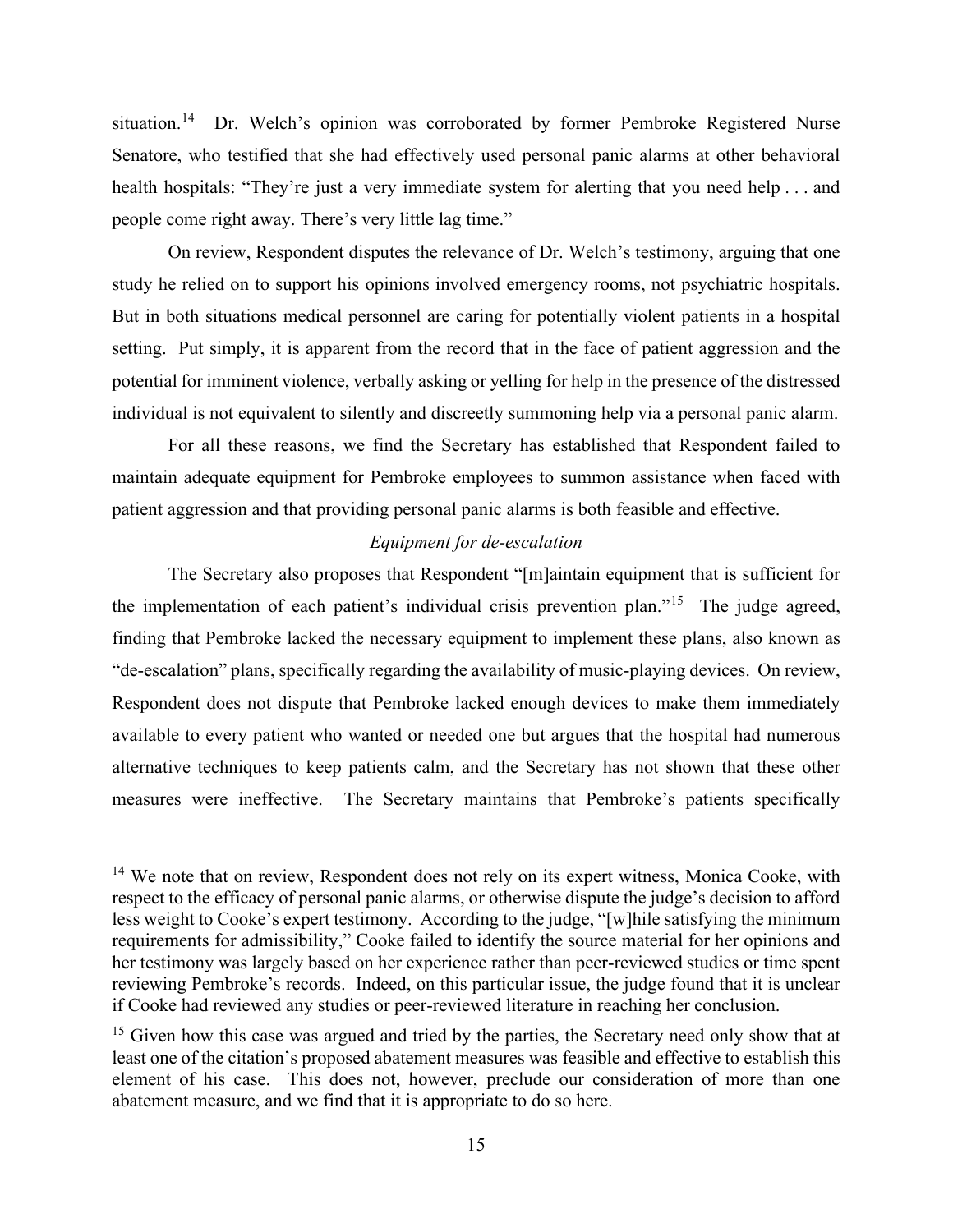identified music as a means of de-escalation in their plans, but it was not consistently available to them due to the limited supply of devices. The Secretary also argues that regardless of whether other measures might calm patients, the record clearly shows that providing sufficient equipment would reduce the cited workplace violence hazard.

We agree with the judge that Pembroke lacked sufficient equipment to adequately implement its patient de-escalation plans. Approximately nine out of ten patients identified listening to music as a "helping" strategy in their respective plans, yet at the time of the inspection, Pembroke supplied at most four music-playing devices to each unit. This was plainly inadequate, as the record shows that one of the adult units had sixteen patients, but only three music-playing devices, and that patient conflicts regarding access to the limited number of music-playing devices occurred regularly. And while Pembroke permitted units to borrow devices from each other when needed, availability was neither assured nor immediate. In short, regardless of whether other calming techniques listed in the patient plans were effective, it is nearly impossible to reconcile Pembroke's decision to provide so few devices to each unit with the fact that approximately 90% of its patients requested music as their preferred coping strategy. For all these reasons, we find the Secretary has established that implementation of Pembroke's patient de-escalation plans was deficient.<sup>16</sup>

Turning to the effectiveness and feasibility of providing additional listening devices, Respondent argues that the Secretary has not shown, through Dr. Welch or otherwise, that providing more equipment would materially reduce the cited hazard. We disagree. According to Dr. Welch, the use of music as a de-escalation measure can result in a significant reduction in the potential for a violent incident:

[I]t's largely what the patients [here] . . . identify as their technique, their preferred technique for calming down and de-escalating when they are upset. So you've got patients tell[ing] staff this is what works to help me stay calm and not being able to provide that creates a higher risk situation.

<sup>&</sup>lt;sup>16</sup> On review, Respondent claims that "the decision regarding the appropriate therapeutic means for managing patient agitation is a clinical one properly made by a patient's treating doctors and clinical staff and should not be second guessed or regulated by the Secretary with a one-size-fitsall approach." While a clinical judgment may be present in determining how best to de-escalate a situation involving an agitated patient, the fact remains that the vast majority of Pembroke patients identified music as their preferred calming strategy, yet the hospital lacked sufficient music equipment to meet that demand.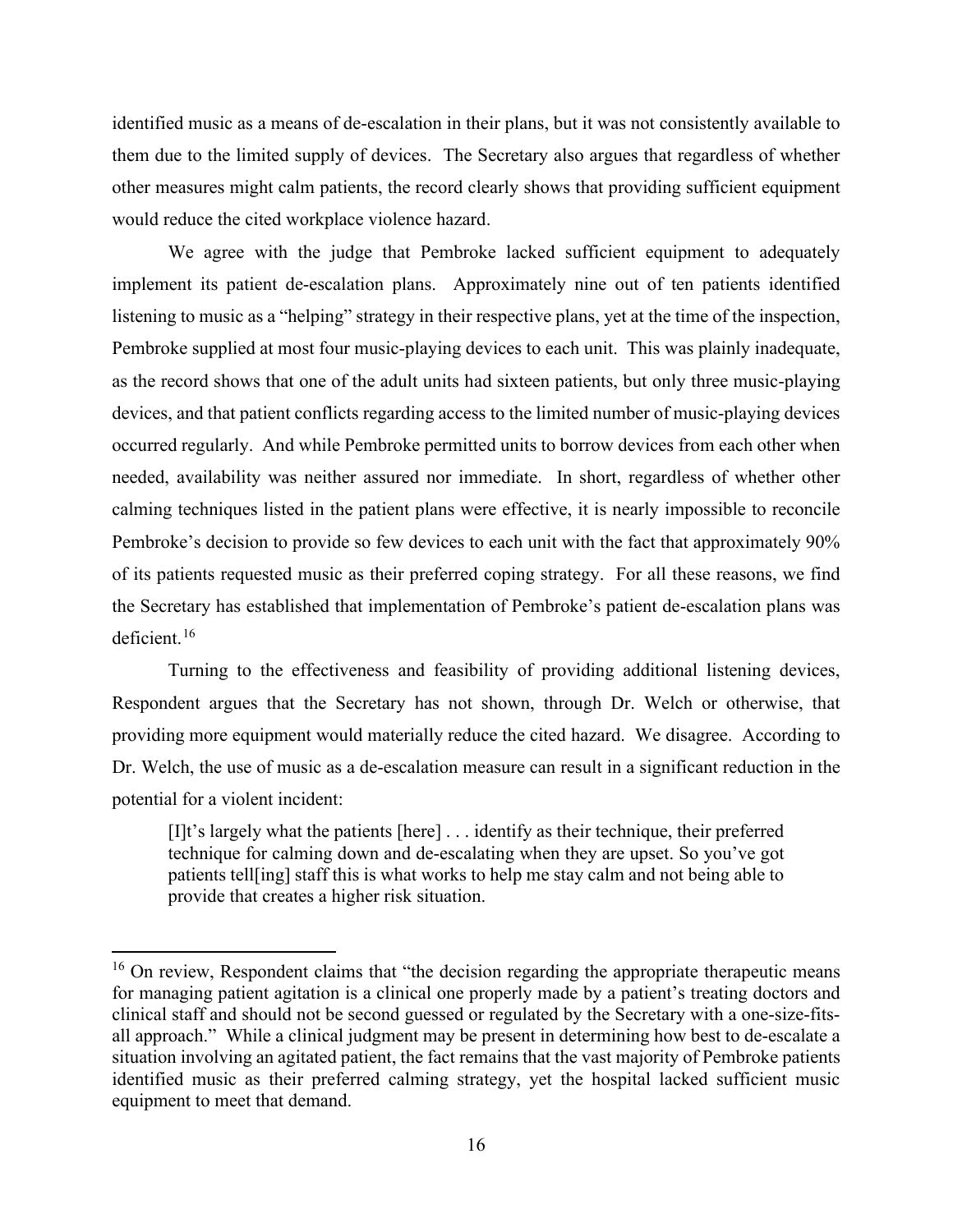He also gave an example of how being able to provide a patient with a listening device can assist the staff with de-escalating a situation:

[Y]ou can say, John you seem upset, would [you] like to listen to music and then maybe we can talk about what's getting you upset later. You put the headphones on, they walk up and down the hall, you've de-escalated the situation right there.

And Dr. Welch testified that in his experience, hospitals can readily obtain wireless headphones at minimal expense.<sup>17</sup>

Three employee witnesses confirmed that listening to music helps calm agitated patients.

Former MHA Sherwin testified that as a verbal de-escalation instructor, she has observed how

patient aggression, agitation, and pacing can be lessened by listening to music:

So oftentimes you'll see [patients] continue to keep pacing for a couple more minutes, kind of still agitated, and then slowly within 15 to 20 minutes you can see them start to calm down and deescalate and then be able to have a conversation with staff about what is occurring.

Former Pembroke nurse Libby offered similar testimony, explaining the positive effect music has on patients in crisis:

It is a great help. And I realized it even more once I became board certified how much of a role music can be in deescalating a situation. Especially with patients that have a schizophrenic diagnosis. They are hearing voices; it is very helpful.

And former MHA Santos testified that music was "[s]oothing, calming" and confirmed that he had seen listening to music work to calm "patients who were acting aggressive and threatening." Thus, we find that Dr. Welch's expert testimony, corroborated by these former Pembroke employees, shows that providing sufficient music equipment would materially reduce the risk of patient assaults by de-escalating situations in which patients may become violent.

Based on the foregoing, we conclude that the Secretary has established that Respondent failed to maintain adequate equipment for Pembroke employees to summon assistance and implement patient de-escalation plans, and that the proposed abatement measures in this regard are both feasible and effective. Accordingly, we find that the Secretary has established the

 $17$  After the inspection, Pembroke switched to providing wireless headphones and supplied as many as ten pairs per unit. *See Pitt-Des Moines, Inc.*, 16 BNA OSHC 1429 (No. 90-1349, 1993) (employer's post-inspection implementation of abatement measure admissible to establish feasibility).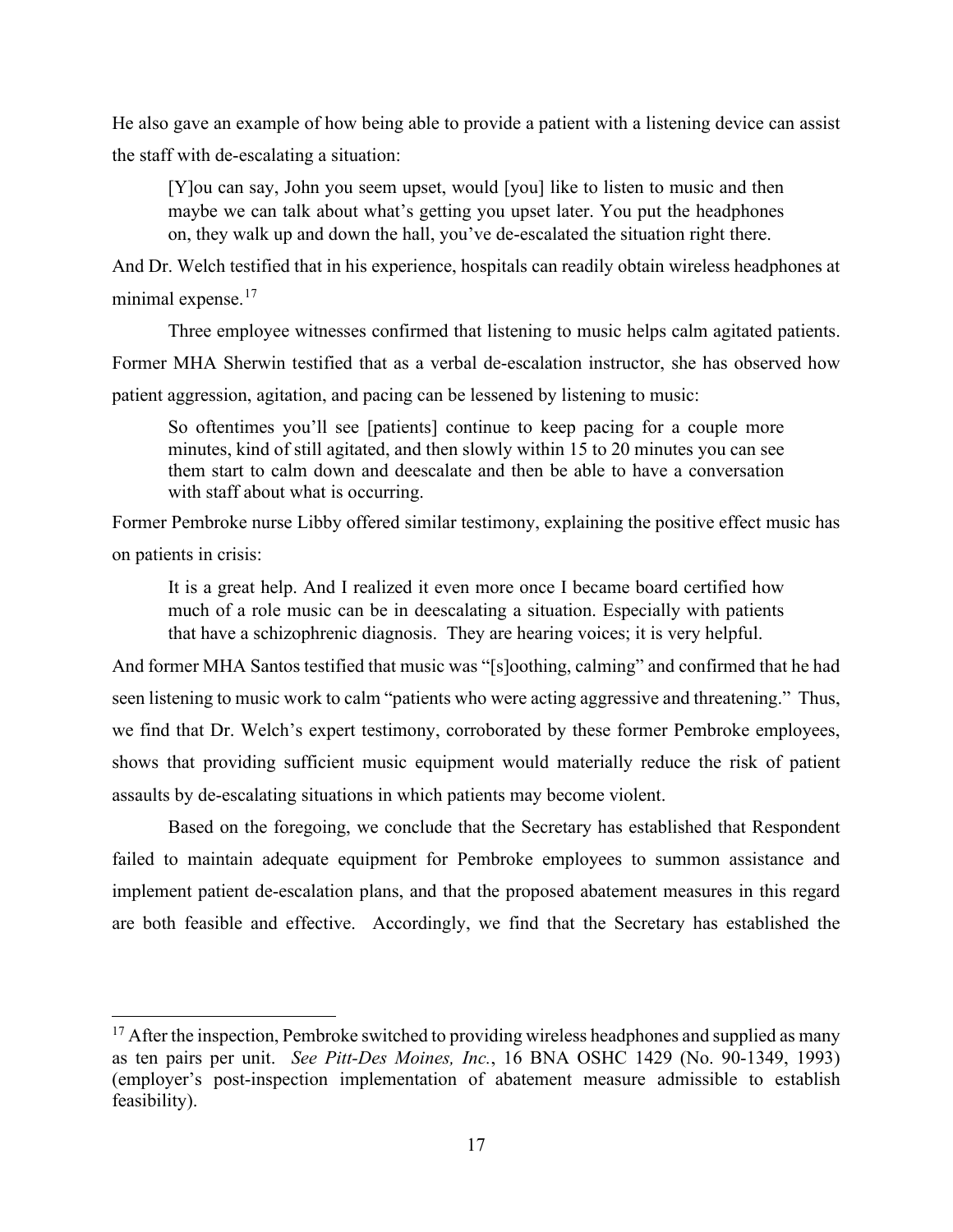abatement element of the general duty clause violation. As none of the other prima facie elements of the violation are in dispute on review, we affirm the citation.

### **III. Characterization**

The Secretary argues that the judge erred in recharacterizing the general duty clause violation from repeat to serious. *See* 29 U.S.C. § 666(a) (setting increased penalties for employer that "repeatedly violates" the Act's requirements). Under Commission precedent, a violation is properly characterized as repeat, "if, at the time of the alleged . . . violation, there was a Commission final order against the same employer for a substantially similar violation." *Potlatch Corp.*, 7 BNA OSHC 1061, 1063 (No. 16183, 1979); *Lake Erie Constr. Co.*, 21 BNA OSHC 1285, 1289 (No. 02-0520, 2005). The Commission has long held that "similarity of abatement is not the criterion for finding a repeat violation; it is whether the two violations resulted in substantially similar hazards." *Lake Erie Constr. Co.*, 21 BNA OSHC at 1289 (citing *Stone Container Corp.*, 14 BNA OSHC 1757 (No. 88-310, 1990)). To determine whether the hazards are substantially similar, the Commission looks to the circumstances surrounding the violation. *See, e.g., Active Oil Serv., Inc.*, 21 BNA OSHC 1184, 1189 (No. 00-0553, 2005) (finding general duty clause citation violations substantially similar where both involved employee exposure to hazard of asphyxiation in entering fuel tanks to clean).

In citing the violation here as repeat, the Secretary relies on a 2015 general duty clause citation issued to UHS-WP for exposing employees at its Lowell Treatment Center, an inpatient psychiatric care facility also located in Massachusetts, "to acts of workplace violence including, but not limited to: verbal threats of assault, physical assaults, choking, punches, kicks, human bites, scratches and/or pulling of hair by patients." Specifically, the 2015 citation alleged that:

From January 1, 2011 through December 31, 2014 there have been at least 16 documented cases identified in the OSHA 300 log of employees assaulted on the job by patients resulting in approximately 255 restricted duty days and 730 days away from work. Additionally there have been at least 38 documented nonrecordable cases resulting in a dislocated shoulder, concussion, sprains, strains, contusions, swollen body parts, headaches, human bites, punched in the face, kicked, hit, choked, hair pulled, scratched, bitten, grabbed and thrown by patients. During 2014 there were at least five instances of workplace violence, including an incident on November 30, 2014, when a nurse was punched in the face and knocked out unconscious by a patient, resulting in soft tissue damage to the face and jaw, contusions, swelling, and headaches.

The citation was resolved by a settlement agreement and became a final order in April 2016.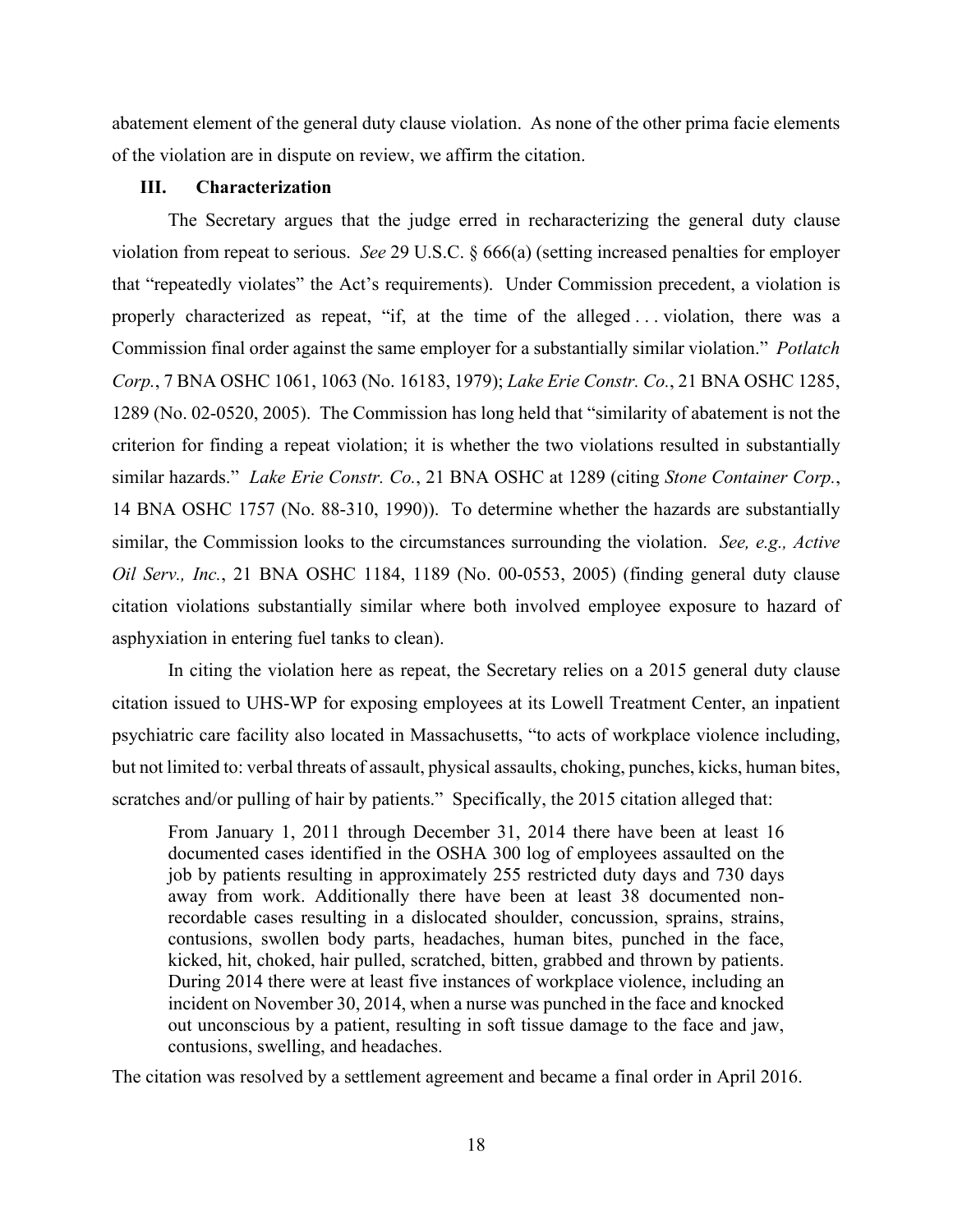In the present citation, the Secretary alleges that Pembroke employees were exposed to assaults by patients in that:

Employees including Nurses, Mental Health Associates (MHAs), and Crisis Intervention Specialists (CISs) at UHS of Westwood Pembroke, Inc. (Pembroke Hospital) have suffered serious workplace violence related injuries such as concussion, fracture, strains, contusions, and burns (from hot coffee thrown at face) while performing their job duties, such as attempting to prevent injuries to staff and patients, and during restraint holds.

In rejecting the citation's repeat characterization, the judge concluded that the Secretary failed to proffer sufficient information to determine if the workplace violence hazards at issue in the two cases were substantially similar. He acknowledged that the hazards "share some commonality" but found that "the limited information in the record reveals only that the cited workplaces had significant differences related to the hazard" in that some of the abatement measures proposed in the two citations are different.

On review, Respondent adopts the judge's rationale in claiming that the Secretary failed to establish the two violations are substantially similar and relies on the same underlying fallacy that substantial similarity hinges on abatement.<sup>18</sup> But the Secretary need only show that employees were exposed to a substantially similar hazard and here, both violations involve employees exposed to an almost identical hazard—the hazard of physical assault by patients at a psychiatric care facility. *Lake Erie Constr. Co.*, 21 BNA OSHC at 1289 (holding that "similarity of abatement is *not* the criterion for finding a repeat violation") (citation omitted) (emphasis added). The burden therefore shifts to Respondent to rebut the Secretary's prima facie showing of similarity, and it has not done so here given that its arguments focus almost exclusively on abatement. 19 *See Manganas* 

<sup>18</sup> Respondent specifically relies on the Commission's decision in *Angelica Textile Serv*., 27 BNA OSHC 1246, 1254-59 (No. 08-1774, 2018), *vacated as moot*, 803 F. Appx. 542 (2d Cir. 2020, unpublished), *dismissed case on remand*, 2020 WL 4475583 (OSHRC July 27, 2020), a case identified in the Commission's briefing notice, to argue that the prior citation "did not place [Respondent] on notice of what additional measures were required to prevent subsequent violations," and the present citation should not be characterized as repeat because it does not indicate a failure to learn from the prior citation. The Second Circuit, however, has since vacated the Commission's *Angelica* decision, rendering any arguments that rely on the rationale of that case unsupported. 803 F. Appx. 542. Accordingly, we do not consider those arguments here.

 $19$  Although the similarity of abatement measures is not relevant to the inquiry here, we note that at least one of the measures proposed in the prior citation is essentially the same as one proposed in the present citation—maintaining sufficient equipment to summon assistance.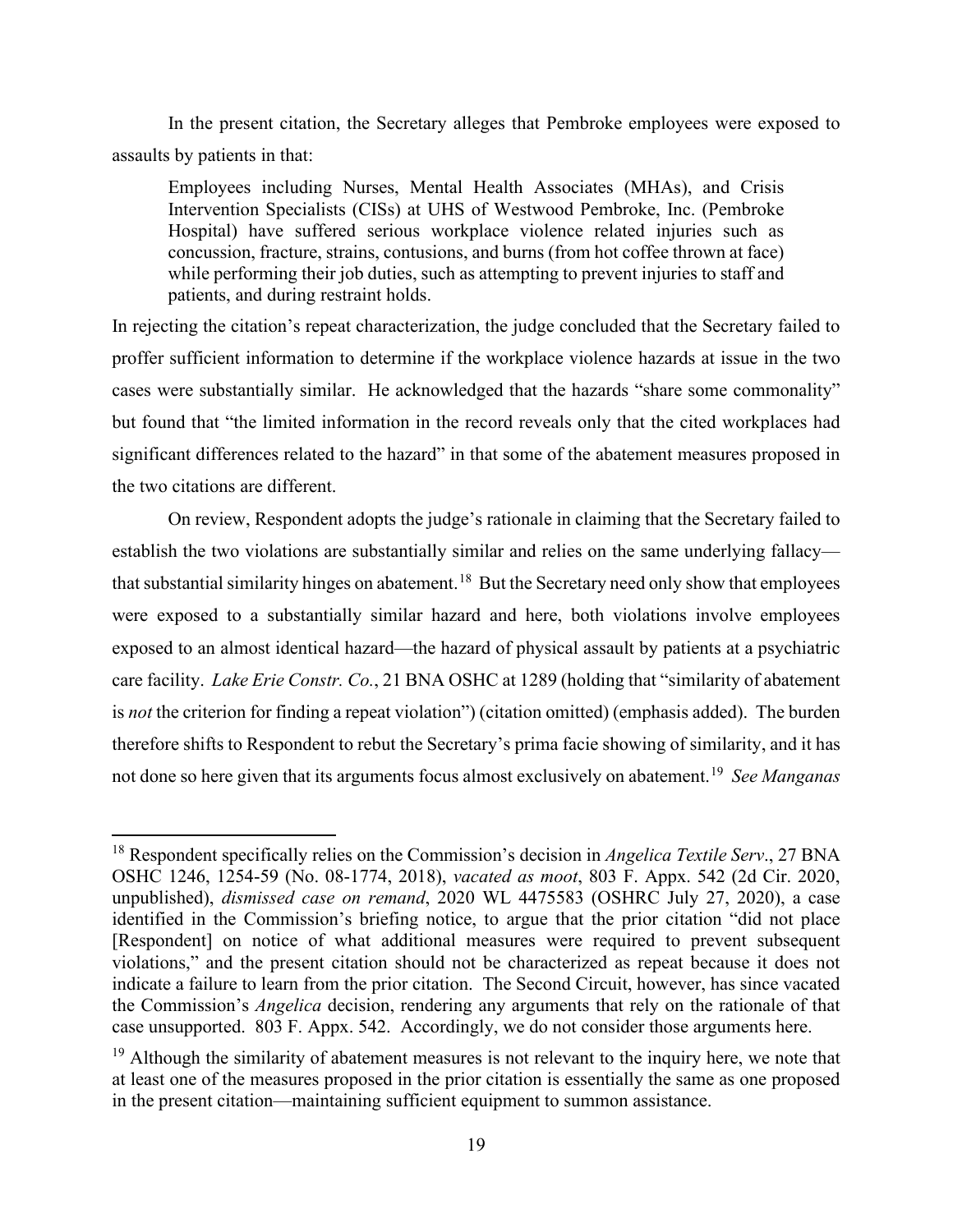*Painting Co. v. Sec'y of Labor*, 273 F.3d 1131, 1135 (D.C. Cir. 2001) (once Secretary has made prima facie showing of substantial similarity, "burden then shifts to the employer to demonstrate that the violations took place under disparate conditions and hazards associated with the separate violations") (*citing Potlatch*, 7 BNA OSHC at 1061).

For all these reasons, we affirm the citation as repeat and assess the proposed penalty of  $$25,350.<sup>20</sup>$ 

SO ORDERED.

 $\sqrt{s}$ /

Cynthia L. Attwood Chairman

/s/

Dated: March 3, 2022 Commissioner

Amanda Wood Laihow

<sup>&</sup>lt;sup>20</sup> Respondent has not disputed the \$25,350 proposed penalty throughout these proceedings. *See KS Energy Servs., Inc.*, 22 BNA OSHC 1261, 1268 n.11 (No. 06-1416, 2008) (assessing proposed penalty where undisputed).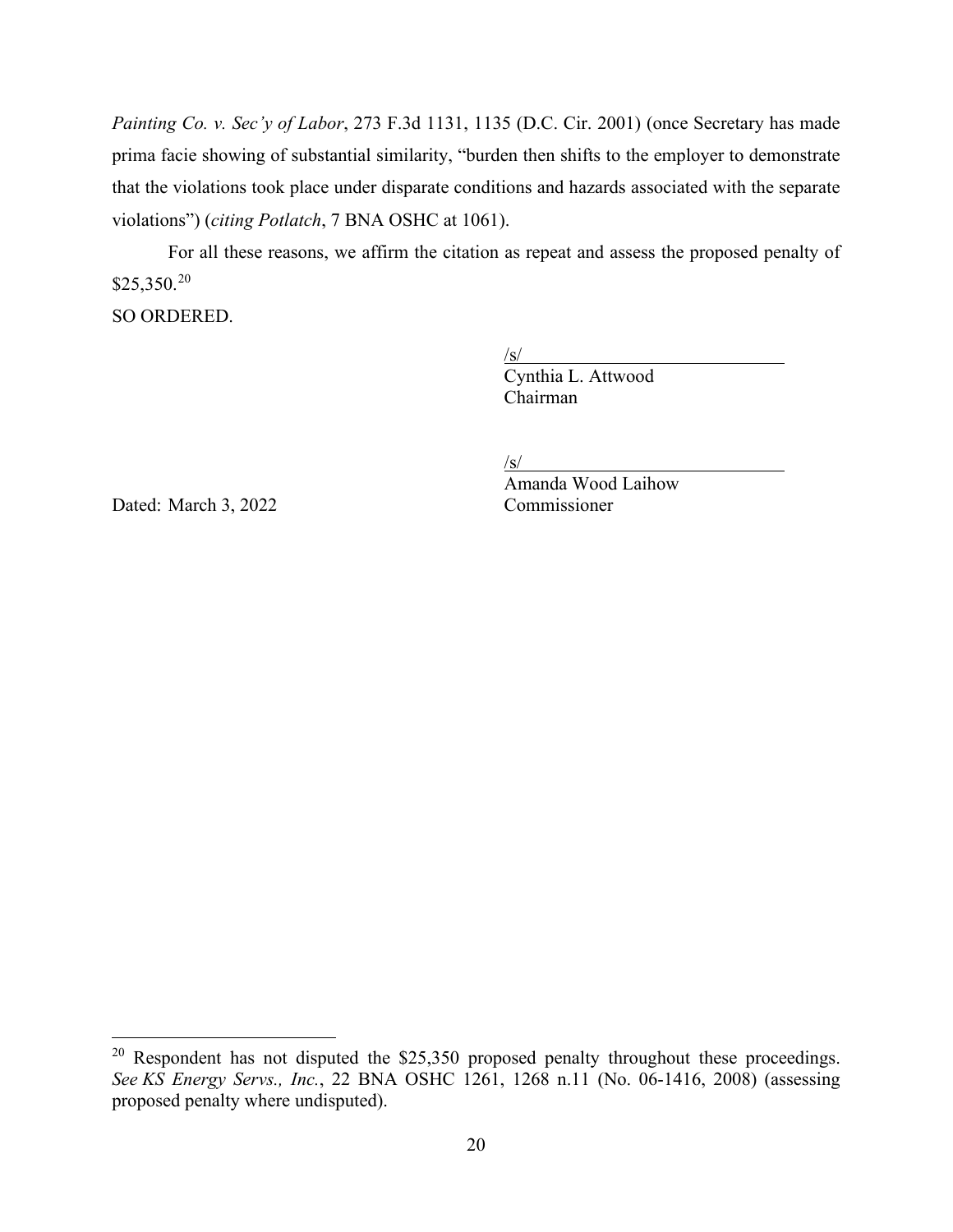

United States of America **OCCUPATIONAL SAFETY AND HEALTH REVIEW COMMISSION** 1120 20th Street, N.W., Ninth Floor Washington, DC 20036-3457

SECRETARY OF LABOR,

Complainant,

v. SOUTH OSHRC DOCKET NO. 17-0737

UHS OF WESTWOOD PEMBROKE, INC., UHS OF DELAWARE, INC.,

Respondents.

Appearances:

Kate O'Scannlain, Solicitor of Labor Maria S. Fisher, Regional Solicitor Robin Ackermann, Senior Trial Attorney Ralph Minichiello, Senior Trial Attorney U.S. Department of Labor, Office of the Solicitor, Boston, MA For the Complainant

Melanie L. Paul Raymond Perez, II Jackson Lewis P.C., Atlanta, GA For Respondents

Before: Keith E. Bell, Administrative Law Judge

### **DECISION AND ORDER**

Following its receipt of a complaint about workplace violence, OSHA commenced an inspection of UHS of Westwood Pembroke, Inc.'s ("Pembroke's") facility located at 199 Oak Street in Pembroke, MA ("Pembroke Hospital"). As a result of this inspection, Pembroke received a Citation and Notification of Penalty ("Citation") alleging it violated the Occupational Safety and Health Act of 1970, 29 U.S.C. §§ 651-678 (the "Act"). The Citation alleges a violation of 29 U.S.C. § 654(a)(1), the provision commonly referred to as the general duty clause, for exposing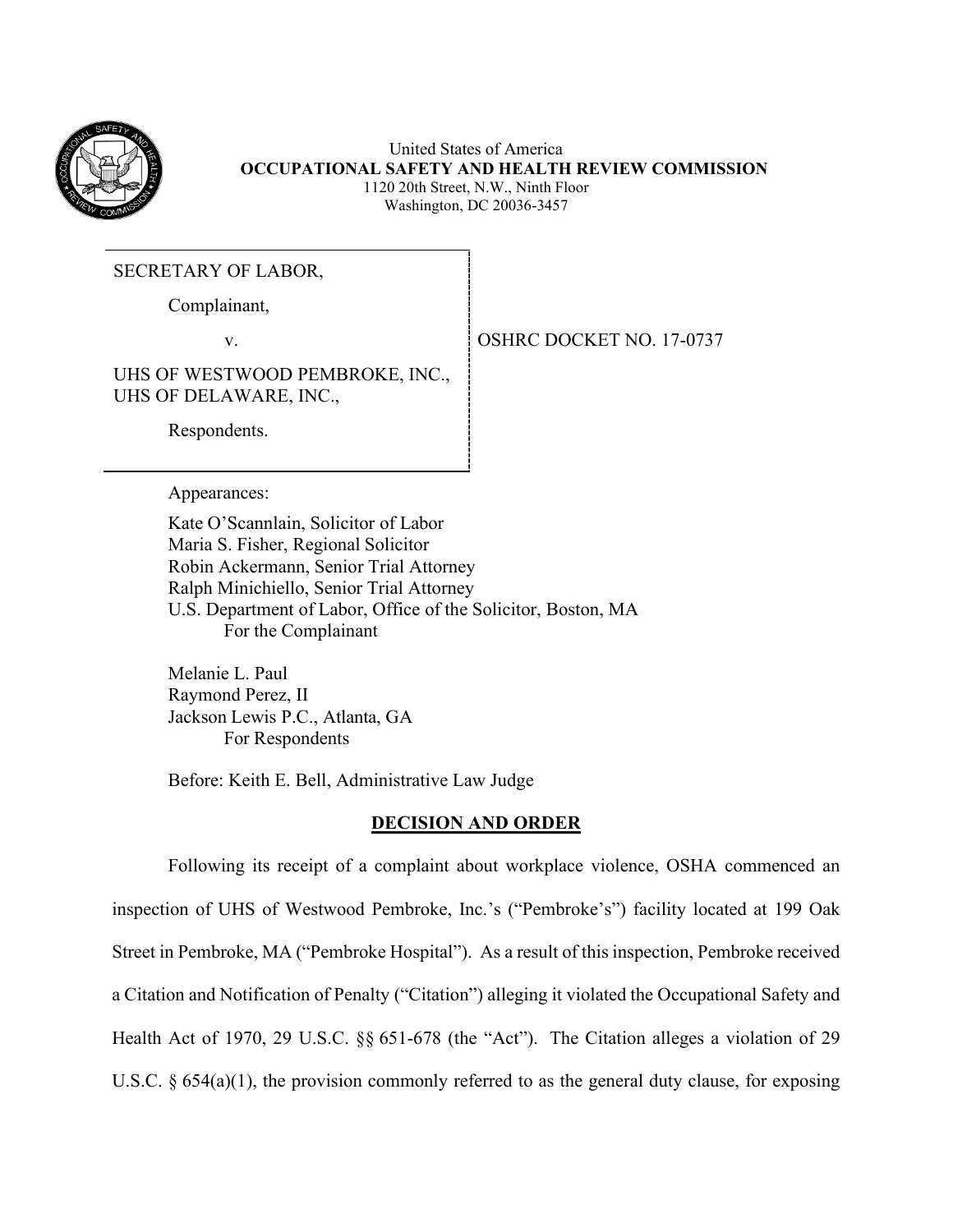employees to the hazard of workplace violence in the form of patient on staff aggression.

Pembroke timely contested the Citation bringing the matter before the Commission.<sup>1</sup> The Secretary of Labor ("Secretary") filed his initial Complaint on April 27, 2017. He moved to amend his Complaint to add UHS of Delaware, Inc. ("UHS DE") as a Respondent and to change the classification of the Citation from "serious" to "repeat." This request was granted in an October 30, 2017 Order, after which Pembroke and UHS DE together became the Respondents for this matter.

Subsequently, the Secretary moved again to amend abatement in the Citation and Complaint. This request was uncontested and was approved in a December 13, 2017 Order. A hearing was held on July 17-20, 2018 and July 24-25, 2018.

For the reasons discussed, the Citation is affirmed as serious and a \$12,675 penalty is assessed.

### **I. Jurisdiction**

Pembroke filed a timely Notice of Contest bringing this matter before the Commission.<sup>2</sup> (Stip. 4-6.) Pembroke and its corporate parent, UHS DE, are both employers affecting commerce within the meaning of 29 U.S.C.  $\S$  659(c) and both are employers under the Act.<sup>3</sup> (Stip. 1, 10-13.)

<sup>&</sup>lt;sup>1</sup> The Joint Exhibit of the parties' Stipulations indicates that: "Respondent timely filed its Notice of Contest on May 17, 2018." (Ex. J-1, Sec'y Br. at 1; Tr. 194.) The undersigned accepts the acknowledgment that the Notice of Contest was timely, but rejects the date listed in the Stipulation. The record reflects that the Secretary issued the Citation on April 7, 2017, and Pembroke filed a Notice of Contest on April 12, 2017. Pembroke then filed an Answer to the Secretary's Complaint on May 17, 2017. (Resp't Br. at 5.) The record does not reflect a document filed on May 17, 2018.

<sup>2</sup> Stipulation 4 is: "The Occupational Safety and Health Review Commission has jurisdiction in this proceeding pursuant to § 10(c) of the [Act]." Stipulation 5 is: "The Citation and Notification of Penalty underlying this proceeding was issued on April 7, 2017."

<sup>&</sup>lt;sup>3</sup> Stipulation 1 states: "Respondents are employers engaged in a business affecting commerce within the meaning of Section 3(5) of the Occupational Safety and Health Act of 1970, 29 U.S.C. § 6252(5)."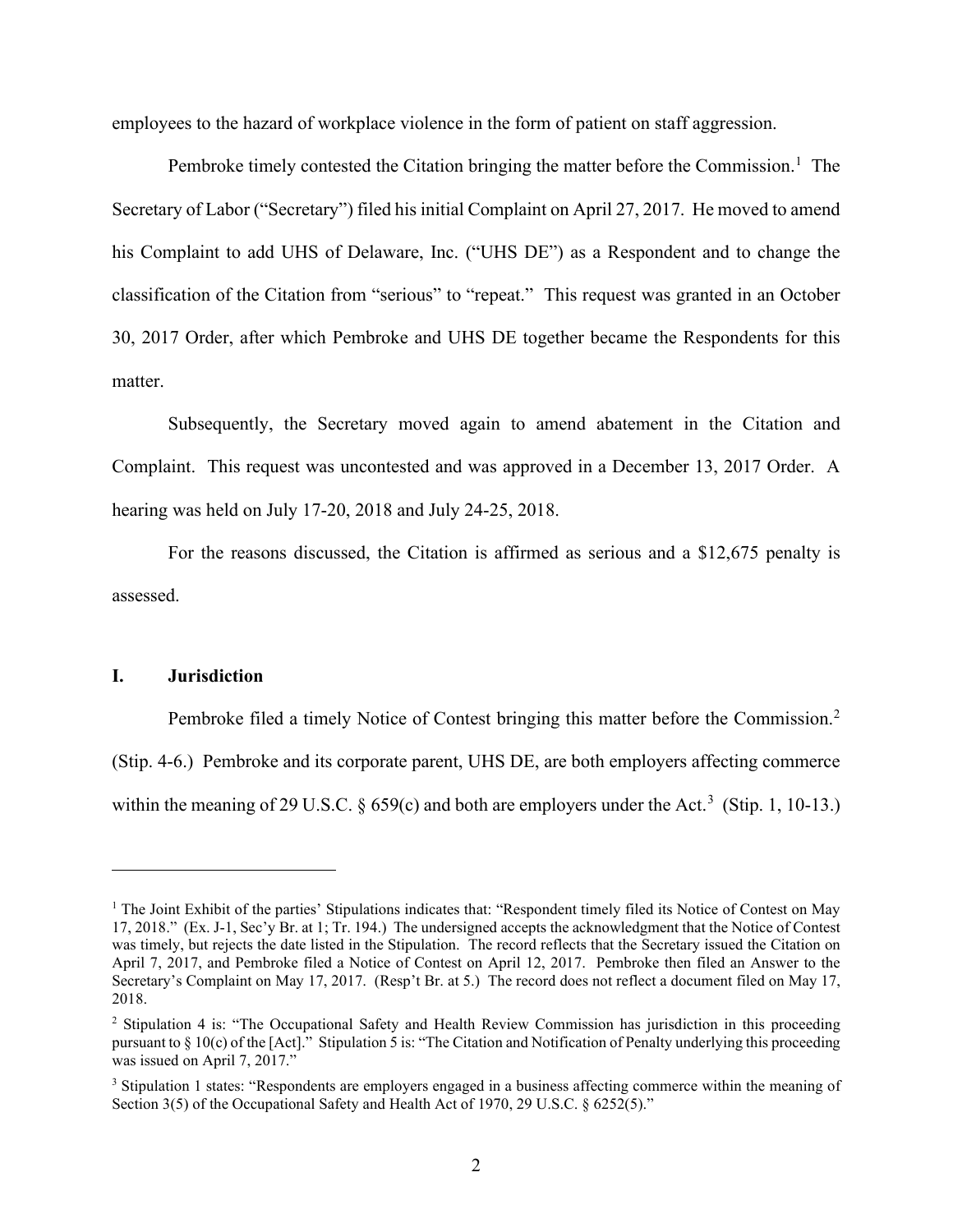Based upon the record, including the parties' admission to jurisdiction, the undersigned concludes the Commission has jurisdiction over the parties and the subject matter of this case. (Stip. 1, 4-6.)

#### **II. Background**

#### **A. Corporate Structure**

Pembroke operated three facilities at the time of the inspection: Pembroke Hospital, Westwood Lodge, and Lowell Treatment Center. (Tr. 697; Ex. R-38 at 2.) While each facility was located at a separate address, collectively the sites shared a license and were a single legal business entity. (Tr. 723-24.) Pembroke is a wholly-owned subsidiary of UHS DE. (Stip. 12.) UHS DE, in turn, is a wholly-owned subsidiary of Universal Health Services, Inc. ("UHS"). (Stip. 13.) Thus, UHS owns UHS DE and indirectly owns Pembroke. (Stip. 13; Tr. 752-53.)

UHS DE is described as a "management company" for Pembroke. (Tr. 740; Ex. C-27.) At the time of the inspection, Pembroke's CEO and CFO were both employees of UHS DE.<sup>4</sup> (Stip. 10-11; Tr. 598, 693, 757.) UHS DE employees provided oversight for the work of Pembroke's CEO and CFO. (Tr. 599, 696, 757-58, 1325, 1327-28.) In addition, Gina Gilmore, a Loss Control Manager at UHS DE, handled Pembroke's budget for workers' compensation claims and visited the facility every month. (Tr. 549-551.) During these visits, she would meet with Pembroke's CEO and attend the facility's Aggression Reduction Team meetings. (Tr. 553-54.) The Director of Nursing, Claire Kent, and the Risk Manager, Stacey Coke Burns, were Pembroke employees but also reported to individuals employed by UHS DE. (Tr. 369-70, 457, 497-98, 502.)

<sup>4</sup> As explained by Stipulation 10, "Raymond Robinson, Gary Gilberti, Diane Airosus, and Gina Gilmore were employed by UHS of Delaware, Inc. during the time of the inspection." Thomas Hickey was the chief executive officer ("CEO") from the start of the inspection until January 21, 2017. (Tr. 692-93; Stip. 11 ("Thomas Hickey was employed by UHS Delaware, Inc. during a portion of the time of the inspection.")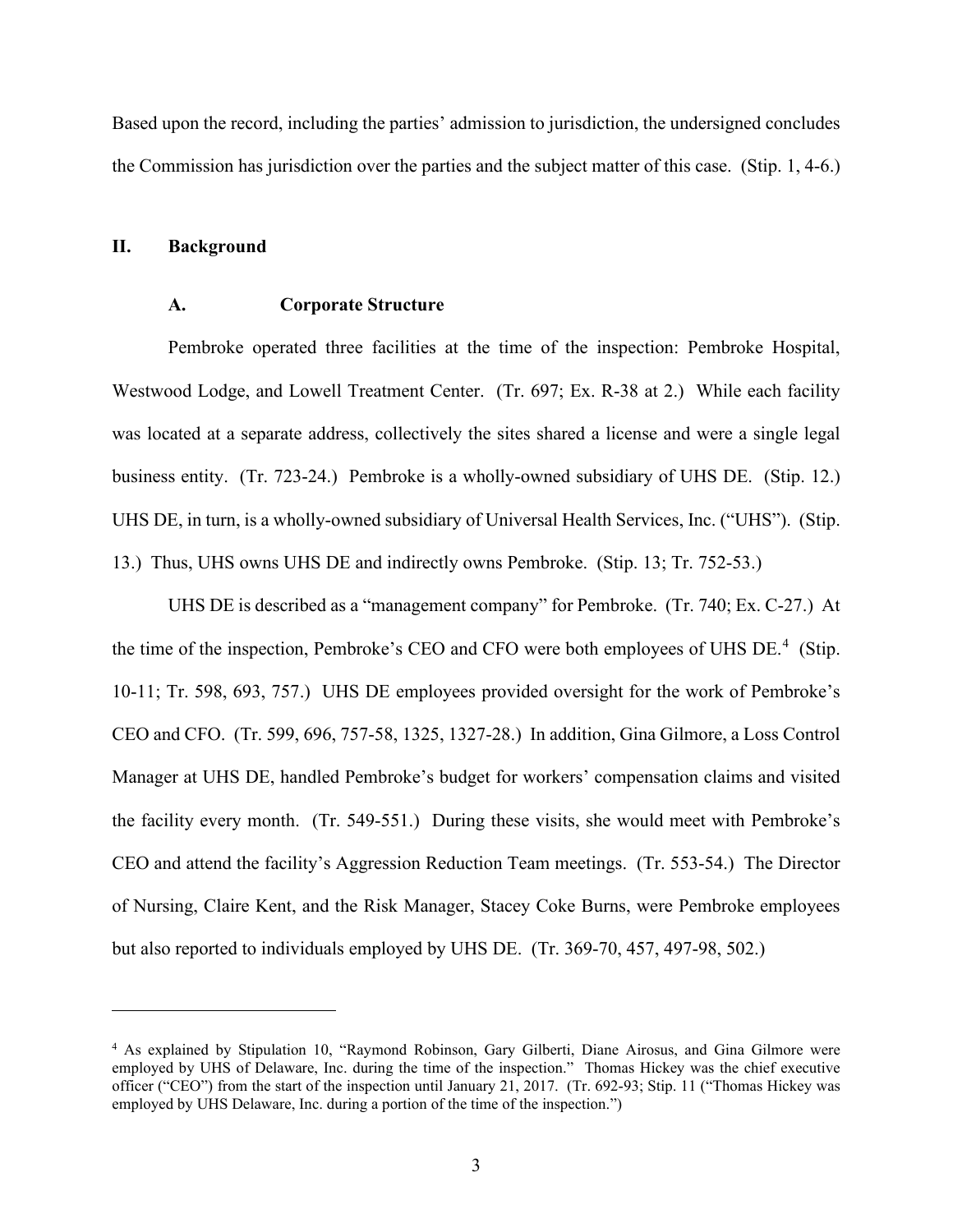### **B. Respondents' Request for Judicial Notice**

In its brief, Respondents assert that the Secretary has pursued general duty clause violations at "several other [UHS] managed hospitals." (Resp't Br. at 3.) Respondents fail to discuss whether these other citations were issued to UHS DE or entities affiliated with Pembroke. However, in a footnote elsewhere in the brief, Respondents ask the undersigned to take judicial notice of "other Citations that have been issue to behavioral hospitals." (Resp't Br. at 33.) It requests judicial notice of three specific cases:

*Secretary of Labor v. BHC Northwest Psychiatric Hospital, LLC d/b/a Brooke Glen Behavioral Hospital*, (OSHRC Docket 17-0063), *Secretary of Labor v. UHS of Westwood Pembroke, Inc., d/b/a Lowell Treatment Center* (OSHRC Docket 17- 1302 and 17-1304) and *UHS of Delaware, Inc. ("UHS DE") and Premier Behavioral Health Solutions of Florida, Inc., d/b/a Suncoast Behavioral Health Center* (OSHRC Docket 18-0657).

(Resp't Br. at 33.) The first matter listed concerns BHC Northwest Psychiatric Hospital ("BHC"). Respondents do not explain how or if that entity is affiliated with them. *Id.* The undersigned is aware that a matter involving BHC has become a final order of the Commission. However, BHC is appealing the matter and the matter is currently pending before the D.C. Circuit. *BHC Nw. Psychiatric Hosp*. *LLC d/b/a Brooke Glen Behavioral Hosp.*, 27 BNA OSHC 1862 (No. 17-0063, 2019) (ALJ), *argued*, 19-1087 (D.C. Cir. Jan. 9, 2020).

Federal Rule of Evidence 201(b) permits judicial notice of a "fact" that is not subject to reasonable dispute because it: (1) is generally known within the court's territorial jurisdiction; or (2) can be accurately and readily determined from sources whose accuracy cannot reasonably be questioned. Even though Respondents do not discuss their affiliation with BHC, the undersigned can and has reviewed the ALJ's decision, *BHC Nw. Psychiatric Hosp. LLC d/b/a Brooke Glen Behavioral Hosp.*, 27 BNA OSHC 1862 (No. 17-0063, 2019) (ALJ). However, taking judicial notice of a non-binding decision that is still on appeal is not appropriate.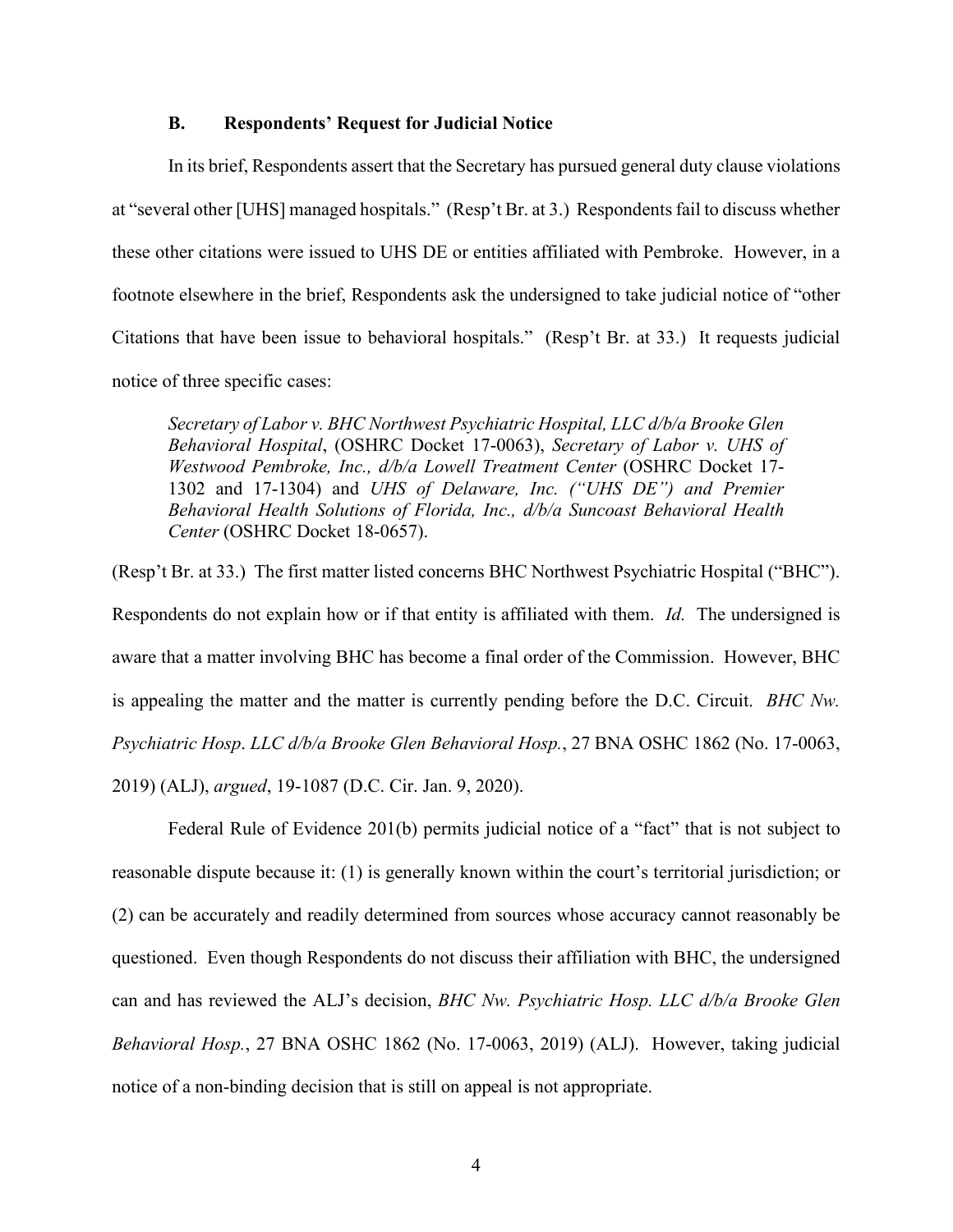As for the other two matters highlighted by Respondents, both are active disputes without final determinations. As such, there are no established facts for which judicial notice is appropriate. At the hearing, Respondents did not attempt to offer any evidence regarding the relevance of these matters or how Premier Behavioral Health Solutions of Florida, Inc. is affiliated with them. As a result, the Secretary was deprived of an opportunity to respond to these claims. Further, Respondents assert that UHS DE had only a minimal role at Pembroke Hospital and asks for the entity to be dismissed from this pending matter. (Resp't Br. at 40.) Asking the undersigned to now undertake a search of other citations issued to behavioral health centers is not the purpose of judicial notice and the late request is denied.

The undersigned notes that the Secretary offered evidence of another citation issued against Pembroke, the same employer cited in the present matter. That citation, which became a final order on May 27, 2016, is a part of the record before me and has been considered in reaching this decision. (Exs. C-14 thru C-17.)

### **C. Nature of the Workplace**

Pembroke Hospital is an inpatient psychiatric hospital with six patient care units, serving up to 120 patients at a time.<sup>5</sup> (Stip. 2-3; Tr. 290, 373; Ex. R-38 at 1, 8.) Four units focus on adults, one is for adolescents, and the sixth is for geriatric patients. (Tr. 373.) Nurses and Mental Health Associates ("MHAs") work directly with patients in the units. (Tr. 669, 821-824.) Units always have a registered nurse. (Tr. 380.)

The MHAs at Pembroke Hospital have many responsibilities, including providing security and fulfilling housekeeping responsibilities. (Tr. 50-52, 96.) The nurse on the unit could not see

<sup>5</sup> Stipulation 2 states: "Pembroke Hospital is an inpatient psychiatric hospital." Stipulation 3 states: "Pembroke Hospital has six patient care units with a total of 120 beds."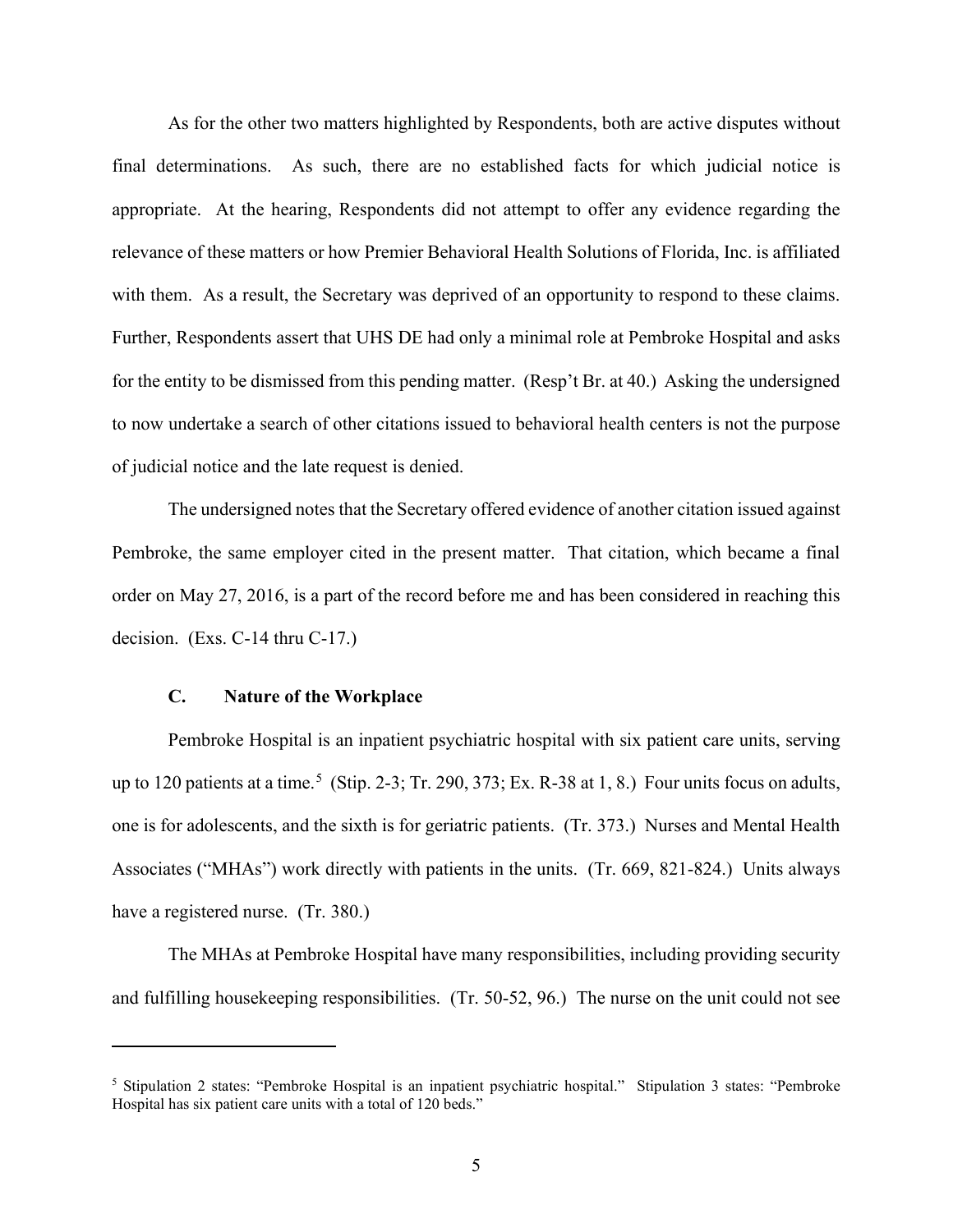patients from his or her workstation. (Tr. 58.) So, the MHAs functioned as the "eyes and ears of the nursing staff" and were responsible for monitoring patient behavior, including for signs of aggression or agitation. (Tr. 50.) MHAs searched patient belongings to identify prohibited items that could hurt patients or staff. (Tr. 79, 81, 86.) MHAs conducted these searches alone in small rooms on the unit. (Tr. 79, 81.) MHAs had to make sure certain doors remained locked. They would open and close bathrooms when requested by patients, which might occur fifty times a shift. (Tr. 55, 827.) MHAs also accompanied patients off units for certain meetings, fresh air breaks, and meals.<sup>6</sup> (Tr. 55-56.) If a patient was unable to leave the unit for meals, an MHA would leave the unit instead and get the patient's meal. (Tr. 52.) MHAs also left the units for laundry and other housekeeping tasks. (Tr. 50-54, 96.) Consequently, while more than one MHA was assigned to each unit, the staff was often divided between those on the unit and those off the unit. (Tr. 822, 863.)

### **D. Prior OSHA Inspections of Pembroke**

About a year before the inspection leading to the Citation before the undersigned, OSHA inspected Pembroke Hospital. (Ex. R-38.) That inspection led to the issuance of a letter on October 2, 2015, which indicates that MHAs were exposed to workplace violence hazards but that "it is not considered appropriate *at this time* to invoke the Section 5(a)(1), the general duty clause of the  $[Act]."$ <sup>7</sup> (Ex. R-37 at 2 (emphasis added).) The letter does not state that OSHA considered workplace violence hazards to be outside of the scope of the general duty clause. (Resp't Br. at

<sup>&</sup>lt;sup>6</sup> Mealtimes themselves were a "very high time for assault" at Pembroke. (Tr. 960; Exs. C-55 at 2, C-58 at 2.)

<sup>7</sup> Respondents neglect to note the critical phrase "at this time" when discussing this document. (Resp't Br. at 21.)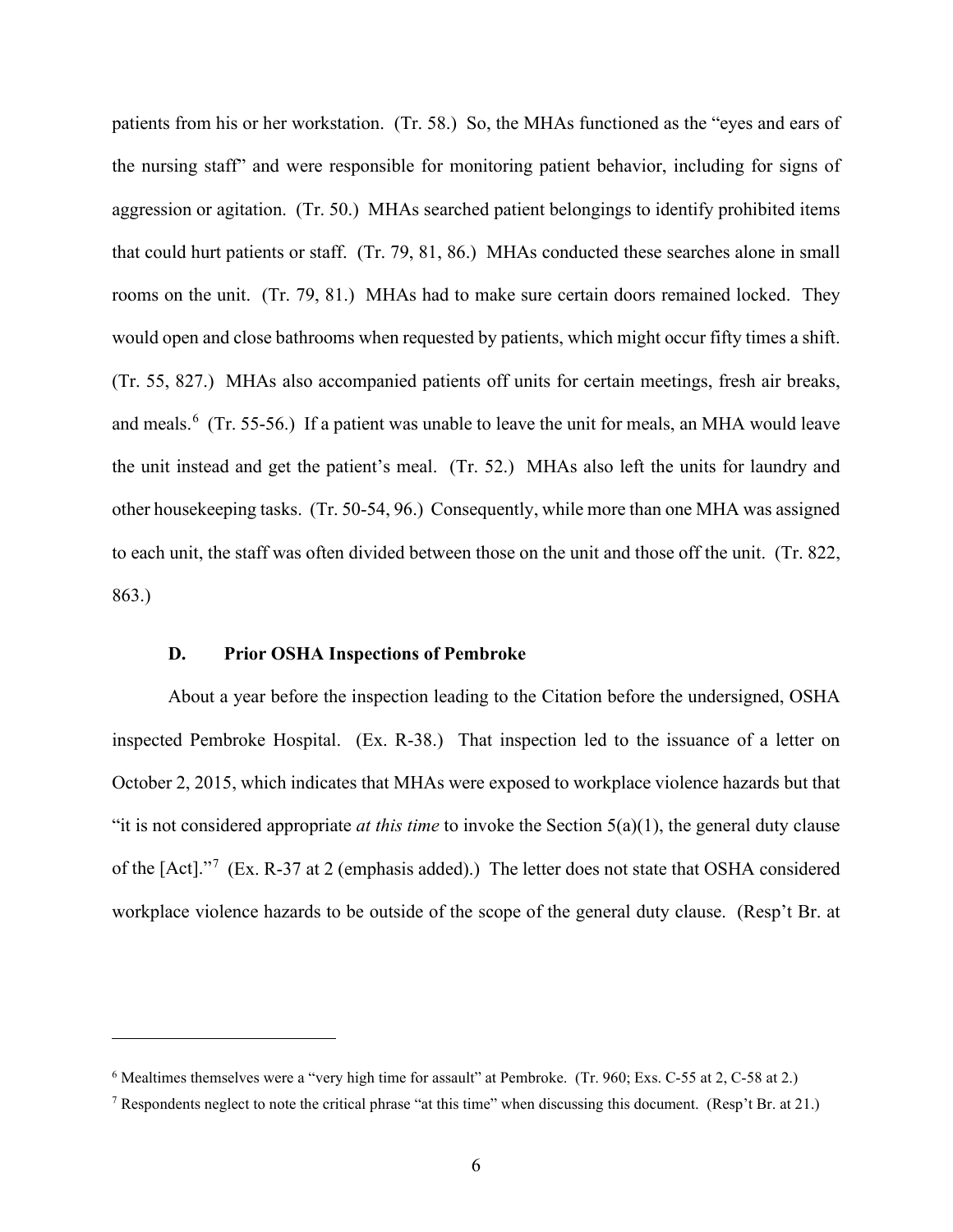21.) Rather, OSHA exercised its discretion to issue a letter at the end of the investigation.<sup>8</sup> The letter goes on to outline several methods of feasible abatement for workplace violence hazards Pembroke could adopt, but does not demand any specific action.<sup>9</sup> (Ex. R-37.)

After the letter was issued, OSHA commenced an inspection of Pembroke's facility in Lowell, MA (the Lowell Treatment Center). After the inspection, the Secretary issued Pembroke a citation for a violation of the general duty clause because it exposed employees to workplace violence in the form of, among other things, patients assaulting staff through punches, kicks, bites, scratches, and hair pulling. (Exs. C-14, C-15 at 2, R-38 at 2.) While Pembroke initially contested the citation, it subsequently agreed to accept it as issued and agreed to take several abatement actions to address the workplace violence hazards at the Lowell Treatment Center. (Ex. C-15.)

### **E. Current Inspection**

In October 2016, OSHA received another complaint about worker safety at Pembroke Hospital. (Tr. 277; Ex. C-8.) The complaint cites a worker injury following an instance of patient aggression. (Ex. C-8.) This complaint led OSHA to commence another inspection of Pembroke Hospital. (Tr. 277.) OSHA Compliance Safety and Health Officer Salvatore Insogna ("CO") led the investigation. *Id.* He first visited the site on October 11, 2016. (Tr. 342.) In addition to the initial complaint triggering the investigation, OSHA received a second complaint on March 27, 2017. (Ex. C-11.) Like the prior complaint, the second one cites employee injuries from

<sup>&</sup>lt;sup>8</sup> There is no evidence that the conditions, particularly those related to the cited hazard, were the same during the two inspections. For example, the number of staff injuries increased in the year after this letter was sent. (Exs. C-60; C-68, C-69; R-38 at 3.)

<sup>&</sup>lt;sup>9</sup> After the 2015 inspection, but before the one which led to the present matter, OSHA conducted another inspection of Pembroke Hospital. That investigation commenced after OSHA received two employee complaints alleging several hazards related to workplace violence. (Ex. R-38 at 1-2.) Pembroke Hospital participated in the investigation, including by answering questions and providing responses to various document requests. *Id.* at 3-5. Ultimately, OSHA closed this inspection on August 4, 2016, without issuing any citations. *Id.* at 5.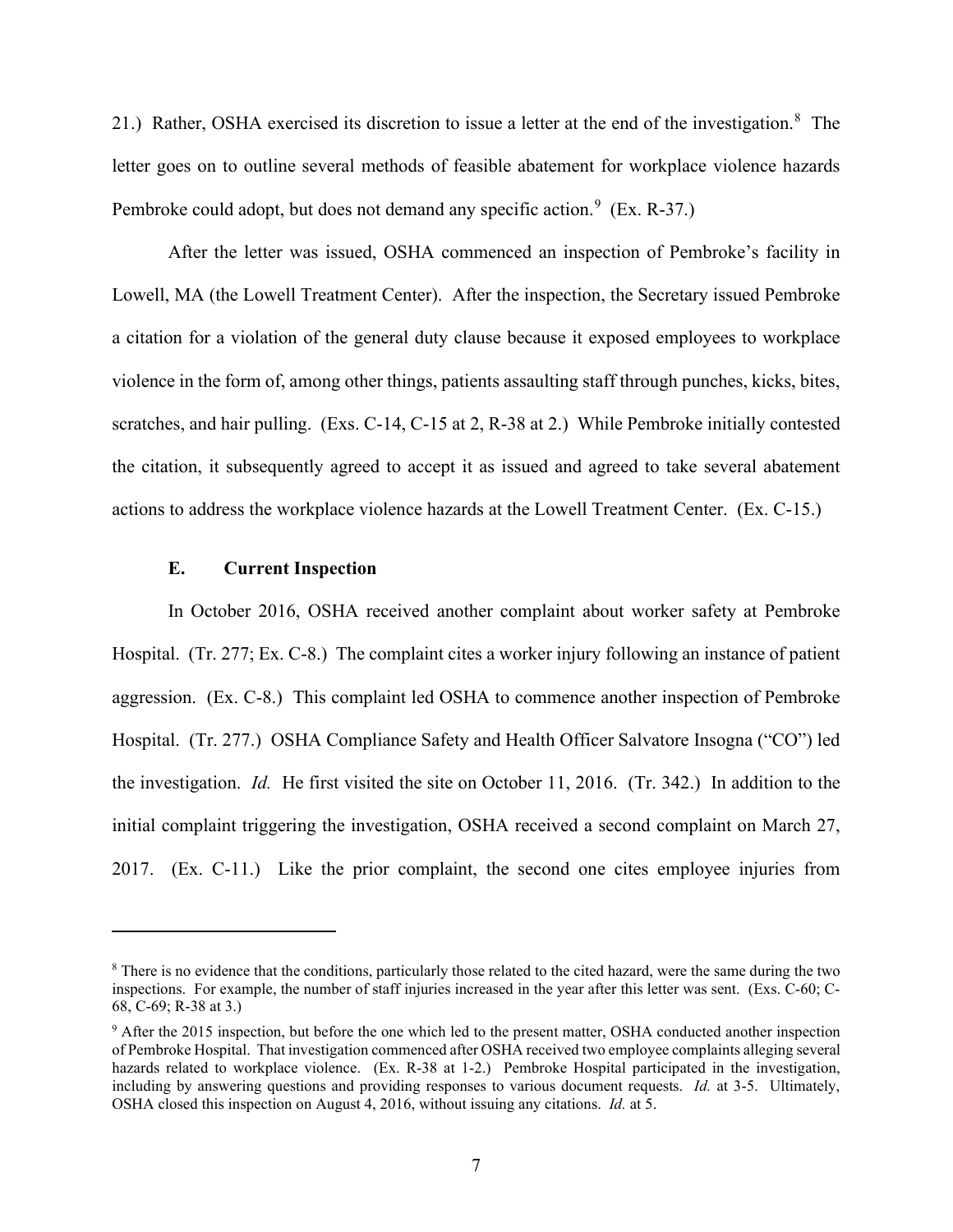workplace violence in the form of assaults by patients against staff. *Id.* The CO's investigation included a review of documents related to employee injuries and illnesses, and interviews with ten or more non-management employees. (Tr. 290-92, 297; Ex. C-68.) When the investigation concluded, the Secretary issued the Citation that is the subject of this litigation.

### **III. Legal Standard**

#### **A. Due Process Claims**

Respondents claim that the Citation's issuance violated due process. (Resp't Br. at 19.) The Commission ensures that OSHA provides due process by upholding violations of the general duty clause only where the employer or its industry recognized the hazard before the citation was issued. The inquiry is whether the employer or its industry could reasonably foresee an accident capable of causing death or serious injury. *Armstrong Cork Co*., 8 BNA OSHC 1070, 1074 (No. 76-2777, 1980), *aff'd*, 636 F.2d 1207 (3d Cir. 1980) (unpublished). Knowledge of the hazard provides adequate notice to satisfy the requirement of due process. *See e.g., Cape & Vineyard Div. of New Bedford Gas & Edison Light v. OSHRC,* 512 F.2d 1148 (1st Cir. 1975) (finding that actual knowledge of the hazard provides fair notice); *Bethlehem Steel Corp. v. OSHRC*, 607 F.2d 871, 875 (3d Cir. 1979) (finding that fair notice is addressed by the requirement that the hazard is recognized); *Babcock & Wilcox Co. v. OSHRC*, 622 F.2d 1160, 1164 (3d Cir. 1980) (concluding that either the employer or its industry must be aware of the hazard).

Respondents raise no challenges to how the Secretary defined the hazard here or Pembroke's recognition of both the hazard and its presence at Pembroke Hospital. Indeed, they stipulated that the "hazard of workplace violence, specifically defined in this case as violence and/or assault by patients against staff, was recognized by [Pembroke]." (Stip. 8.) And they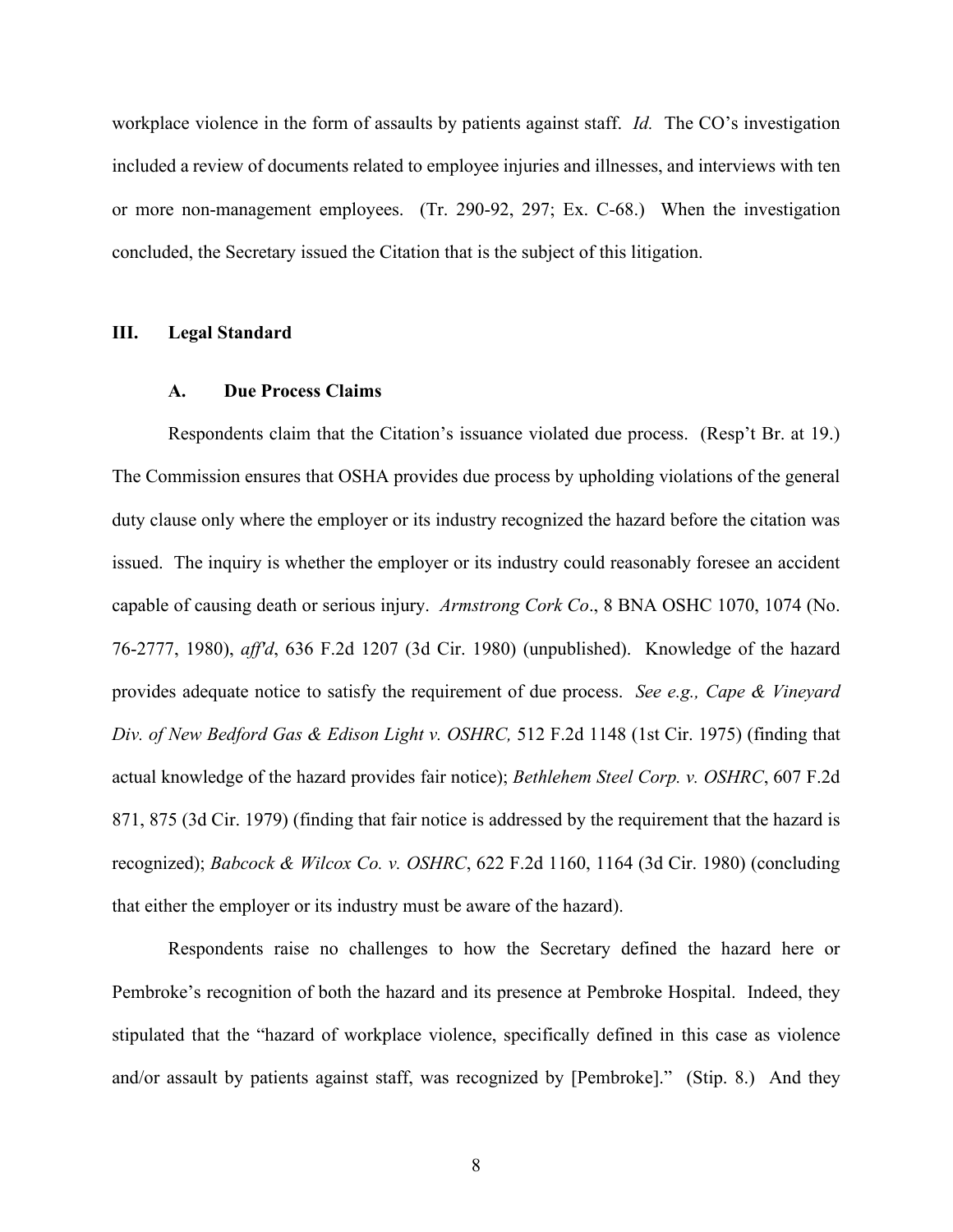stipulated that the "hazard of workplace violence, specifically defined in this case as violence and/or assault by patients against staff is recognized in the industry." (Stip. 9.)

Even if Pembroke had not stipulated to the definition and recognition of the hazard, the record still provides ample support for such findings. Patient attacks on employees routinely occurred at Pembroke Hospital. (Exs. C-8, C-11, C-68.) One employee indicated he was hit or kicked approximately fifty different times by various patients in his four years working for Pembroke. (Tr. 56-57.) *See Gen. Dynamics Land Sys*. *Div., Inc*., 15 BNA OSHC 1275, 1285 (No. 83-1293, 1991) (accidents put the employer on notice of the hazard), *aff'd*, 985 F.2d 560 (6th Cir. 1993) (unpublished). Pembroke was aware of these events through accident reports employees could choose to complete after incidents and through the direct knowledge of supervisors, some of whom were exposed to the hazard themselves. (Tr. 794, 802; Exs. C-55, C-56.)

Moreover, Pembroke had specific and direct knowledge of the Secretary's view that the general duty clause applied to the hazard of workplace violence. On May 19, 2015, Pembroke was cited for violating the general duty clause because its employees "were exposed to acts of workplace violence." (Ex. C-14.) This citation was issued in 2015 and became a final order on May 27, 2016, months before the commencement of the inspection and issuance of the present citation. (Exs. C-15 thru C-17.) So, Pembroke accepted responsibility for a violation of the general duty clause based upon the presence of the hazard of workplace violence before the investigation leading to the instant Citation commenced.<sup>10</sup> This establishes direct notice of the applicability of the general duty clause to workplace violence hazards at Pembroke's facilities. *See Corbesco Inc.* 

<sup>&</sup>lt;sup>10</sup> This citation related to the Lowell Treatment Center. After this Pembroke's acceptance of this citation, another inspection of Pembroke Hospital concluded without the issuance of any citations. (Ex. R-38 at 5.) However, OSHA never indicated there were no hazards at Pembroke Hospital or that Pembroke did not have a duty to provide its employees with a workplace "free from recognized hazards that are causing or are likely to cause death or serious physical harm." 29 U.S.C. § 654(a)(1).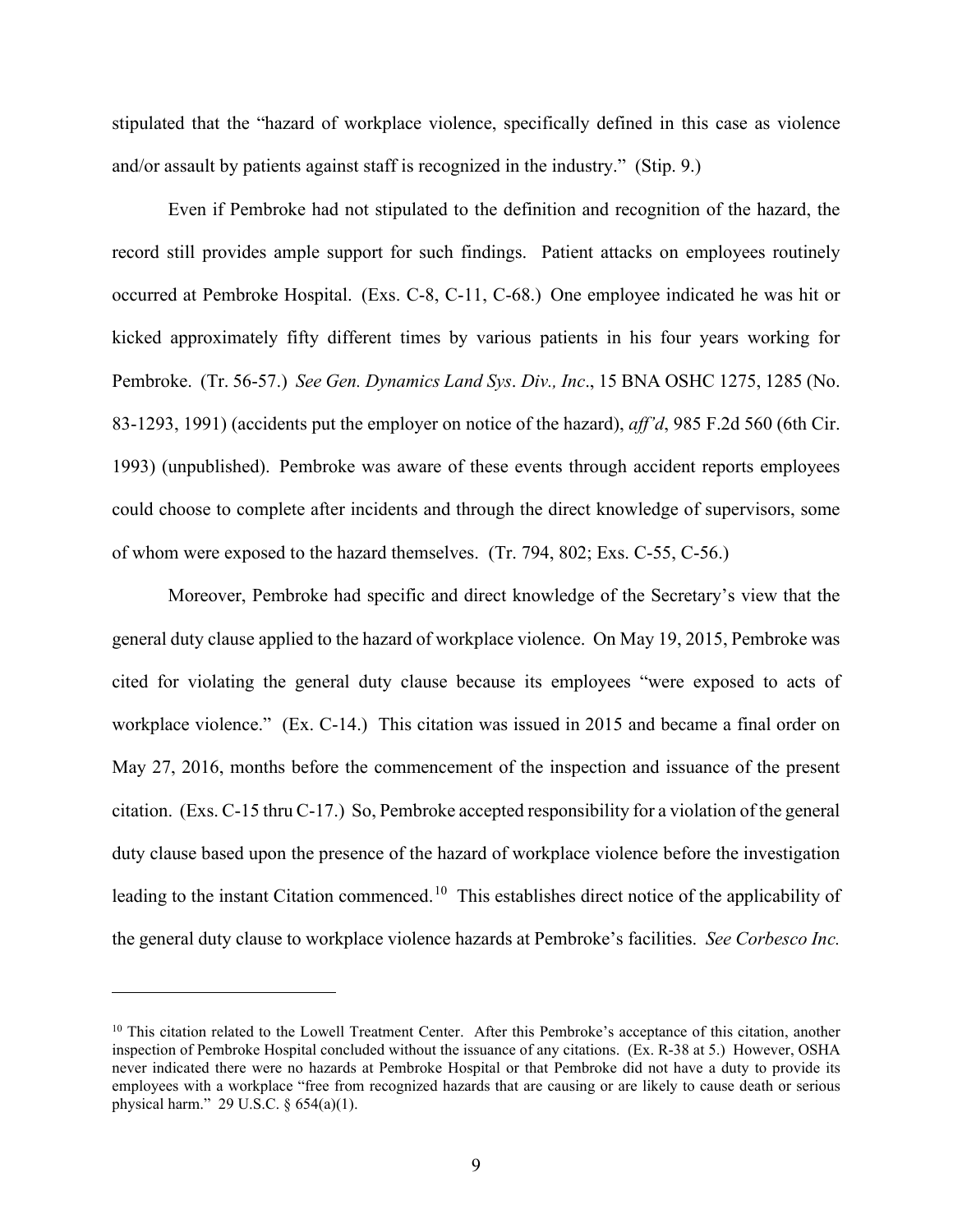*v. Sec'y of Labor,* 926 F.2d 422, 428 (5th Cir. 1991) (holding notice is provided through Commission decisions); *Armstrong*, 8 BNA OSHC at 1073 (finding that the employer itself recognized the hazard because it took an abatement action).

Besides Pembroke's direct knowledge, the Secretary provided other evidence that the industry was on notice of the hazard. First, there is no dispute that experts familiar with the industry would take the hazard of workplace violence into account in prescribing a safety program for a behavioral health hospital. *See Nat'l Realty & Constr. Co. v. OSHRC,* 489 F.2d 1257, 1266 (D.C. Cir. 1973). Experts for both parties recognized that any risk assessment of a facility like Pembroke Hospital would include assessing workplace violence and the hazard would be relevant to any safety program. (Tr. 903, 915-17, 1455.) Second, OSHA published guidance documents to inform the industry of the hazard and ways to address it. In 2015, it published Preventing Workplace Violence: A Road Map for Healthcare Facilities ("Road Map"). (Ex. C-102.) The Road Map describes the problem of workplace violence in healthcare facilities and provides information on how to identify hazards and respond to risks identified. *Id.* The Road Map is related to an earlier OSHA publication, Guidelines for Prevention of Violence in Healthcare ("Workplace Violence Guidelines"). (Exs. C-97, C-102 at 4.) Neither the Workplace Violence Guidelines nor the Road Map constitute specific standards. At the same time, the documents do not suggest that there is some type of immunity from citation for failing to free a workplace of recognized hazards, as the general duty clause requires. *Id.* These OSHA publications bolster the uncontested point that Pembroke and its industry are aware of the hazard.

Perhaps in recognition of its actual awareness of both the hazard and its presence at Pembroke Hospital, Respondents suggest another due process test. (Resp't Br. at 20.) They argue the Citation failed to set forth the "specific actions" to be taken so that Respondents can avoid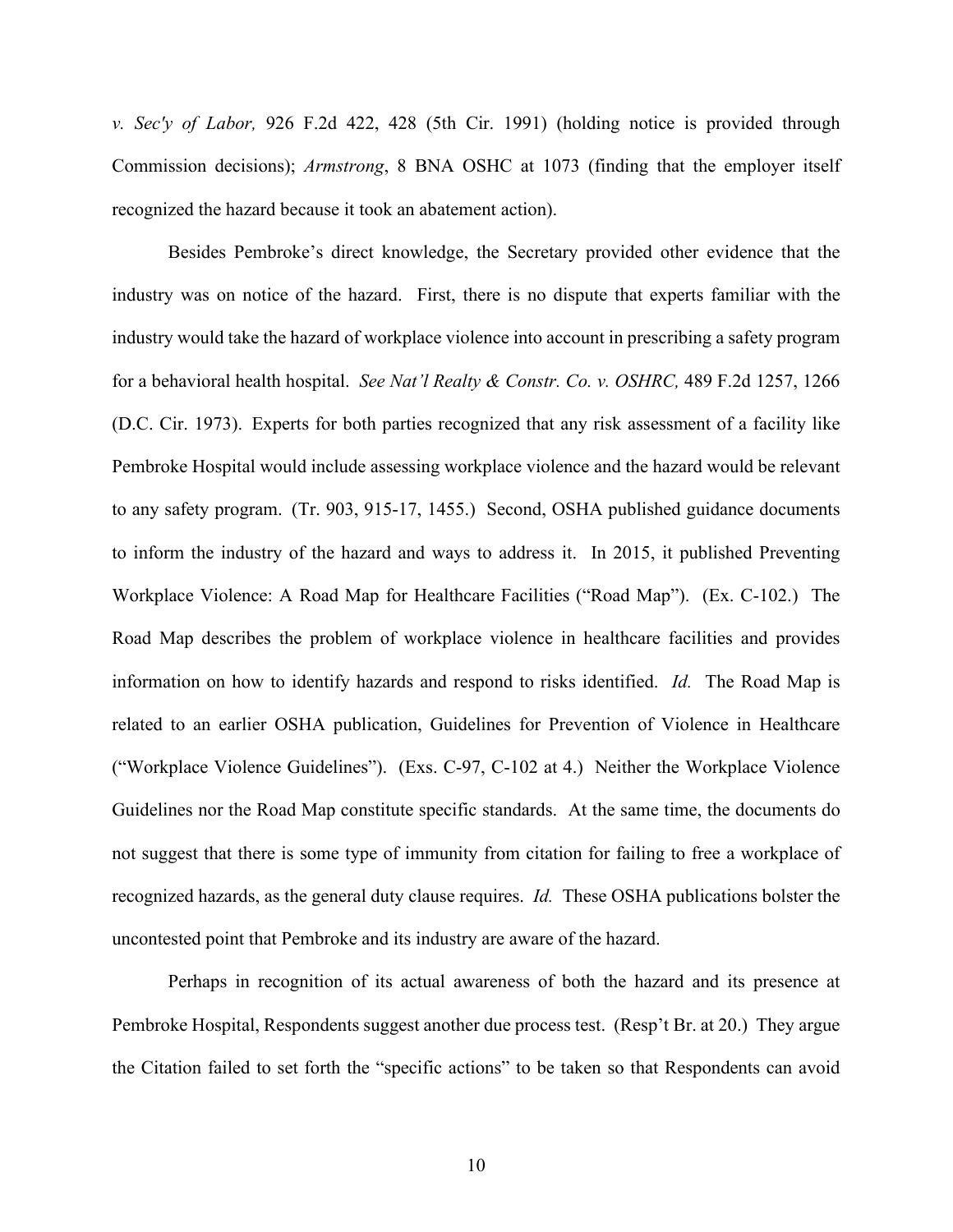future citations. *Id.* Respondents argue they must have notice of the Secretary's views regarding appropriate abatement before a citation can be issued. *Id*. at 20-21, 23.

Respondents attempt to conflate the due process fair notice requirement, which is driven by Constitutional constraints, with the abatement requirement, which is a statutory interpretation created by binding precedent. The Constitution precludes depriving "any person of life, liberty, or property, without due process of law." U.S. Const. amend V. The Commission sets forth requirements to ensure that proceedings before the Commission provide due process. For example, the citation must sufficiently define the hazard and the abatement so that the employer can reasonably defend itself. The Secretary must make the employer aware of what he alleges are feasible means of abatement prior to the hearing, but the Commission has not required such information before the issuance of a citation. *See Erickson Air-Crane Inc.,* No. 07-0645, 2012 WL 762001 (O.S.H.R.C, Mar. 2, 2012). In *Erickson*, the Secretary proposed various abatement methods but the ALJ concluded that none of the proposed methods were feasible. *Id.* at \*2-3. Nonetheless, the ALJ went on to determine that the hazard could be feasibly abated through some other action. *Id.* The parties had neither tried nor consented to try whether that action was feasible. *Id.* The Commission considered this a due process violation because the pleadings did not put the employer on notice that the alternative abatement method was at issue. *Id.* Notice must be given before the record closes as to what is being considered feasible means of abatement. *Id.* The Commission did not hold that the employer must know before the citation's issuance what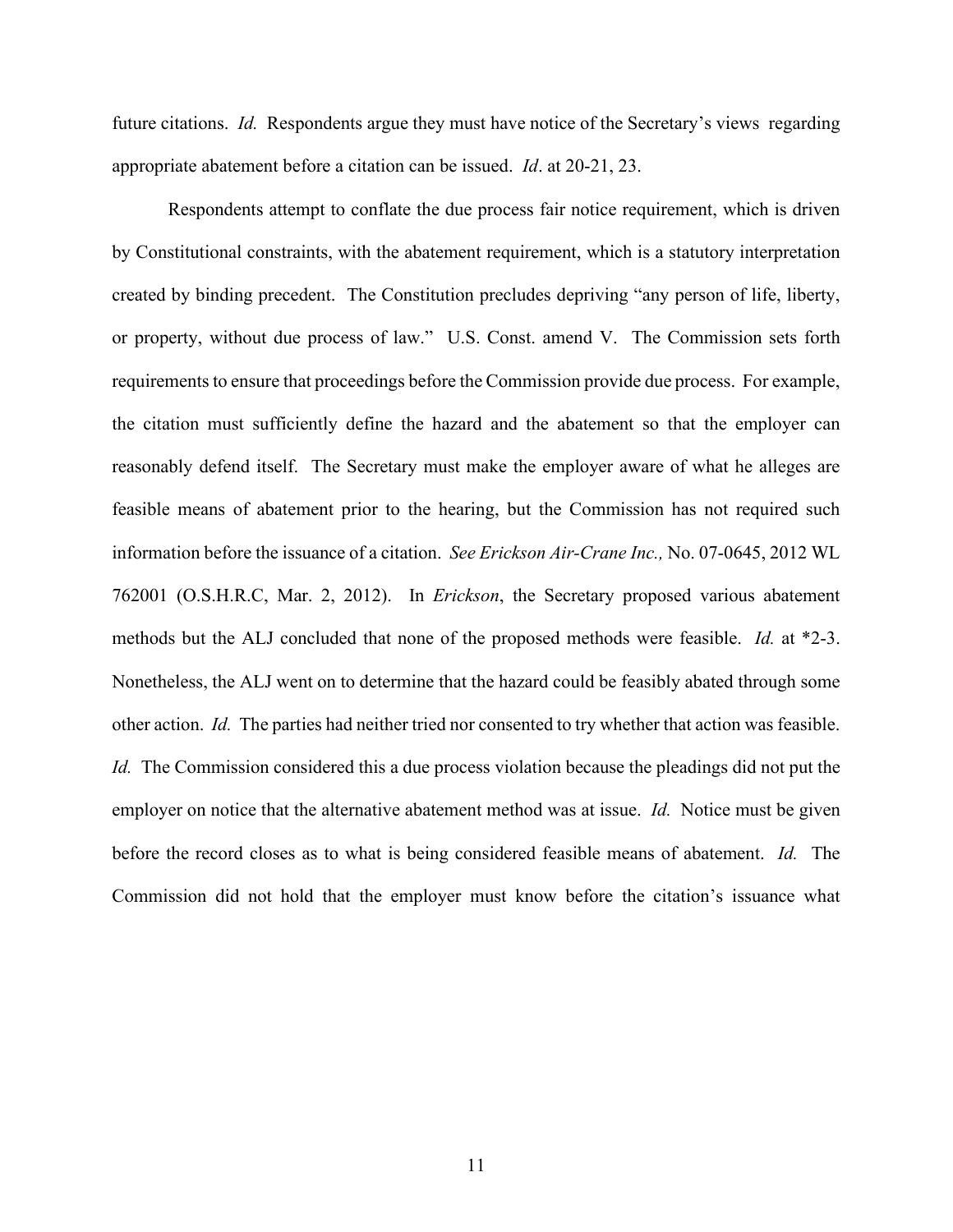constitutes feasible means of abatement.<sup>11</sup> *Id.* 

Respondents cite cases where the parties disputed the presence of a hazard, the employer's recognition of it, or are otherwise not relevant to the due process issues before me. (Resp't Br. at 20-21.) Respondents rely on *Asamera Oil (U.S.)*, 9 BNA OSHC 1426 (No. 1426, 1980) (consolidated), a non-binding ALJ opinion addressing a specific standard, not the general duty clause, and a non-binding Ninth Circuit decision, *Donovan v. Royal Logging Co*, 645 F.2d 822 (9th Cir. 1981). 12 *See Asamera,* 9 BNA OSHC at 1427 (affirming the ALJ's decision but according it only "the precedential value of an unreviewed judge's decision"); *Integra Health Mgmt., Inc.*, 27 BNA OSHC 1838, n.15 (No. 13-1124, 2019) (noting that *Royal Logging* is "not relevant precedent" for cases, like the present matter, that cannot be appealed to the Ninth Circuit). Respondents' reliance on *Davey Tree Expert Co*., 11 BNA OSHC 1898 (No. 77-2350, 1984) is also misplaced. (Resp't Br. at 24.) Unlike that case, in this matter, Respondents explicitly chose not to contest the Secretary's definition of the hazard or Pembroke's recognition of it.<sup>13</sup> (Stips. 7-9.) Here, Pembroke recognized the hazard of patient on staff violence and knew this hazard was present in its facility. (Stips. 8-9.)

The recognition requirement relates to "knowledge of the hazard, not recognition of the

<sup>&</sup>lt;sup>11</sup> *A.H. Sturgill Roofing, Inc.*, 27 BNA OSHC 1809 (No. 13-0224, 2019) is also instructive. There, the citation was somewhat ambiguous about the scope of the proposed abatement. 27 BNA OSHC 1818-19. However, before the record closed, the Secretary subsequently clarified it. *Id.* The Commission did not require the Secretary to show that the employer understood the proposed methods of abatement before the citation was issued. *Id.* The Commission was satisfied that during the hearing the Secretary made clear that the measures in the citation were alternative means of abatement. *Id.* 

<sup>&</sup>lt;sup>12</sup> This case can be appealed to the First and D.C. Circuits. *See* 29 U.S.C. § 660(a) ("Any person adversely affected or aggrieved by an order of the Commission ... may obtain ... review ... in any United States court of appeals for the circuit in which the violation is alleged to have occurred or where the employer has its principal office, or in the Court of Appeals for the District of Columbia Circuit ...."); *Kerns Bros. Tree Serv*., 18 BNA OSHC 2064, 2067 (No. 96- 1719, 2000) (Commission generally applies law of circuit where it is probable case will be appealed).

<sup>13</sup> Respondents also quote the discussion in *Missouri Basin Well Service*, 26 BNA OSHC 2314 (No. 13-1817, 2018) about how the hazard must be defined and attempt to apply the statements more broadly. (Resp't Br. at 20, 28.) In this matter, there is no dispute as to how the hazard is defined or Pembroke's recognition of it.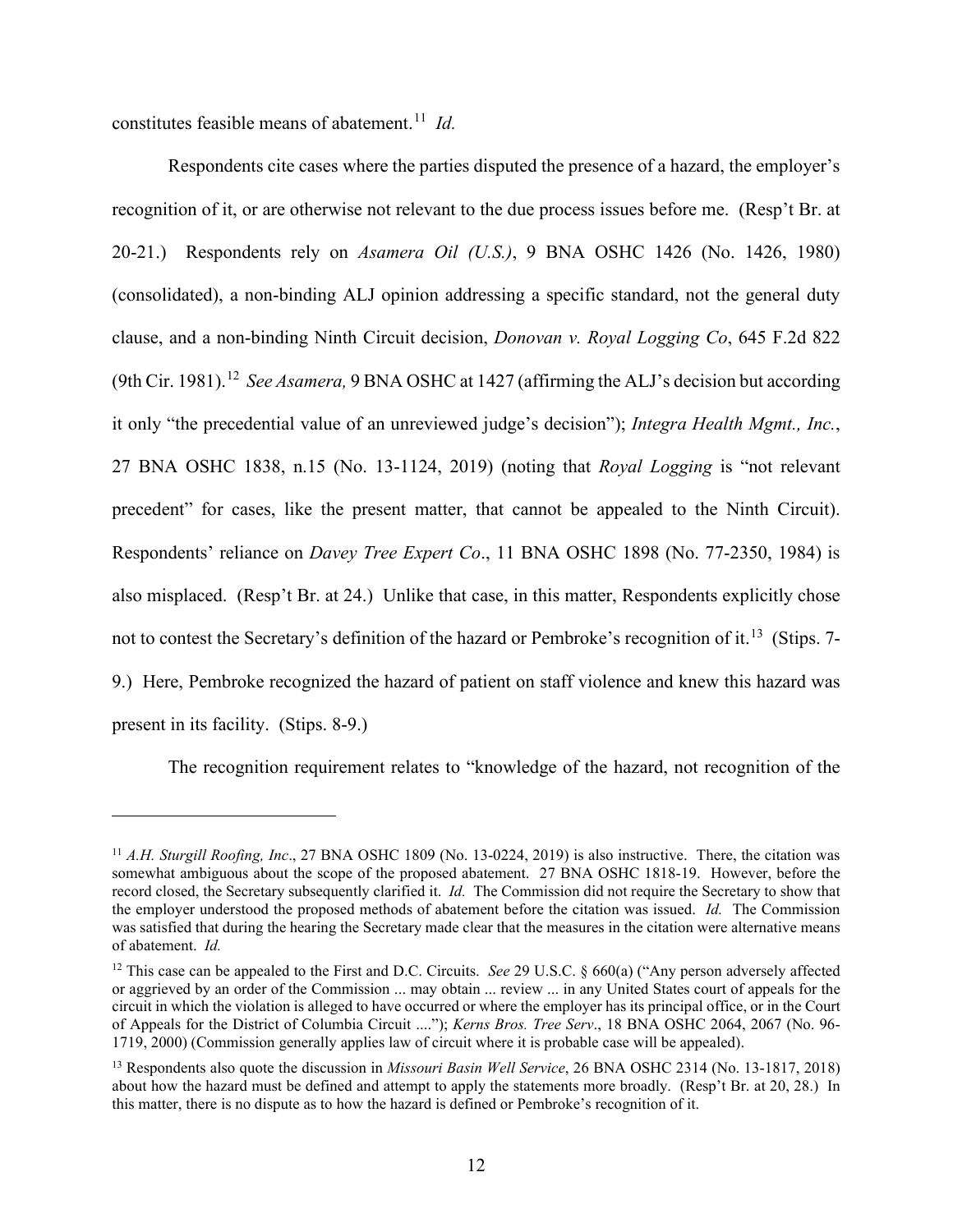means of abatement." *Kansas City Power & Light Co*., 10 BNA OSHC 1417, 1422 (No. 76-5255, 1982), citing *Gen. Dynamics Corp., Quincy Shipbuilding Div. v. OSHRC*, 599 F.2d 453 (1st Cir. 1979). *See also Brock v. L.R. Willson & Sons, Inc.,* 773 F.2d 1377 (D.C. Cir. 1985) (noting in the context of a violation of a specific standard that "The constitution does not require that employers be actually aware that the regulation is applicable to their conduct"). Fair notice challenges to a general duty clause citation fail when the abatement measures are available to and readily knowable by the industry. *Integra,* 27 BNA OSHC 1851 at n.15. Like the abatement measures in *Integra*, the abatement measures proposed for Pembroke track the Workplace Violence Guidelines and Road Map as well as those specified in a letter issued to Pembroke after a previous inspection. *Id.* The Secretary set forth specific abatement measures and Respondents were informed of them in advance of the hearing. The Secretary's Amended Complaint sets forth his proposed abatement and there is no allegation that Respondents were not aware of his proposal well before the hearing. The feasibility of the specific measures discussed herein was tried with the full consent of the parties. (Jt. Pre-Hr'g Stmt. at 16.) *See Beverly Enters.,* 19 BNA OSHC 1161, 1168-69 (No. 91- 144, 2000) (consolidated) (excusing a lack of precision in the complaint because, "at the time of the hearing" the Secretary sufficiently specified the alleged hazard).

Respondents then take another tack and argue that because they were not cited after prior inspections, they lacked fair notice they would be cited in the future. (Resp't Br. at 21-22.) Respondents make this argument without citation to precedent. *Id.* An employer cannot deny the existence of a hazard or its knowledge of it "by relying on the Secretary's earlier failure to cite the condition." *Seibel Modern Mfg. & Welding Corp*., 15 BNA OSHC 1218, 1244 (No. 88-821, 1991). Employers must comply with the Act regardless of whether they have been previously informed that a violation exists. *Id.*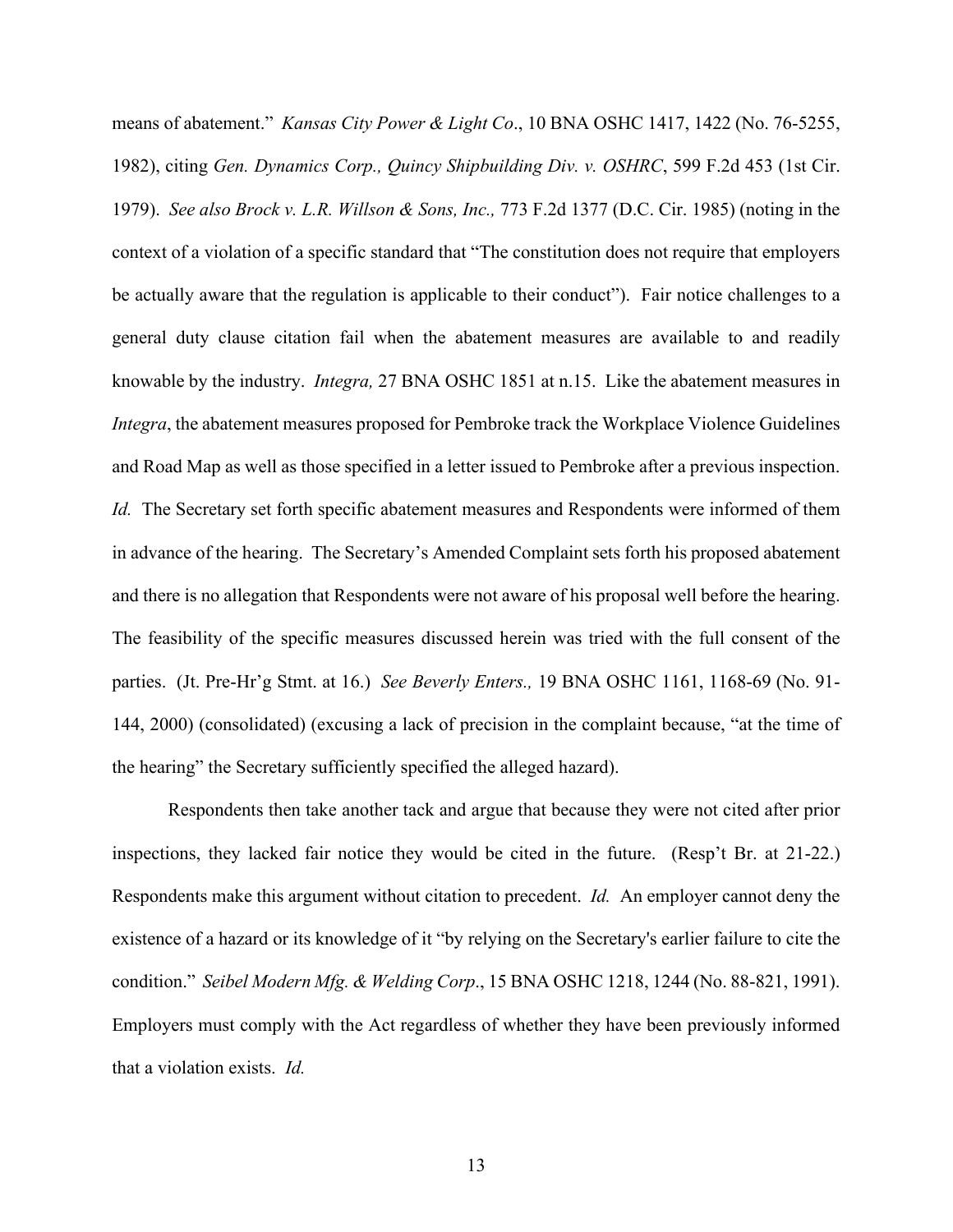Respondents claim that the Citation, including the Secretary's proposed abatement, violates the Constitution is rejected.<sup>14</sup>

#### **B. Test to Establish a General Duty Clause Violation**

The general duty clause requires every employer to provide its employees with a workplace "free from recognized hazards that are causing or are likely to cause death or serious physical harm."<sup>15</sup> 29 U.S.C. § 654(a)(1). As interpreted by the Commission, to establish a violation of this clause, the Secretary must show: (1) there was an activity or condition in the employer's workplace that constituted a hazard to employees; (2) either the cited employer or its industry recognized that the condition or activity was hazardous; (3) the hazard was causing or was likely to cause death or serious physical harm; and (4) there were feasible means to eliminate the hazard or materially reduce it. *Waldon Health Care Ctr*., 16 BNA OSHC 1052, 1058 (No. 89-3097, 1993). The evidence must also show the employer knew, or with the exercise of reasonable diligence, could have known of the hazardous condition. *Otis Elevator Co.*, 21 BNA OSHC 2204, 2207 (No. 03- 1344, 2007).

Despite agreeing that *Waldon* sets forth the test for finding a violation of the general duty clause, Respondents, citing *National Realty*, argue that the Secretary must meet various other

<sup>&</sup>lt;sup>14</sup> Separate from these Constitutional considerations is the requirement for the Secretary to establish feasible means of abatement. The requirement is not set forth in the text of the general duty clause itself. 29 U.S.C. § 654(a)(1). *See e.g., SeaWorld of Fla. v. Perez,* 748 F.3d 1202, 1207 (D.C. Cir. 2014); *A.C. Castle Constr. Co., Inc. v. Acosta*, 882 F.3d 34, 44 (1st Cir. 2018) (limiting the scope of the fair notice requirement); Mark A. Rothstein, *Occupational Safety and Health Law* §§ 6:1, 6:9 (2019 ed.). It arose as a means to interpret the Act so as to avoid the application of strict liability. *See* 29 U.S.C. § 651(b) (requiring employers "to assure so far as possible … safe and healthful working conditions"). Respondents other contentions that the Secretary failed to meet the abatement prong of the test for establishing a violation of the genera duty clause as developed by the Commission and relevant Circuits are discussed below.

<sup>&</sup>lt;sup>15</sup> The parties stipulated that this is an applicable principle of law. (Am. Pre-Hr'g Stmt. at 16; Resp't Br. at 6.)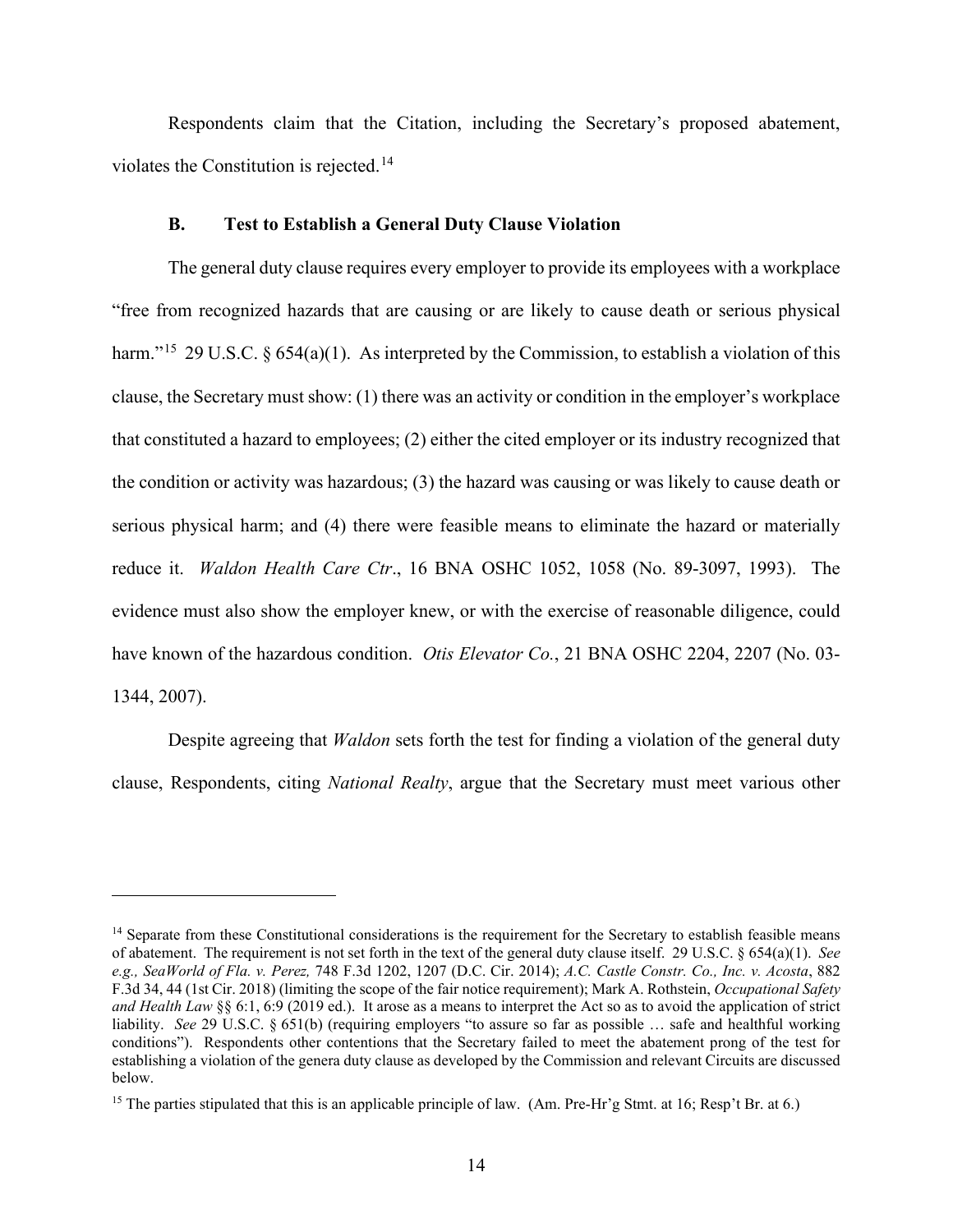requirements. 16 (Am. Pre-Hr'g Stmt. at 16; Resp't Br. at 6, 28-30.) In *National Realty,* the D.C. Circuit distinguishes between an unrecognized hazard and one, like the situation at hand, that is recognized. 489 F.2d at 1266. Hazard recognition does not automatically trigger liability. *Id.*  The Secretary still must demonstrate "at the hearing" what the employer should have done. *Id.* at 1266-68. When discussing whether feasible abatement can be found after the hearing, as opposed to beforehand, the D.C. Circuit notes the concept of preventability. *Id.* If the conduct resulting in the hazard is something "conscientious experts, familiar with the industry" would take it into account when "prescribing a safety program," then the Secretary can establish a violation. *Id.* at 1266. In the present matter, the testifying experts agree that workplace violence is something facilities like Pembroke Hospital must consider when prescribing a safety program. While the hazard is not entirely preventable, there are steps employers can take to reduce the likelihood of such incidents and the severity of the ones which occur. *See Integra*, 27 BNA OSHC 1841 at n.3 (discussing *National Reality* in the context of a general duty clause violation based on workplace violence hazards); *Armstrong*, 8 BNA OSHC at 1074 (noting that the inquiry into foreseeability is limited to whether the hazard will result in serious injuries or death).

### 1. **Presence of a Hazard**

While *National Realty* analyzes what it means for a workplace to be free of a recognized hazard, *Waldon* and more recent cases apply a four-part test to assess general duty clause violations. Under this framework, the first element the Secretary must prove is that "a condition or activity in the workplace presented a hazard." 16 BNA OSHC at 1058. The parties stipulated: Employees at the worksite were exposed to the hazard of workplace violence, specifically defined

<sup>16</sup> *National Realty* predates *Waldon* and the development of the Commission's four-part test for sustaining violations of the general duty clause. *See Integra*, 27 BNA OSHC 1841 at n.3.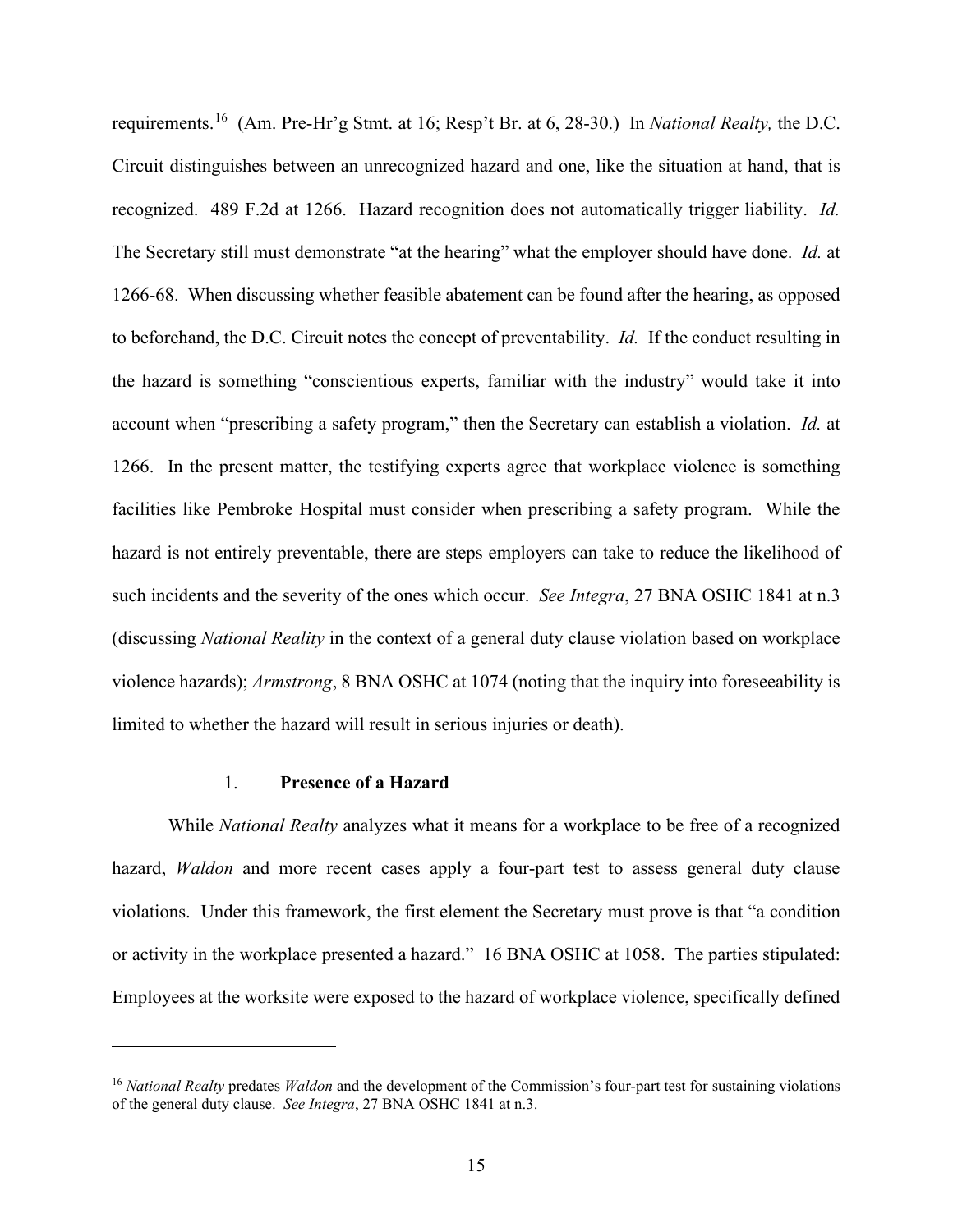in this case as violence and/or assault by patients against staff, during the six months prior to the issuance of the citation (October 11, 2016 to April 7, 2017). (Stip. 7; Tr. 203, 923.) At the hearing, Respondents' counsel also made plain that they conceded the presence of a hazard to which employees were exposed. (Tr. 194-95.) The Secretary established that employees at Pembroke Hospital were exposed to the hazard of violence and/or assault by patients against staff.

### 2. **Recognition and Knowledge of the Hazard**

The second element looks at whether the employer or its industry recognized the condition as a hazard. Again, there is no dispute that Pembroke and the behavioral health industry both recognized the hazard of workplace violence in the context of patient on staff violence.<sup>17</sup> (Stips. 8-9; Resp't Br. at 1.) As for knowledge of the hazard, establishing this does not require a showing that the employer was actually aware that it was in violation of the Act. *See e.g., Peterson Bros. Steel Erection Co.*, 16 BNA OSHC 1196, 1199 (No. 90-2304, 1993), *aff'd*, 26 F.3d 573 (5th Cir. 1994). Knowledge is established if the record shows the employer knew or should have known of the conditions constituting a violation. *Peacock Eng'g Inc.*, 26 BNA OSHC 1588, 1592 (No. 11- 2780, 2017).

Here, Pembroke had actual knowledge of the hazard's on-going presence at its workplace. It also knew its employees were exposed to both actual and potential incidents of workplace violence. Pembroke knew patients had the potential to become aggressive towards staff. (Resp't Br. at 1.) It trained employees about the fact that patients may be assaultive or even homicidal. (Exs. C-30, R-32.) And it knew that injuries from violence had occurred. Written employee accident reports detailing injuries from violence were provided to management. (Ex. C-3.)

<sup>&</sup>lt;sup>17</sup> In addition to the stipulation, Respondents' counsel also acknowledged at the hearing that both Pembroke Hospital and the industry as a whole recognized the hazard. (Tr. 924.)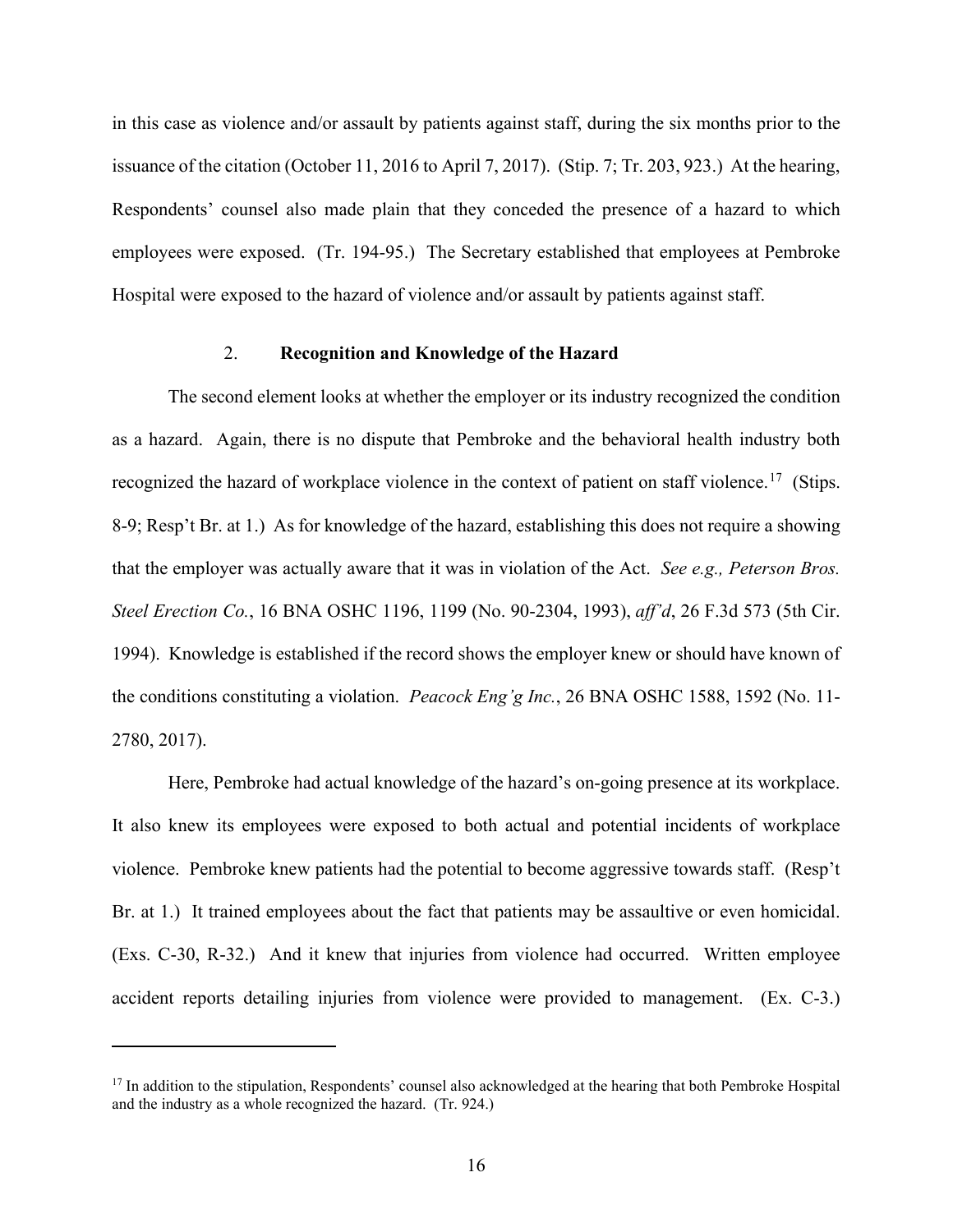Employee injuries were discussed by management at daily meetings. (Tr. 1441-42.) An MHA explained that she repeatedly communicated safety concerns to multiple supervisors, including discussing a violent incident directly with the Director of Nursing, Claire Kent.<sup>18</sup> (Tr. 853.) Loss control reports provided to Pembroke's CEO routinely documented many employee injuries and noted the link between the injuries and patient aggression. (Exs. C-55 thru C-60.) Supervisors were also made aware of occurrences of the hazard through verbal reports and by witnessing assaultive behavior directly. (Tr. 559, 564, 1263, 1268, 1302-3; Exs. C-3, C-55 thru C-60, R-38, R-39, R-40.)

The Secretary established recognition and knowledge of the hazard of workplace violence present at Pembroke Hospital.

### 3. **Serious Physical Harm**

The third element of the test is also met: the cited hazard was causing or was likely to cause death or serious physical harm. A hazard is likely to cause death or serious physical harm if the likely consequence of employee exposure to the hazard would be serious physical harm. *Morrison-Knudsen Co./Yonkers Contracting Co.,* 16 BNA OSHC 1105, 1122 (No. 88-572, 1993). The Secretary offered expert testimony on this point.<sup>19</sup> (Tr. 919; Exs. C-66, C-99.) Dr. Robert Welch opined that at the time of the inspection the hazard of workplace violence was causing serious injury at Pembroke Hospital. (Tr. 923-24, 926.) Before reaching his conclusion, Dr. Welch

<sup>&</sup>lt;sup>18</sup> This MHA (KS) was employed by Pembroke for over two years. (Tr. 792.) She left her position approximately two weeks before the hearing to work in another type of psychiatric care facility. (Tr. 792-93.) Her demeanor lent her testimony credibility. Her testimony about safety concerns related to the hazard of workplace violence at Pembroke was supported by the documentary evidence.

 $19$  Respondents' expert, Monica Cooke, was offered only as an expert who evaluated the suggested feasible abatement methods offered by the Secretary. (Tr. 1463.) She was not offered (or accepted) as an expert who assessed whether the hazard was causing serious physical harm.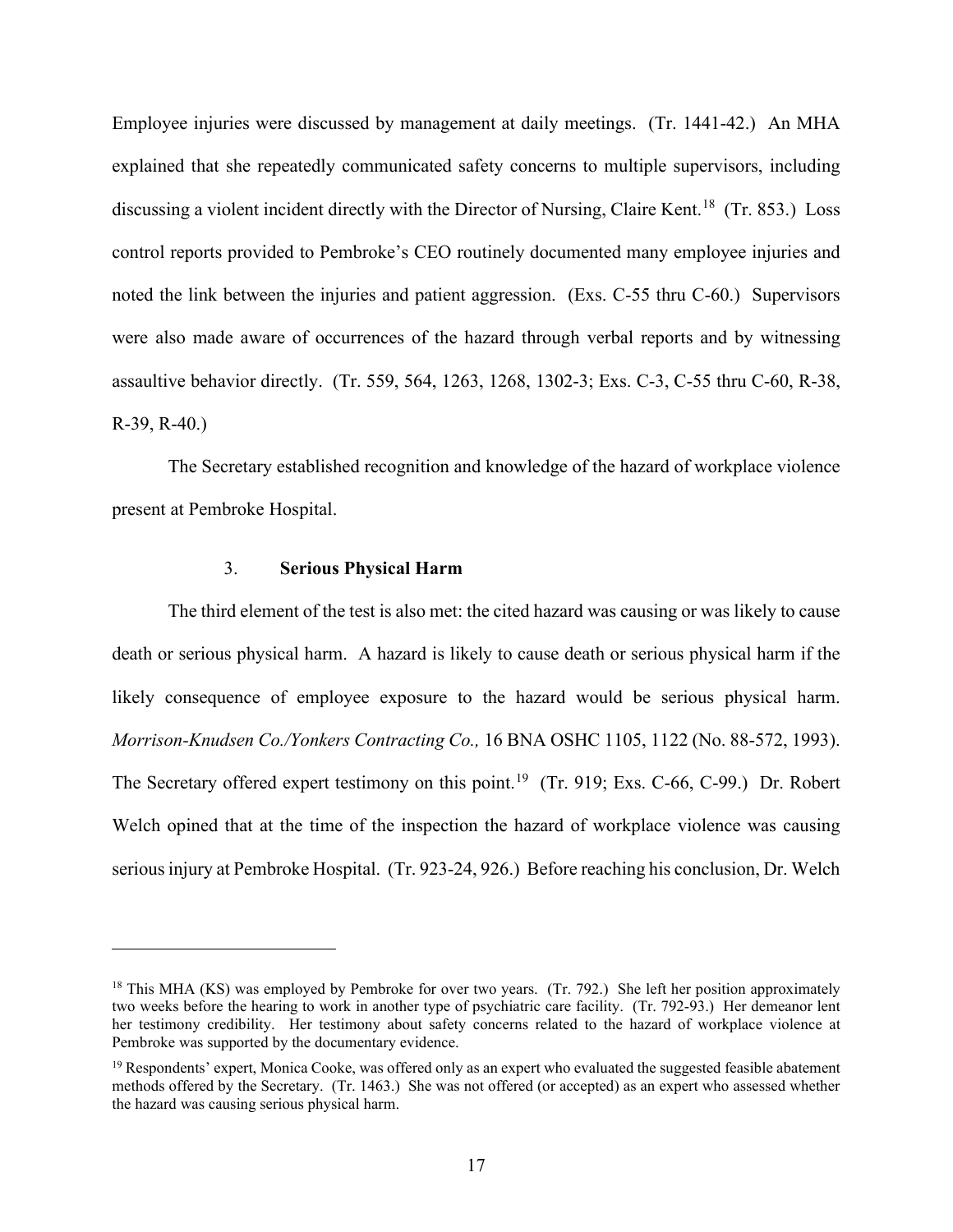reviewed the employee accident reports and records of OSHA recordable injuries for the two years before the Citation. (Tr. 926.) He identified thirty-two injuries attributable to patient violence over that time. *Id.* The incidents included episodes of staff being bit, concussed, head butted, spit at, and suffering hand injuries. *Id.*

Other record evidence supports Dr. Welch's conclusions. Pembroke provided training to new employees about risk management. (Tr. 519; Exs. C-3, C-30.) The training explains that Pembroke's patients may have the potential for assaultive or even homicidal behavior.<sup>20</sup> (Ex. C-30 at 19, 22.) Pembroke employees reported suffering physical harm as a result of patient on staff violence. (Exs. C-3, C-56, C-57, C-58; Tr. 648, 794, 810-11.) The CO reviewed Pembroke Hospital's records of OSHA recordable injuries and found that a "very substantial majority were workplace violence related." (Tr. 292.) Injuries to employees constitute at least prima facie evidence that the hazard was likely to cause death or serious injury. *See e.g., Usery v. Marquette Cement Mfg. Co*., 568 F.2d 902, 910 (2d Cir. 1977).

Pembroke's records detail five different employee injuries from violence in one month alone of the inspection period.<sup>21</sup> (Exs. C-3, C-56.) KS worked as an MHA on the adolescent unit on both the day and evening shifts. (Tr. 793-94.) She described multiple assaults over the nearly two-year period when she worked for Pembroke Hospital. (Tr. 792-94.) During the inspection period, on November 12, 2016, KS was injured by a patient. (Exs. C-3, C-74; Tr. 794, 803, 857.) The incident occurred on the adolescent unit on a Saturday during the evening shift. (Tr. 794, 853.) KS and another staff member tried to calm an agitated patient verbally, consistent with their

<sup>&</sup>lt;sup>20</sup> Respondents risk management training does not appear to label any particular behavior as "workplace violence," but discusses "issues inherent" in the patient population and indicates that patients are to be monitored for increases in "assaultive/homicidal potential …." (Ex. C-30 at 8-9.)

 $21$  Five employee injury reports all dated in November 2016 refer to injuries from patient aggression. (Exs. C-3, C-60) at 2-3.) In each of these circumstances, the employee required medical attention. (Tr. 563; Ex. C-60 at 3.)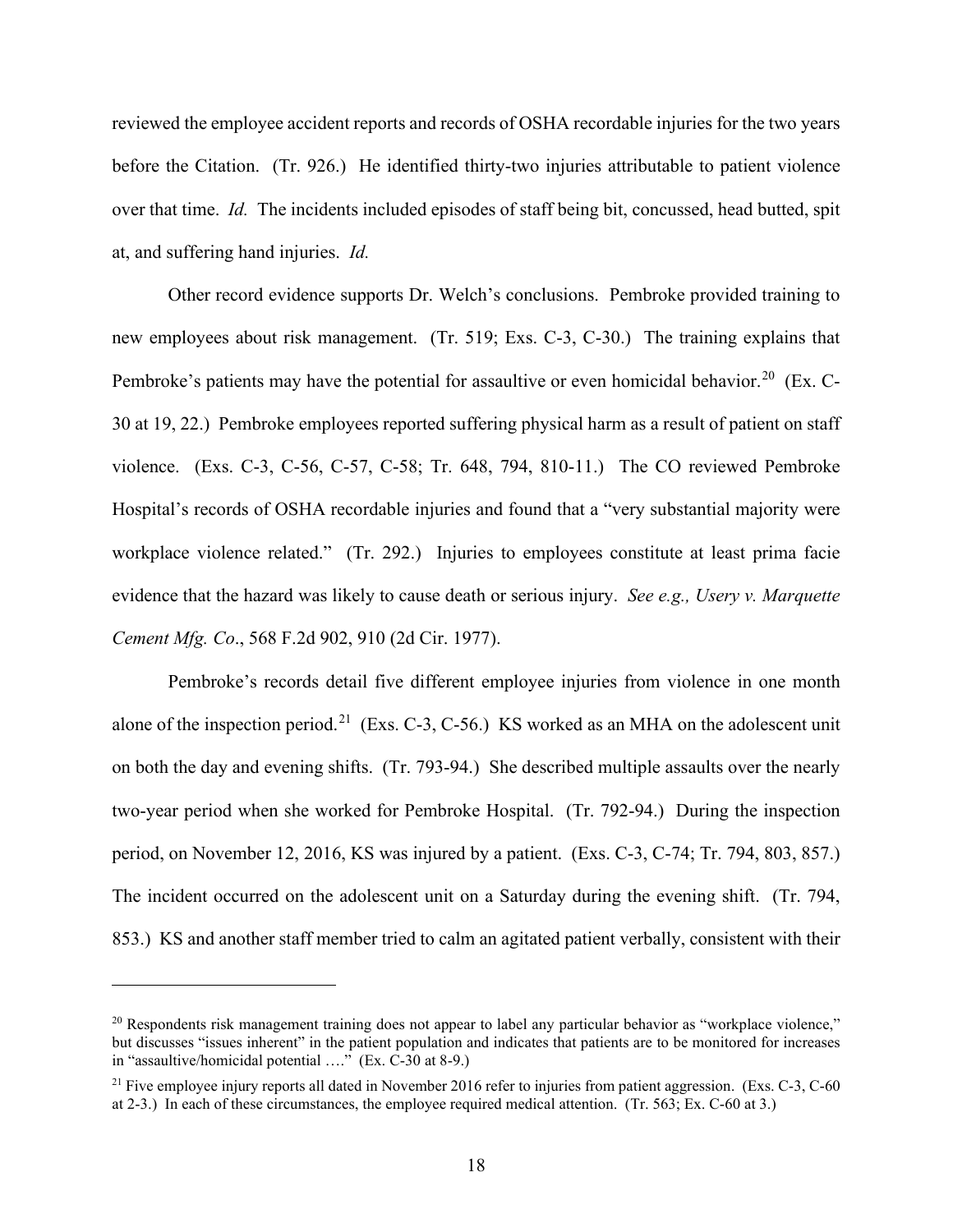training.<sup>22</sup> (Tr. 795-96.) Their efforts were not successful, and the patient began throwing shampoo bottles and other objects. (Tr. 796.) The patient then proceeded to physically assault KS. *Id.* KS attempted to restrain the patient, but before she could, the patient was able to grab KS's hair. *Id.* The patient pulled with such force as to lift KS's head and remove chunks of hair. (Tr. 796, 1266.) Another employee, JQ, was also punched in the head as he tried to assist with the restraint. (Tr. 1264-65.)

Following the attack, the patient was put on 1:1 observation. (Tr. 801.) 1:1 observation is a staffing arrangement to assign a staff member to stay with a single patient. (Tr. 77-78.) This is typically done as a result of violent or self-injurious behavior and must be approved by a doctor. *Id.* However, not long after this arrangement was put into place, the order for 1:1 observation was removed. KS was concerned by this, particularly because of the severity of the incident and the fact that it was not the first time the patient exhibited violent behavior.<sup>23</sup> (Tr. 797-98.) She informed the nursing supervisor, Kristin Devane, of her concerns. (Tr. 814-15; Ex. C-3.) The supervisor did not dispute the concern for violent behavior but indicated there was not enough staff at the time to have the patient on 1:1 observation. (Tr. 815.)

KS completed her shift and returned to work the next day, which was a Sunday. (Tr. 803- 4.) Near the end of her shift, a physical conflict developed between two groups of patients. The same patient involved with the attack against KS on the prior day acted as the "ringleader" for one of the factions. (Tr. 804.) When the staff attempted to intervene to protect the patients, the patients began to assault staff. (Tr. 804-5.) Patients kicked staff in their heads, their backs, and their legs.

 $^{22}$  AS, a former MHA at Pembroke, explained that employees were trained to verbally de-escalate patients by using conversation to engage a patient and then attempt to calm them down. (Tr. 89.)

<sup>&</sup>lt;sup>23</sup> For example, about one week before her assault, KS reported to her supervisor that the same patient tried to hit her. (Tr. 798.) The patient was not placed on 1:1 observation after that incident. (Tr. 799.)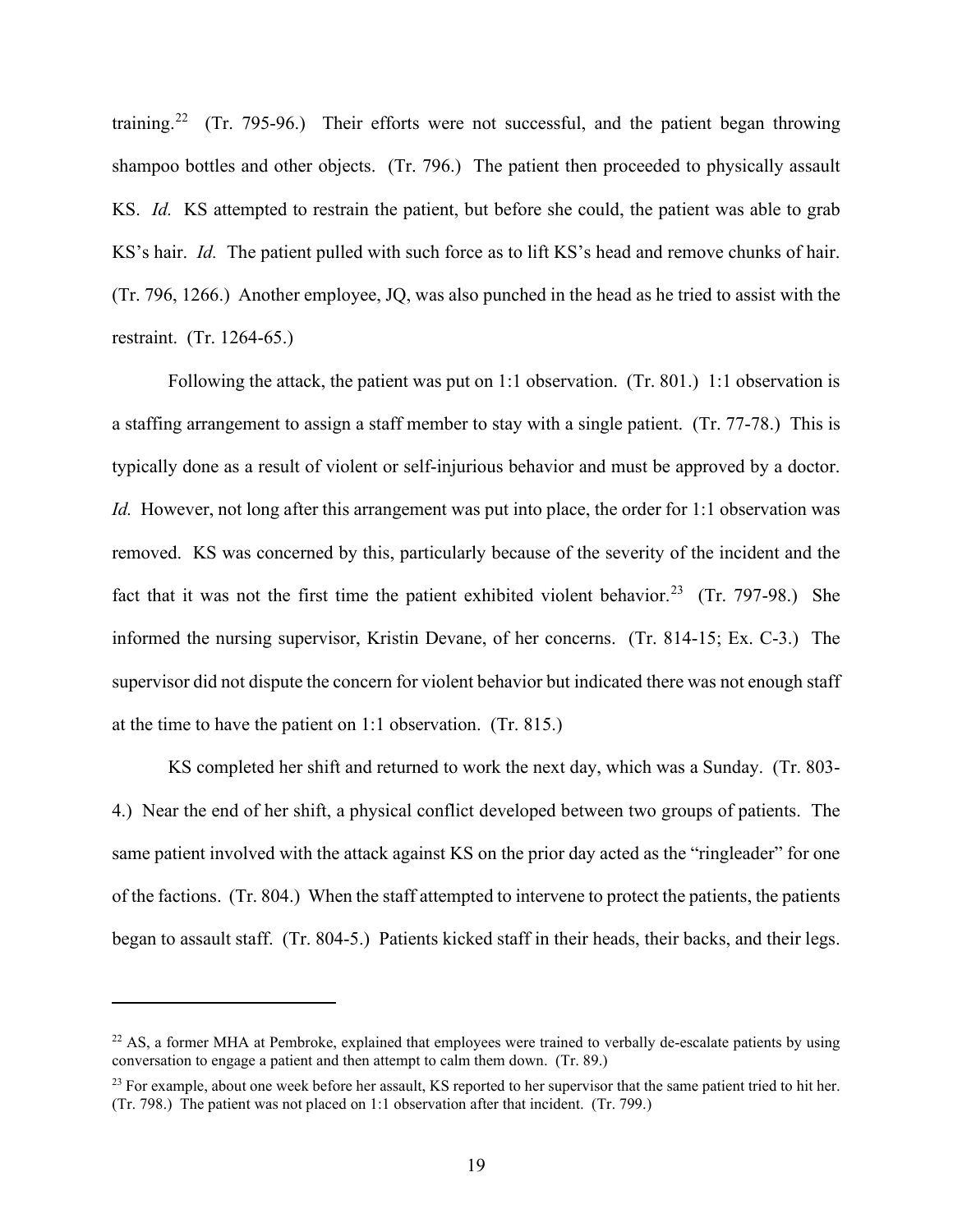Staff members were punched, scratched, and bitten during the incident. (Tr. 805.) The incident lasted for about two hours before it was appropriately contained. (Tr. 807.)

Besides the assaults on November 12 and 13, 2016, KS described another incident which occurred on November 3, 2016. The incident involved a dispute over a music player. Many patients rely on music as a method to calm themselves. Two patients began fighting over an MP3 music player. (Tr. 809.) KS attempted to intervene to restrain the primary aggressor. *Id.* KS sustained a tear to the triangular fibrocartilage complex in her wrist. (Tr. 809, 811.) The injury required emergency treatment and eventual surgery. (Tr. 809-11.) KS still has ongoing numbness in two fingers. (Tr. 811.) Two additional employees assisted with the restraint and were also injured. (Tr. 810.) One of these employees was kicked with enough strength to knock her into the opposite wall. *Id.* The assault caused her to suffer cranial nerve damage. (Tr. 810-811.)

KS's experiences at Pembroke Hospital were not unique. Other employees also described injuries from workplace violence. AS, an MHA, indicated he was hit or kicked approximately 50 times during his four-year employment with Pembroke.<sup>24</sup> (Tr. 47, 56-57.) He described one instance that occurred during the inspection period. He was about to commence the required search of a newly arrived patient's belongings. (Tr. 86.) The patient became angry and pushed AS into a wall. *Id.* Another nurse recalled multiple assaults, including an incident where a patient nearly tore an employee's ear off.<sup>25</sup> (Tr. 217-18; Ex. C-60.)

The assaults against staff resulted in multiple employee injuries. (Tr. 805; Exs. C-3, C-68,

 $24$  AS was employed by Pembroke during the inspection and left after the Citation was issued. (Tr. 47.)

 $25$  In addition, a former nurse at the facility, TL, indicated that in her three years at the facility serious staff injuries from assaults regularly occurred. (Tr. 651-52.) She left before the latest investigation commenced. However, her testimony is relevant to whether the recognized hazard was capable of causing serious physical harm. Although TL was terminated, her testimony had multiple indices of credibility. She explained that she had wanted to leave the position but remained on for financial and family reasons. She was forthright in her testimony, directly answering questions without a suggestion of malice or ill will toward her former employer.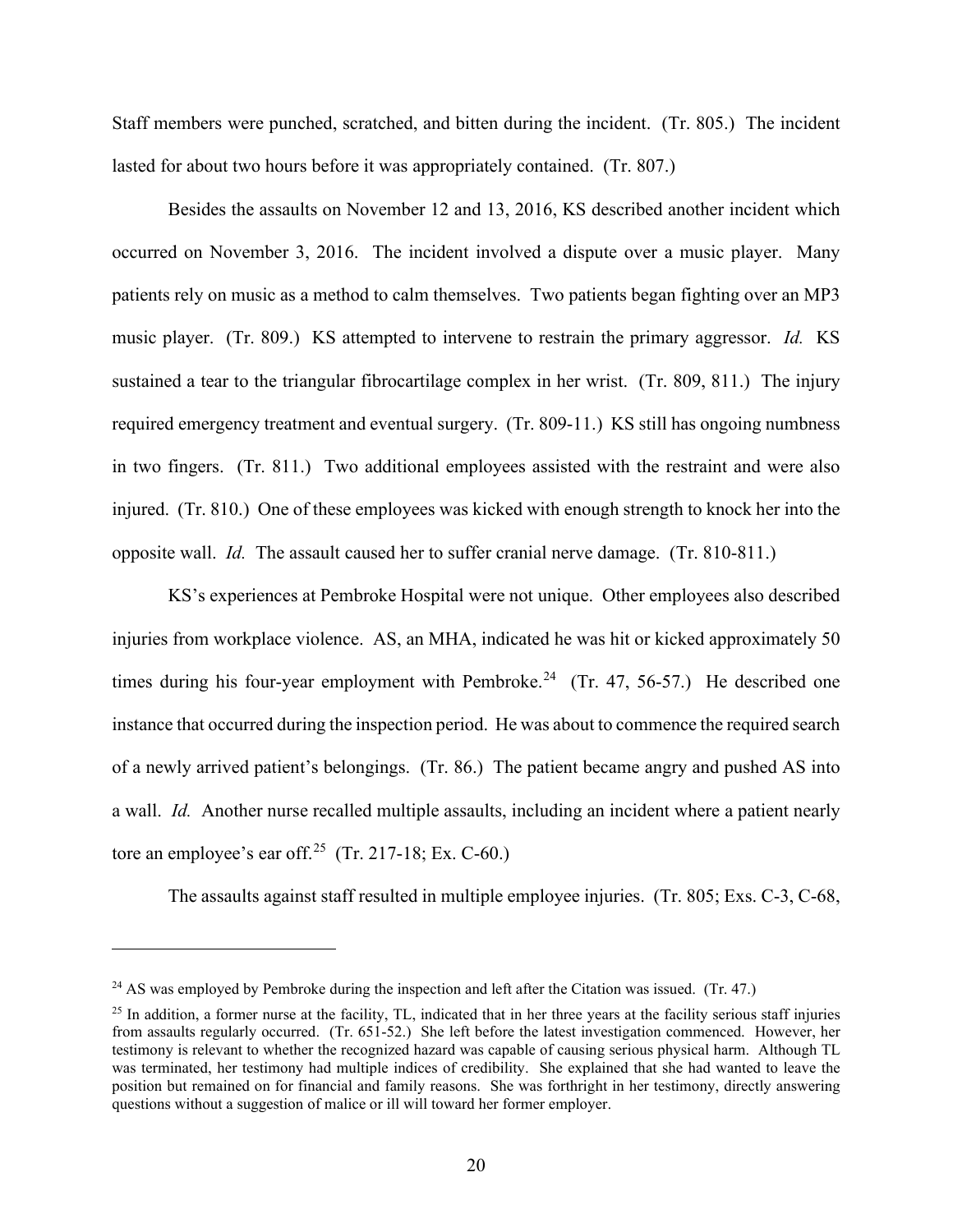C-69.) Employee injuries included concussions, bruises, scratches, and bites. (Tr. 364, 446, 448, 466-67, 805; Exs. C-3, C-60, C-68, C-69.) Some of the injuries required employees to seek care in an emergency room and some staff injuries persisted for a long time. (Tr. 805, 810-11; Exs. C-3, C-60, C-68, C-69.) While some injuries are documented in accident reports, the decision to complete an accident report was left to the employees themselves. (Tr. 1273-74.) Further, besides incidents requiring medical attention, there were many more incidents of aggression against employees.<sup>26</sup> (Tr. 563; Exs. C-57, C-58, C-60 at 3, C-61 at 1.) Respondents do not dispute these accounts of routine assault and injury. The Secretary established that the recognized hazard was causing serious physical harm at Pembroke.

#### 4. **Pembroke's Abatement Measures Were Inadequate**

As to the fourth element, abatement, the parties agree that under *Waldon* the Secretary must show there are feasible means to eliminate or materially reduce the hazard. (Resp't Br. at 6.) However, they disagree as to what constitutes such a showing and whether the Secretary satisfied the requirements in this case.

Although the parties cobble together snippets of various cases in an attempt to create abatement tests suited to their respective positions, the Commission's decision in *Integra* sets forth a straightforward three prong test to determine whether the Secretary established that there are feasible means to materially reduce a hazard. 27 BNA OSHC at 1849-50. In *Integra*, which also involved a violation of the general duty clause due to the hazard of workplace violence, the Commission explains that the threshold question is whether the abatement actions the employer

 $26$  In October and November 2016, there were seven incidents of aggression for which medical attention was sought and an additional six incidents of aggression, such as hits or kicks, for which the affected employees declined to seek medical attention. (Tr. 563; Ex. C-60.) Overall, UHS DE tracked 151 incidents of aggressive behavior for the fourth quarter of 2016. (Ex. C-61.)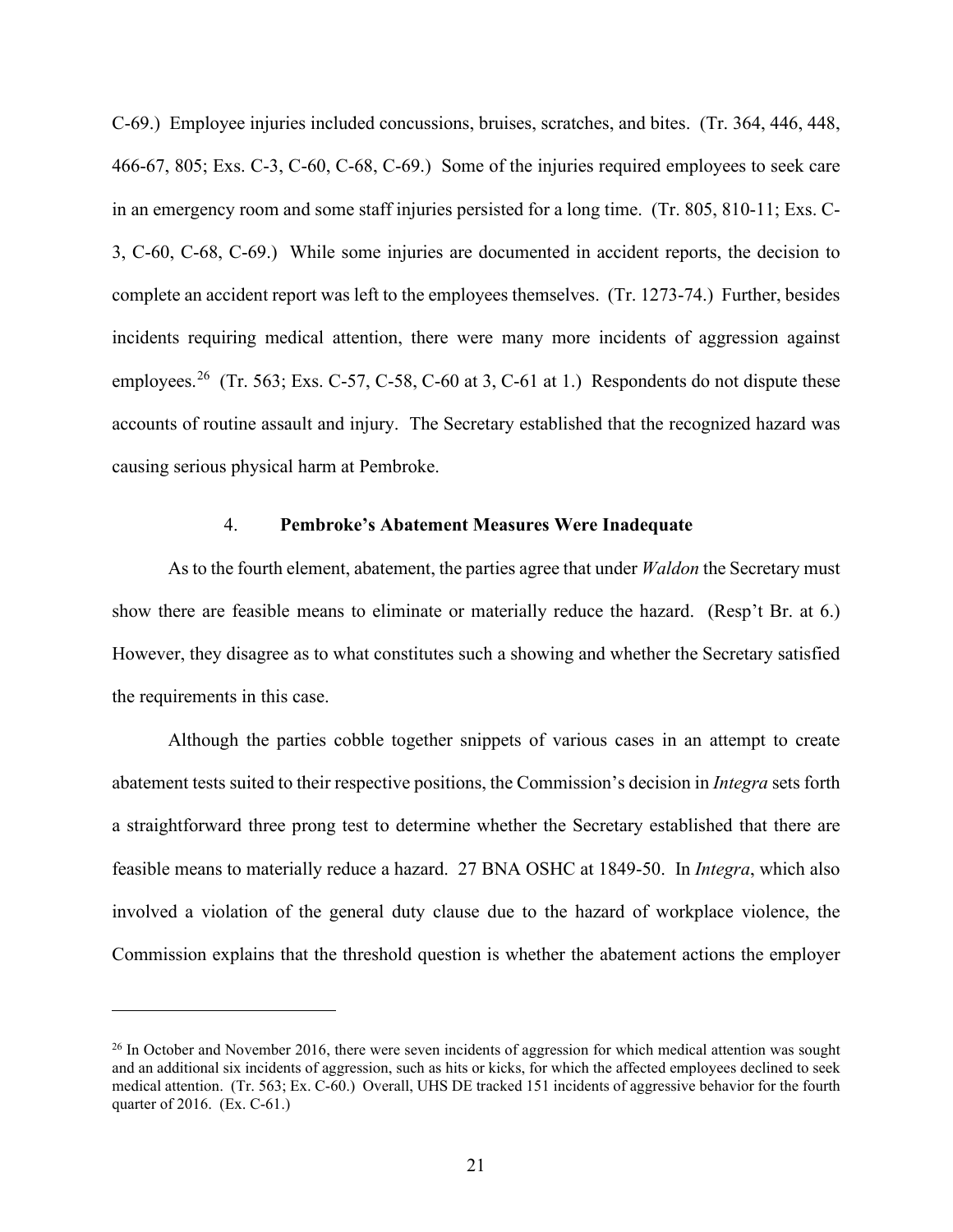took are inadequate. *Id.* at n.14, quoting *U.S. Postal Serv.*, 21 BNA OSHC 1767, 1774 (No. 04- 0316, 2006). If the Secretary shows that the employer's abatement is inadequate, then he must propose abatement measures which can be put into effect, i.e., show that the measures are "feasible." *Id.* at 1849-50. If the measures are feasible, then the Secretary must show the measures will materially reduce the incidence of the hazard, i.e., the Secretary must show the identified measures will be effective. *Id.* 

Turning first to the abatement measures in place at the time of the inspection, Pembroke's approach to minimizing the hazard centers around training, policies, and procedures. (Resp't Br. at 24-27.) Pembroke describes its abatement methods for the hazard to include: (1) staffing, (2) written policies, (3) management commitment, (4) employee participation, (5) worksite analysis and hazard identification, (6) hazard prevention and control, (7) training, (8) program evaluation, (9) medical orders, and (10) procedures and equipment for responding to staff calls for assistance. (Resp't Br. at 2, 24-27.) Collectively, these things constitute Pembroke's Workplace Violence Prevention Program, which Respondents' argue appropriately protected staff from patient aggression. (Resp't Br. at 27.) Respondents concede that their abatement efforts did not eliminate the hazard of workplace violence. *Id.* Still, they argue the measures adequately addressed the hazard and the Secretary failed to establish otherwise. (Resp't Br. at 23.)

The Secretary finds fault with Pembroke's existing measures because of the number of workplace violence incidents that continued to occur at the facility. (Sec'y Br. at 52.) While Pembroke cites various policies as part of its Workplace Violence Prevention Program, most are brief, generic, and focus on patient care rather than protecting staff. For example, the one-page Management of Assaultive Behavior policy refers to patient arguments with other patients and visitors, but not arguments with staff. (Ex. R-10.) It calls for patients to be "monitored" for violent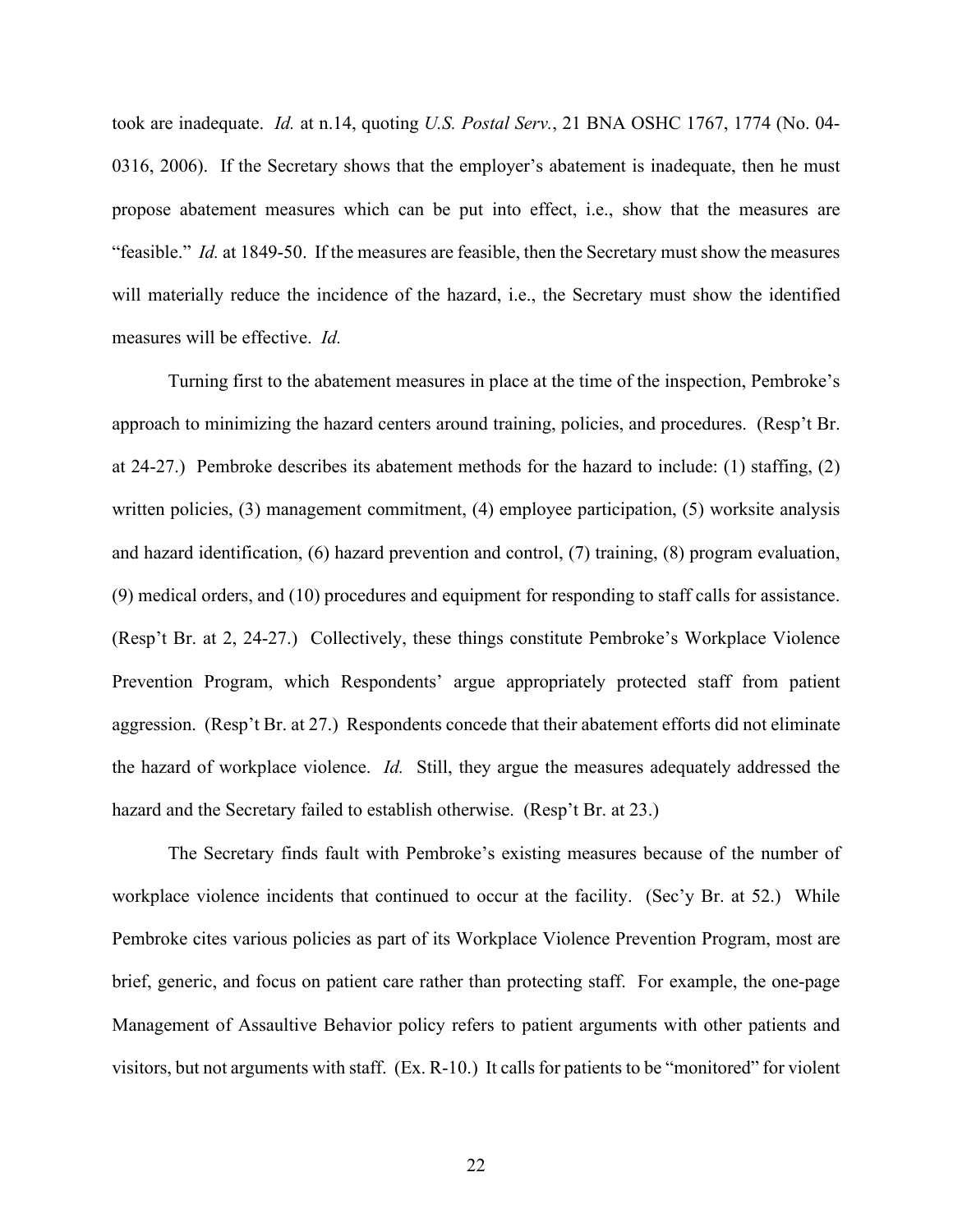behavior and changes related to "assaultive potential" are to be reported to the supervising nurse. *Id.* It does not reference to precautions staff should take. *Id.* Similarly, the one-page Patient Observation Rounds checklist has a space for nurses to check a box indicating the patient has the potential for "assaultive or destructive behavior," but does not specifically refer to staff safety risks or how to address them.<sup>27</sup> (Ex. R-17.)

Further, some of the measures called for by the policies were not consistently or thoroughly implemented. There was significant disconnect between the stated policies and what occurred in practice. For example, Pembroke's Seclusion and/or Restraint Use policy does not require debriefings if a workplace violence incident did not result in a patient being restrained or secluded.<sup>28</sup> (Ex. R-12 at 2.) Also, the assessments Pembroke did conduct after workplace violence incidents were often incomplete. (Ex. C-74.) Staffing levels were not considered relevant to the assessment of injuries. (Tr. 513-14.) Even if an employee cited insufficient staffing as a cause of an injury, such information was not included in the analysis. (Tr. 559.) Additionally, although called for by the policies, patient treatment plans were not always updated after a patient had been restrained or secluded. (Ex. R-13.) The December 2016 Massachusetts Department of Mental Health ("DMH") survey, which overlapped the OSHA inspection period, made recommendations to address shortfalls with Pembroke's debriefing practices, such as failing to adequately note triggers for violent behavior.29 *Id.* at 10-11. So, while Pembroke indicated that it conducted root cause analyses of injuries, its program was incomplete. (Tr. 852, 854-58; Exs. C-26 at 12, R-12,

 $27$  The form specifies that only nurses should complete this section of the form; not the MHAs who typically perform the Observation Rounds. (Ex. R-17.)

<sup>28</sup> Although Pembroke cites this document as its policy on debriefings, it indicates that Pembroke "*shall develop procedures* to ensure debriefing activities occur." (Ex. R-12 at 2 (emphasis added).)

 $^{29}$  After the December 2016 regulatory visit, Pembroke indicated to the DMH that it corrected, or planned to correct, these deficiencies. (Exs. C-26, R-13.)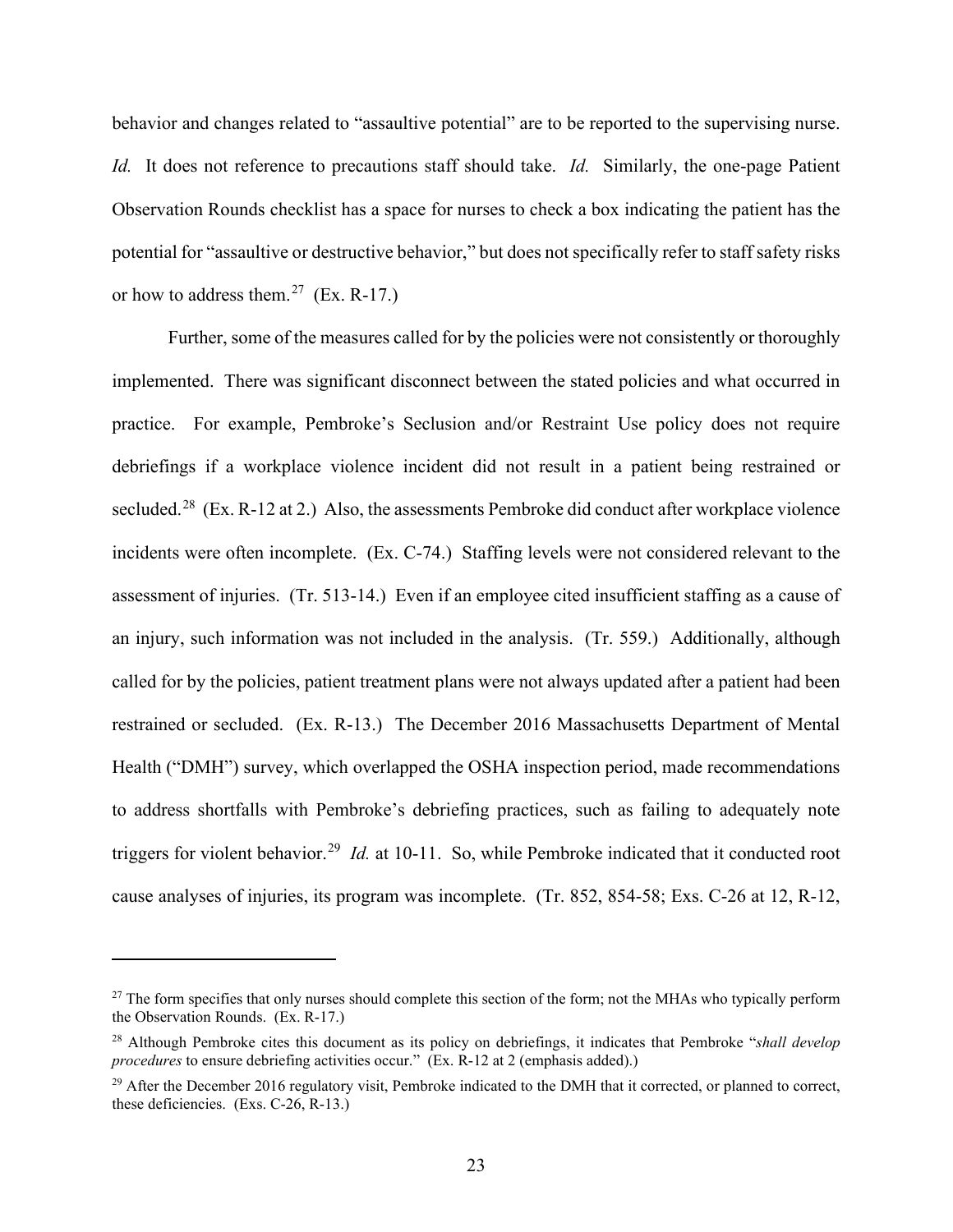R-13.) *See Chevron Oil Co*., 11 BNA OSHC 1329, 1333 (No. 10799, 1983) (finding employer's abatement approach inadequate in part because of the lack of accurate measuring and monitoring of data collected through inspections).

Dr. Welch testified in support of the Secretary's view that Respondents failed to adequately abate the hazard. Dr. Welch practiced medicine as an attending psychiatrist at multiple facilities during his career and his work experience includes training staff about the management of violence in psychiatric care facilities and handling behavioral emergencies. (Ex. C-66; Tr. 915.) Also, he previously served on the Workplace Violence Committee for a healthcare system. (Ex. C-66.) Before offering his opinion at the hearing, Dr. Welch reviewed and analyzed: employee statements, an employee survey focusing on safety, notes from employee interviews, OSHA 300 logs, UHS DE loss control reports, staffing grids and 1:1 staffing information, employee accident reports, photographs of the physical layout of space at Pembroke Hospital, and DMH inspection reports and corrective action plans for the facility. (Tr. 919-20, 922-23, 1143-44.) Dr. Welch also reviewed approximately 60 articles from medical, nursing, and hospital security literature. (Tr. 921-922.) Finally, he surveyed other psychiatric facilities in the same geographic area as Pembroke Hospital to assist with the evaluation of the Secretary's proposed methods of abatement. (Tr. 920-21.)

The abatement measures in place at Pembroke Hospital were inadequate because the Secretary showed: (1) the hazard remains at Pembroke Hospital; (2) staffing was inadequate; (3) employees lacked sufficient means to summon assistance; and (4) Pembroke failed to properly implement patient de-escalation plans.

### *a) Hazard Remains at Pembroke Hospital*

Despite clinical attempts to address patient aggression, the hazard of workplace violence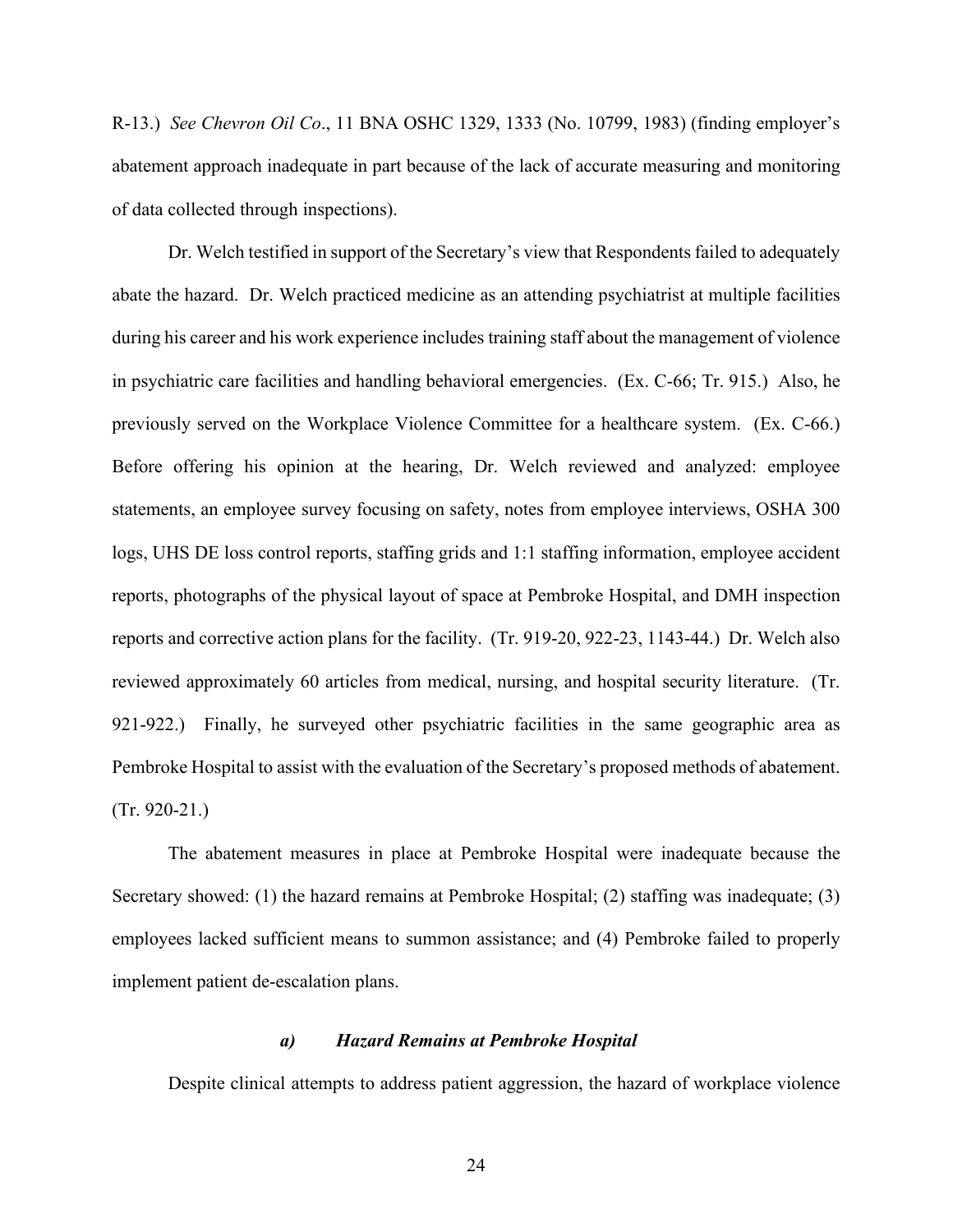remained prevalent at Pembroke Hospital during the inspection period. All the non-management employees described multiple incidents of workplace violence and Respondents' records detail additional injuries. Dr. Welch identified "many, many reports" of Pembroke employees documenting their injuries resulting from workplace violence. (Tr. 927.) OSHA 300 and 300A forms for 2016 identified 23 recordable injuries. (Tr. 290-92, Ex. C-68.) From this self-reported information, the CO compared rates of injury at Pembroke Hospital with national averages for psychiatric hospitals.30 (Tr. 293.) In comparing injury rates, the CO only considered injuries that resulted in lost work time, restricted duties or job transfers. (Tr. 291, 293-94.) Pembroke Hospital's injury rate was approximately two and a half times the national average for psychiatric facilities. (Tr. 293-94, 355, 927.)

Respondents point out that the existence of injuries does not establish that its abatement efforts were inadequate. (Resp't Br. at 27.) While accurate, the presence of a higher than average injury rate is relevant to assessing the sufficiency of Pembroke's program. *SeaWorld,* 748 F.3d at 1215 (existing safety procedures held inadequate where evidence showed employer's training and protocols did not prevent continued injuries). Injuries and incidents are not dispositive, but they do lend support to the Secretary's claim that the abatement methods, as implemented, were inadequate.

# *b) Staffing was Inadequate*

One of Pembroke's abatement methods was staffing. Both experts agreed that staffing is a way to reduce the hazard of workplace violence in a behavioral health setting. (Tr. 937-40, 942- 952, 959-60, 966, 980-81, 1510.) Dr. Welch explained that higher staffing levels mitigate violence

<sup>&</sup>lt;sup>30</sup> Because it is based on days away, restricted duties and transfers, the rate of injury is often referred to as the DART rate. (Sec'y Br. at 7.)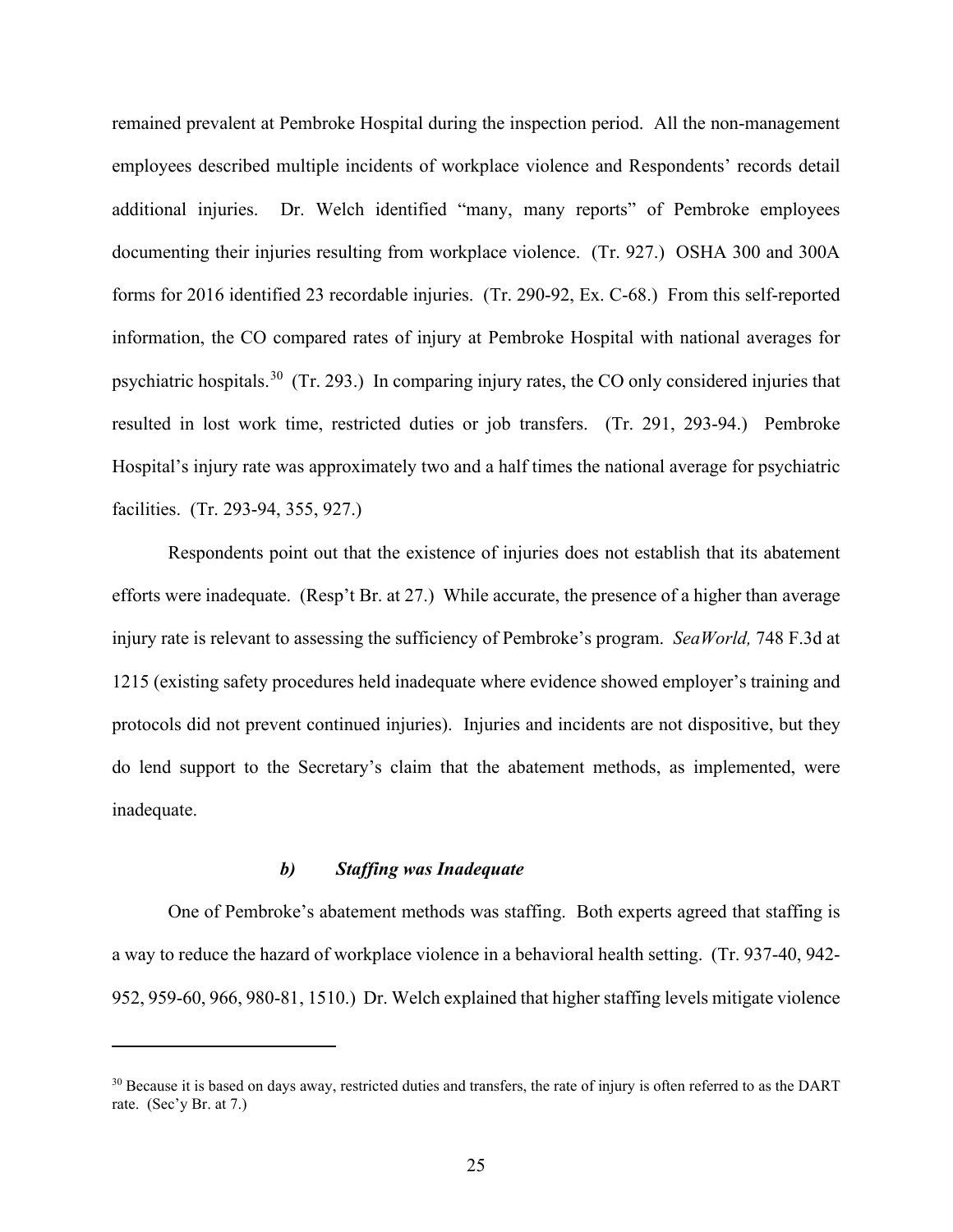and provide a safer working environment. (Tr. 946-47, 952.) He discussed peer reviewed studies that supported his view that adequate staffing reduced the hazard.<sup>31</sup> (Tr. 950-52, 962, 989; Exs. C-94, C-96, C-98, C-100, C-101.) Understaffing is linked to more assaults while higher staff to patient ratio resulted in fewer patients escalating to a point where they became violent and fewer patient emergencies. (Exs. C-96, C-97, C-98, C-100, C-101; Tr. 980-81.) Pembroke employees working at the site during the inspection period confirmed that, in their experience, insufficient staffing harmed worker safety. (Tr. 90, 329-31, 325-26, 666, 793.)

Dr. Welch concluded Pembroke's staffing was inadequate to manage the risk of workplace violence at Pembroke. (Tr. 939, 1067.) Most shifts at Pembroke had less staff per patient than the national averages for similar facilities. (Tr. 939, 1046-47.) Pembroke does not dispute this, but argues it follows the minimum staffing requirements set by the DMH for patient care. (Resp't Br. at 13, 26.) The DMH requirements vary with the number of patients (i.e. the census) at the facility. (Ex. C-20.) Pembroke uses a document referred to as the "grid" to determine when the census reaches a point that additional hours are needed under the DMH requirements.<sup>32</sup> (Ex. C-20; Tr. 371-72, 387-88, 930-33, 1316.) At a minimum, there is one nurse and one MHA for each unit. (Ex. C-20; Tr. 380.) As the census increases, additional staffing hours may be added. (Tr. 371- 72, 387-88; Ex. C-20.) Each additional patient does not automatically trigger an increase in staffing. (Ex. C-20.) The grid is focused on minimum staffing levels per patient for their medical

<sup>31</sup> Dr. Welch relied on several studies, including, Paul Morrison & Michael Lehane, *Staffing Levels and Seclusion Use*, 22 J. of Advanced Nursing 1193-1202 (1995) (hereafter, Lehane Study). The Lehane Study found "a highly significant difference between the levels of staffing" and the number of violent incidents requiring patient seclusion. *Id.* at 1193. Similarly, Vanya Hamrin, *et al*., *A Review of Ecological Factors Affecting Inpatient Psychiatric Unit Violence: Implications for Relational and Unit Cultural Improvements*, Issues in Mental Health Nursing, 30:214-226 (2009), also found that violence is prevented by having adequate staff to patient ratios. (Ex. C-101 at 9.)

<sup>&</sup>lt;sup>32</sup> Because admissions and discharges alter the number of patients, the census is based on the average number of patients on the unit as counted at least once during a shift.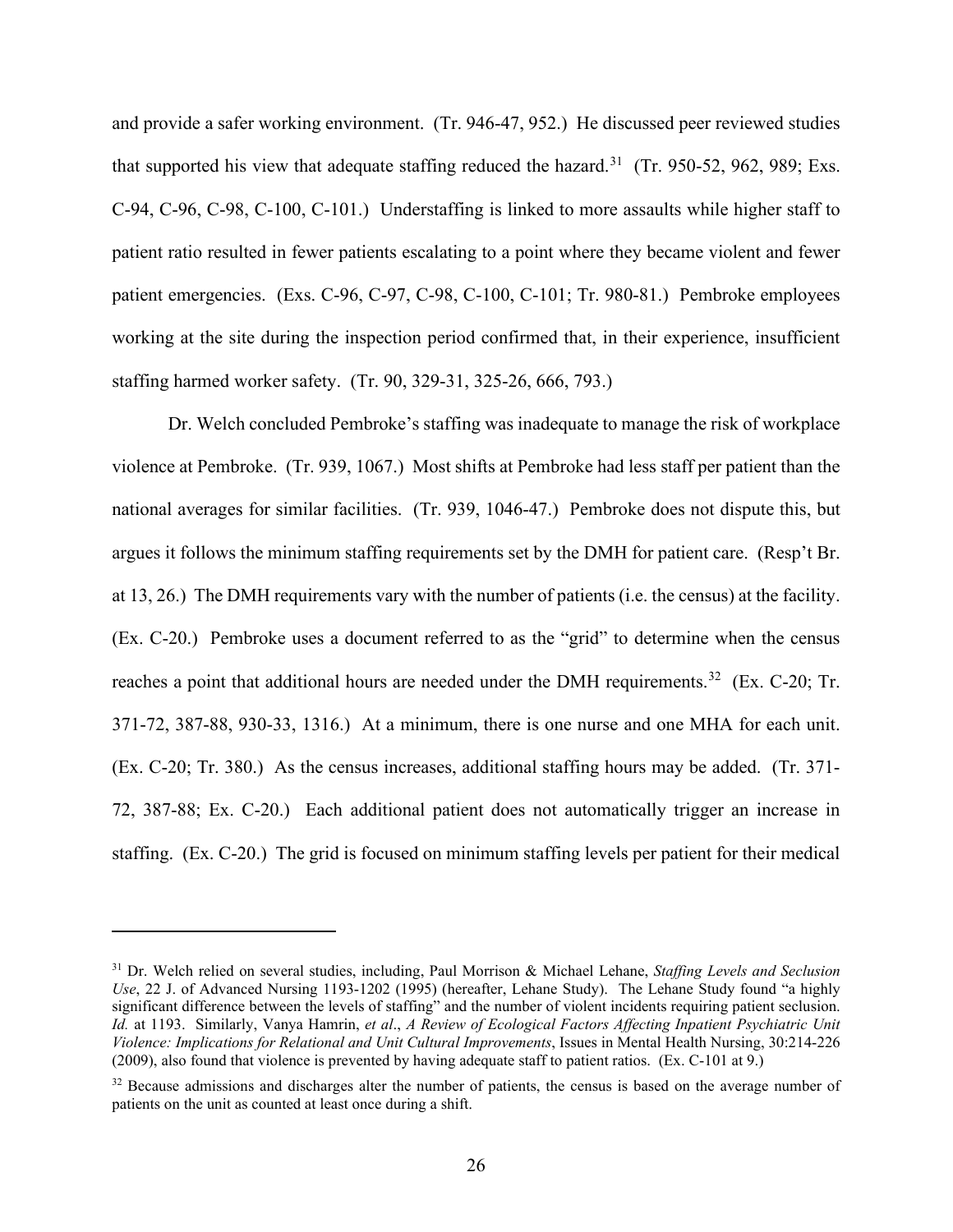care. (Tr. 931.) In setting the minimum staffing levels, the DMH does not focus on staff safety or workplace violence. (Tr. 931-33.)

Besides the individuals "on the grid," other personnel can assist with workplace violence incidents. (Tr. 475-76.) During the day shift on weekdays, additional support staff and medical personnel are available to prevent and respond to workplace violence situations. (Tr. 475, 819, 1299.) However, not all personnel can respond to a code or request for assistance. (Tr. 1299.) At least one person must stay on each unit at all times. (Tr. 375-77, 871; Ex. R-17.) The employee assigned to conduct patient checks is limited to that task only. *Id.* Further, the number of additional potential responders is not the same on all three shifts. On the evening shift, there is a single "crisis intervention specialist" who can assist units as needed. (Tr. 871, 1233.) The Director of Nursing explained that "a lot of crises" happen on the evening shift. (Tr. 1437.) The crisis intervention specialist is not involved in direct care and tries to be "proactive" to identify problems before they become "huge issues." (Tr. 473.)

On the night shift, each staff member was responsible for the greatest number of patients. (Tr. 388; Exs. C-20, C-78.)There is no crisis intervention specialist and fewer other employees as well. (Tr. 374; Ex. C-78.) For example, by the grid, there only needs to be one nurse per adult unit unless the census for that unit exceeds twenty-three patients.<sup>33</sup> (Ex. C-20.) And, even when the census reaches a point that more staffing hours are required, the grid typically only requires four more hours of care, i.e., an additional employee for only half of the eight-hour shift. *Id.* After the four hours of care are provided, the employee could be sent home, even if additional admissions

<sup>&</sup>lt;sup>33</sup> The adolescent unit also only has one nurse on the night shift, but its census is capped at eighteen patients. On the night shift, Pembroke added one "float" position on for the entire hospital. (Tr. 375, 730.) The DMH concluded that this was insufficient. (Ex. C-47 at 6-7.) During its four-day survey in the spring of 2016 (before the OSHA inspection commenced, the DMH noted one unit operating with 22 patients but only two employees (one nurse and one MHA). *Id.* While there was a float, that employee was also needed in another unit. *Id.*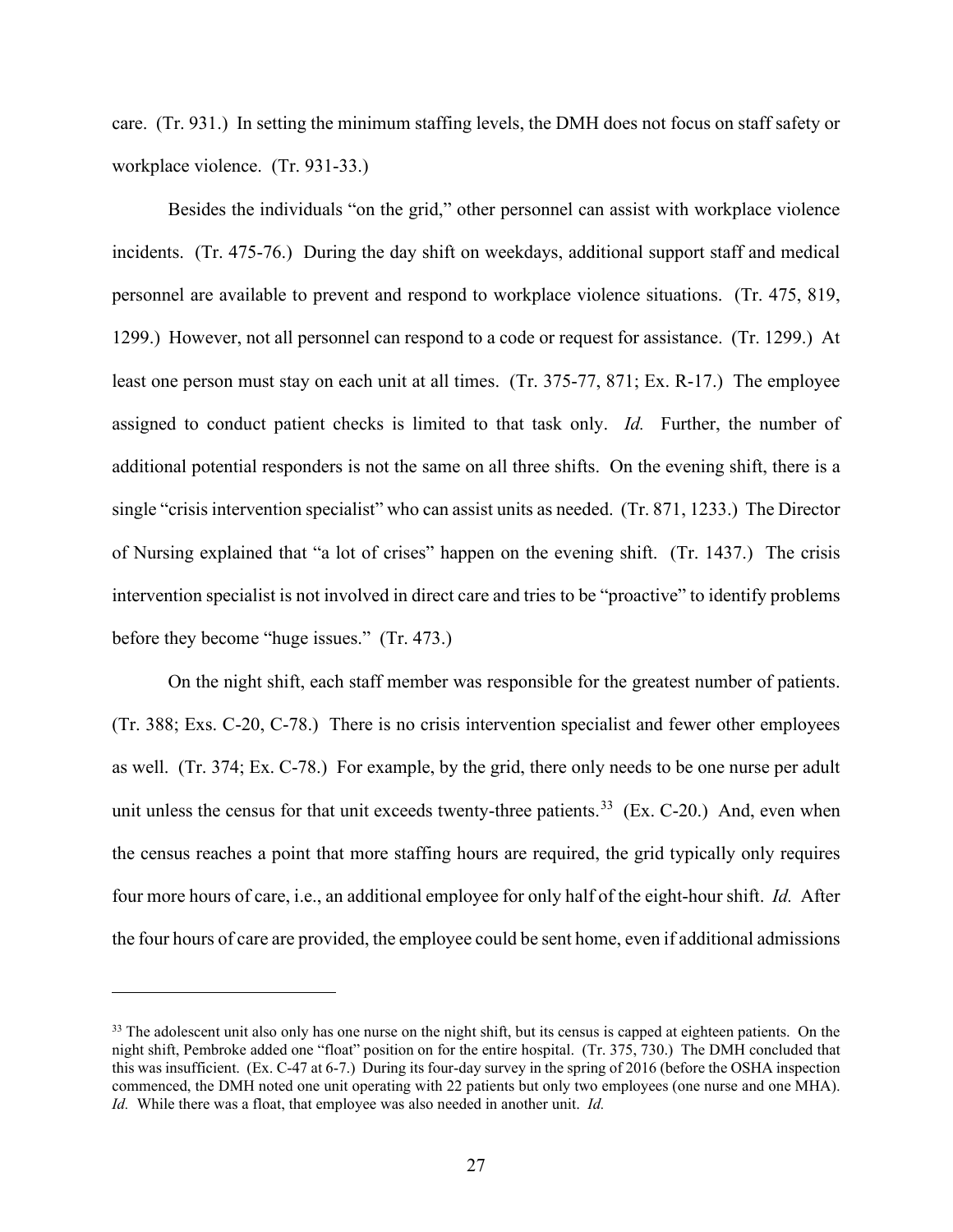are anticipated. (Tr. 107-8, 1316.)

As with the night shift, on weekends there were fewer employees at the hospital who could respond in the event of a workplace violence incident. There was only one doctor for all 90 patients on weekends. (Tr. 961-62.) There were fewer social workers and case managers as well. (Tr. 960-62.) Patients often were not seen by a psychiatrist, social worker, or case manager until Monday if they were admitted on the weekend. *Id.* In fact, 40% of assaults took place on weekends when there was significantly less staff on site. $34$  (Tr. 960.)

The Secretary contends that Respondents failed to have sufficient staff to abate the hazard of workplace violence.<sup>35</sup> The evidence reveals that staffing was the overwhelming safety issue for employees and Dr. Welch agreed with employee concerns. (Tr. 306.) According to Dr. Welch, the baseline level of staffing at Pembroke Hospital was both inadequate and significantly below other hospitals he surveyed or worked in. (Tr. 939, 1067-68.) The staff to patient ratios were inadequate to successfully manage the hazard. (Tr. 1067.) Dr. Welch cited multiple occasions during the inspection period when Pembroke fell below its own minimum staffing requirements and employees reported injuries. (Tr. 942.) Studies have found that there is a higher rate of violence and aggression from patients when each staff member is responsible for a higher number of patients. (Tr. 943, 946-47; Ex. C-101.) As discussed in more detail below, the Secretary showed that Respondents' approach to staffing resulted in an insufficient number of people to

<sup>&</sup>lt;sup>34</sup> Ms. Gilmore's letters regarding her loss control visits to Pembroke Hospital also note increased episodes of aggression on weekends. (Ex. C-59.)

<sup>&</sup>lt;sup>35</sup> The Secretary does not specifically allege that staffing was inadequate from a medical perspective. However, he does argue that the "unmet needs" of patients increases the likelihood of a workplace violence incident. (Sec'y Br. 37-38.) As discussed above, patients were dependent upon staff for meals, bathroom access, medication and other needs. If there was inadequate staff to respond to such needs, certain patients can become aggressive and angry. (Tr. 946-47; Ex. C-101 at 7-9.) "A recurring theme in the research was that unmet needs trigger aggression or violence." (Ex. C-101 at 9.) Pembroke's training materials on de-escalation also acknowledged this can occur. (Ex. R-32.)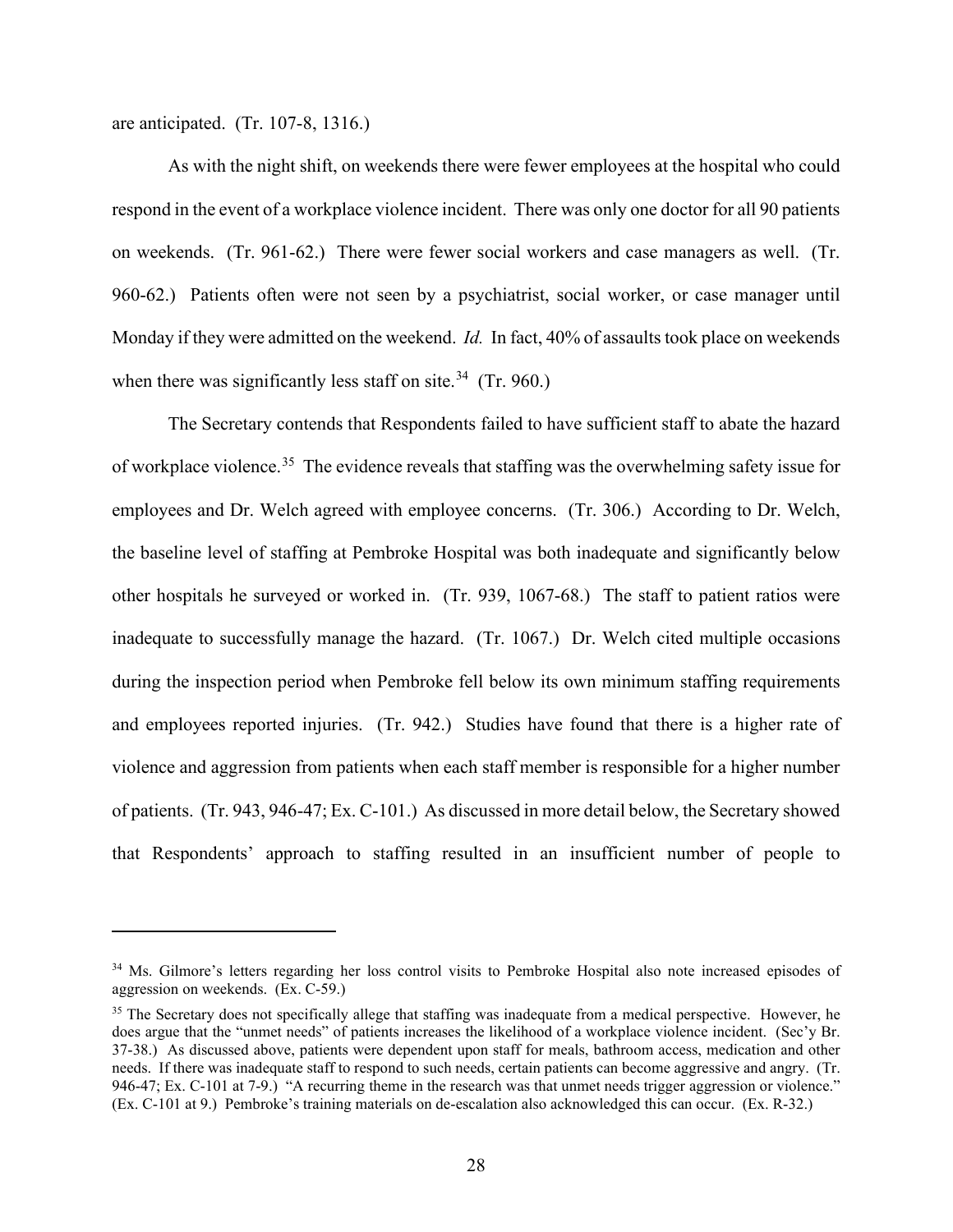accommodate medical orders for 1:1 supervision, to safely address changes in patient acuity, and to handle new patient admissions. (Sec'y Br. at 51, 54, 61.) Pembroke also failed to maintain adequate staffing levels for appropriate de-escalation and for therapeutic activities.

### (1) Inadequate Staffing for 1:1 Medical Orders

Pembroke argues that one of its methods for addressing the hazard was to allow staff to seek a higher level of observation for certain patients. (Resp't Br. at 14, 27.) MHAs and nurses could request a doctor to order an MHA to be assigned directly to a particular patient. Doctors could order an MHA to stay within arm's reach of a single patient. (Tr. 78, 683; Ex. R-11 at 2.) This level of observation is referred to as a 1:1, meaning one employee for one patient. The arrangement permits focused de-escalation and prompt notification of co-workers if a patient starts to become violent. (Tr. 1040-41, 1045, 1125.) While assaultive behavior could support a 1:1 assignment, employee safety was not a specific reason for a patient to be placed on 1:1 observation.36 (Tr. 1191; Ex. R-11 at 2.) Typically, such arrangements were called for because the patient was injuring themselves. (Tr. 479-80, 1191; Ex. R-11.)

The Secretary agrees with the importance of 1:1 assignments as a method for both reducing workplace violence incidents and reducing the likelihood such incidents cause serious injuries. (Tr. 1045-46.) He does not call for more 1:1 assignments or cite issues with Pembroke's policies addressing 1:1s. Rather, the Secretary's concern lies with how Pembroke addressed, or failed to address, the need for staff to allow the implementation of orders for 1:1s. In particular, there was not always enough staff to fill a recommendation for 1:1 staffing. (Tr. 233-36, 453-55, 657, 666, 814-15; Ex. C-78.) Nor did placing a patient on 1:1 supervision typically result in additional staff

<sup>36</sup> Pembroke's policy permitted "special precautions" for "Assaultive/Destructive Behavior" as well "other reasons deemed appropriate by the physician or nursing staff." (R-11 at 2.)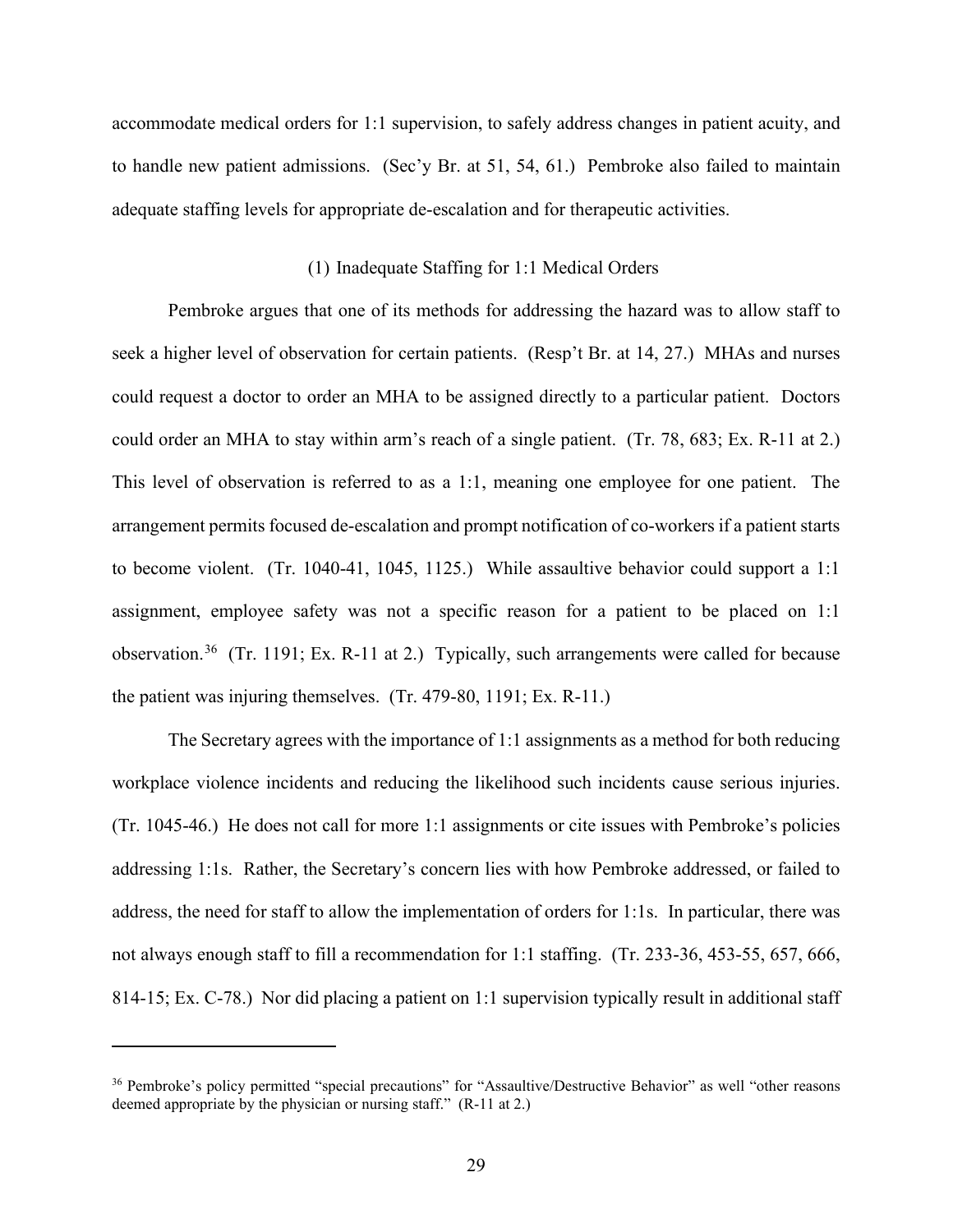being assigned to the unit. (Tr. 332, 383, 453, 945-46; Ex. C-38.) Often an MHA was re-assigned from helping a group of patients on the unit to instead focus on a single patient. (Tr. 383, 388-89, 946.) This was particularly the case if more than one patient required 1:1 staffing. (Tr. 332, 383.) Ms. Kent acknowledged it was not a policy to bring an additional staff member in to cover the first 1:1 ordered on a unit. *Id.* Typically, it would be covered on the next shift, regardless of when the doctor first ordered it. *Id.* If there was a need to place a second patient on 1:1 observation due to violent behavior, Pembroke generally *did not* add additional staff. (Tr. 332, 383, 388-89; Ex. C-47.)Staff reported "tension" between management's desire to remove a patient from 1:1 observation to improve the staff to patient ratio and the belief of front-line workers that doing so was premature and could result in assaultive behavior. (Tr. 235-36, 664, 657-58.)

Even with a history of violence, 1:1 observation was not assigned until after a patient was violent towards others or engaged in serious self-injurious behavior at Pembroke Hospital. The potential for violence to employees did not result in additional staff. (Tr. 77-78, 799.) The patient had to demonstrate violence or self-injurious behavior to a sufficient degree before a doctor would order 1:1 observation. (Tr. 77-78.) If a patient previously assaulted medical professionals or others before arriving at Pembroke, that was not sufficient. *Id.* They had to exhibit violent behavior at Pembroke. *Id.*

For example, during the inspection period, a patient attempted to punch an MHA in the face. (Tr. 798.) The incident was reported to supervisors. *Id.* A week later, the same patient succeeded in assaulting the MHA. (Tr. 798-99.) Even at that point, the patient was only briefly placed on 1:1 observation for part of a shift. (Tr. 800-1.) According to the MHA, the 1:1 observation was discontinued not because anyone thought the patient no longer needed it, but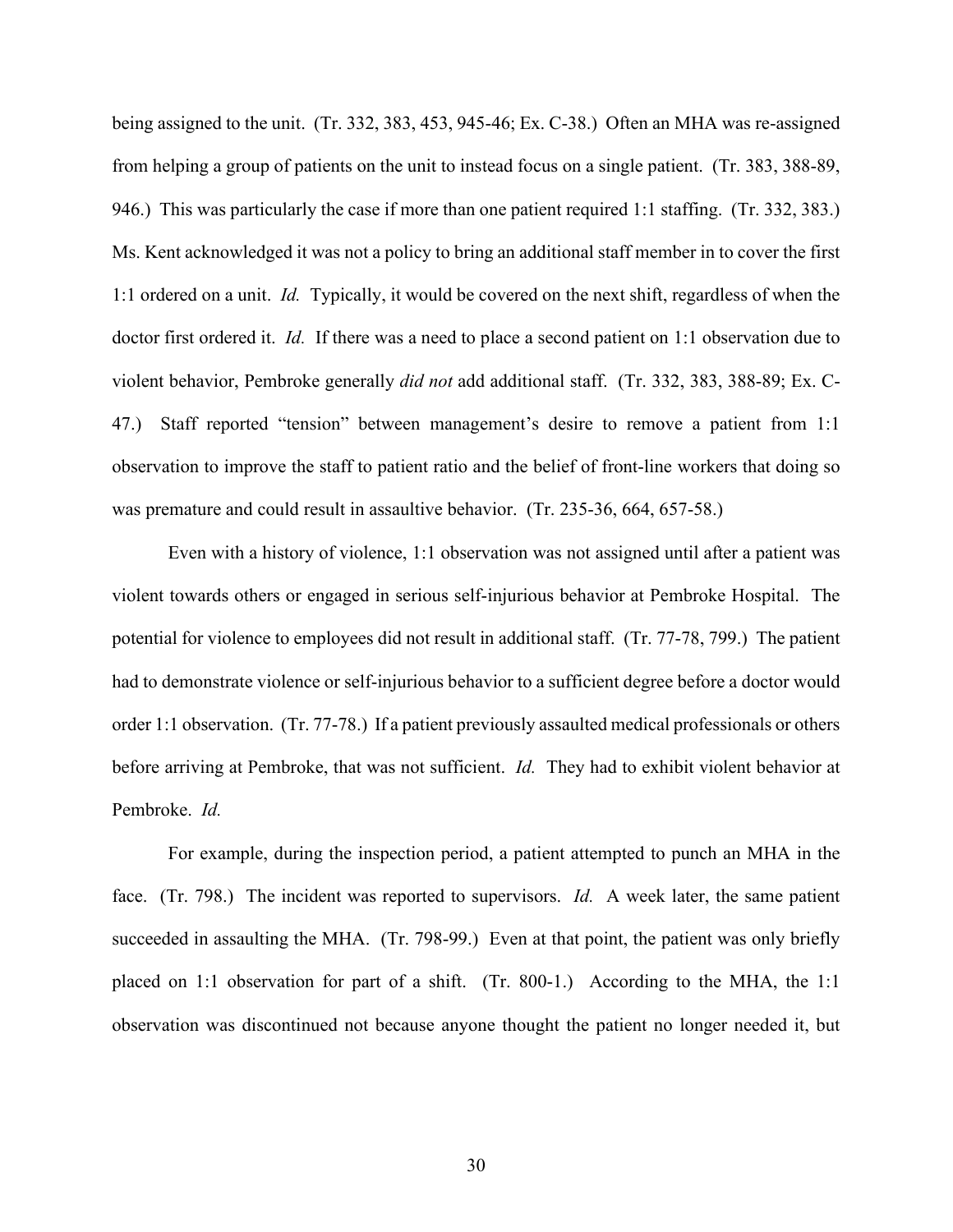because there was no female MHA available to fill the role.<sup>37</sup> (Tr. 801-2.) The same patient was then involved in another violent attack against staff the following day. (Tr. 804-5.)

Pembroke understood the need for additional staff to implement1:1 assignments. In 2016, before the latest OSHA inspection commenced, the DMH identified several deficiencies in Pembroke's approach to staffing. (Ex. C-47.) The DMH found that Pembroke lacked enough staff to allow for emergency coverage.38 *Id.* In response to the DMH's investigation, in December 2016, Pembroke submitted a Plan of Correction to the DMH that called for 1:1 assignments to be handled by additional staff, rather than by reassigning workers from providing care for all patients to caring for a single patient. (Tr. 396, 703-4; Exs. C-26, C-38, C-47.) In practice, Pembroke admits that it failed to adhere to its Plan of Correction. (Tr. 332, 736; Ex. C-38.) On multiple shifts during the inspection period, placing a second patient on 1:1 observation did not increase the number of staff members on the unit, despite Pembroke's commitment in the Plan of Correction.39 (Exs. C-26, C-38.)

The Secretary argues that Respondents tried to conceal the number of patients on 1:1 observation to make their staff to patient ratio appear better than it was in reality.<sup>40</sup> (Sec'y Br. at 31.) Melissa Heron prepared staffing records for production to OSHA. (Tr. 417-19.) The staffing records initially contained the number of patients, the total number of staff, and how many employees were assigned a single patient (i.e., how many were assigned to 1:1 observations). (Tr.

<sup>&</sup>lt;sup>37</sup> Per Pembroke's "Special Precautions Guidelines" there was a preference for the assigned staff member to be of the same gender, but it was not required other than during certain time, such as for personal hygiene and toileting. (Ex. R-11.)

<sup>&</sup>lt;sup>38</sup> While DMH findings relate to patient care, not employee safety, they still had the impact of notifying Respondents that its staffing levels were low.

<sup>&</sup>lt;sup>39</sup> The Secretary does not allege that Pembroke's approach to 1:1 staffing would still be deficient if it had followed what was called for by the December 2016 Plan of Correction consistently during the inspection period.

<sup>&</sup>lt;sup>40</sup> The undersigned notes that the DMH review of Pembroke over three days in December 2016 found that documentation about what level of precaution patients were on was not consistent. (Ex. R-13.)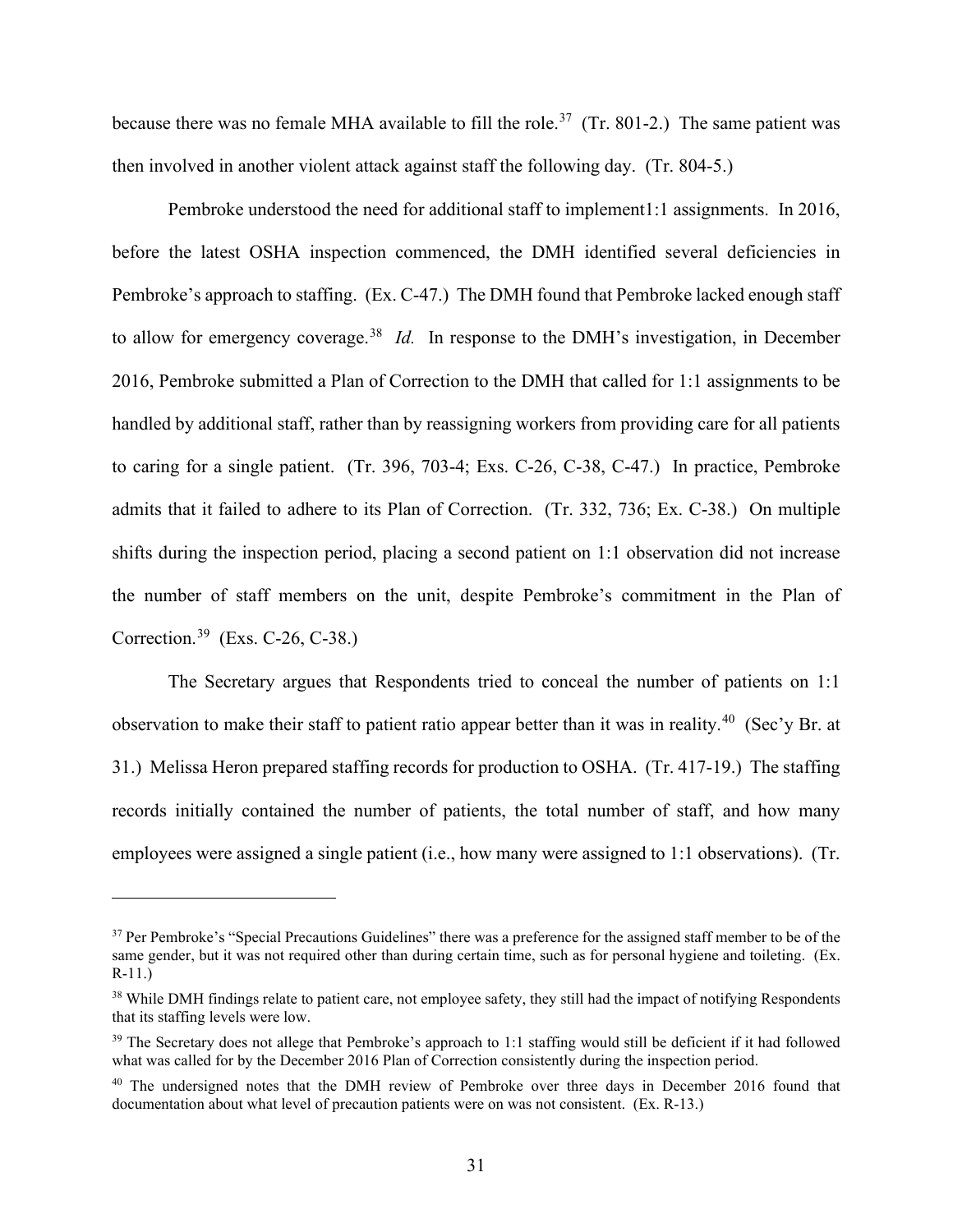419, 423-24, 887-89; Ex. C-78.) Before turning over the documents, Pembroke removed the information related to 1:1 assignments. (Tr. 417-19, 889.) By removing this information, it could appear that there was adequate staff for all patients and that the units were less acute. (Tr. 887-88, 1054-55.) This perception was corrected when before the hearing, Pembroke provided the removed information to OSHA. (Tr. 417-19, 421-22, 883-84, 887-88; Ex. C-78.) Considering the record as a whole, the Secretary did not establish the editing warranted adverse inferences.<sup>41</sup>

Dr. Welch concluded that Pembroke's approach to staffing was inadequate and left too few employees responsible for too many patients and tasks. The approach of not consistently adding staff when there was a doctor ordered 1:1 observation reduced the effectiveness of Pembroke's Special Precaution Guidelines, and left staff more vulnerable to the hazard.

## (2) Inadequate Staffing for Acuity

Pembroke argues that it altered staffing based on a unit's acuity to address the hazard. In the context of a behavioral health hospital, the "acuity" of a unit refers to the level of activity and risk. (Tr. 1001-2.) Factors influencing the level of acuity include how many patients, staff, and visitors are present, and the condition of the patients. (Tr. 1002-3.) The higher the level of acuity within a unit, the more staff that are needed. (Tr. 576.)

In practice, employees explained that increasing staff for acuity did not consistently

<sup>&</sup>lt;sup>41</sup> The Secretary also cites Pembroke's coaching of employees only to answer the questions investigators asked and to not offer information. (Tr. 113, 119, 125; Ex. C-1.) After management provided information about how it expected employees to act during investigations in writing, employees were specifically directed to destroy the instructions. (Tr. 125.) Respondents argue that the instructions were perfectly appropriate. The written instructions do not direct employees to lie or provide misinformation. (Ex. C-1.) AS acknowledged that he did not fear reprisal after speaking with OSHA. (Tr. 184.) Although the Secretary's curiosity about why Pembroke would direct employees to destroy instructions about regulatory investigations is understandable, he did not establish that the coaching practices warrant adverse inferences.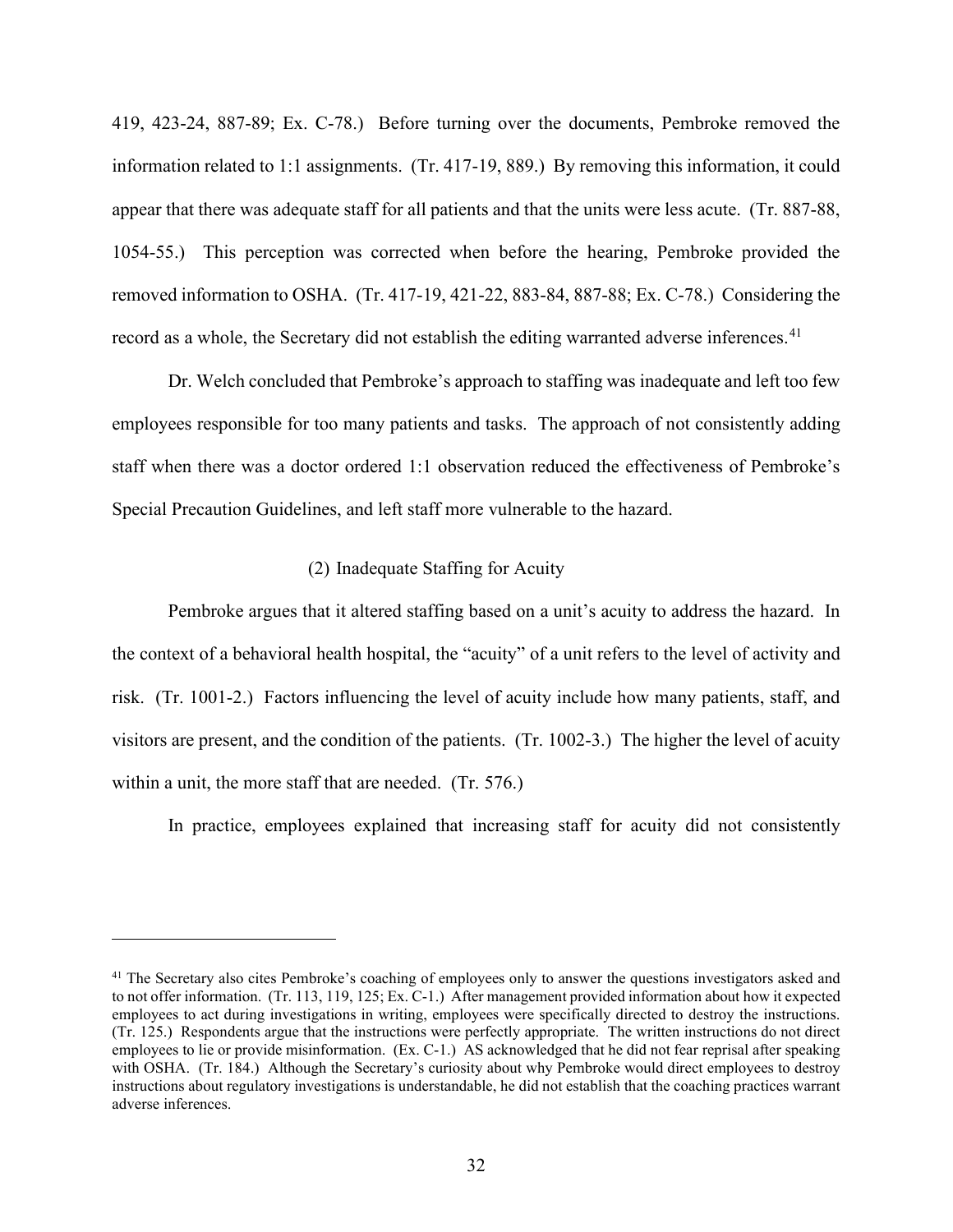occur.42 (Tr. 132, 307; Ex. C-22.) Dr. Welch evaluated staffing at the facility and agreed with the employees' view that Pembroke did not sufficiently staff for acuity during the inspection period.<sup>43</sup> (Tr. 1053-54, 1056, 1058.) Pembroke's claims about increasing staff for acuity were not supported by its records. (Tr. 1055-56.) Although Pembroke took steps to ensure that the minimum level of staffing called for by the grid was met before employees could leave, this requirement did not extend to situations where a unit's level of acuity required a higher ratio of staff per patient. (Tr. 454.) Pembroke's goal was to ensure that the base level of staffing for patient care was met, not to have enough staff for purposes of abating the hazard of workplace violence.

Even by the grid, the facility was understaffed for parts of shifts on at least three dates during the inspection period. (Tr. 942; 1443-44.) Injuries from workplace violence incidents were documented on understaffed shifts. (Tr. 942, 960; Ex. C-78.) In one instance, on November 14, 2016, one adult unit was operating for the evening shift with only one nurse and one MHA. There had been a series of assaults in the same unit during prior shifts. Just at the start of the night shift, a patient bit an employee during a restraint. As was always the case on the night shift, there was no crisis intervention specialist who could move onto the unit if the violent behavior continued and only one float employee for all the units.

Inadequate staffing harmed preventative actions and responses to violence. Both experts agreed that when staff is available to attend to patients' initial signs of agitation, verbal intervention alone can be effective at preventing physical violence. (Tr. 947, 1512.) The experts also agreed

<sup>&</sup>lt;sup>42</sup> In 2016, UHS DE conducted a staff survey of "safety culture." Several of the comments cite a need to staff appropriately for acuity. (Ex. C-22.) Although admissible, less weight is given to these survey results than the testimony of the current and former employees at the hearing. There is no information about the credibility of the persons providing the information in the survey and it is not clear what time period the survey responses relate to. *Id.* 

<sup>&</sup>lt;sup>43</sup> The undersigned notes that in contrast to the scope of Dr. Welch's review of staffing at Pembroke, Ms. Cooke only reviewed two days of staffing records in depth.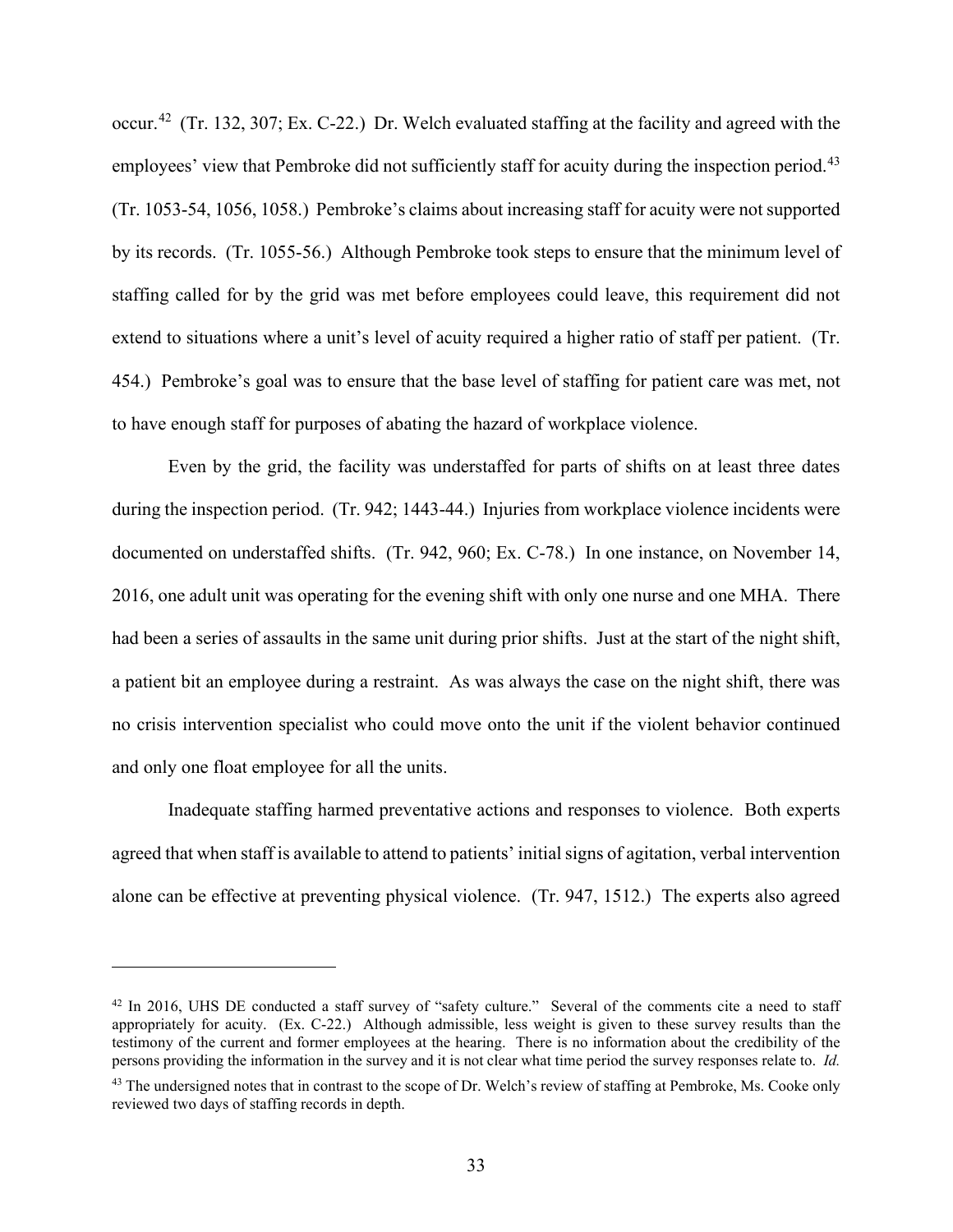that having numerous potential responders in the event of behavioral health emergencies aids safety. (Tr. 947-48, 1512.) It facilitates addressing the individual whose behavior started the situation and limits the ability of other patients to take advantage of an employee's isolation or distraction during a workplace violence incident. *Id.* Dr. Welch explained that "at least five people" are required for each behavioral health emergency.<sup>44</sup> (Tr. 947-48, 1000.) He cited an employee accident report involving a patient who weighed 388 pounds. (Tr. 948.) A situation involving such a large patient could require as many as eight employees to ensure safety for all. *Id.* At times during the inspection period, there were only twelve MHAs for the whole facility. (Ex. C-78.)

KS, a former MHA at Pembroke, explained that she did not feel safe working at Pembroke because routinely there was not enough staff to address the unpredictability of patient behavior. (Tr. 793.) She described one situation during the inspection period that spiraled into a melee. (Tr. 794.) Even after calls for all available staff to respond, there was still not enough support. (Tr. 806, 1482-83.) The situation progressed to a point where some patients started to restrain other patients for the safety of everyone in the unit. (Tr. 794, 807, 856, 948.) KS noted that the situation would have been worse had it not occurred near the end of one shift and the start of the next. (Tr. 806.) Because of this coincidence, some people who had arrived early for their shift could assist with bringing the situation under control. *Id*. Had the incident occurred mid-shift such resources would not have been available. *Id.* 

<sup>44</sup> Pembroke's policy Code Greens also contemplates the involvement of multiple employees. (Ex. R-9 at 3.)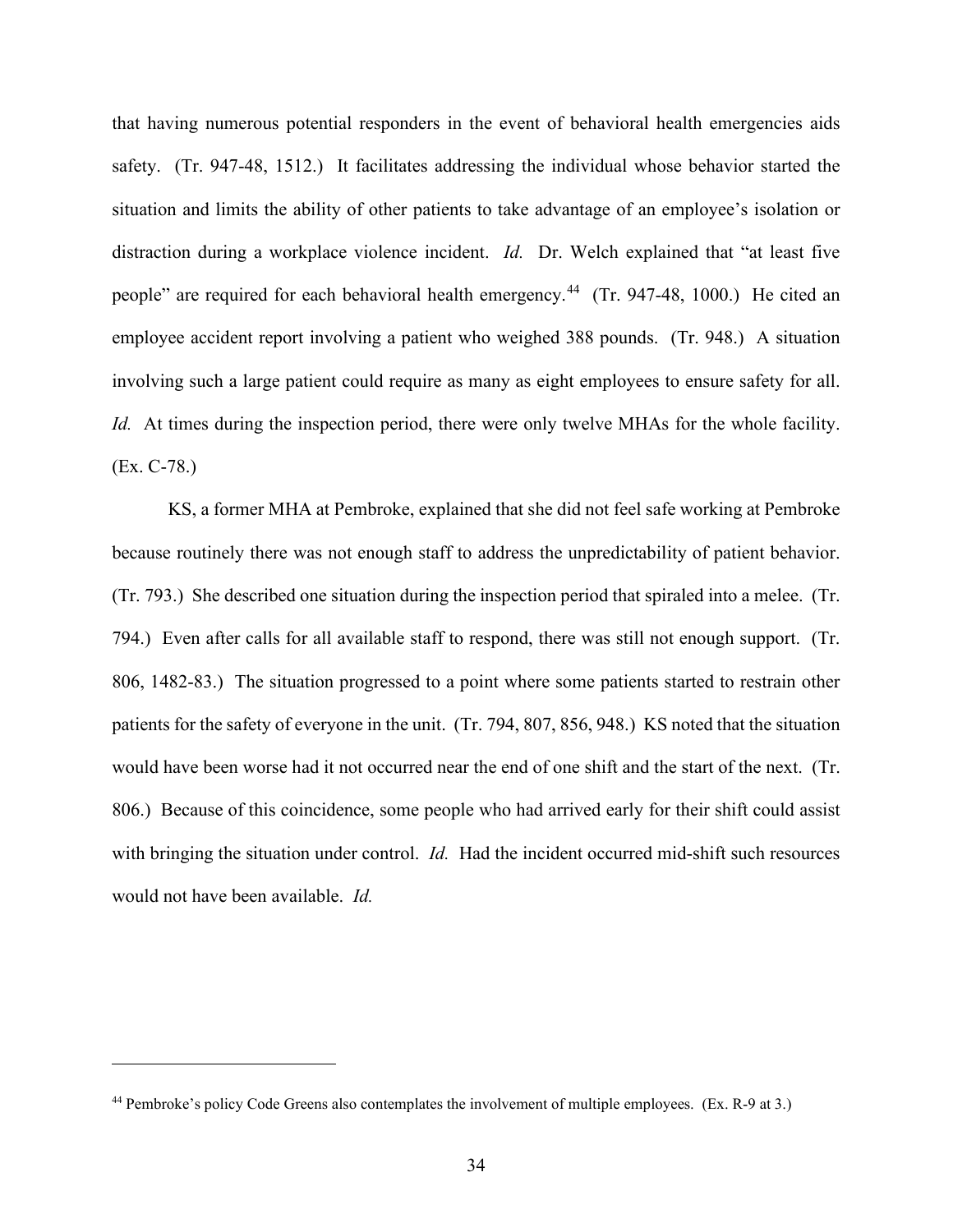## (3) Inadequate Staffing for Admissions

In addition to prior violent incidents, new admissions also impact the acuity of the units.<sup>45</sup> (Tr. 1057-58; Exs. C-55, C-101 at 9.) When a patient arrived at Pembroke, a nurse would briefly take vital signs just inside the door to the unit. (Tr. 75.) An MHA would then bring the patient to "a very small room" on the unit.<sup>46</sup> *Id.* The MHA would continue the admissions process alone in the room with the patient. (Tr. 75, 81.) There were no cameras in the room and only a very small, high window.<sup>47</sup> (Tr. 88, 512.) The MHA's assessment included searching the patient and their belongings for contraband, i.e. items that could harm staff or patients. (Tr. 81, 837, 1181-82; Exs. R-1, R-8.) AS explained that he did not feel safe to be alone with patients at this point in the admissions process. (Tr. 81-82.) First, the patient's condition was not yet well understood. *Id.*  Second, the patient and MHA are in the room alone before the contraband search is completed.<sup>48</sup> *Id.* Pembroke's Contraband and Restricted Articles policy notes numerous types of objects that could pose a danger to staff. (Ex. R-1.) AS explained that some patients became aggressive during the searches.<sup>49</sup> (Tr. 81-82.) In addition to contraband a patient may come in with, the room used for the searches also had multiple objects that could be used as projectiles. *Id.* The location and size of the room made it difficult to call for help even with a radio. (Tr. 82.) Thus, admissions

<sup>45</sup> A UHS DE conducted regular "loss control" visits of Pembroke Hospital and prepared summary letters after the visits. (Ex. C-55.) The December 12, 2016 letter notes an increase of "aggression episodes on weekends due to large number of admissions …." *Id.* at 2.

<sup>46</sup> AS indicated that the room was eight feet by eight feet in one of the units. (Tr. 82.) Some of the other units might have had slightly bigger rooms. *Id.* 

<sup>&</sup>lt;sup>47</sup> The window is described as about the size of "loaf of French bread." (Tr. 88.) There were no security cameras on the units, but a few offices have cameras. (Tr. 512.)

<sup>48</sup> Searches were also required after patients returned to the units from appointments off-site. (Ex. R-8.)

 $^{49}$  Per Pembroke's policy, patients could decline the searches. (Ex. R-8.) According to the policy, the patient was to "remain in open areas unit assessed" if they declined. *Id.* The policy does not call for them to be secluded from staff. *Id.*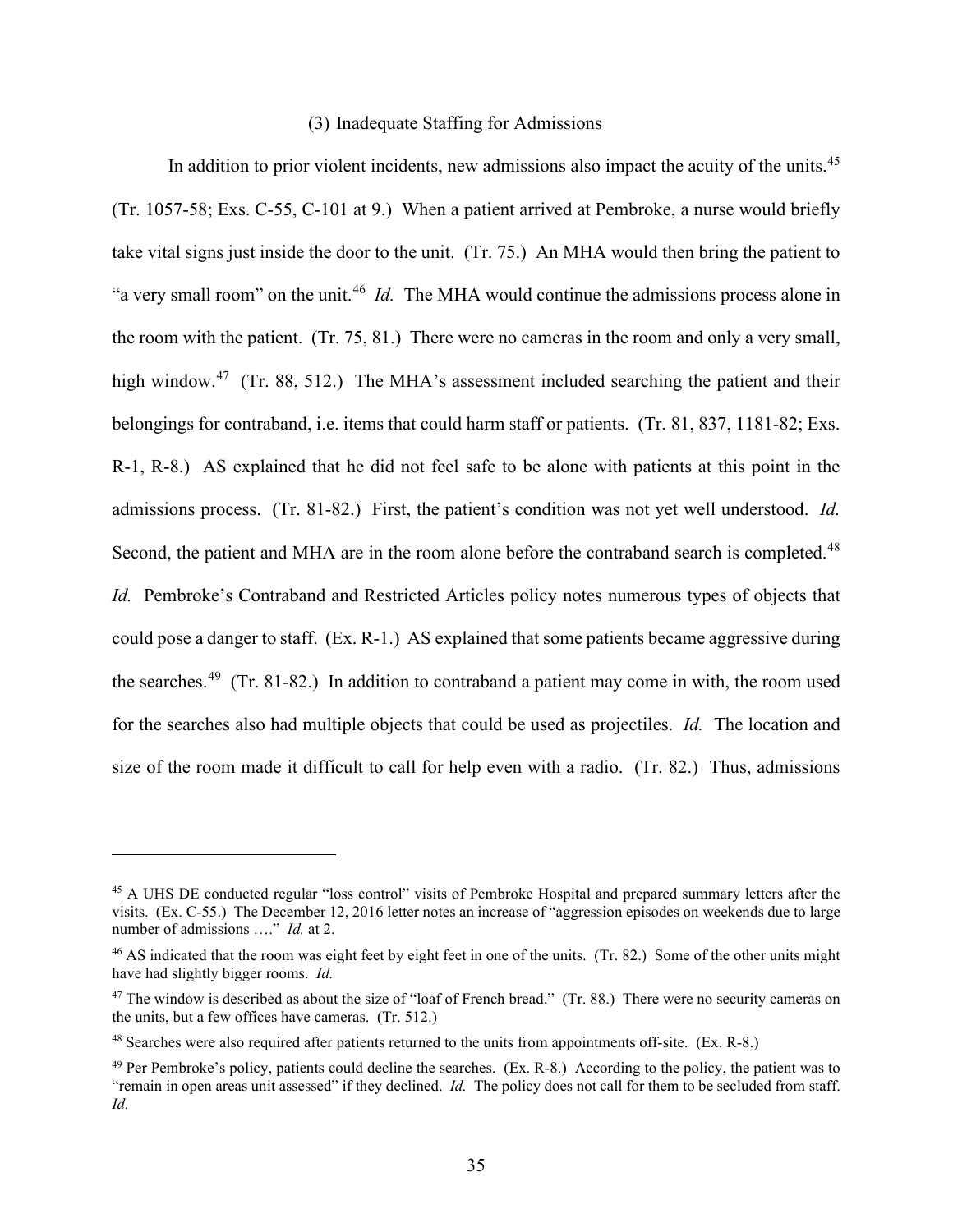were one of the "scarier" parts of the job. *Id.*

After the MHA completed his or her assessment, the new patient moved to the common room where the existing patients were until it was possible to meet with a physician.<sup>50</sup> (Tr. 91-92, 861-62.) The wait to meet with a physician could take several hours, particularly on weekends, when only one doctor attended the hospital. (Tr. 861-62.) New patients would often become agitated or aggressive after being moved into the common room, particularly if in need of medication,.<sup>51</sup> (Tr. 79.)

Admissions impacted acuity in multiple respects. First, arriving patients were typically distressed and at their sickest. (Tr. 1057.) As they were not fully assessed yet, the practice of having the new patient enter the common room directly increased risk and acuity. (Tr. 1014.) Second, Pembroke did not set separate limits for the number of violent patients being admitted. (Tr. 77.) Often there were multiple admissions of patients with a history of violent behavior during a single shift. *Id.* Third, the admission process itself was very time consuming and could occupy both a nurse and an MHA for long periods. (Tr. 1058.) Admitting a patient typically required twenty to thirty minutes of time from an MHA and as much as 90 minutes for the nursing tasks. (Tr. 653-54, 837-38, 1006-7.) In general, according to the Director of Nursing, there were 6.9 admissions per day. (Tr. 1346.) But admissions, both in terms of their number and their timing, varied significantly. (Tr. 863, 1008, 1382, 1436, 1516). Pembroke's Director of Admissions explained that "every day is very different." (Tr. 1382.) Sometimes there would be as many as

<sup>&</sup>lt;sup>50</sup> It can take up to twenty-four hours before a physician completes his or her complete assessment of the patient. (Tr. 1291; Ex. R-7.) Typically, at Pembroke, a doctor sees a patient within two hours to assess their competency and conduct a brief assessment. *Id.* Patients are also seen by a social worker within three days (72 hours). (Tr. 1423; Ex. R-7.)

<sup>&</sup>lt;sup>51</sup> Ms. Gilmore, the UHS DE Loss Control Manager, also noted that the lack of clinical case management for patients admitted over the weekends can increase these patients becoming upset. (Ex. C-58 at 2.)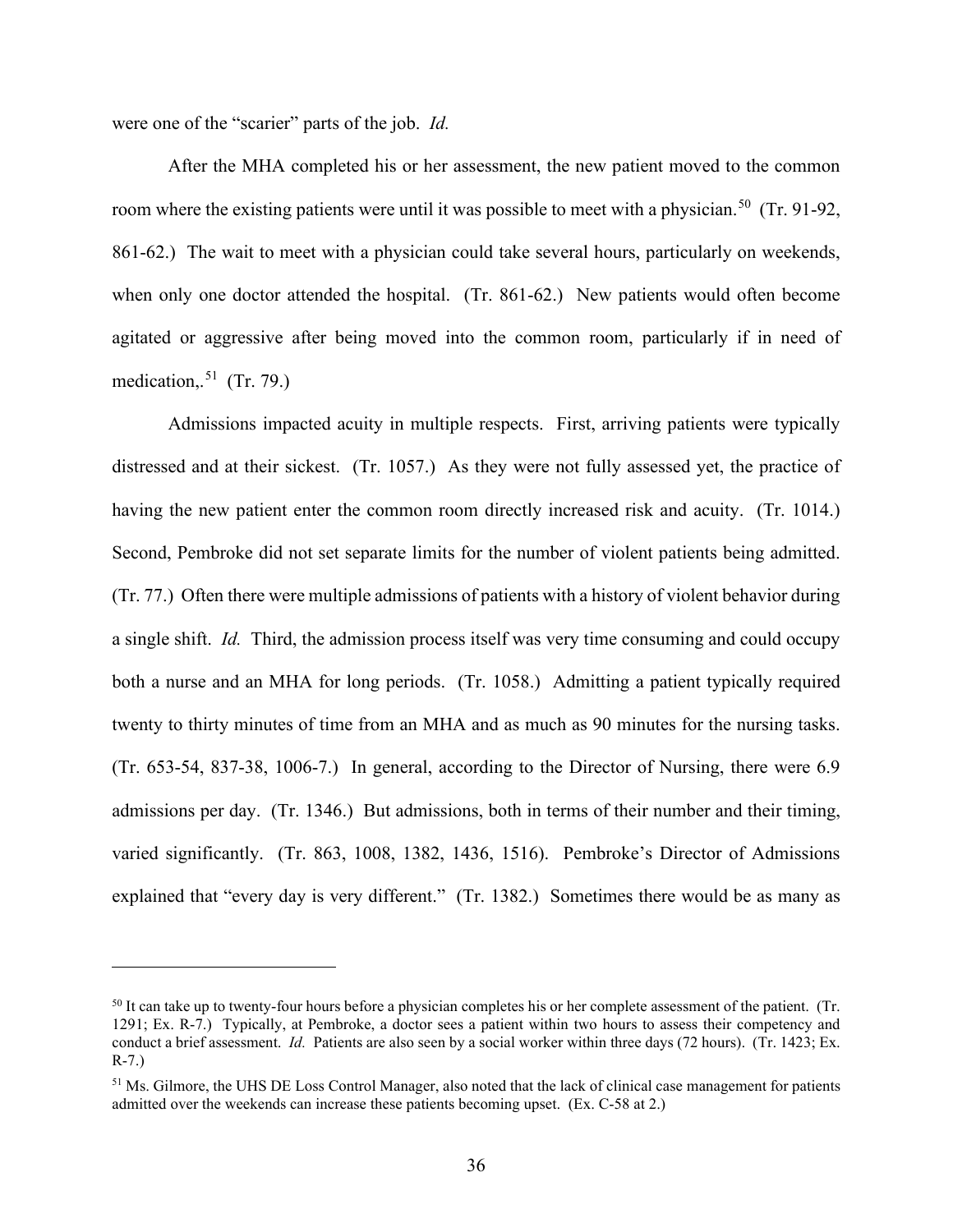seven admissions to a single unit during a shift. (Tr. 863.) Dr. Welch pointed to another shift during the inspection period with fourteen admissions. (Tr. 1014.) While admitting a patient, the staff member could not focus on de-escalating potentially violent patients and timely intervening to address assaultive behavior towards staff. Fourth, admissions could result in staffing levels that fell below the minimum "floor" required by the grid. (Tr. 455.) Pembroke Hospital had no staff dedicated to handling the admissions tasks. Moreover, it did not consistently staff in anticipation of admissions. (Tr. 242-43, 381-82, 455, 878-79; Ex. C-78.) Rather, the shift would often continue with the same number of employees working despite the number of admissions. (Tr. 878-79.) Additional staff would only be added for the next shift. *Id.* Fifth, when there was a high influx of patients, admission tasks had to be performed hastily and sometimes potential weapons were overlooked. (Tr. 837.) This could increase the risk of injury from workplace violence. For these reasons, Dr. Welch concluded that Respondents failed to assign enough staff for admissions and that this increased both the likelihood and potential severity of workplace violence. (Tr. 962, 1056- 58.) Admissions increased the number of patients for each staff member and created additional work to assess the newly admitted patients. (Tr. 838-39, 1057-58; Ex. C-55.)

Respondents note that discharges reduce the number of patients. Discharges only occurred on the day shift when there already was additional staff who could respond to workplace violence events. In contrast, admissions occurred throughout the twenty-fours and were not evenly distributed. (Tr. 1382, 1014.) Admissions also did not automatically result in increased staff until the next shift, while discharges could result in staff being sent home mid-shift. (Tr. 107-8, 1316.) Staff reductions occurred even when new patients were anticipated but had not yet arrived. (Tr. 107-8, 838-39.) Discharges also impacted the acuity of units. The patients likely to be discharged are, by definition, the healthiest and most stable. (Tr. 1056-57.) The most stable patients were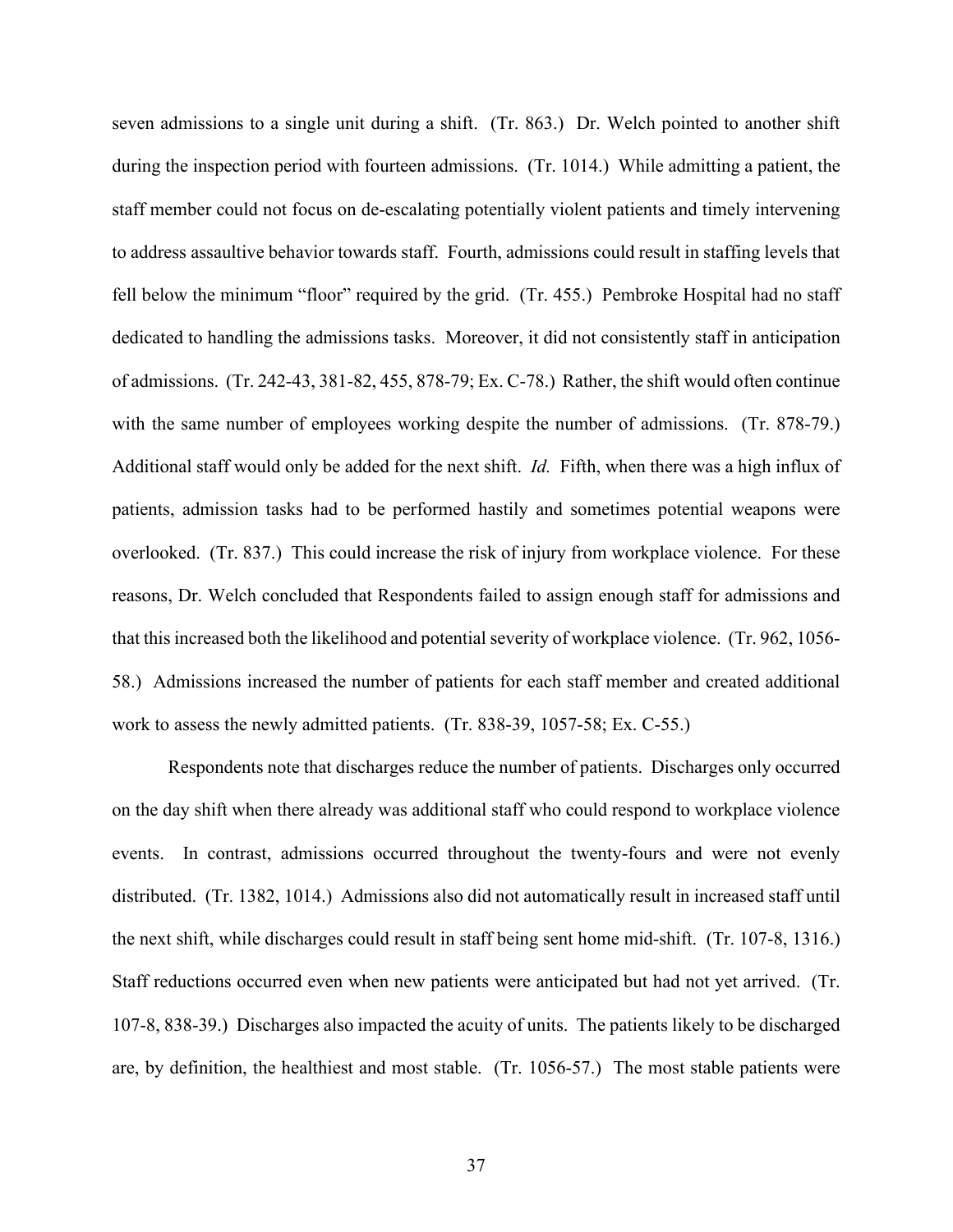then replaced with the newly admitted, sicker patients. (Tr. 1005, 1056-57.) The patients arriving for admission are "acutely decompensated." (Tr. 1012.) They may not yet be medicated, and Dr. Welch described it as a "very high-risk time." *Id.* 

The Secretary established that Pembroke's approach to admissions was inadequate.

# (4) Inadequate Staff to Verbally De-escalate Patients

Pembroke argues that its use of verbal de-escalation, which included a written policy and training, was adequate. Pembroke's Management of Aggression policy was a one-page document described by the risk manager as a review for staff about how to manage assaultive behavior. (Tr. 1186-87; Ex. R-10.) But the document does not provide guidance on how to accomplish this. (Ex. R-10.) Instead, it notes that patients will be assessed for assault risk and monitored for behavior. *Id.* Changes in behavior or events related to the potential for assaultive behavior are to be reported to the charge nurse, and such reports may alter treatment. *Id*. Staff did receive other training, including being taught a technique called Handle with Care, which the Risk Manager indicated was a method to safely intervene with patients at risk of harming themselves or others.<sup>52</sup> (Tr. 747, 1188, 1419-20; Ex. R-32.)

In addition to the Handle with Care training, Respondents allege that Pembroke also presents a "Workplace Violence Prevention PowerPoint" to employees and indicates that Exhibit R-32 is this presentation. (Resp't Br. at 7.) At the hearing, Mr. Quinn described Exhibit R-32, not as a Workplace Violence Prevention PowerPoint, but as the "Handle With Care with the Verbal De-escalation PowerPoint." (Tr. 1235.) He did not refer to it as workplace violence training and

<sup>52</sup> Pembroke's "Seclusion and/or Restraint Use" policy indicates that staff was also to be trained annually in "Handle with Care" and "Trauma Informed Care." (Ex. R-12 at 1.) Ms. Kent cited trauma informed care as being part of the initial training, but it's unclear if that was also part of the annual re-training. (Tr. 1420-21.)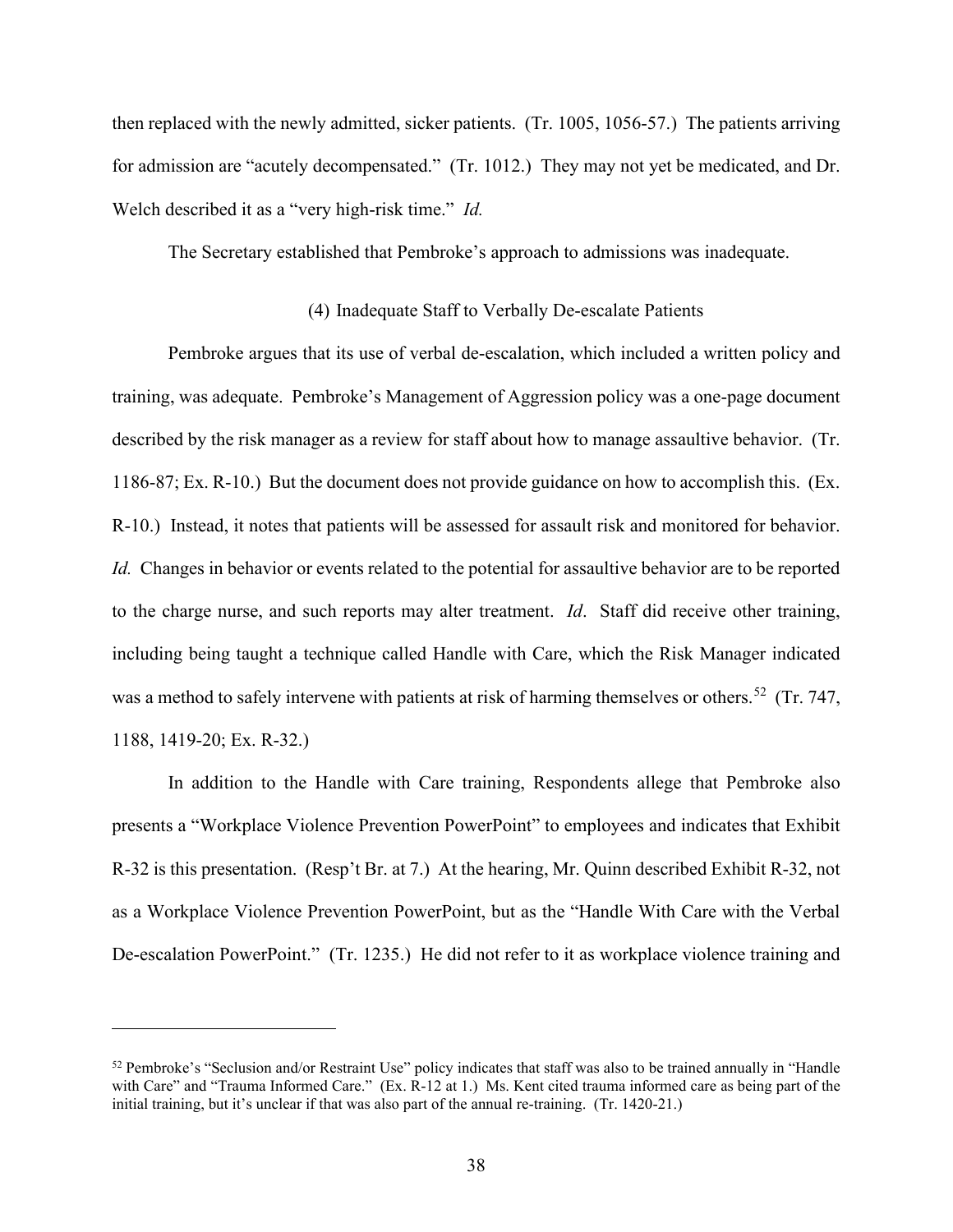his description matches what is listed on the first page of the document. 53 *Id.* Ms. Burns, Pembroke's risk manager, was not asked whether Exhibit 32 constituted Pembroke's workplace violence training. (Tr. 497.) She testified that, in general, employees were trained about workplace violence, but she did not provide such information to staff. (Tr. 1219-20.) When shown Exhibit C-31, a different collection of PowerPoint slides that uses the phrase "workplace violence," she could not confirm whether it was used at Pembroke to train employees. *Id.* So, the record does not show that employees were trained on, given, or reviewed Exhibit C-31.<sup>54</sup>

Dr. Welch acknowledged that almost all behavioral health hospitals use verbal deescalation and that it is an appropriate, albeit incomplete, intervention for certain patients. (Tr. 1010.) He did not raise specific issues with Pembroke's training but explained that Pembroke's approach to handling workplace violence hazards requires enough staff so employees can promptly identify who is escalating and intervene quickly.<sup>55</sup> *Id.* Pembroke failed to consistently have enough staff to implement the techniques called for by its Handle With Care Program. *Id.* 

So, as implemented, Pembroke's approach to verbal de-escalation was not sufficiently effective at abating the hazard. (Tr. 1010.) Training could not make up for the lack of adequate

<sup>&</sup>lt;sup>53</sup> Exhibit R-32 does not include the term "workplace violence" but does refer to violence and "dangerous behaviors." (Ex. R-32.) It states that one of the goals of the training is to "Reduce staff and patient injuries." *Id.* 

<sup>54</sup> Respondents did not introduce Exhibit C-31 (a PowerPoint presentation discussing workplace violence) or raise it with any witness. The Secretary's counsel showed Ms. Burns Exhibit C-31 on cross examination. (Tr. 1219-20.) Ms. Burns did not use the materials herself and was unsure if the other employees who conducted training used them. *Id.* 

 $55$  Dr. Welch also noted that verbal de-escalation can be ineffective. (Tr. 1010-1011.) For example, if the patient is already violent or if their untreated psychosis precludes rational conversation, verbal de-escalation is ineffective. *Id.*  Ms. Gilmore, the Loss Control Manager for UHS DE, noted in both her October 25, 2016, and December 12, 2016 letters that while non-clinical staff can recognize escalating situations and had training on verbal de-escalation, at the time of her visit certain employees "DO NOT know how to defend themselves if attacked." (Ex. C-55 at 2 (capitalization in original); Ex. C-59 at 2 (same capitalization).)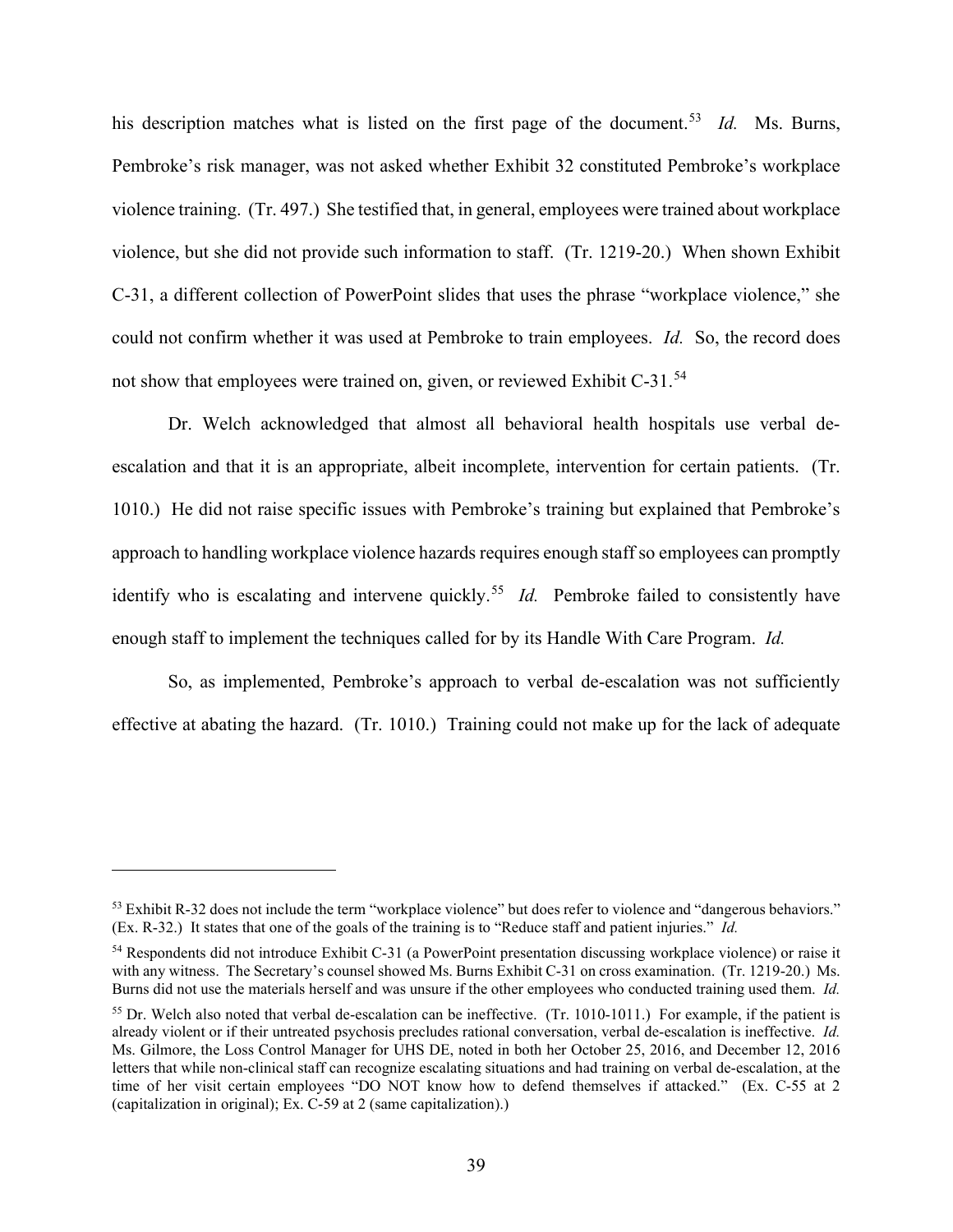staff to handle psychiatric emergencies.<sup>56</sup> (Ex. C-96 at 15.)

### (5) Inadequate Staff for Therapeutic Activities

Dr. Welch explained that therapeutic group activities are effective at reducing incidents of workplace violence. (Tr. 949, 968-69; Ex. C-101.) Regularly scheduled and predictable activities promote engagement and decrease levels of acuity on the units. (Tr. 820-21, 949-50, 1061-62.) Pembroke recognized the importance of regularly scheduled therapeutic groups.<sup>57</sup> (Exs. C-55, C-57, C-59, R-32.) Its de-escalation training called for increasing structure as a means to control crises. (Ex. R-32 at 13.) The Handle With Care training cites schedules and programs as helpful in avoiding power struggles that can lead to violence. (Ex. R-32 at 22.) Before regulatory visits, Pembroke instructed employees to check to make sure details about groups were written, that groups occurred, and that schedule changes were noted.<sup>58</sup> (Ex. C-1 at 1-2, 4-5, 7-8.) Pembroke also agreed with the DMH's audit findings that the posted information about groups failed to adequately describe what groups were actually going to occur. (Exs. C-26, R-13, R-29.)

Despite this recognition of the importance of making sure groups occurred, groups were regularly canceled due to insufficient staff. (Tr. 221.) KS indicated that at least three times a week a group would be canceled. (Tr. 819.) This most frequently occurred on the evening shift, which had fewer available employees. *Id.* Still, even on the day shift, groups were routinely canceled.

<sup>&</sup>lt;sup>56</sup> The Handle with Care program also called for structure and having employees be able to provide calming modalities. (Ex. R-32.) As discussed below in addition to a lack of adequate staffing, Pembroke also fell short in implementing these aspects of the program. *Id.* 

<sup>&</sup>lt;sup>57</sup> Ms. Gilmore assessed whether groups were occurring and how they were functioning as part of her routine reviews of Pembroke Hospital. (Tr. 549; Exs. C-55, C-57, C-59.) Her reports discuss how groups can help patients and how not having groups as scheduled can trigger aggression. (Ex. C-59 at 2; C-57 at 2.)

<sup>&</sup>lt;sup>58</sup> One witness said that she was not aware of any policies related to when groups would be canceled. (Tr. 228.) The risk manager indicated that Pembroke had an "activities therapy policy," as well as policies related "running groups" and the "staff to patient ratio" for groups. (Tr. 535.) Pembroke did not introduce any of these policies into the record.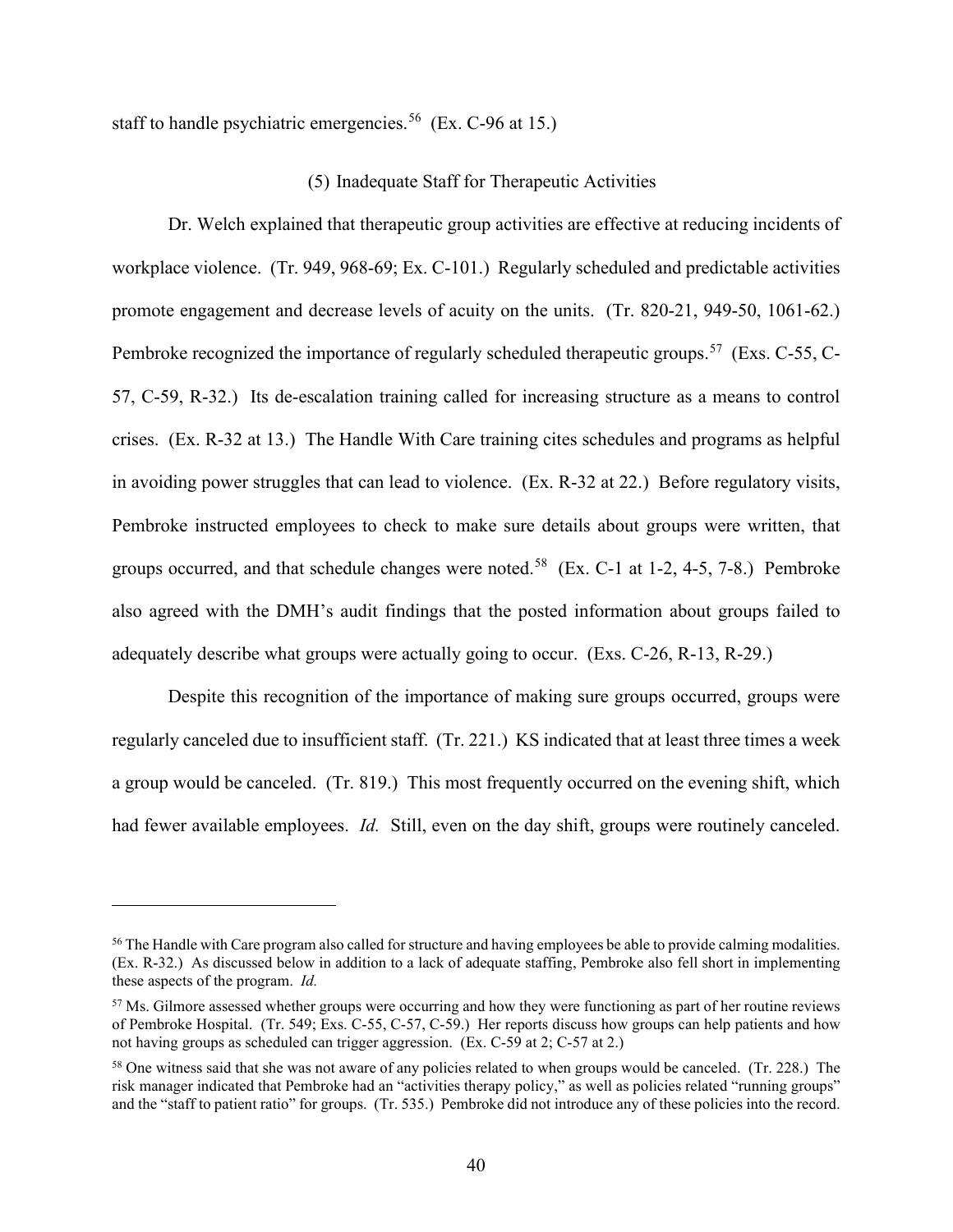(Tr. 50, 137.) Groups were canceled because staff was too busy with admissions or because of the need to respond to emergencies. (Tr. 138, 221, 677-78, 820.) There was not enough staff to consistently run the groups and handle the other tasks. *Id.* Groups were an "afterthought," rather than an effective means of abatement. (Tr. 677-78; Exs. C-26 at 3, R-13, R-28, R-29.)

# *c) Inadequate Means to Summon Assistance*

Pembroke argues that staff could adequately summon additional assistance when needed to prevent or end patient on staff violence. Pembroke's units often only had three employees. (Tr. 380, 1047; Ex. C-20.) There is no debate that this was insufficient to address all workplace incidents. Staff could verbally announce a "Code Green" to seek assistance in the event of violence or if they anticipated the need for additional support. (Tr. 57; Ex. R-9.) Typically, at least one or two times a day, staff would seek assistance through the Code Green process. (Tr. 827.)

Code Greens could also be called over two-way radios (i.e., walkie talkies) if available or by using a phone that could connect to an overhead public address system.<sup>59</sup> (Tr. 57, 59-60.) Employees were instructed to stay with the patient even when summoning assistance. (Ex. R-9.) However, if the employee did not have a radio, they would need to access the one phone located in the middle of the unit. 60 (Tr. 59.) There was no phone in the area used for admissions. *Id.* The number of two-way radios on each unit varied but there were never more than four.<sup>61</sup> (Tr. 60-61,

<sup>59</sup> Per Pembroke's Code Green policy, psychiatric emergencies also "should be announced using walkie talkies and the overhead paging system." (Ex. R-9.) Employees described using either a walkie or the phone system. (Tr. 57, 59-60.) Some incidents would require multiple calls for assistance.

 $60$  It is unclear if patients also used these phones. (Ex. R-28.) An audit by the DMH from May 2016 specifically called for more phones in at least two units. *Id.* 

<sup>&</sup>lt;sup>61</sup> More recently, Pembroke increased the number of radios to six per unit and implemented steps to make sure each unit had a sufficient number of working radios. (Tr. 456.) The Secretary does not argue that this revised approach was still deficient. However, the suitability of Pembroke's abatement program is assessed as of the time in the Citation.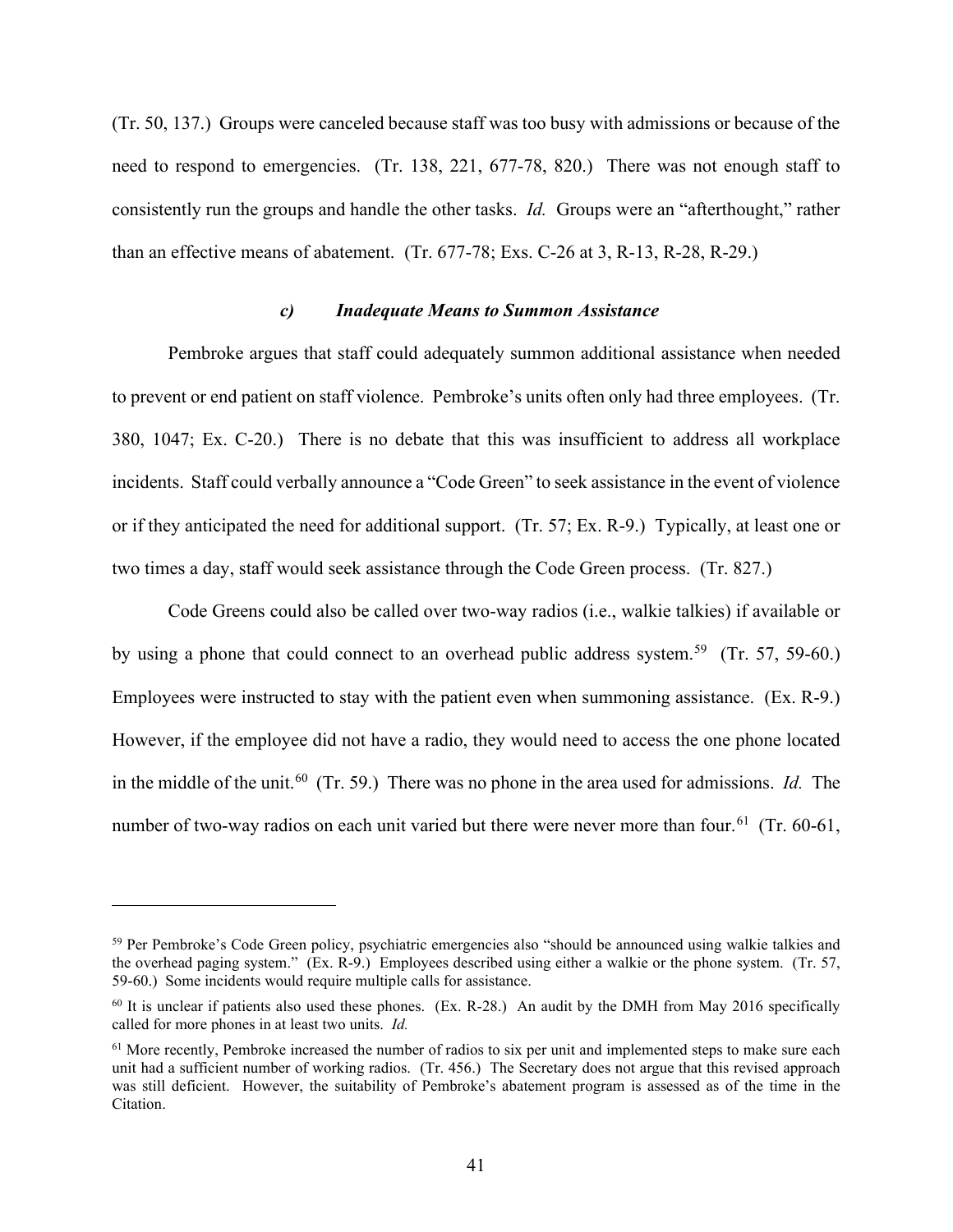456-57.) Staff who could not access the phone or a radio could verbally request that someone else commence the Code Green process. (Tr. 59.) There was no equipment or procedures to silently alert others of the need for assistance.

Employees discussed various issues with the radios. First, there were not enough to permit every staff member to carry one while working on the units. (Tr. 60-61, 231; Ex. C-78 at 3.) Second, the radios had reliability issues. (Tr. 60.) Problems included static, faulty batteries, and radio airwaves shared with maintenance workers. (Tr. 60, 815.) During fresh air breaks for patients, a single MHA is responsible for seven patients. (Tr. 56.) At such times, staff must rely on the radio to summon additional assistance. *Id.* A nurse described multiple occasions when she attempted to use the radio to call for a Code Green and just heard static or was not able to reach enough employees. (Tr. 221.) Sometimes staff would have to make multiple calls for help with both the radios and through the one phone on the unit in order to get enough people to respond to the situation. (Tr. 806-7.) One nurse described a situation during the inspection period that continued to escalate as attempts to get assistance were repeatedly made. (Tr. 806, 1482-83.) In short, there was both difficulty in communicating the need for help and then a lack of people who could respond. (Tr. 221, 815.)

Dr. Welch concluded that Pembroke lacked an adequate system for employees to summon assistance. (Tr. 1000.) In addition to the problems with the radios and the limited number of phones, there was also no way to silently seek assistance. Staff communications over the radios, verbal calls for assistance, and use of the unit phone could be audible to potential assailants. In contrast, panic alarms allow for discreet requests, which may help to avoid escalating a patient further. (Tr. 1049.) The Secretary established that Pembroke's approach was inadequate.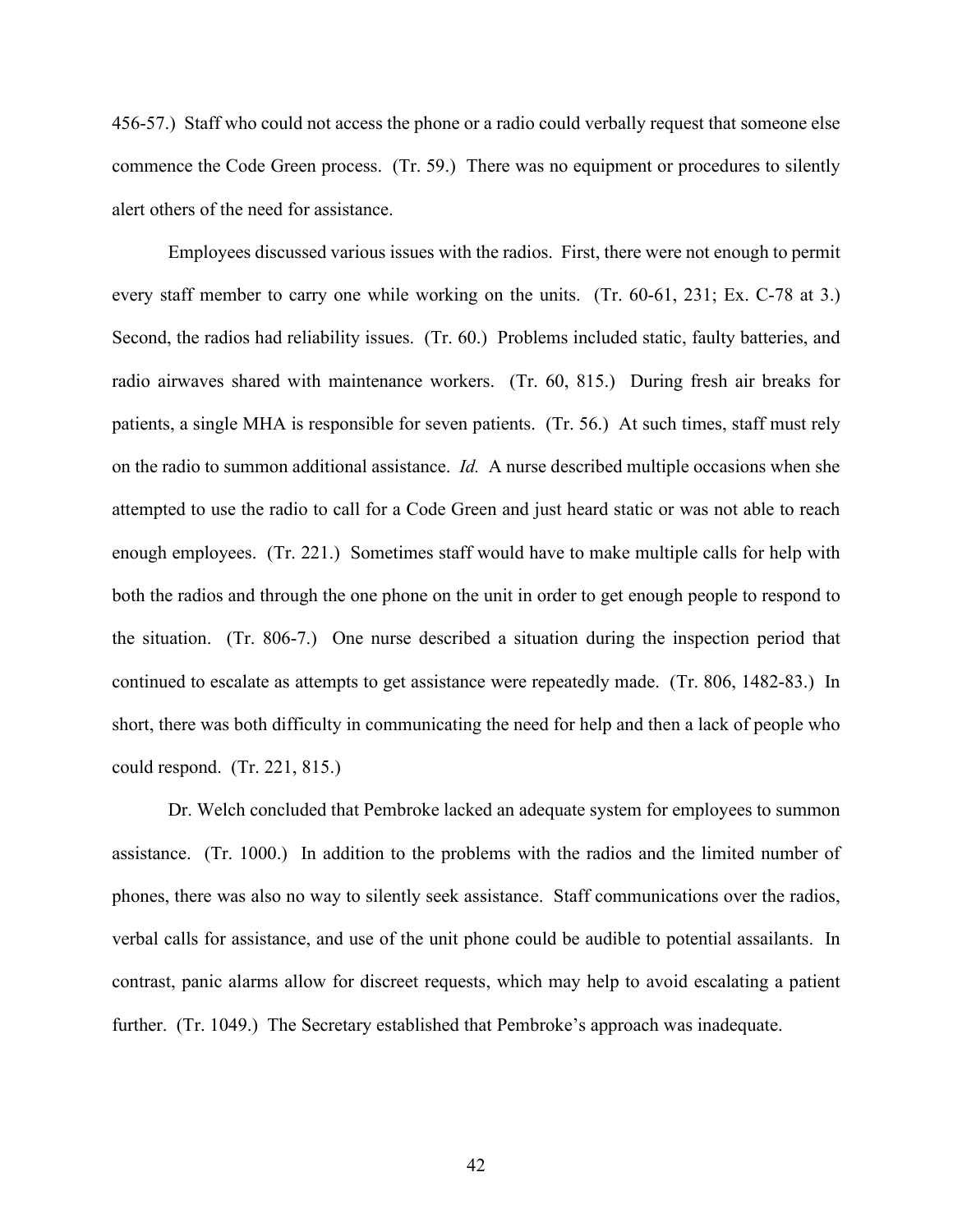### *d) Failure to Properly Implement De-Escalation Plans*

To help manage patient aggression and thereby reduce incidents of workplace violence, Pembroke sought information from patients about activities or interventions that successfully calmed them in the past. (Tr. 512, 1255, 1293; Exs. R-12, R-18, R-32 at 9.) This information was then used to develop crisis intervention plans for staff to follow in order to limit patient aggression. (Tr. 512-13.) Staff could augment the information from the patient based on what they observed during treatment. *Id.*

The Secretary does not dispute that Pembroke sought information for de-escalation plans and communicated the findings to staff. His contention is that the facility lacked sufficient equipment to implement one aspect of the plans. Staff were instructed as part of their verbal deescalation training to employ the calming techniques patients identified. (Ex. R-32.) "Listening to music" is the first option listed in the "helping or comforting strategies" section of the form used for the de-escalation plans and many of the plans called for its use. (Tr. 830, 1434; Ex. R-18.) Dr. Welch and employees reported that music was effective for de-escalating aggressive patients. (Tr. 73-74, 666, 830-31, 962-63, 1064, 1245, 1293, 1306.) However, employees discussed situations where they were unable to allow patients to listen to music because there were too few devices. (Tr. 74, 667.) The insufficient number of music playing devices also led to conflicts among patients.<sup>62</sup> (Tr. 74-75, 809-10.) The failure to have the equipment necessary to implement the plans rendered the policy ineffective at abating the hazard. *See Chevron*, 11 BNA OSHC at 1332- 33 (finding inspection program to be an inadequate method of abatement because of how it was implemented).

 $62$  About six months before the hearing, Pembroke had implemented a new approach that improved patient access to music for de-escalation. (Tr. 1255-56.) The Secretary's arguments are limited to the conditions observed at the time of the inspection.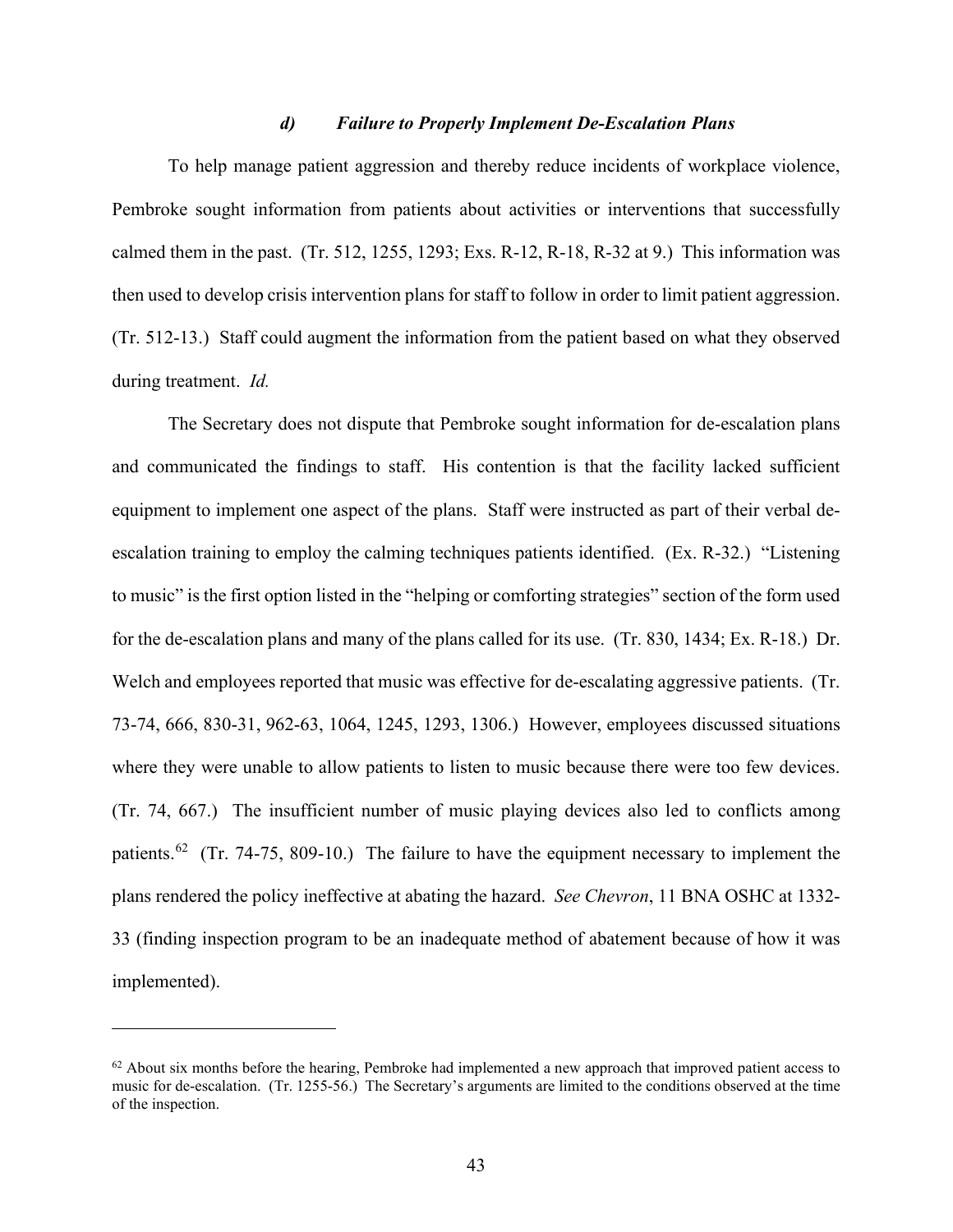### *e) Pembroke's Abatement was Inadequate*

Pembroke's approach to staffing, summoning assistance, and implementing de-escalation plans was inadequate. While Pembroke's training program was not shown to be deficient, staff training alone is insufficient to abate the hazard.<sup>63</sup> Dr. Welch, supported by research, concluded that to address the hazard, workplace violence programs must include adequate staffing and the use of engineering controls such as maintaining systems to quickly summon assistance. (Tr. 986, 1000.) Despite the abatement measures implemented by Pembroke, the facility continued to experience higher than average injuries. Pembroke failed to appropriately implement the safety measures it had identified to address the hazard. *See SeaWorld,* 748 F.3d at 1206, 1215 (finding existing procedures inadequate). The Secretary established that Pembroke's program was inadequate. *Cf. U.S. Postal,* 21 BNA OSHC at 1773-74.

The general duty clause requires employers to "take all feasible steps" to protect against recognized hazards and implement every abatement measure "whenever it is recognized by safety experts as feasible, even though it is not of general usage in the industry." *Gen. Dynamics*, 599 F.2d at 464. As discussed below, the Secretary identified currently available engineering and administrative controls that can be feasibly taken and will materially reduce the hazard. *See Pelron Corp.,* 12 BNA OSHC 1833, 1836 (No. 82-388, 1986) (finding that the Secretary may establish that an employer's existing safety procedures were inadequate by demonstrating that there were "specific additional measures" required to abate the hazard).

## 5. **Feasible Means to Abate the Hazard Exist**

Despite acknowledging it recognized the hazard and arguing it has taken multiple effective

 $<sup>63</sup>$  Dr. Welch cited a study that pointedly notes the lack of research supporting the effectiveness of training alone in</sup> reducing workplace violence. (Ex. C-96 at 15.)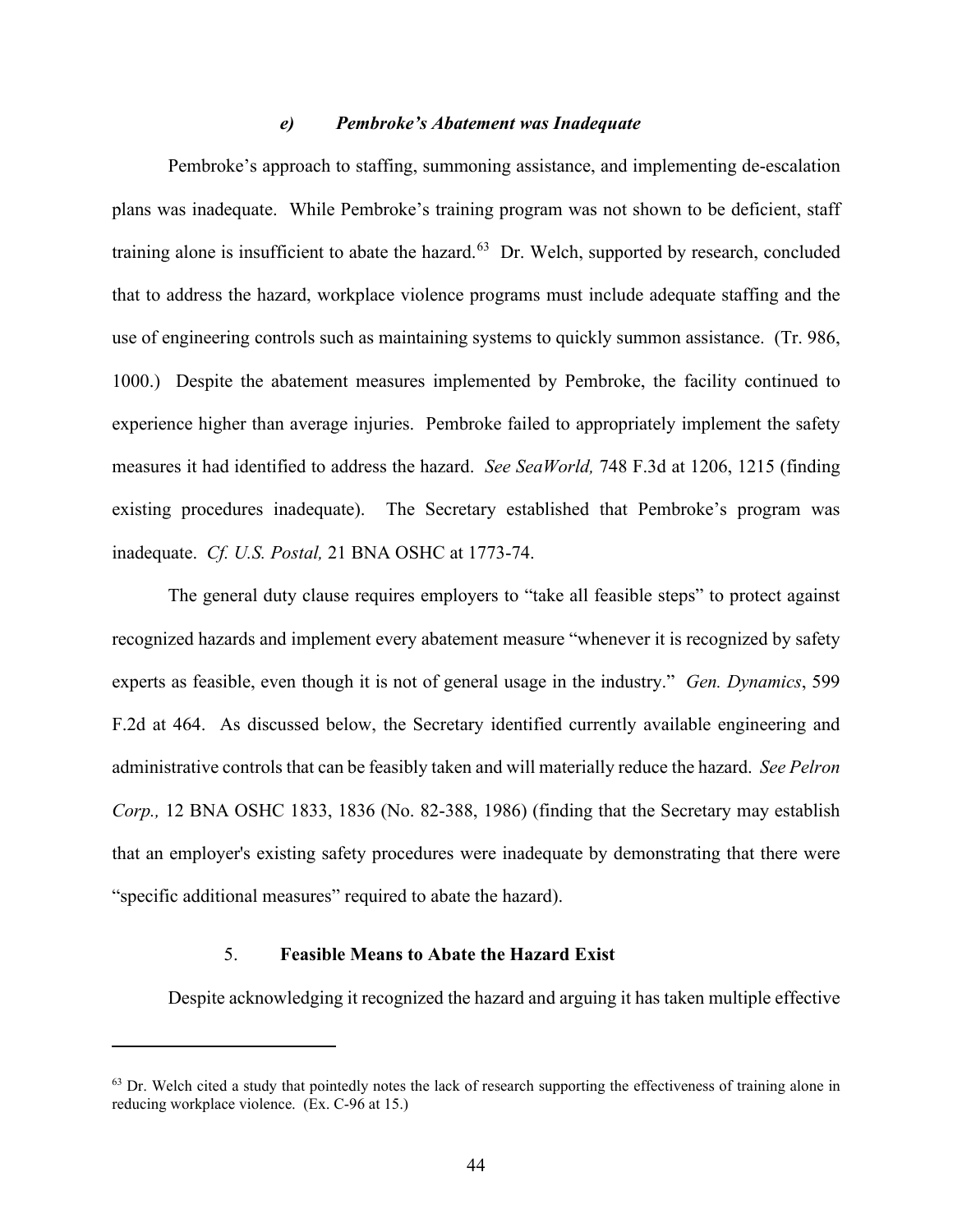steps to abate it, Pembroke claims the hazard is too unpredictable to be abated. (Resp't Br. at 28- 29.) However, its own expert flatly refuted this contention. She explained "there are certainly methods" to reduce the risk of workplace violence. (Tr. 1508.) Dr. Welch concurred with her that there are feasible means to reduce incidents of workplace violence.<sup>64</sup> (Tr. 934-35.) Unpredictable events do not remove an employer's obligation to adhere to the general duty clause and address recognized hazards with feasible means of abatement. *SeaWorld,* 748 F.3d at 1207, 1215; *Armstrong*, 8 BNA OSHC at 1074 (finding the employer's contention that it should not be found in violation of the general duty clause when it could not foresee the sequence of events that led to injury to be without merit).

Respondents also criticize the nature of the Secretary's multi-prong abatement. Yet, when a workplace contains a recognized hazard that is likely to cause death or serious harm, the employer must take "all feasible steps to eliminate or materially reduce the hazard." *Armstrong,*  8 BNA OSHC at 1074, citing *Gen. Dynamics*, 599 F.2d at 464. Feasible abatement may take the form of a process rather than a single one-time action. In *Pepperidge Farm*, *Inc.,* 17 BNA OSHC 1993 (No. 89-265, 1997), the hazard could not be abated with a single action, so it was permissible for OSHA to require the employer to engage in a process approach to abatement to determine what action or combination of actions would materially reduce the hazard. 17 BNA OSHC at 2033. *See also Pegasus Tower*, 21 BNA OSHC 1190, 1191 (No. 01-0547, 2005) (finding that following a detailed compliance directive was a feasible means of abatement). Similarly, in *Integra Health*,

 $64$  Dr. Welch acknowledged the role of patient behavior but argued that individual patient factors should not be overemphasized at the expense of other factors, particularly environmental or administrative factors well within the facility's control. (Tr. 973, 1010-11.) Peer reviewed literature supports his opinion. (Exs. C-95 at 2-3, C-96 at 16.)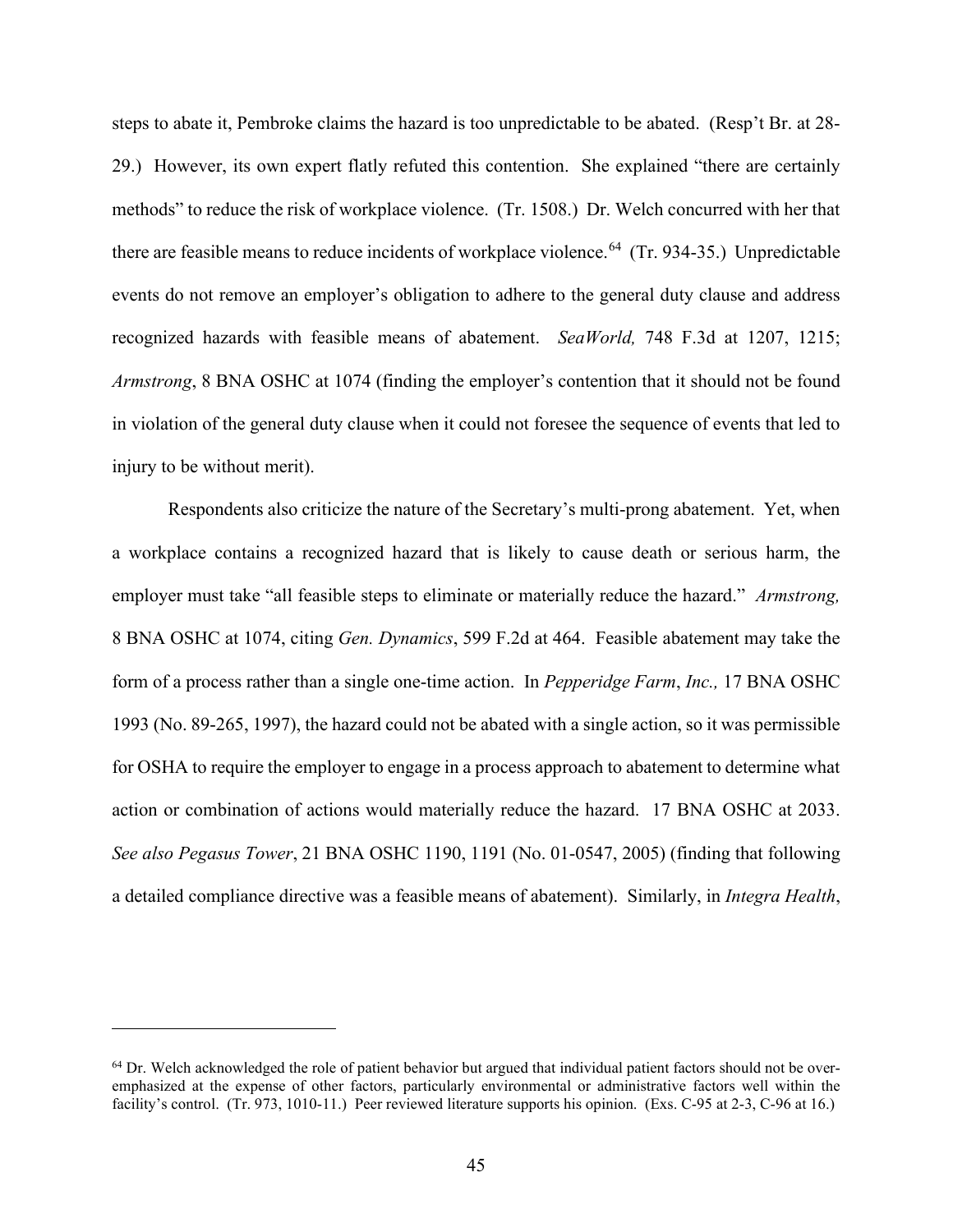several actions were found to be feasible methods for reducing workplace violence hazard.<sup>65</sup> 27 BNA OSHC at 1849-51. The Secretary does not have to prescribe an action or series of actions that address all situations where the hazard arises. Abatement may still be feasible even if it cannot be used in all situations. *See Wheeling-Pittsburgh Steel Corp.,* 10 BNA OSHC 1242, 1245 (No. 76-4807, 1981) (consolidated).

While not a process *per se*, the Secretary has set forth multiple abatement methods here.<sup>66</sup> He argues that each method is feasible and will materially reduce the hazard. (Sec'y Br. at n.7.) The Secretary argues that all these actions should be taken. *Id.* But, if the undersigned concludes that one or more of the methods are not feasible, the Secretary argues that each remaining method is feasible and would materially reduce the hazard. *Id.*

Several of the proposed abatement actions relate to maintaining appropriate staffing at the facility:

- 1. Cease efforts to interfere with the issuance of medical orders that specify required staffing arrangements.
- 2. Ensure that staffing is sufficient to allow the issuance and implementation of medical orders that specify staffing arrangements.
- 3. Maintain staffing that is adequate to safely address changes in patient acuity and new patient admissions. For example, do not decrease staffing levels midshift regardless of the timing of patient discharges.
- 4. Maintain adequate staffing to support therapeutic activity groups and recreation periods, thereby engaging patients in activities that reduce patient agitation and incidents of workplace violence.
- 5. Provide security staff and/or crisis intervention specialists on all three shifts to

<sup>65</sup> The abatement methods proposed for the workplace violence hazard in *Integra* included: creating a written workplace violence prevention program, creating a system for reporting and tracking safety concerns, providing employees with a reliable way to summon assistance when needed, and increasing the number of staff for certain types of assignments. 27 BNA OSHC 1849-50.

<sup>&</sup>lt;sup>66</sup> The Secretary divides his proposed abatement into seven paragraphs, labeled (a) through (g). (Sec'y Br. at 4.) Some of the paragraphs require more than one action. *Id.*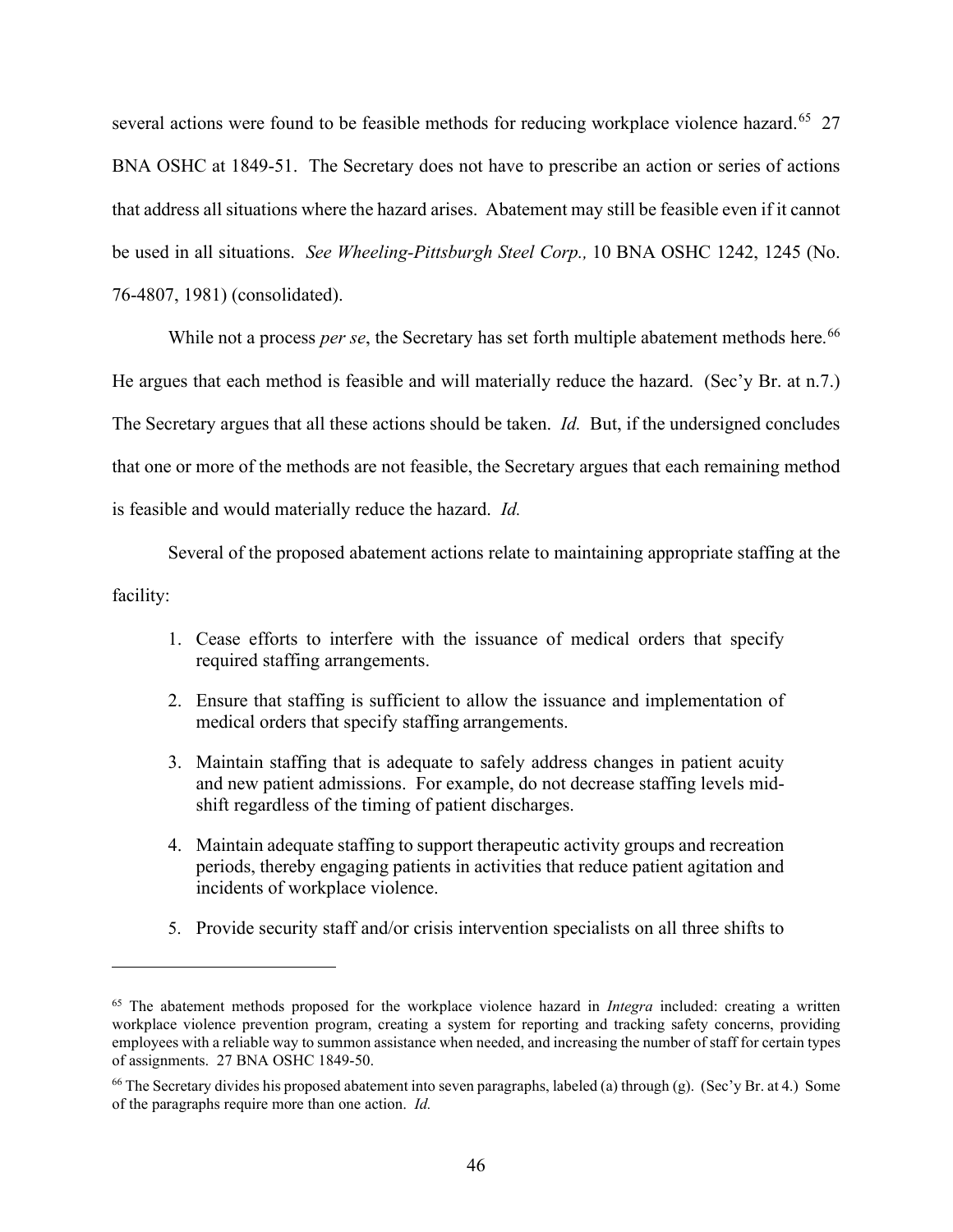assist in preventing and responding to violent events.

(Sec'y Br. at 4.) Three actions focus on how and where new patients are admitted.

- 1. Establish a team of nurses and mental health associates (MHAs) that focuses primarily on the performance of the tasks associated with the admission and assessment of new patients. This team should not be staffed by employees who are assigned to care for already-admitted patients.
- 2. Dedicate a physical area, apart from all other units of the hospital, to the admission and assessment of new patients.
- 3. Do not allow new patients into other units until the tasks associated with admission, including clinical assessments and the provision of medical orders, are complete.

*Id.* The final abatement measures relate to the provision of equipment to summon assistance and

implement patient crisis prevention plans:

- 1. Provide personal panic alarms for all employees who may work in close proximity to patients, including but not limited to nurses, MHAs, housekeeping staff, and case workers. Provide training on this equipment and ensure that the equipment is maintained in working order at all times.
- 2. Maintain equipment that is sufficient for the implementation of each patient's individual crisis prevention plan.

 $(Sec'y Br. at 4.)$ 

Pembroke does not allege that any of these steps are technologically or economically infeasible. Notably, Respondents argue that Pembroke already complies with some of the abatement methods. Nor does Pembroke allege it lacked the authority or control to implement the proposed abatement measures. Instead, Respondents argue that the Secretary failed to provide enough detail about what constituted adequate abatement and therefore it was deprived of the fair notice of the abatement required. (Resp't Br. at 21.) In their view, besides showing fair notice of the hazard, the Secretary should also have to prove the employer knew how to materially abate the hazard before the citation was issued. (Resp't Br. at 21-23.)

Discussions of "fair notice" in Commission cases involving alleged violations of the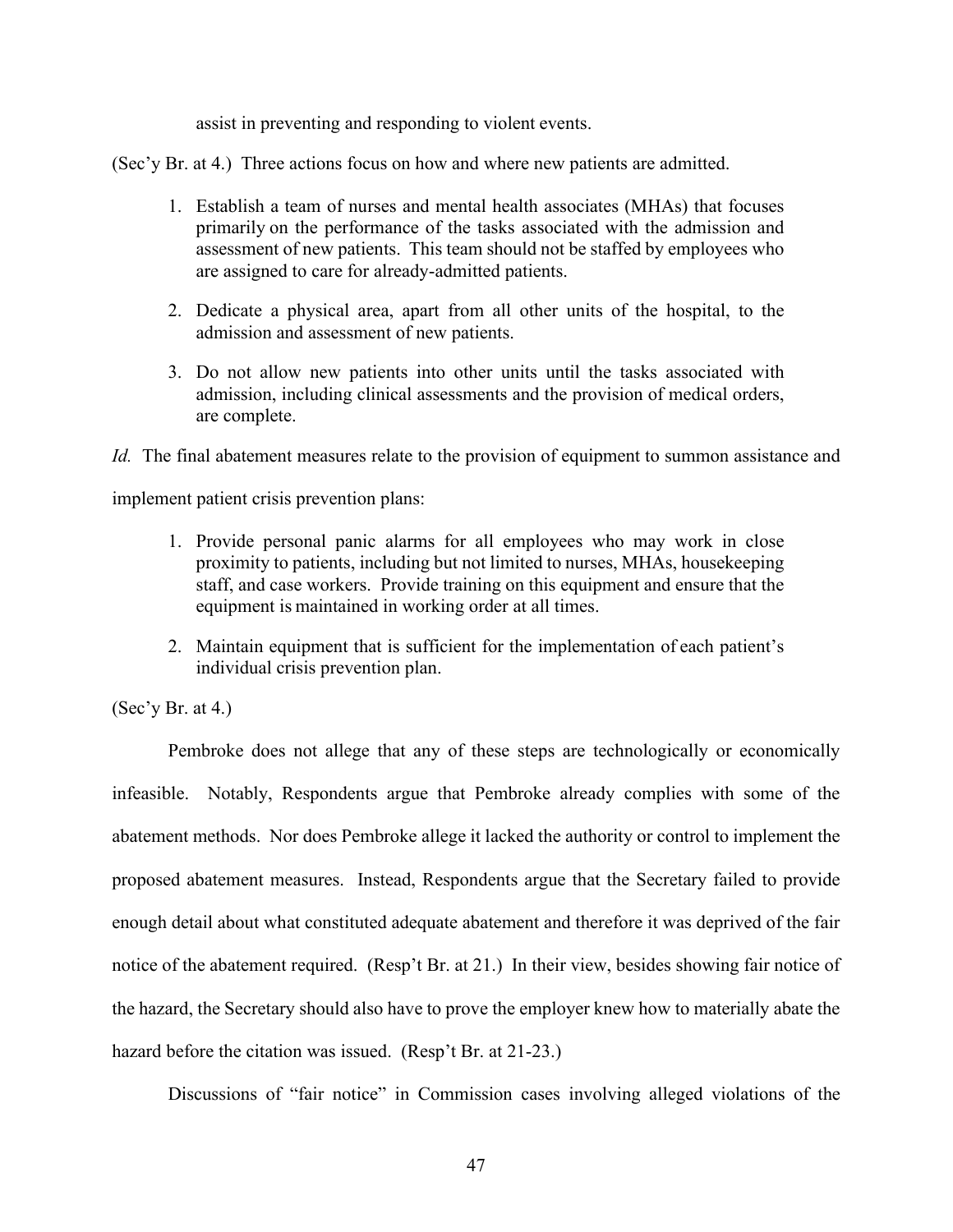general duty clause typically center on the employer's notice of an obligation to address a hazard in the workplace, not on whether the employer had notice about how to abate or materially reduce a hazard. *See e.g., Otis,* 21 BNA OSHC at 2206 (discussing fair notice in the context of how the Secretary defined the hazard); *Beverly,* 19 BNA OSHC at 1163 (noting that although the complaint may not have been precise, "at the time of the hearing" the Secretary sufficiently specified the alleged hazard). Having found above that the Secretary provided sufficient notice of the hazard to satisfy the Constitution's due process clause, it is time to assess Respondents' demand that the Act requires the Secretary to show that employers had fair notice of the required abatement.

The requirement to show feasible means of abatement relates to the Commission's test for ensuring that the Act does not impose strict liability. The Commission has not articulated the abatement test in the manner Respondents seek. Under the Commission's test, the abatement prong requires the Secretary to establish the existence of feasible means to eliminate or materially reduce the hazard. *See e.g., Integra*, 27 BNA OSHC at 1849 (addressing a violation of the general duty clause for a workplace violence hazard); *Waldon*, 16 BNA OSHC at 1062 (affirming a violation of the general duty clause for a viral exposure risk at a healthcare facility).Showing feasibility requires the Secretary to put forth abatement methods that are capable of materially reducing the hazard while also being technologically and economically possible. 27 BNA OSHC at 1849-51. The Secretary does not have to show that the abatement methods would eliminate the hazard. *Arcadian Corp*., 20 BNA OSHC 2001, 2011-13 (No. 93-0628, 2004) (finding two of the Secretary's proposed methods of abatement feasible). Nor is he tasked with showing that the absence of the abatement method was the sole cause of harm. *Id*. His obligation is to show that the proposed abatement is capable of being put into place and effective. *Acme Energy Servs*., 23 BNA OSHC 2121, 2127-29 (No. 10-0108, 2012) (finding the abatement prong met because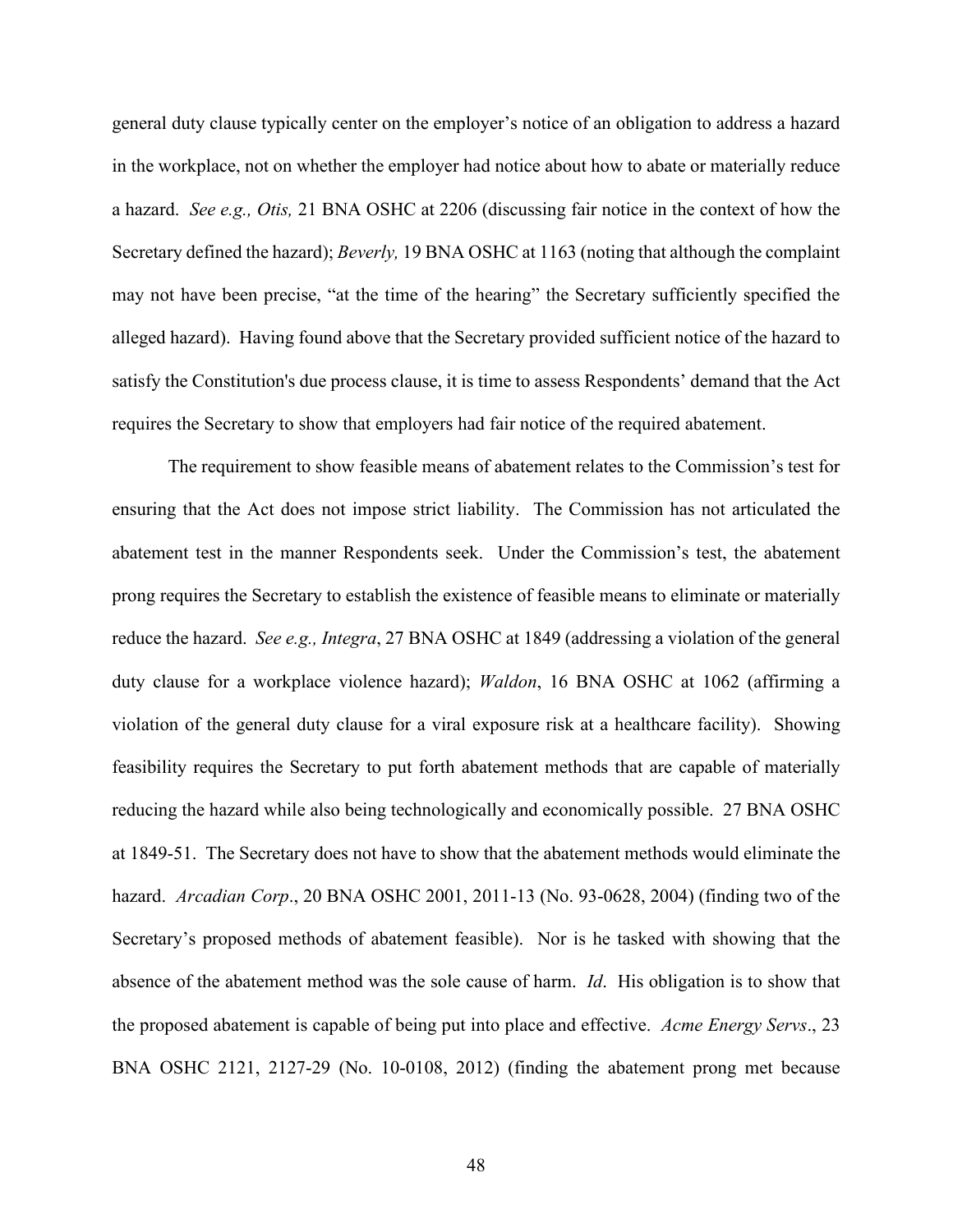prescribed action would materially reduce the harm, even though it would not eliminate the hazard), *aff'd*, 542 F.App'x 356 (5th Cir. 2013) (unpublished).

Respondents point to no precedent imposing an obligation on the Secretary to establish an employer's knowledge of the proposed abatement methods prior to a citation being issued. In *Chevron Oil*, the Commission concluded that the Secretary had to show that feasible means to eliminate the hazard exist. 11 BNA OSHC at 1330. It was not the Secretary's burden to show that the employer or its industry recognized the necessity for proposed safety equipment. *Id.* at 1330- 31. Instead, the Act requires the Secretary to establish recognition of the hazard and that it can be materially reduced feasibly. *Id. See also Kansas Cit*y, 10 BNA OSHC at 1422 ("the recognition element of an employer's duty under the general duty clause refers to knowledge of the hazard, not recognition of the means of abatement); *Integra*, 27 BNA OSHC at 1849, 1851*.* 

In the present matter, the employer had notice of effective methods of abatement before the Secretary issued the citation. The methodologies proposed here, while tailored for the issues identified at Pembroke Hospital during the inspection, align with the OSHA Road Map and Workplace Violence Guidelines. (Exs. C-97, C-102.) The Road Map specifically discusses administrative controls to address the hazard, including, assessing patients for violence during admission, ensuring adequate staffing on all units and shifts, and having policies and procedures that minimize stress for patients. (Ex. C-102 at 18-19.) It also discusses engineering controls such as panic buttons. *Id.*

Besides these publications, a letter sent to Pembroke prior to commencement of the investigation that lead to the instant Citation outlines similar approaches to abatement as those the Secretary now seeks. (Ex. R-37.) The letter explains that MHAs are exposed to workplace violence hazards at Pembroke Hospital. *Id.* But, as noted above, the letter states that OSHA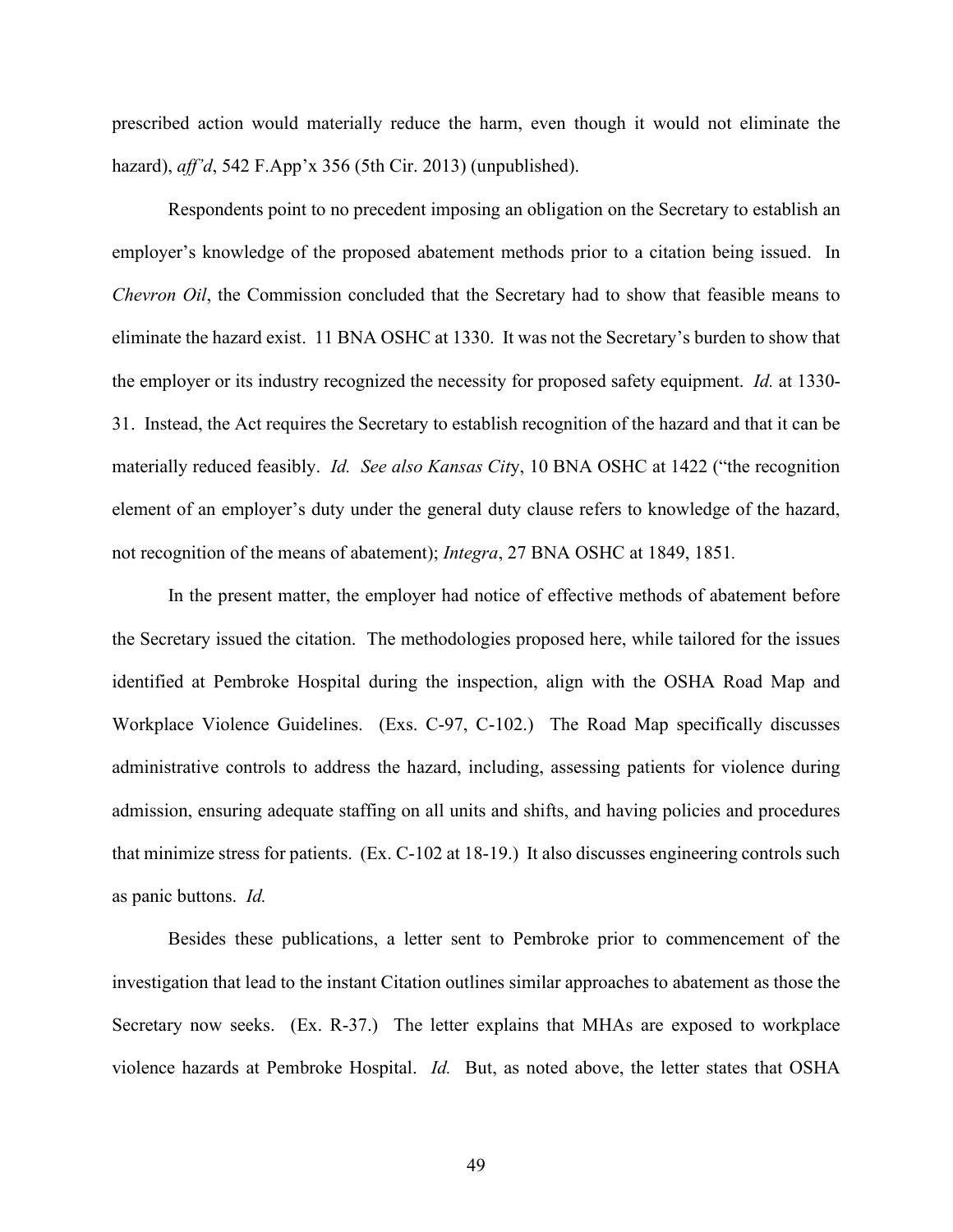elected not to cite the hazard.<sup>67</sup> Still, the letter encourages Pembroke to act and advises that feasible and acceptable means to reduce the hazards of workplace violence at Pembroke Hospital include: (1) modifying admissions process, (2) improving responses to crises, (3) making adjustments to staffing, and (4) providing staff with personal panic alarms:

Carefully review admissions to ensure your staff are equipped to handle acute patients who have a history of violent behavior. If an admitted patient has a known history of violent behavior from previous institutions, increase staffing levels for the unit and inform all workers of the potential of violent behavior.

Conduct a workplace analysis … to find existing or potential hazards for assaults and workplace violence. This process should involve record analysis, tracking of injuries, and monitoring trends based on location, shift changes, and staffing levels.

Workplace analysis should include review of personnel ability to respond to unit crisis on all shifts. Review the staffing on all shifts to ensure that it reflects the daily acuity of the patient as well [as] patient census and to ensure workers are able to work without putting themselves at risk for a violent assault.

Change the present grid to increase staffing levels on the acute units and other units where attacks are occurring. Ensure that extra staff is in place when a patient's condition requires a one to one watch and when there has been a history of attacks in a unit. An increase in staff levels has the potential to decrease injuries in the workplace. … .

… A silent button that is carried by staff would provide an additional and immediate way to alert staff, in the event of an escalating situation with a patient and may reduce response times. Ensure that if purchased, all employees are trained and that the panic buttons are maintained and tested according to manufacturer instructions. …

*Id.* The letter goes on to point Pembroke to the OSHA Workplace Violence Guidelines and indicates the facility can request a free on-site consultation to identify other feasible measures of abatement. *Id.* The letter does not provide an obligation independent of the Act to take the specific steps identified therein. *Id.* Pembroke was free to adopt different feasible abatement measures to

 $67$  In the year prior to this letter, Pembroke had thirteen injuries related to aggressive behavior. (Ex. R-37.) After its issuance, the number of injuries at Pembroke increased. (Tr. 292, 926; Exs. C-60, C-68, C-69.)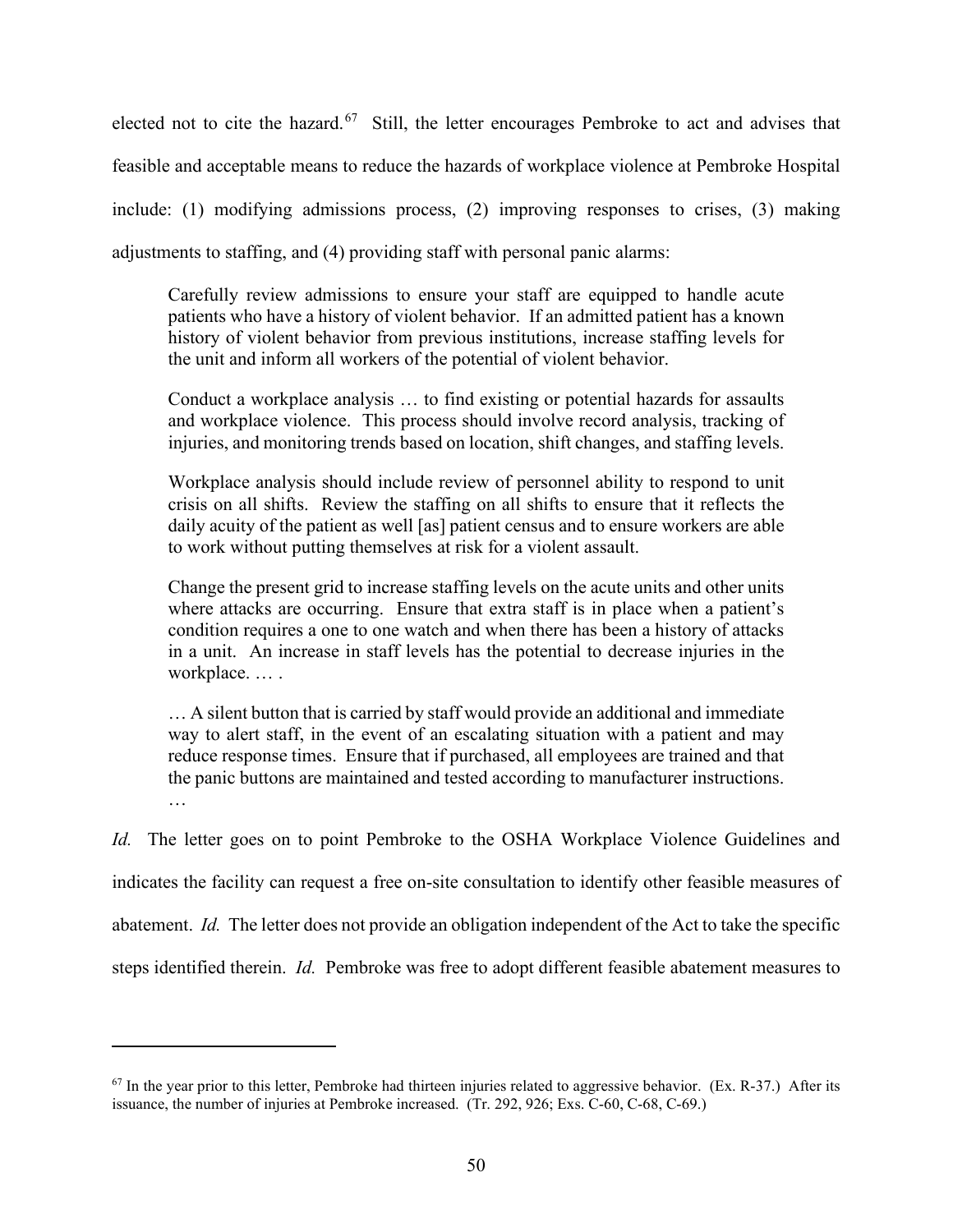address recognized hazards in its workplace. *See Pepperidge Farm,* 17 BNA OSHC at 2032 (employers are free to develop solutions different than what the Secretary proposes to render their workplace "free" of recognized hazards); *Brown & Root, Inc., Power Plant Div.*, 8 BNA OSHC 2140, 2144 (No. 76-1296, 1980); *Chevron*, 11 BNA OSHC at 1334, n.16 (emphasizing that the employer could institute "other equally effective methods as long as its alternative methods achieve at least as great a reduction of the hazard").

Although the letter did not obligate Pembroke to approach the hazard the way the Secretary suggests, it also did not provide immunity from complying with the Act. When employers know existing safety standards do not adequately address hazards, they must take all feasible steps necessary to protect employees*. Int'l Union, United Auto., Aerospace & Agric. Implement Workers of Am., et al. v. Brock*, 815 F.2d 1570, 1577 (D.C. Cir. 1987). "The question is whether a precaution is recognized by safety experts as feasible, and not whether the precaution's use has become customary." *Beverly*, 19 BNA OSHC at 1191.

Pembroke did not adopt the suggested measures outlined in the letter. The number of employee injuries from the hazard increased from 2015 to 2017. (Exs. C-68, C-69.) Dr. Welch identified thirty-two employee accident reports attributable to patient on staff violence in the Pembroke records he reviewed. (Tr. 926.) The Secretary showed that Pembroke's alternative approach to abating the hazard was inadequate. So, rather than a lack of fair notice, this case represents a situation of notice of both the presence of a hazard (something Respondents do not dispute) as well as notice of feasible abatement measures.

The OSHA publications and letter to Pembroke alone do not satisfy the Secretary's burden on the abatement prong. The Secretary must show that his proposed abatement will materially reduce the hazard. To meet that obligation, the Secretary largely relies on the expert testimony of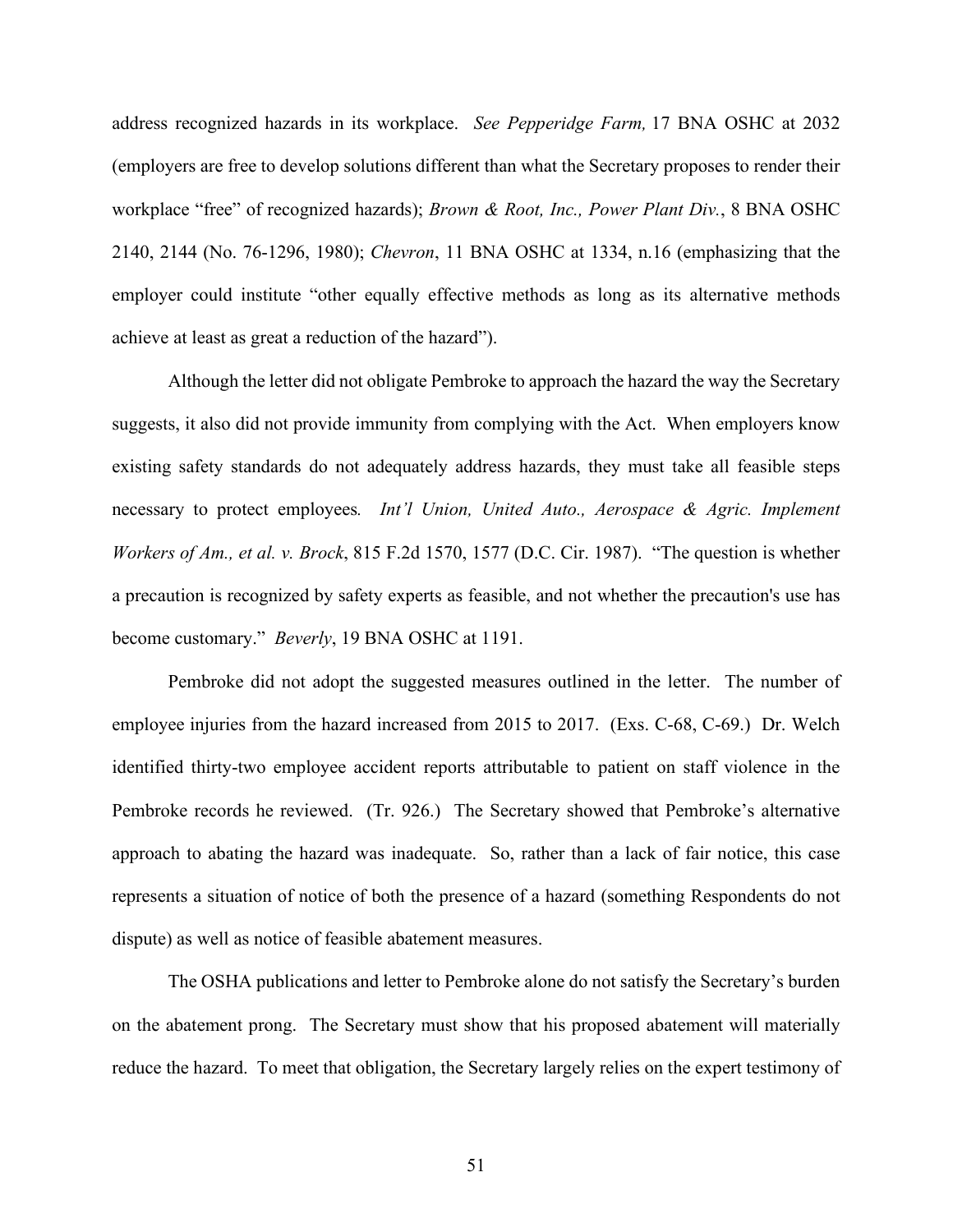Dr. Welch. Before offering his opinion, Dr. Welch conducted an extensive review of Pembroke documents and relevant peer reviewed literature. (Tr. 919-23, 1143-44.) He also surveyed how other similar facilities abated the hazard. *Id.* Based on his experience and research, he concluded that each abatement measure outlined in the amended citation was a feasible means by which an employer could materially reduce the hazard of workplace violence. (Tr. 923-24.) *See Arcadian*, 20 BNA OSHC at 2011 ("Feasible means of abatement are established if conscientious experts, familiar with the industry would prescribe those means and methods to eliminate or materially reduce the recognized hazard").

Respondents also offered expert testimony on the issue of abatement from Ms. Cooke. Her testimony was largely based on her experience rather than peer reviewed studies or time spent reviewing Pembroke Hospital. (Tr. 1458.) Throughout much of her testimony, Ms. Cooke failed to identify the source material for her expressed beliefs. (Tr. 1458-59.) When asked, Ms. Cooke did not identify any specific literature she reviewed before evaluating this matter. She said that she "might've (sic)" re-looked at the Workplace Violence Guidelines or the Joint Commission's Sentinel Event Alert on Preventing Violence in the Health Care Setting ("Sentinel Alert"). (Tr. 1458; Exs. C-97, C-98.) However, these publications were not identified as documents she reviewed in her opinion letter. (Tr. 1459.) Similarly, Ms. Cooke indicated that she "attempted" to look up "some of the research" relied on by Dr. Welch, but does not indicate which studies, if any, she reviewed either before issuing her opinion letter or before testifying at the hearing. (Tr. 1458.) Ms. Cooke was not sure how much time she spent on her review but "would venture to guess" it was  $25-30$  hours.<sup>68</sup> (Tr. 1461.)

<sup>68</sup> "About six hours" of her time was spent at Pembroke Hospital itself. (Tr. 1474.)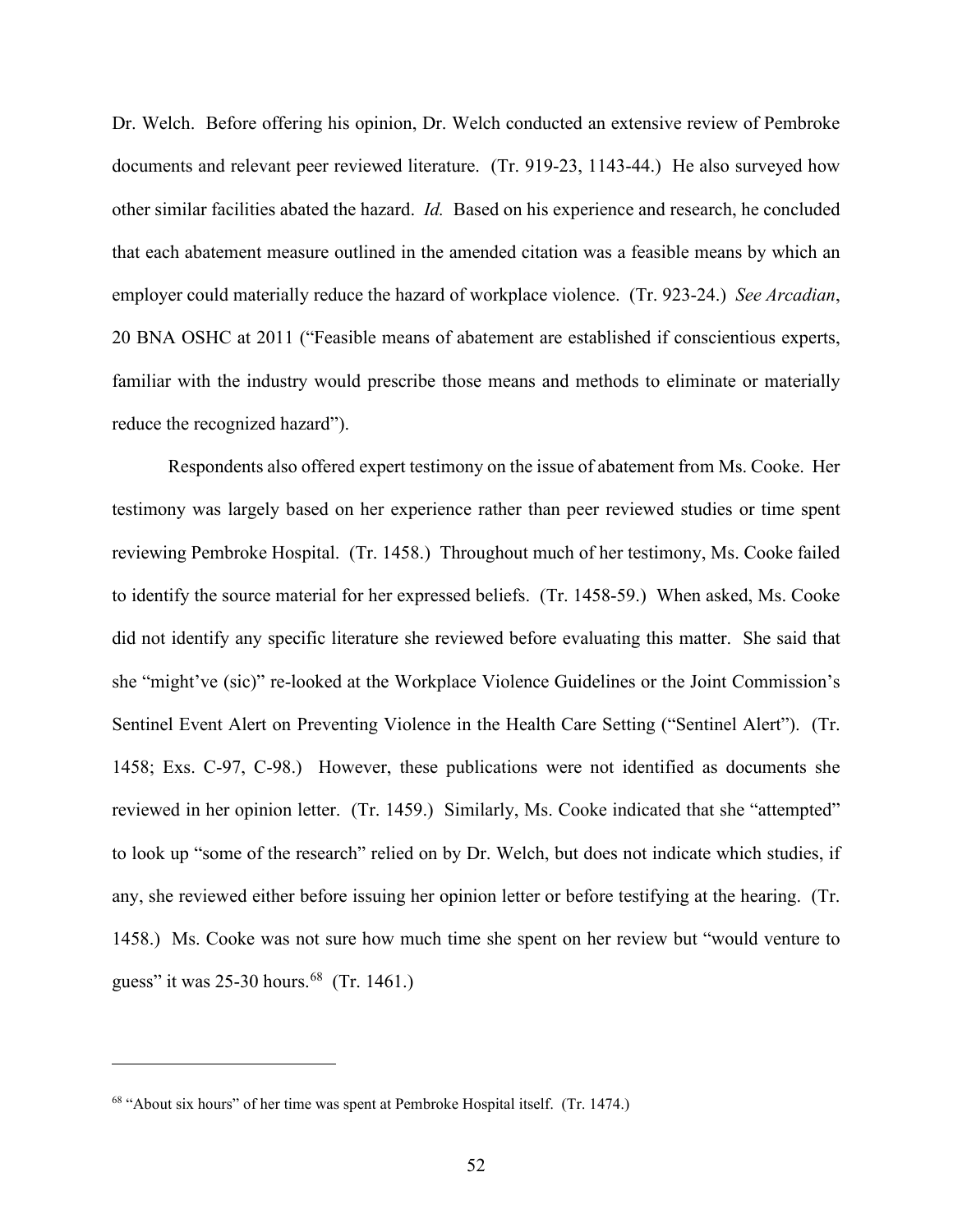Ms. Cooke was offered for only limited purposes. (Tr. 1463.) She offered no opinion on whether Pembroke could have materially reduced the hazard of workplace violence. (Tr. 1461.) She was accepted as an expert who evaluated "the suggested feasible abatement methods offered by the Secretary in this case." *Id.* In contrast, Dr. Welch was asked to assess, among other things: (1) the risk of workplace violence at Pembroke, (2) the recognition of the risk of workplace violence; (3) what measures would create a material reduction in that risk; and (4) were those methods identified feasible for Pembroke to implement. (Tr. 902.) While satisfying the minimum requirements for admissibility, Ms. Cooke's testimony is given less weight than that of Dr. Welch. His opinions more fully addressed the contentions at hand and were backed by specifically identified peer reviewed literature.

## *a) Staffing*

As discussed in the evaluation of the existing methods of abatement in place, staffing at Pembroke was deficient. Dr. Welch, supported by peer reviewed studies, testified that increasing staffing could materially reduce the risk from the hazard and that doing so was feasible. (Tr. 903, 937-38, 985; Exs. C-97, C-98, C-101.) Ms. Cooke agreed that examining staffing was relevant to the cited hazard. (Tr. 1498-99.) She acknowledged that one of the ways to reduce the risk associated with workplace violence is to both review and have "good staffing." (Tr. 1510.) She has advised hospitals that adequate staffing is important to prevent workplace violence. (Tr. 1529.) The Director of Nursing, Ms. Kent, also recognized the role extra staff can play in diffusing aggressive events. She explained that the facility experienced more crises on the evening shift and that adding an additional person was helpful to both prevent and address crises. (Tr. 1437.) The Secretary established a link between shifts with inadequate staffing and increases in the hazard. (Exs. C-3, C-78.)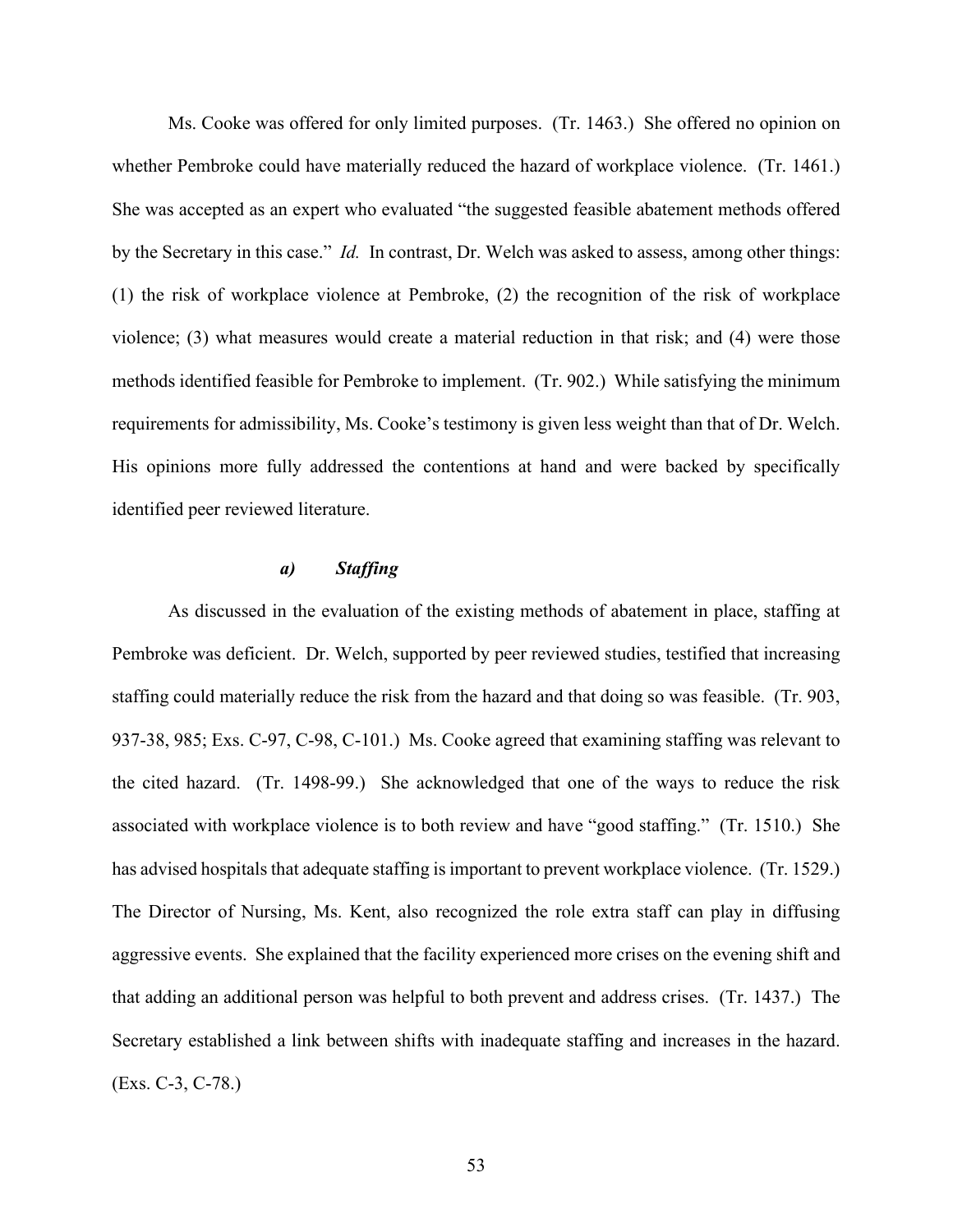The Secretary showed that it was feasible to increase staffing at Pembroke Hospital. Levels of staffing at Pembroke Hospital were objectively lower than at similar facilities in the region and nationally. (Tr. 104-5, 937-38.) For example, depending on the shift, Pembroke Hospital had approximately 15-30% fewer nurses than a similar psychiatric facility in the same state.<sup>69</sup> (Tr. 937.) AS, who worked both at Pembroke Hospital and another similar facility with the same sized units, explained that there was less direct care staff at Pembroke. (Tr. 105.) The other facility had more nurses per shift and no less than three MHAs per unit. *Id.* In comparison, Pembroke's units typically operated with fewer nurses and MHAs. (Tr. 105-6.) The competitor facilities in the region surveyed by Dr. Welch maintain higher levels of staffing and Respondents failed to counter his research that implementing the abatement called for by the Secretary was feasible.70 *See Trinity Indus.,* 15 BNA OSHC 1481, 1485 (No. 88-2691, 1992) (finding in connection with a violation of a specific standard that the implementation of a safety measure at other facilities shows the action was feasible).

The Secretary proposes five methods to address the staffing deficiency. (Sec'y Br. at 4.) The proposed abatement implicitly acknowledges that there was more than one way to increase staffing at the facility. Respondents twist this flexibility to argue that the Secretary failed to establish the specific steps it must take to sufficiently reduce the hazard. In fact, the Secretary showed that Respondents failed to maintain a sufficient level of staffing: (1) to allow for increased observation of particular patients; (2) for the acuity of particular units; (3) for anticipated admissions; (4) to respond to crises, particularly on the evening and overnight shift; and (4) to

<sup>69</sup> Pembroke also had more patients per doctor than other facilities surveyed by Dr. Welch. (Tr. 938.)

 $\frac{70}{10}$  Respondents do not contend that the facility failed to make a profit. Respondents did not introduce any information regarding the facility's finances such as budget documents. There is no evidence the facility could not afford any of the Secretary's proposed abatement measures. *See Capeway Roofing Sys., Inc.,* 20 BNA OSHC 1331, 1342-43 (No. 00-1968, 2003) (party would have produced evidence if it had been favorable).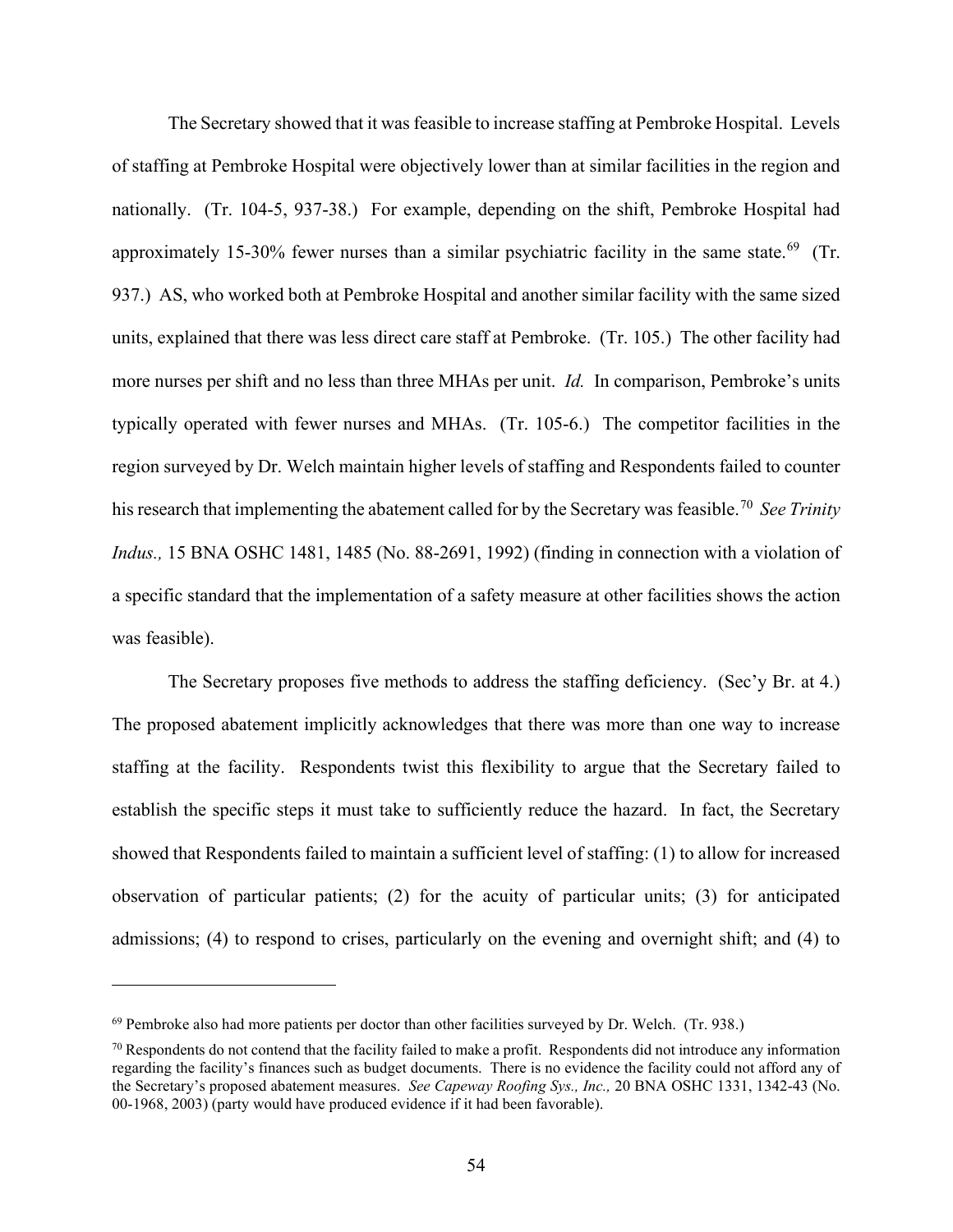engage patients in therapeutic group activities. The Secretary established that bringing the facility into alignment with the baseline staffing at other similar facilities was feasible and would reduce the hazard by addressing these deficiencies.

## (1) Staffing for Medical Orders

The Secretary argues that Pembroke interfered with the issuance of medical orders for staffing and failed to ensure there was enough staff to implement such medical orders:

Cease efforts to interfere with the issuance of medical orders that specify required staffing arrangements. Ensure that staffing is sufficient to allow the issuance and implementation of medical orders that specify staffing arrangements.

As noted above, when a patient is at high risk for assaultive behavior, a doctor can issue a medical order for direct observation by assigning an MHA to stay at all times within arm's reach of a patient.<sup>71</sup> (Tr. 378-79, 1190-91.) Pembroke considered such orders to be a "last resort" to handling patients and were used only temporarily. (Tr. 1191, 1300.) Orders for 1:1 observation are reviewed by the management team. (Tr. 1191.) The focus of these reviews is to assess whether the patient continues to need the higher level of observation.72 *Id.*

Dr. Welch expressed his view that administrators were pressuring staff to remove patients from 1:1 observation. (Tr. 1037-38.) He explained that interference, by management, with the medical determination of whether such 1:1 observation is inappropriate and increases the risk of workplace violence. (Tr. 1038.) His opinion was based on employee statements as well as

 $71$  Sometimes 1:1 observation would be limited to only those times that the patient was awake. (Tr. 379.) Patient behavior is unpredictable, and patients wake at unexpected times. In such instances, there would be an immediate need for an employee to observe the patient directly. (Tr. 379-80.) Ms. Devane indicted that in such situations the supervisor would have the float take over that patient. (Tr. 380.) However, only one person worked as a float on the overnight shift.

 $72$  A smaller group also assesses the need for such observation at other times, so that orders for 1:1s are reviewed approximately every eight hours. (Tr. 1191.)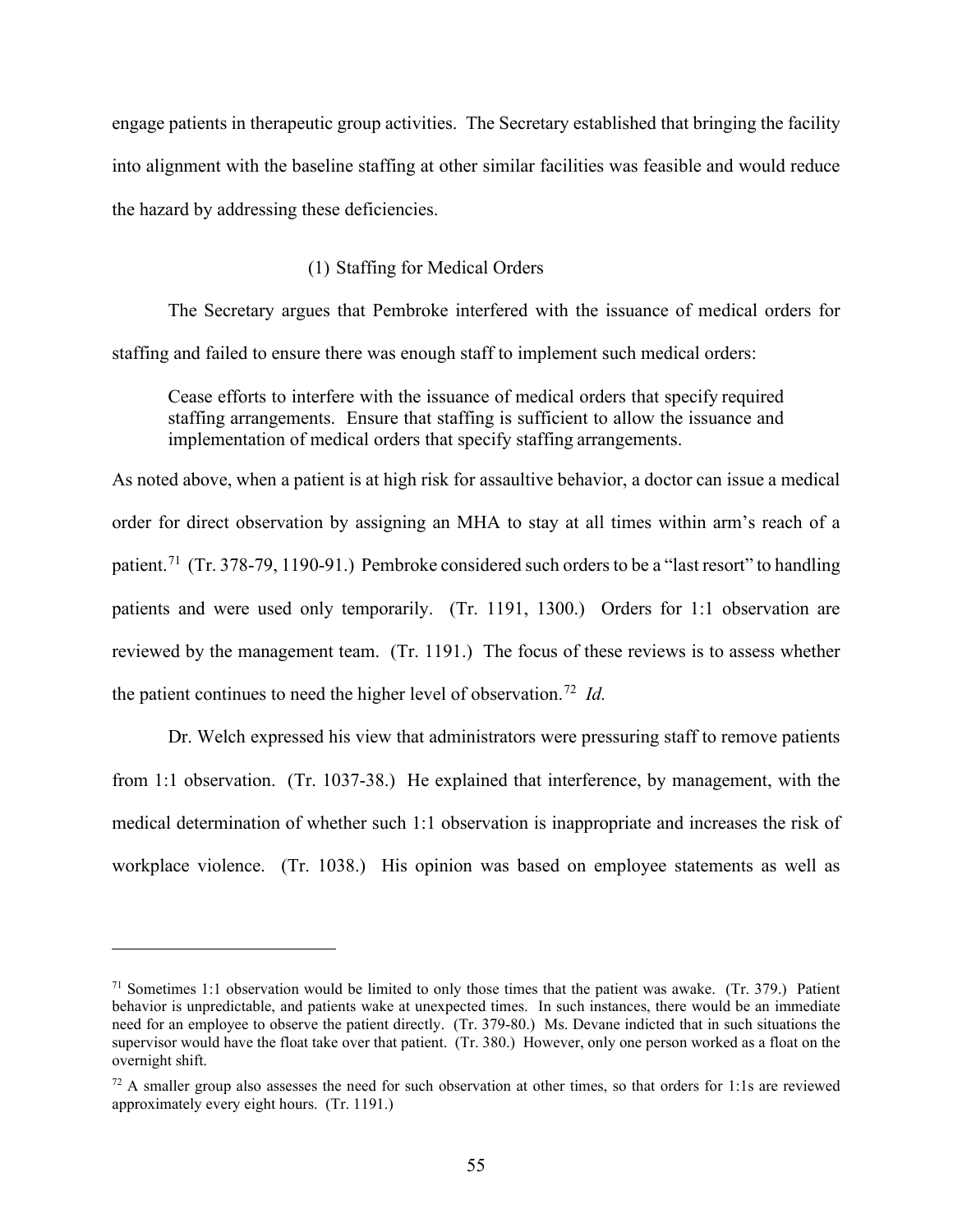testimony about management's involvement in the decisions about orders for 1:1s. (Tr. 919-24.) He was surprised that the medical decision to implement a 1:1 required notification of the CEO and opined that this practice alone could pressure employees to refrain from seeking a 1:1 even though safety concerns warranted such an arrangement. (Tr. 1004, 1006, 1038.)

An MHA explained her view that 1:1 observation was not consistently put in place when called for on the grounds of employee safety. She testified that after a patient attacked her, the patient was only briefly placed on 1:1 observation for part of the shift.<sup>73</sup> (Tr. 799-801.) Staff also described pressure to have just enough staff to meet the minimum requirements. (Tr. 1044.) On some shifts, there were just three employees for a unit. (Tr. 380.) If one of the MHAs was assigned to observe a single patient, the other two employees had to handle the remaining patients and tasks. *Id.* If a second patient required a 1:1, that could not always be accommodated until the next shift. *Id.* The CEO described receiving "heat" about his decisions around the number of staff per patient but asserted that his determinations about staffing were not over-ridden. (Tr. 732-33.) Still, Pembroke's approach of having the least number of employees working as possible made fulfilling staffing requests difficult, particularly during the overnight shift. (Tr. 801, 1044.) Notably, Pembroke was not able to consistently implement the Plan of Correction it submitted to the DMH which called for 1:1 assignments to be handled by adding staff. (Tr. 396, 703-4; Exs. C-38, C-47.)

Compared to other facilities, staff to patient ratios were consistently lower at Pembroke Hospital than at other stand-alone psychiatric hospitals. (Tr. 1046-47.) On average, Pembroke Hospital had less nursing staff per occupied bed as compared to national averages.<sup>74</sup> (Tr. 1046-

<sup>&</sup>lt;sup>73</sup> Ms. Devane explained that 1:1 observation could be intrusive for patients. (Tr. 1191.) The Secretary does not dispute this. His contention is limited to situations when 1:1 observation is clinically warranted for assaultive behavior that creates a risk of violence directed at employees.

<sup>74</sup> Pembroke Hospital operated shifts with 15 to 20 percent fewer nurses than other similar psychiatric facilities in the same state. (Tr. 1047.)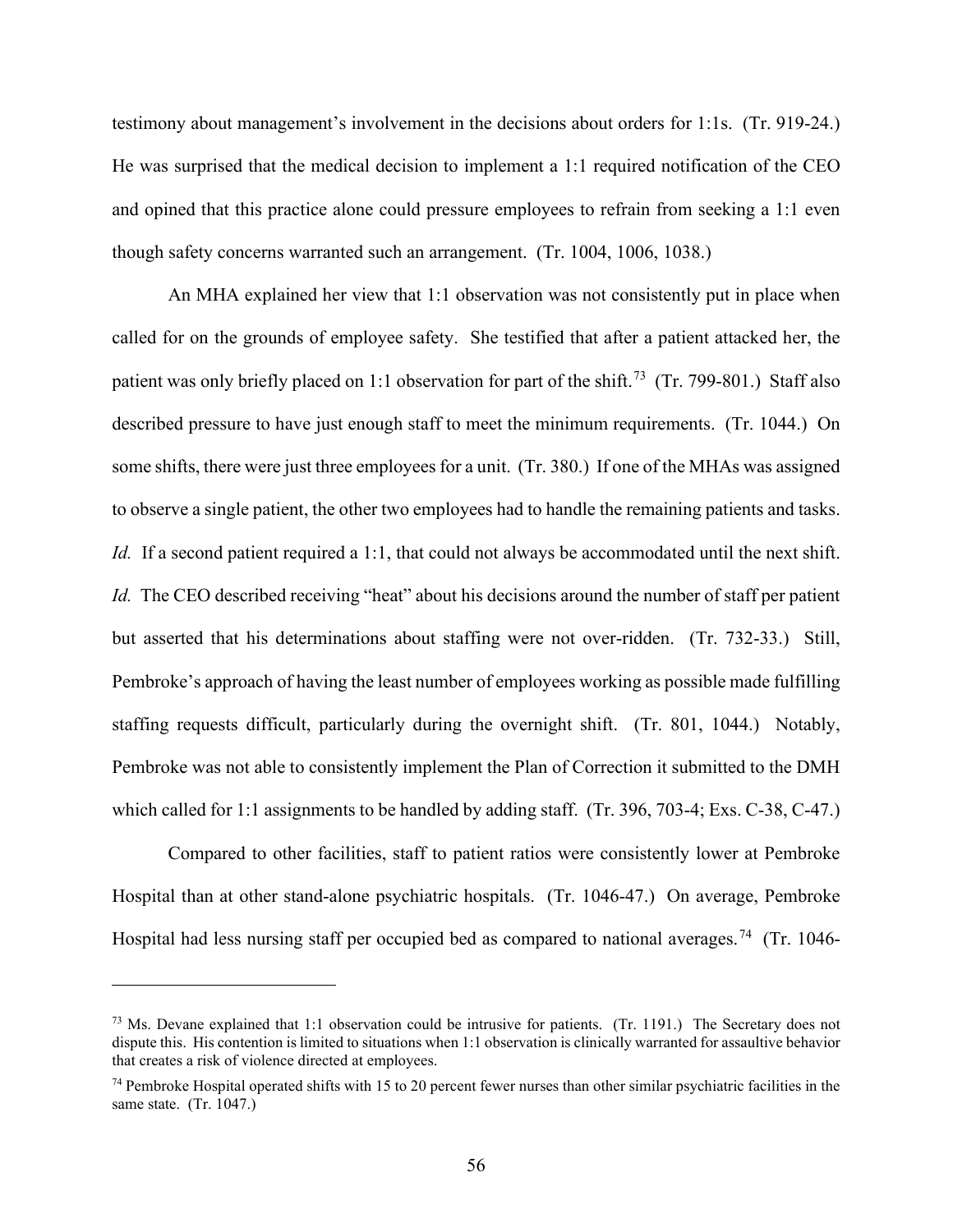47.) Dr. Welch opined that it would be feasible for Pembroke to maintain a higher level of baseline staff to bring it in line with other similar facilities. *Id.* Such staffing would permit 1:1s to be put in place more quickly rather than waiting for the next shift to begin. (Tr. 1044-47.) While Ms. Cooke indicated staffing was adequate, she did not dispute or counter the evidence relied on by Dr. Welch in reaching his conclusion that increasing the level of staff would reduce the hazard.

As for the other part of this proposed abatement, the interference with medical orders concerning staffing arrangements, the record reveals that Pembroke was already abiding by this. Rather than interference with the issuance of orders for 1:1s, the issue was Pembroke's ability to staff the assignments. The Secretary established that having a greater staff to patient ratio would permit the prompt, appropriate use of 1:1 observation to materially reduce the hazard.

### (2) Staffing for Acuity and New Admissions

The Secretary argues that to materially reduce the hazard, Respondents need to maintain adequate staffing to address changes in patient acuity and new patient admissions:

Maintain staffing that is adequate to safely address changes in patient acuity and new patient admissions. For example, do not decrease staffing levels mid-shift regardless of the timing of patient discharges.

(Sec'y Br. at 4.) Dr. Welch, supported by peer reviewed literature, explained the need for appropriate staffing, particularly to handle admissions, which are a "high risk time for acuity." (Tr. 1058.) Increased admissions are associated with workplace violence incidents. (Ex. C-101.)

Respondents agree with the need to staff for acuity and admissions. Still, as discussed, Pembroke largely only met the minimum number of staffing hours per patient. There's no debate that this minimum number was not the appropriate average ratio of staff per patient for all circumstances. In other words, the DMH's view is that it is never appropriate to have less than the ratio of staff per patient called for by the grid. However, no one contends that the level of staffing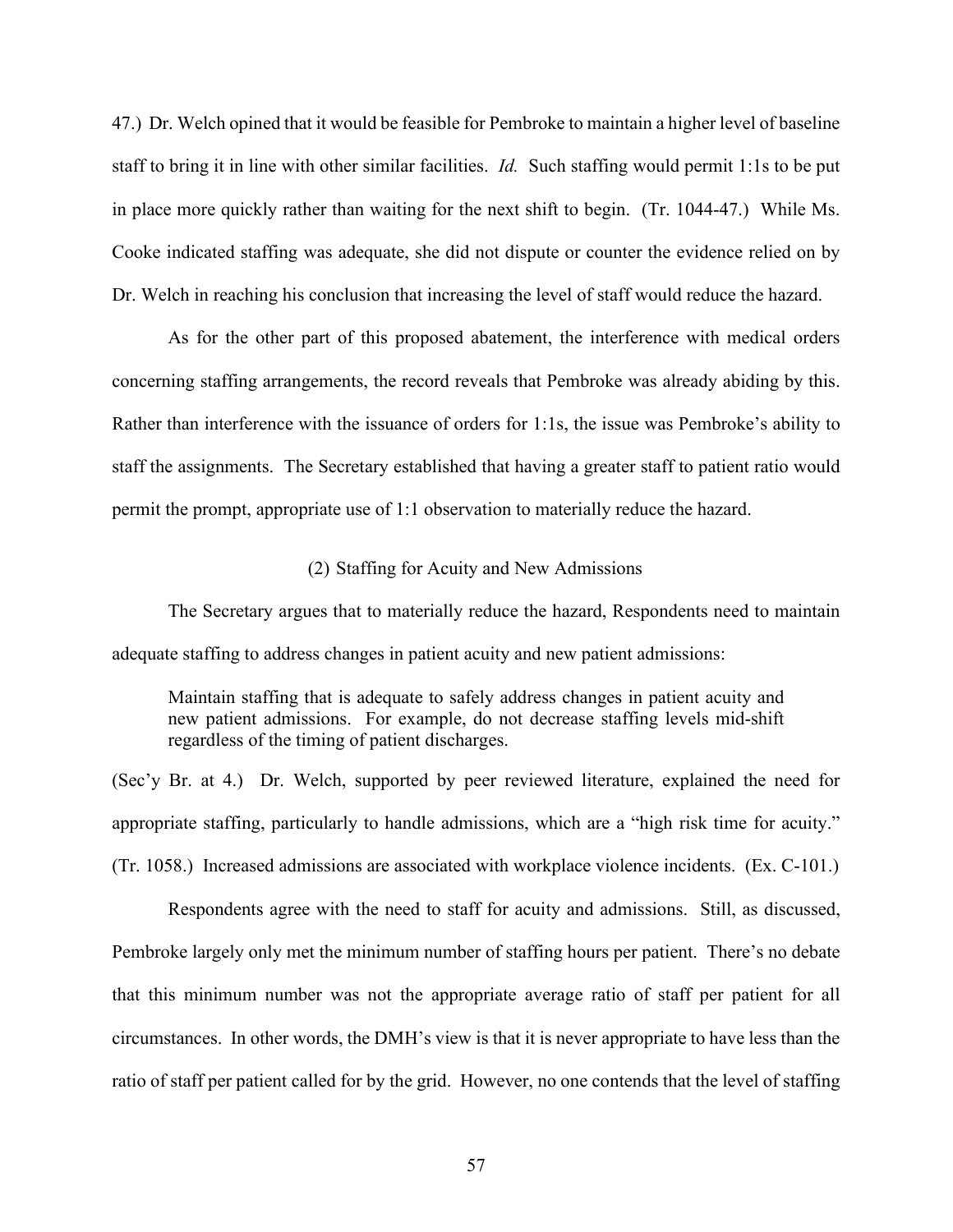called for by the grid is always adequate to address the hazard of patient on staff violence. There is no dispute that to keep workers safe, each unit will routinely require higher staff to patient ratios to address acuity.

While the staffing records showed 1:1 assignments, there was little evidence of increased staffing to address overall acuity. Increasing the number of patients on 1:1 observation caused the remaining employees to be responsible for a higher number of patients. (Tr. 1045.) For example, on some shifts, there were just three employees for a unit. (Tr. 380.) If one of the MHAs was assigned to observe a single patient, the other two employees had to handle the remaining patients and tasks. *Id.* Ordering 1:1 observation helped to minimize risks associated with a single patient in acute distress, but it left fewer employees to monitor the rest of the patients for agitation or other signs of potential violence. (Tr. 871, 1010-11.) Each employee was responsible for more patients, making it more difficult to work on de-escalation.75 *Id.*

Maintaining adequate staff for admissions was also a feasible abatement method which the Secretary showed would reduce the hazard. Respondents' expert, Ms. Cooke, acknowledged that new patients "really need a lot of attention and a lot of care." (Tr. 1467-68.) She described admissions as "very difficult" and "critical junctures." *Id.* In her view, they present "an opportunity for danger." (Tr. 1468.) Patients may be harmful to others during the transition into the facility. *Id.* Adequate staffing was necessary to address the potential of violence from the

<sup>&</sup>lt;sup>75</sup> Dr. Welch explained that verbal de-escalation requires several people. (Tr. 966, 1010.) It requires enough staff who can both quickly identify who is escalating and then change tasks so there can be a quick intervention. *Id.* Even then, patients may not have sufficient connection with reality for verbal intervention to work. (Tr. 1010-11.) So, a program needs additional forms of abatement to be effective. (Tr. 1011.) Similarly, Mr. Quinn, the crisis intervention specialist, indicated that he can spend considerable amounts of time trying to talk to a patient to find reasonable alternatives to their violent behavior. (Tr. 1250.) However, there are six patient units and typically only one crisis intervention specialist on one shift for all the units. (Tr. 1250-53.) KS, an MHA, explained that often there were multiple agitated patients and frequently there were not enough people to de-escalate two or three agitated patients. (Tr. 871-72.)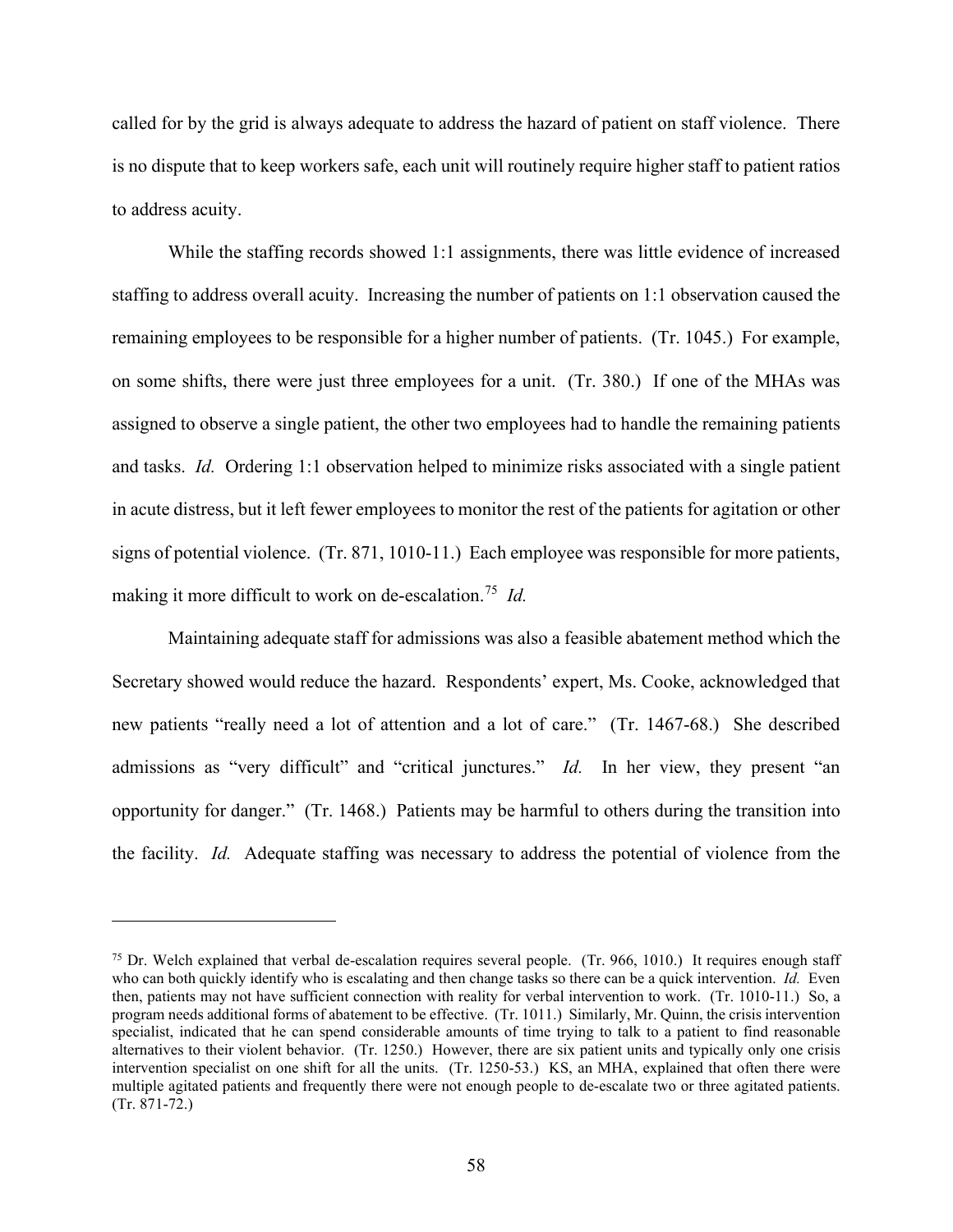arriving patient. Admissions also triggered the need for adequate staff to work with the already admitted patients to minimize risks and respond quickly if assaultive behavior occurred. (Tr. 947, 963, 966, 1010, 1057-58.)

Dr. Welch opined that there were simply not enough employees to prevent workplace violence incidents and minimize the consequences of such occurrences. (Tr. 963, 1031, 1047-48.) Pembroke argues it staffed for acuity and admissions but did not offer documentary evidence showing a pattern of higher staffing levels to accommodate acuity or anticipated admissions. In contrast to the management witnesses, direct care employees testified that Pembroke did not consistently staff for admissions or acuity. (Tr. 132, 839, 863, 871-72, 879.) The number of admissions varied greatly. On at least one shift during the inspection period 14 patients were admitted. (Tr. 1008.) KS recalled having seven patients admitted to one unit during a shift. (Tr. 863.) Another MHA explained that admissions took a patient to staff ratio that was "already stretched too thin" to an even lower level. (Tr. 84.)

Records reveal consistently low staffing levels, and even some occasions where the level of staff did not meet the DMH minimum requirements. (Exs. C-29, C-47, C-78.) The testimony from direct care providers about the failure to staff appropriately for admissions and acuity is credited over the management witnesses on this issue. Management employees could have offered documentary evidence to support their claims, if it was available, but chose not to do so. *See Capeway,* 20 BNA OSHC at 1342-43. Dr. Welch explained that Pembroke could feasibly maintain sufficient staffing to accommodate changes in patient acuity and new patient admissions. He noted that another similar facility maintains a much higher patient to staff ratio for newly admitted patients. (Tr. 1117-18.) The higher ratio allows more staff to safely respond to assaultive behavior as opposed to Pembroke's approach of having a single employee in an isolated room handle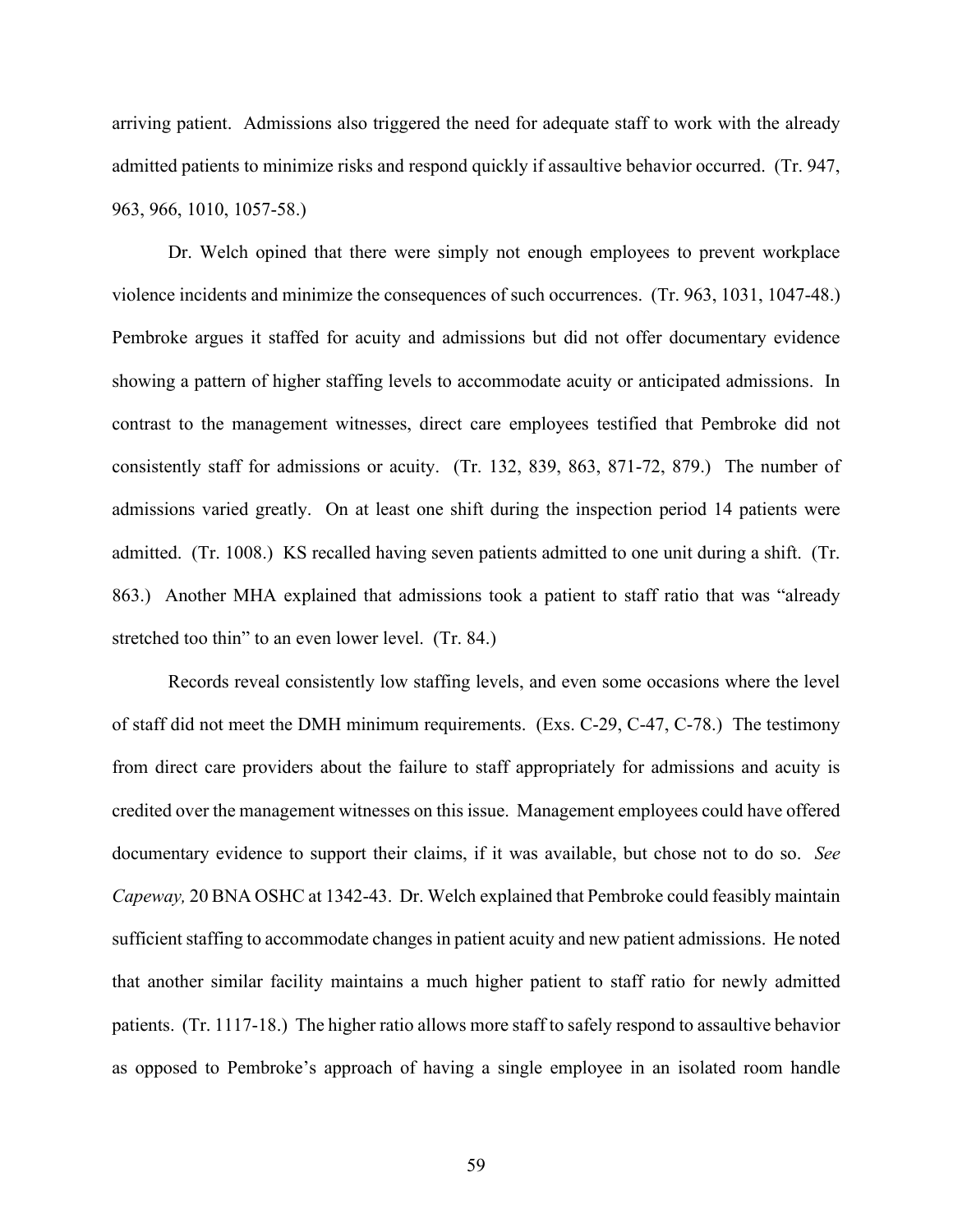searches and other tasks with the new patients. (Tr. 947, 1031, 1118.) The Secretary showed it is feasible for Pembroke to maintain staffing that is adequate to safely address changes in patient acuity and new patient admissions.

As for the second part of this abatement method, ending the practice of sending employees home mid-shift, employees explained that when the ratio of patients to staff exceeded the minimum requirement set out in the grid, an employee would be sent home before the end of his or her shift. (Tr. 109, 329, 838-39.) AS and KS both described instances where staff was sent home, and then a new admission would leave the unit short staffed for the remainder of the shift. (Tr. 109, 838- 39.) According to AS, the other psychiatric facility he was familiar with did not adjust staffing downward partway through shifts.<sup>76</sup> (Tr. 109.) Pembroke acknowledges that this occurred and recognizes that the facility "may or may not" be able to add staff after the start of a shift if admissions increase the census to the point that additional staff is needed either by terms of the grid or because of acuity. (Tr. 382.) Dr. Welch viewed the practice of mid-shift reductions as unsafe, particularly given the low baseline level of staffing at Pembroke. (Tr. 1060-61.) The practice made it more likely that Pembroke would be left unable to respond appropriately to prevent or mitigate violent situations if admissions or the overall level of acuity changed. *Id.*  Pembroke had no separate staff focused on admissions, so being understaffed when a new patient arrived, made it particularly difficult for staff to handle potentially violent patients who may be in acute distress.<sup>77</sup> (Tr. 1059-61.) The Secretary established that ending the practice of sending

 $76$  The other facility was a state-run hospital. (Tr. 103.) It has fewer units, but the unit size is the same as at Pembroke Hospital. (Tr. 103-4.)

 $77$  Dr. Welch also explained that when staff was tied up with admissions tasks, other patients have "unmet needs." (Tr. 1030-31.) The frustration associated with unmet needs is a well-documented pre-cursor to violent acts by patients. (Tr. 946-47, 962, 1033; Ex. C-101.) KS explained that this occurred at Pembroke Hospital. (Tr. 871-72.) There were times when the number of agitated patients exceeded the number of caregivers resulting in staff being unable to timely address patient agitation. *Id.*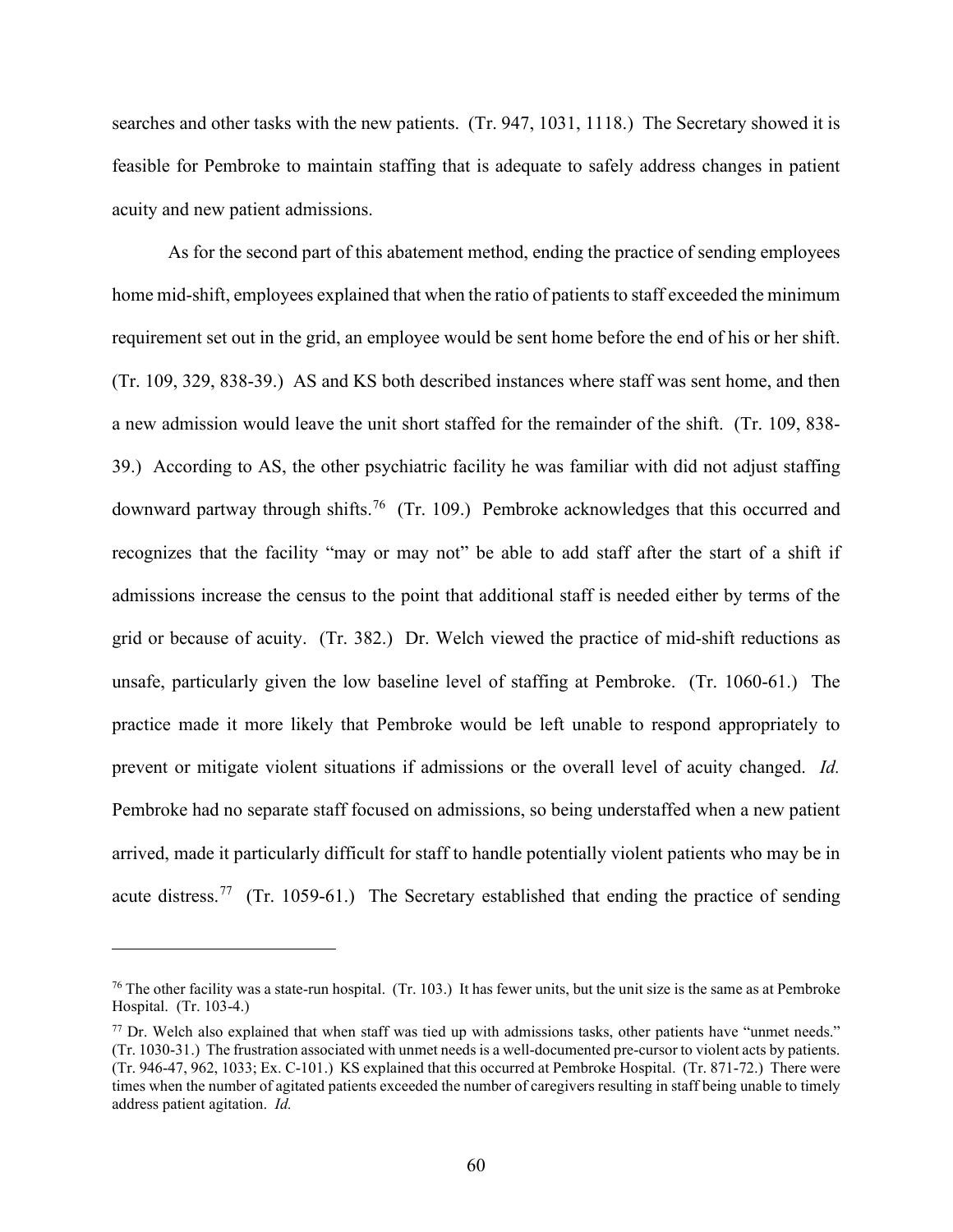employees home mid-shift was one way to increase the number of workers available to address changes in unit acuity and handle new admissions.<sup>78</sup>

## (3) Provide security staff and/or crisis intervention specialists

The Secretary proposes security staff "and/or" crisis intervention specialists on all three shifts. (Sec'y Br. at 4.) Dr. Welch, supported by peer reviewed literature, opined that the presence of security personnel reduces the rate of assaults. (Tr. 980; Ex. C-96.) Similarly, having inadequate security is a risk factor for workplace violence. (Tr. 985, 995; Ex. C-97, C-99.)

Pembroke did not have "security" personnel. (Tr. 96.) Instead, all individuals with direct patient care responsibilities were trained in a de-escalation technique, called Handle with Care. (Tr. 1189; Exs. R-10, R-32.) Only on the evening shift did Pembroke employ a "crisis intervention specialist." (Tr. 1233.) The crisis intervention specialist is not assigned to any particular unit and does not have direct patient care tasks. (Tr. 964, 1437.) The employee rounds through the units to identify problems and address them before they escalate. *Id.* The individual is also responsible for making sure doors are appropriately locked. (Tr. 964.)

In proposing security or crisis intervention specialists for all shifts, the Secretary does not insist that Pembroke specifically designate employees as "security"—the proposal permits use of crisis intervention specialists instead. (Sec'y Br. at 4.) The abatement method calls for there to be employees without specific direct care tasks focused on safety who could immediately respond to actual or threatened incidents of violence. The Secretary argues that having such people available is feasible and would materially reduce the hazard.

Dr. Welch conceded that the crisis intervention specialist on the evening shift was effective.

<sup>&</sup>lt;sup>78</sup> Ending the practice of having employees leave mid-shift was not the only way to maintain sufficient staffing to manage increases in acuity and/or admissions.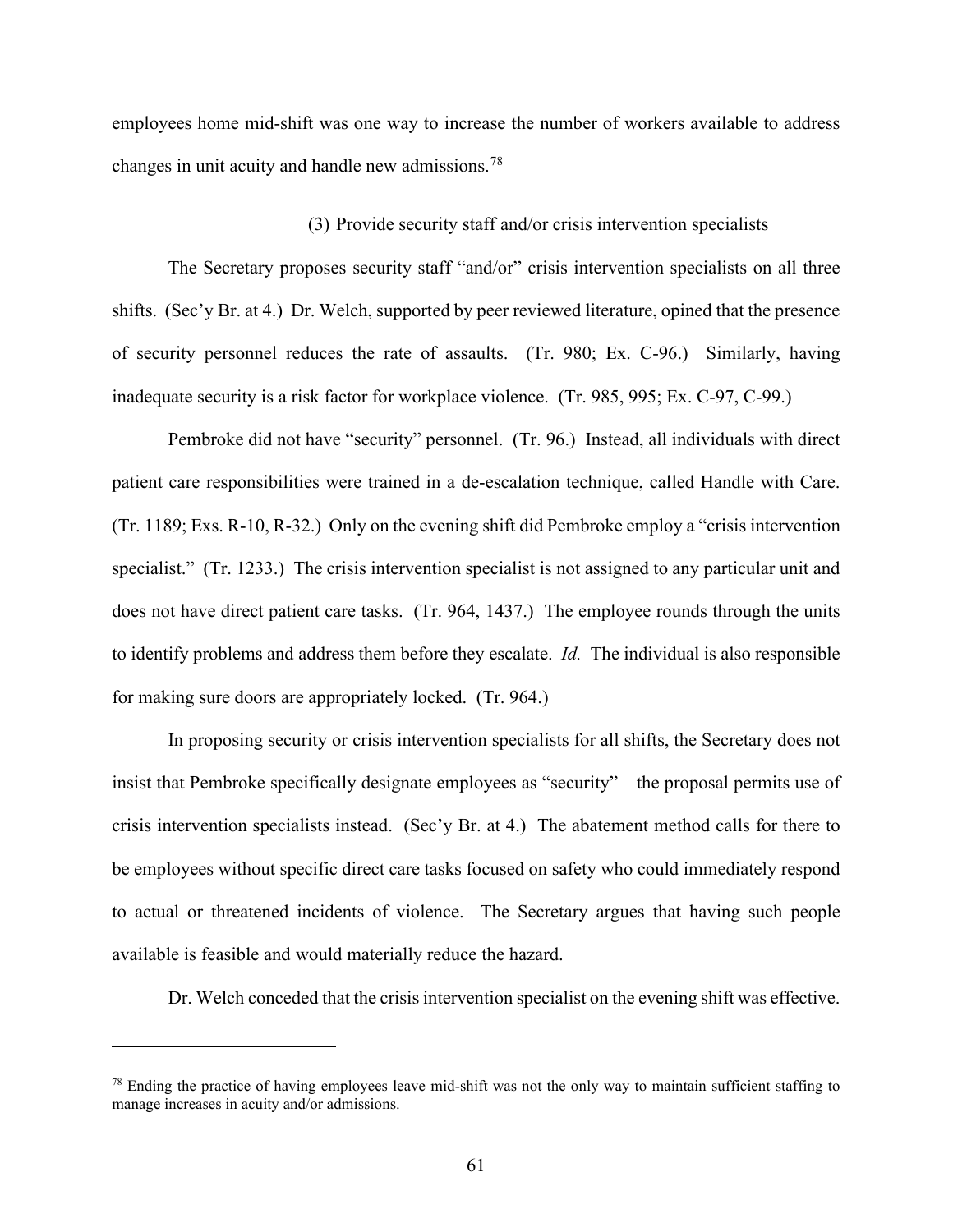(Tr. 1009, 1051.) However, it was only one employee on one shift. The one employee was responsible for six units, including making sure multiple doors were locked and secured. (Tr. 1009.) Dr. Welch opined that there should have been enough people available on all three shifts to ensure safety and to prevent and minimize the hazard. (Tr. 1010, 1051-52.) He explained how abating the hazard required regular rounds focused on security. (Tr. 995.) And, he emphasized the importance of having staff dedicated to responding to immediate crises. (Tr. 1052, 1087.)

At Pembroke Hospital, MHAs and nurses had numerous patient care tasks, such as dispensing medications, running groups, housekeeping, and coordinating care. (Tr. 1087.) Many tasks could not be instantly stopped to permit the person to respond to a call for assistance. *Id.* In addition, MHAs were responsible for routinely taking patients off units for fresh air breaks and meals in the cafeteria. (Tr. 55-56, 863.) When conducting such tasks, MHAs could not leave patients alone to respond to requests for assistance. (Tr. 863, 949.)

Dr. Welch also explained that some staff did not feel physically capable of managing very large, violent patients --- particularly on their own. (Tr. 1087.) In his view, Pembroke needed employees physically capable of assisting with restraining large patients and who were focused on safety as opposed to other tasks. (Tr. 1087, 1093-94.) The single person in the role of crisis intervention specialist on one shift was not adequate for the degree of patient aggression and the number of workplace violence incidents. (Tr. 1051.) Dr. Welch opined that other behavioral health facilities were able to have staff dedicated primarily to safety and opined that Pembroke could feasibly do the same. (Tr. 1053.)

While Ms. Cooke had concerns with maintaining a security staff, she acknowledged the value of having additional staff available to respond to crises and manage situations. (Tr. 1492, 1495-96.) She noted that managing patient behavior is particularly difficult on the evening shift.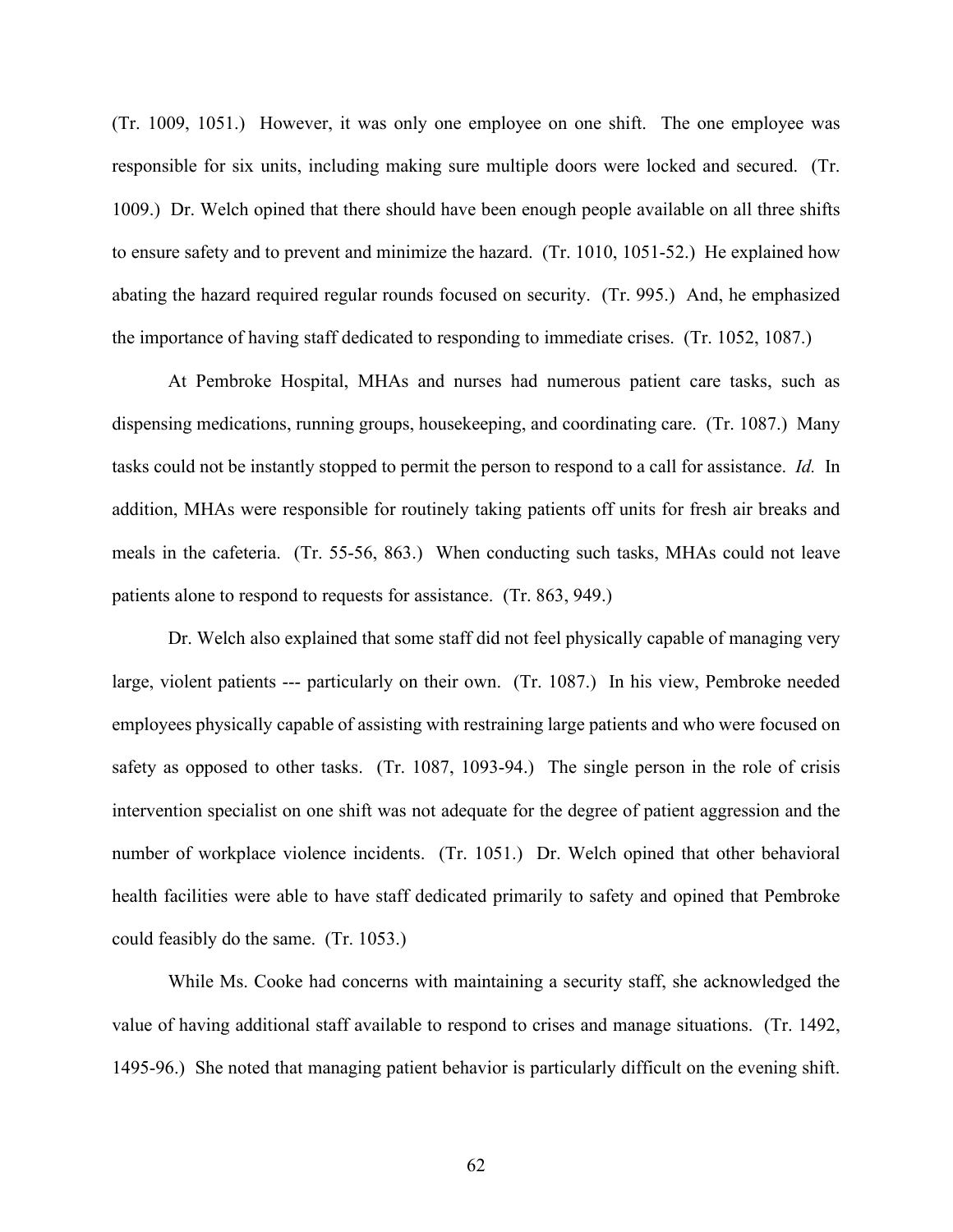(Tr. 1496.) However, in her view, having only one person on the evening shift as a crisis intervention specialist was not problematic. As for the lack of someone in such a role on the night and day shift, Ms. Cooke cited the float position at night and the availability of other staff during the day. (Tr. 1478.) However, the float could be assigned patient care tasks, including a 1:1 assignment that would prevent him/her from being available to respond to a crisis. (Tr. 374-75, 379, 1437, 1478.)

Importantly, Ms. Cooke did not dispute Dr. Welch's opinion that having staff focused on security was feasible. She did not specifically review the studies relied on by Dr. Welch in reaching his conclusions. (Tr. 1518.) Also, she admitted awareness of other facilities that had building security. (Tr. 1493-94.) In particular, she acknowledged being familiar with facilities that have security respond to a code, such as to "be manpower" and "help restrain" patients or deescalate situations.<sup>79</sup> (Tr. 1492-93.) Ms. Cooke did not address the two concerns with Pembroke's approach cited by Dr. Welch: (1) the lack of anyone assigned only to safety on the day and night shifts; and (2) the lack of physical capabilities of some of the individuals tasked with controlling violent patients. Additionally, her testimony failed to rebut the Secretary's evidence of feasibility and effectiveness. Altogether, Ms. Cooke's testimony did not rebut the Secretary's evidence that having security staff "and/or" crisis intervention specialists on all three shifts was feasible and would materially reduce the hazard.

(4) Staffing for Therapeutic Activity Groups and Recreation Periods

The Secretary proposes that Pembroke maintain sufficient staffing for "therapeutic activity

 $79$  Pembroke's Code Green policy directed employees to contact 911 for "psychiatric emergencies or as deemed appropriate." (Ex. R-9 at 3-4.) Ms. Cooke argued that uniformed personnel could increase a patient's agitation but did not discuss Pembroke's policy of contacting outside emergency responders for psychiatric emergencies. (Tr. 1495.)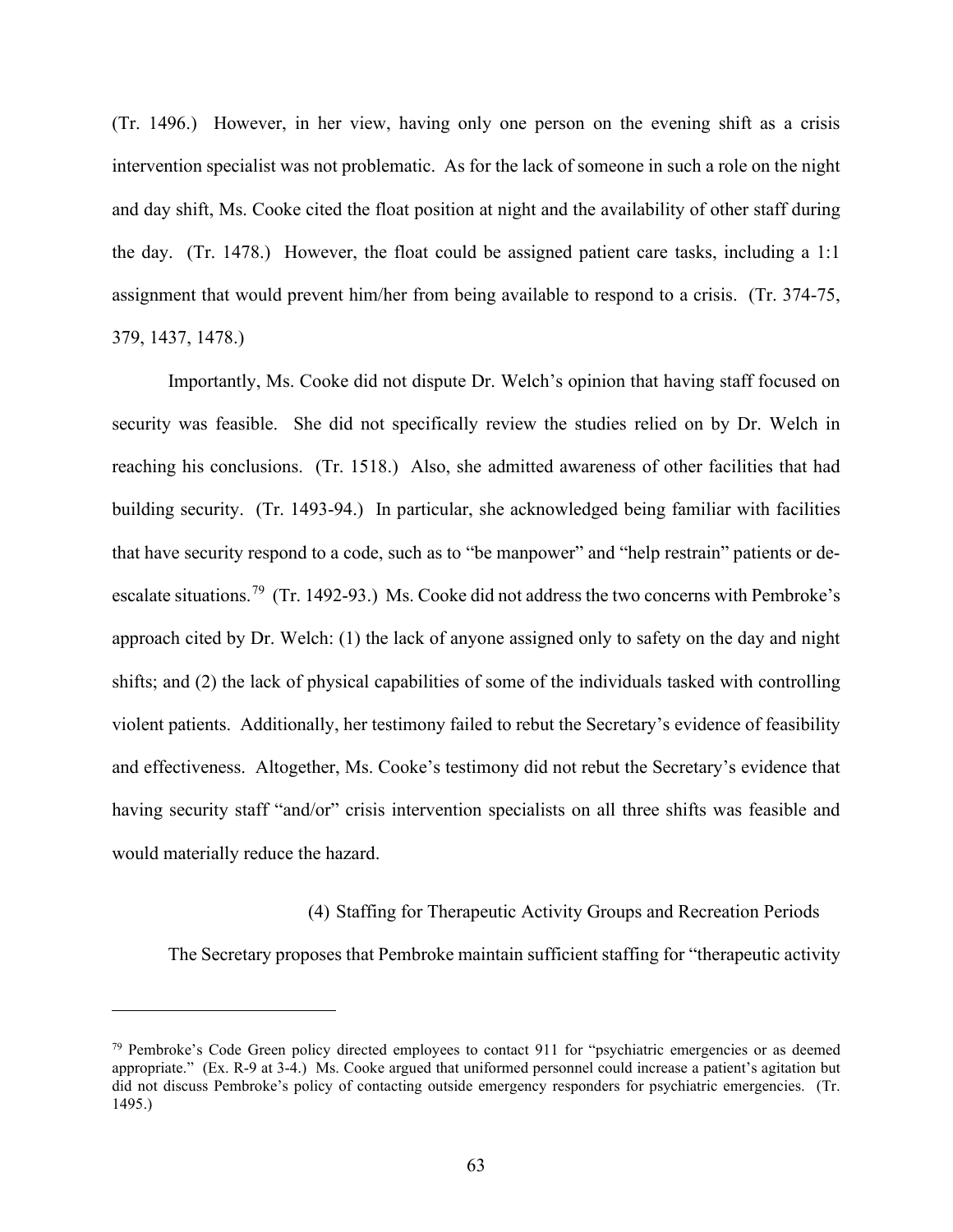groups and recreation periods." (Sec'y Br. at 4.) Dr. Welch, supported by peer reviewed literature, explained that canceling therapeutic activities can increase the level of acuity for the unit. (Tr. 969-70; Ex. C-101.) Boredom and insufficient activities are also precipitants for violence. (Tr. 967-68, Ex. C-101.) Structured organized activities, along with the reliability and predictability of their occurrence promotes positive engagement and reduces acuity. (Tr. 820-21, 949-50, 1062.) Conversely, unmet needs can trigger violence. (Tr. 946-47, 949-50, 960, 1030; Ex. C-101 at 9.) If an MHA can engage some patients in an activity, this frees staff to better intervene with sicker patients. (Tr. 970.) Dr. Welch, informed by the employee statements, noted that the lack of activities was particularly detrimental for the adolescent units. *Id.* Teenagers "tend to be very stimulus prone" and failing to engage them consistently can lead to adverse consequences such as agitation. (Tr. 965, 970-71.) Engaging patients in therapeutic group activities and recreation reduces patient agitation and incidents of workplace violence, making it an effective method to materially reduce the hazard. $80$  (Tr. 967-68, Ex. C-101.)

As discussed, therapeutic groups were routinely canceled due to inadequate staffing. (Tr. 819-20.) Dr. Welch explained that increased staffing would allow therapeutic group activities to occur consistently as scheduled. (Tr. 1062-63.) He noted that another similar facility has a dedicated staff for conducting therapeutic group activities. (Tr. 1063.) Because the employees running the groups have no direct care responsibilities, the need to handle admissions or emergencies did not result in therapeutic activities being canceled. *Id.* Ms. Cooke recognized that group activities were regularly canceled but alleged that the number of cancellations was not "an

<sup>80</sup> The proposed abatement calls for both group activities and recreation periods. (Sec'y Br. at 4.) MHAs took patients off the units for fresh air breaks. (Tr. 55-56.) The Secretary failed to show that the few times during the inspection period when these breaks did not occur materially contributed to the hazard. Pembroke appeared to have sufficiently implemented the need for fresh air breaks.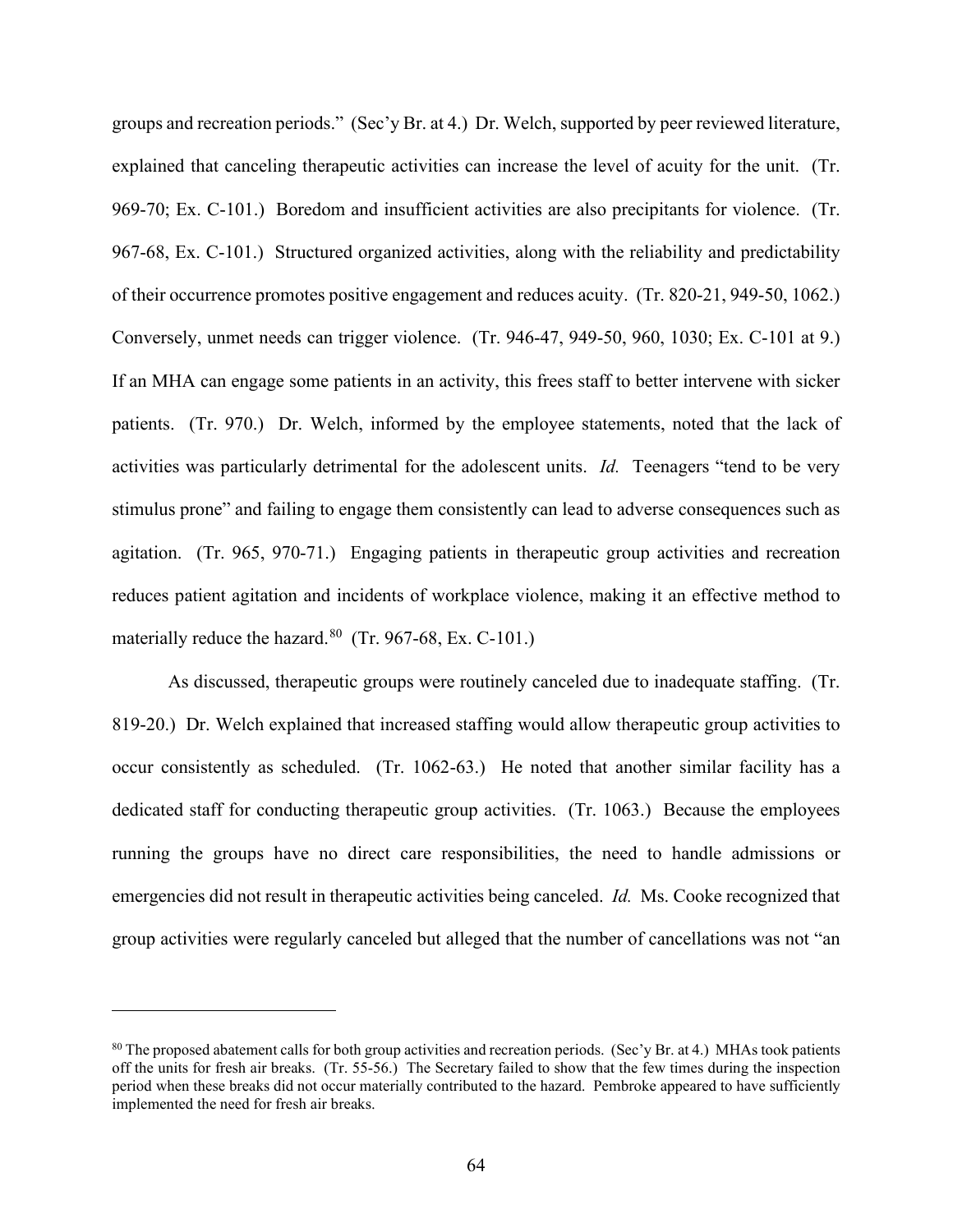overabundance." (Tr. 1503.) She did not refute Dr. Welch's view that therapeutic groups materially reduce the hazard. Nor did she address whether Pembroke could maintain a higher staff to patient ratio to ensure groups more consistently occurred as scheduled. The Secretary established that it was feasible to maintain a higher level of staffing which would reduce the frequency with which groups were canceled. The Secretary also established that maintaining therapeutic group activities would materially reduce the hazard.

## *b) Change how admissions occur*

The next proposed abatement method is to have an admissions area separate from the ongoing care units for admissions and requiring that new patients remain in the separate area until all clinical assessments are complete. Specifically, the Secretary proposes that Pembroke:

- 1. Establish a team of nurses and mental health associates (MHAs) that focuses primarily on the performance of the tasks associated with the admission and assessment of new patients. This team should not be staffed by employees who are assigned to care for already-admitted patients.
- 2. Dedicate a physical area, apart from all other units of the hospital, to the admission and assessment of new patients.
- 3. Do not allow new patients into other units until the tasks associated with admission, including clinical assessments and the provision of medical orders, are complete.

(Sec'y Br. at 4.) The first method calls for an admissions team focused solely on the tasks associated with admitting new patients. The Secretary showed there was an overall need for additional staff at the facility to reduce the cited hazard. (Tr. 1058.) Carefully screening newly admitted patients was critical to addressing the hazard. The initial assessments looked at the patients' history of violent behavior and sought information on how patients could be de-escalated. (Exs. R-1, R-9.) As part of this assessment, MHAs searched patient belongings to identify materials that could harm staff. *Id.* Most of the admissions process took place in a small room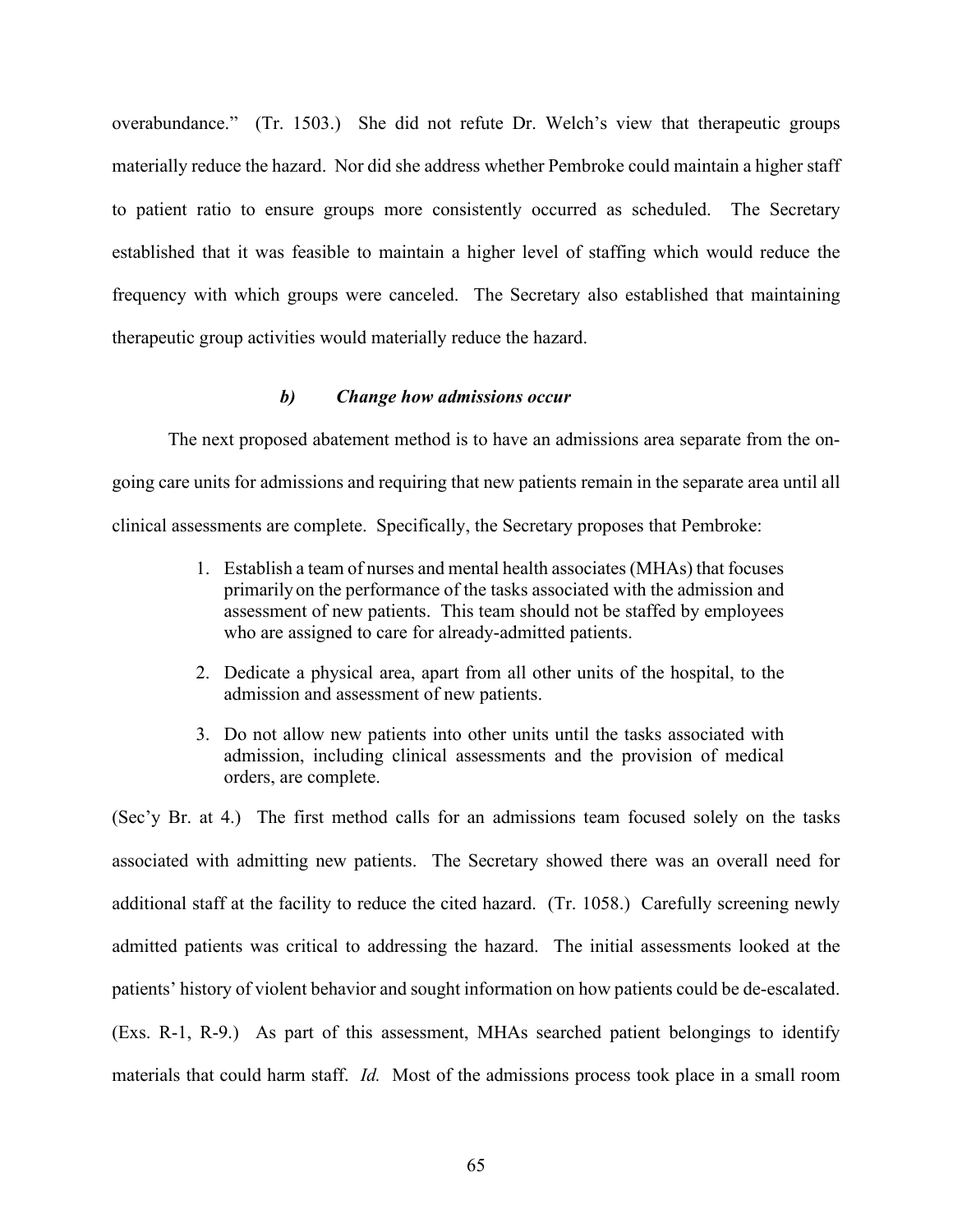with the MHA alone with the patient even before the belongings search was completed. (Tr. 81.) The room had no phone to commence a Code Green and even with a radio it was difficult to call for help from the room. (Tr. 82.)

The record reveals that admissions tasks are time consuming and that there is an increased risk for an employee to experience violence during this time. (Tr. 1006-7, 1011-13.) The overall level of staffing was often too low to handle the acuity of existing patients and more than a few admissions. Admissions took time away from existing patients and sometimes introduced an acute patient into the unit population before he/she had adequate medication. (Tr. 1030-31.)

In those instances where there was enough staff to adequately handle the admissions tasks and care for existing patients, the Secretary did not adequately explain how precluding employees who handle admissions from other care responsibilities would materially reduce the hazard. In other words, the Secretary showed that Pembroke failed to maintain adequate staffing levels but he did not show how implementing the additional abatement method of precluding admissions staff from having other care responsibilities would materially reduce the hazard if staffing was already adequate to handle admissions. Unlike other facilities, Pembroke Hospital does not accept "walk-ins," i.e. patients that have not yet been assessed by someone outside of the facility. (Ex. R-9.) The information obtained during these pre-admissions calls is often incomplete. Still, the facility had some information about the patients and sometimes the patients were stabilized before their arrival at Pembroke.<sup>81</sup> (Tr. 1468-69; Ex. R-9.) Dr. Welch indicated that admissions could

<sup>&</sup>lt;sup>81</sup> When Ms. Cooke was discussing admissions, she was not always clear about whether she was describing the situation at Pembroke or her experience at other facilities. (Tr. 1469.) For example, she indicated that at "most" inpatient facilities she was aware of, or worked act, they would not accept "highly psychiatrically unstable" patients. (Tr. 1468.) She did not clarify whether that was true of Pembroke. (Tr. 1468-69.) Further, when describing the threats associated with newly admitted patients, she said that "we mitigate the risk." (Tr. 1468.) When asked by counsel whether she meant "Pembroke" when she used the term "we," Ms. Cooke explained that she meant Pembroke or was using the term "we" in the sense of the "behavioral health world." (Tr. 1469.)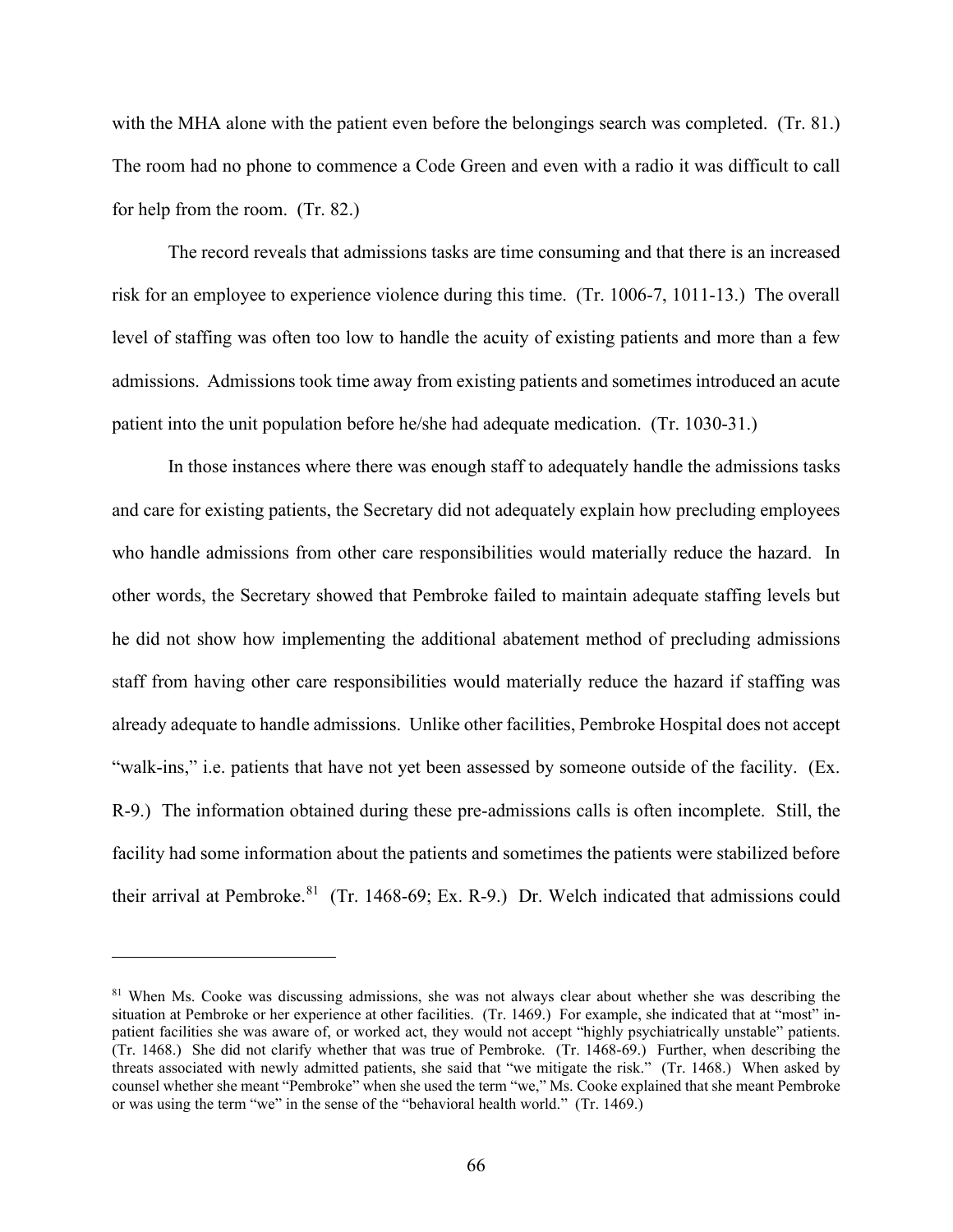take as many as twenty-two hours of nursing time per day. (Tr. 1008.) On average, however, much less time was necessary for admissions at Pembroke. To reach twenty-two hours of nursing time, there would have to be fifteen admissions, and each would have to take ninety minutes. (Tr. 1008.) While some admissions took the full ninety minutes and sometimes there were many admissions, the record indicates that in 2016, on average, Pembroke had approximately seven admissions per day. (Tr. 1436.)

Regarding the admission and assessment of new patients in a dedicated physical area, Dr. Welch opined that a separate admissions unit would materially reduce the risk of workplace violence. (Tr. 1028-30.) In his view, the existing spaces on the units used for some of the admissions tasks were unsafe because they were isolated and small. (Tr. 1031.) Further, patients went directly from the small rooms into the common area with existing patients. (Tr. 1033.) The newly admitted patients find themselves in uncertain situations, may be frustrated, and could lack proper medication. (Tr. 1032-34.) Dr. Welch explained that Pembroke's approach creates a "destabilizing situation." (Tr. 1034.) AS and KS also asserted that a separate unit would be helpful to abate the hazard. (Tr. 83-84, 861-65.) AS explained that while a separate unit would not change patient behavior it would eliminate "a big risk factor" in terms of the new patient interacting with existing patients. (Tr. 164.) Similarly, Ms. Wollner, the Director of Admissions, acknowledged that a separate admissions unit would reduce the burden on the units. (Tr. 1386-87.)

In terms of technical feasibility, the facility had space apart from the units that could be used for admissions. (Tr. 93, 1034.) Other similar facilities also had dedicated admissions areas. (Tr. 104-5.) Dr. Welch discussed other similar facilities at which the assessment, evaluation, and medication of new patients occur in dedicated areas apart from where existing patients are located. (Tr. 936, 1027, 1031-32, 1034, 1101.) The Secretary presented evidence that it was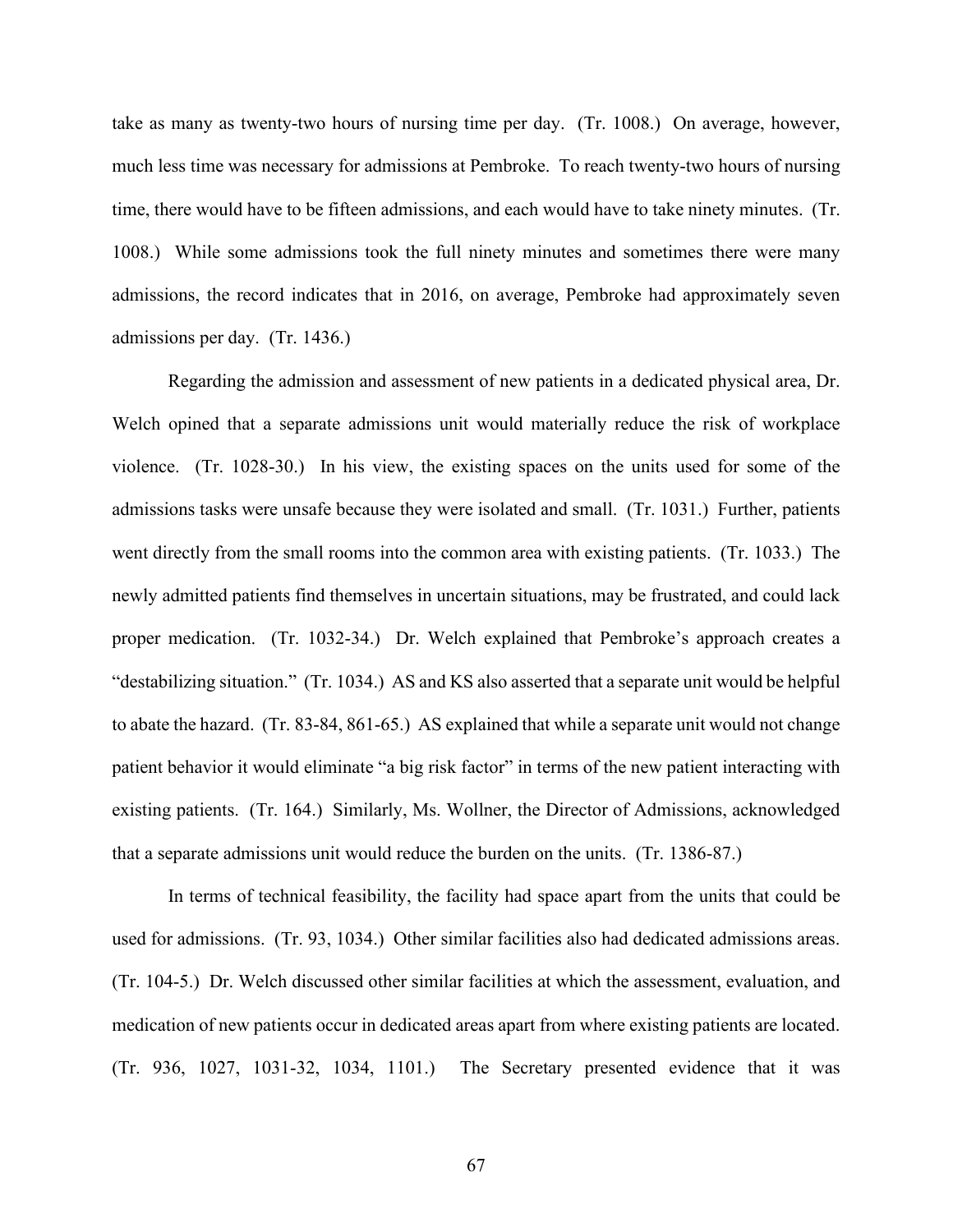technologically feasible to dedicate a physical area apart from the other units to handle assessments before patients are moved into the treatment units.

However, the Secretary falls short on persuading how moving admissions from the units to this separate area would materially reduce the hazard if Pembroke was adequately staffed to handle such admissions and addressed the difficulties with summoning assistance. Again, the Secretary showed that Pembroke failed to consistently staff in anticipation of admissions and addressing this deficiency would materially reduce the hazard. Rather than being a separate abatement method, the proposal to have a separate admissions area appears to be one approach to handling the inadequate staffing and insufficient means to summon assistance. In other words, if Pembroke had enough employees on the units and employees could quickly summon assistance, then a separate admissions unit might not be necessary to further reduce the hazard. *See Cerro Metal Prods. Div.* 12 BNA OSHC 1821, 1822-23 (No. 78-5159, 1986) (noting that the abatement actions must be "necessary and valuable").

As for Pembroke's practice of allowing new patients into the units before all assessments and the provision of medical orders are complete, the evidence reveals that this increased acuity and created workplace violence risks. The evidence of record also reveals that increasing staff to appropriately address acuity and 1:1 assignments would materially reduce the risk. The Secretary established that waiting to integrate new patients into the units was one way to handle the acuity new admissions bring. However, if the facility had adequate staff and means to summon assistance it is not clear that segregating the patients would further reduce the hazard. *See Cerro,* 12 BNA OSHC at 1822-23.

The Secretary proved that establishing a team of nurses and MHAs focused primarily on the performance of the tasks associated with the admission and assessment of new patients, was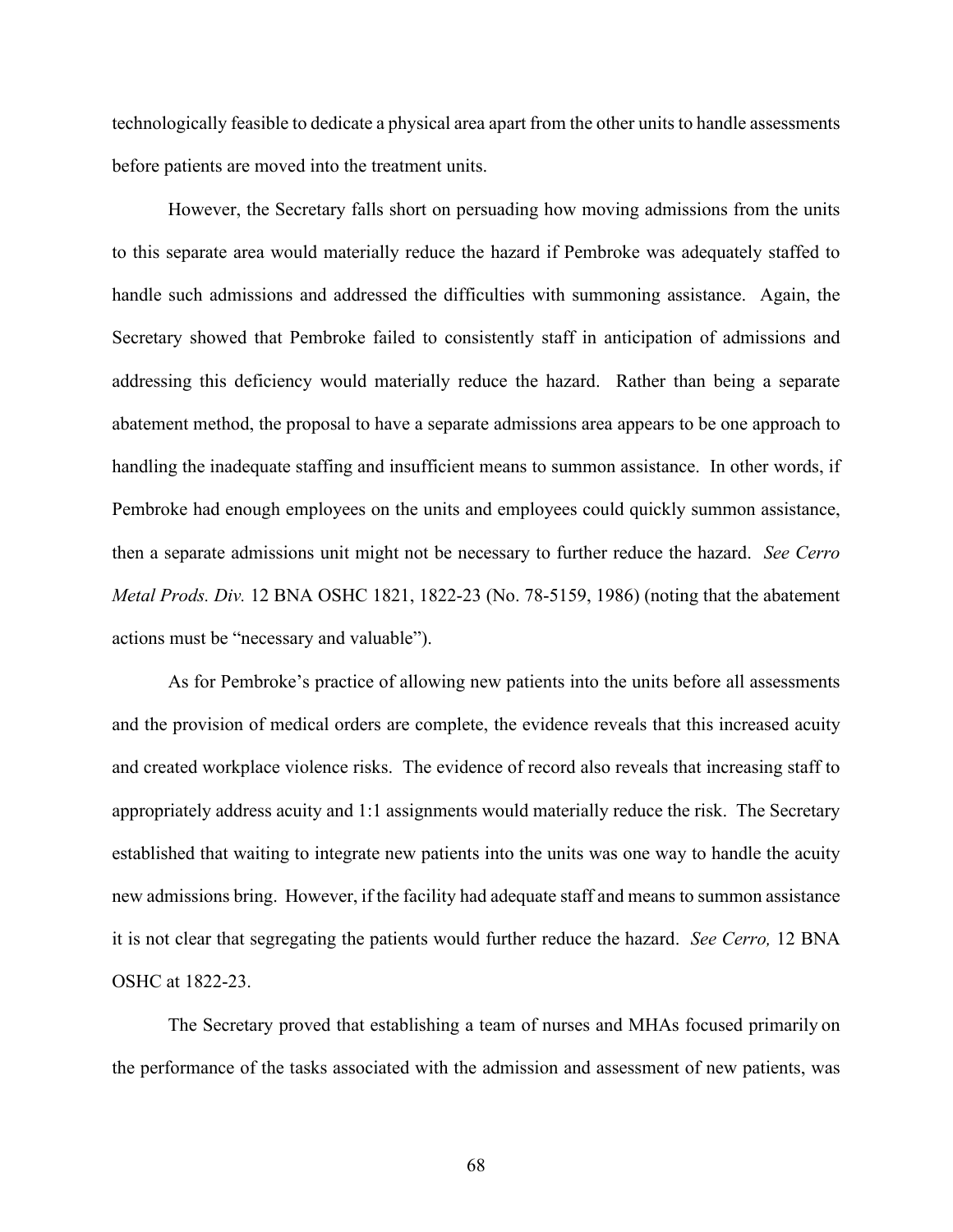feasible and would materially reduce the hazard. He failed to show that if the other identified abatement was in place, (1) that the employees on this team could not have any other responsibilities; (2) that admissions had to occur in an area apart from all other units of Pembroke Hospital, or (3) that patients had to remain segregated until all of the tasks associated with admission were complete.

### *c) Equipment*

Finally, the Secretary calls for two types of equipment: personal panic alarms and equipment to implement patient crisis prevention plans. (Sec'y Br. at 4.)

## (1) Personal Panic Alarms

The Secretary proposes that Pembroke provide "personal panic alarms for all employees who may work in close proximity to patients, including but not limited to nurses, MHAs, housekeeping staff, and case workers." *Id.* Pembroke's approach to summoning help in the event of a workplace violence incident was ineffective. JS, a nurse, discussed her experience with personal panic alarms at two other behavioral health hospitals. (Tr. 241.) She found them to be an effective way to seek immediate assistance. (Tr. 241-42.) Dr. Welch explained that personal panic alarms are more effective at summoning assistance than Pembroke's current approach, and that providing them would reduce the likelihood of staff members becoming victims of workplace violence. (Tr. 937, 974-75.) Unlike radios and the overhead paging system, panic alarms allow for discreet requests during emergencies. (Tr. 1049.) Dr. Welch relied on studies which found that access to panic alarms correlated with significantly lower rates of assault against staff in a healthcare setting. (Tr. 972-74, 995, Ex. C-95 at 3-10, C-96.) Workers without access to such equipment were victims of workplace violence more often. (Ex. C-95 at 10.) Regarding feasibility, other similar facilities provide personal panic alarms and literature discusses their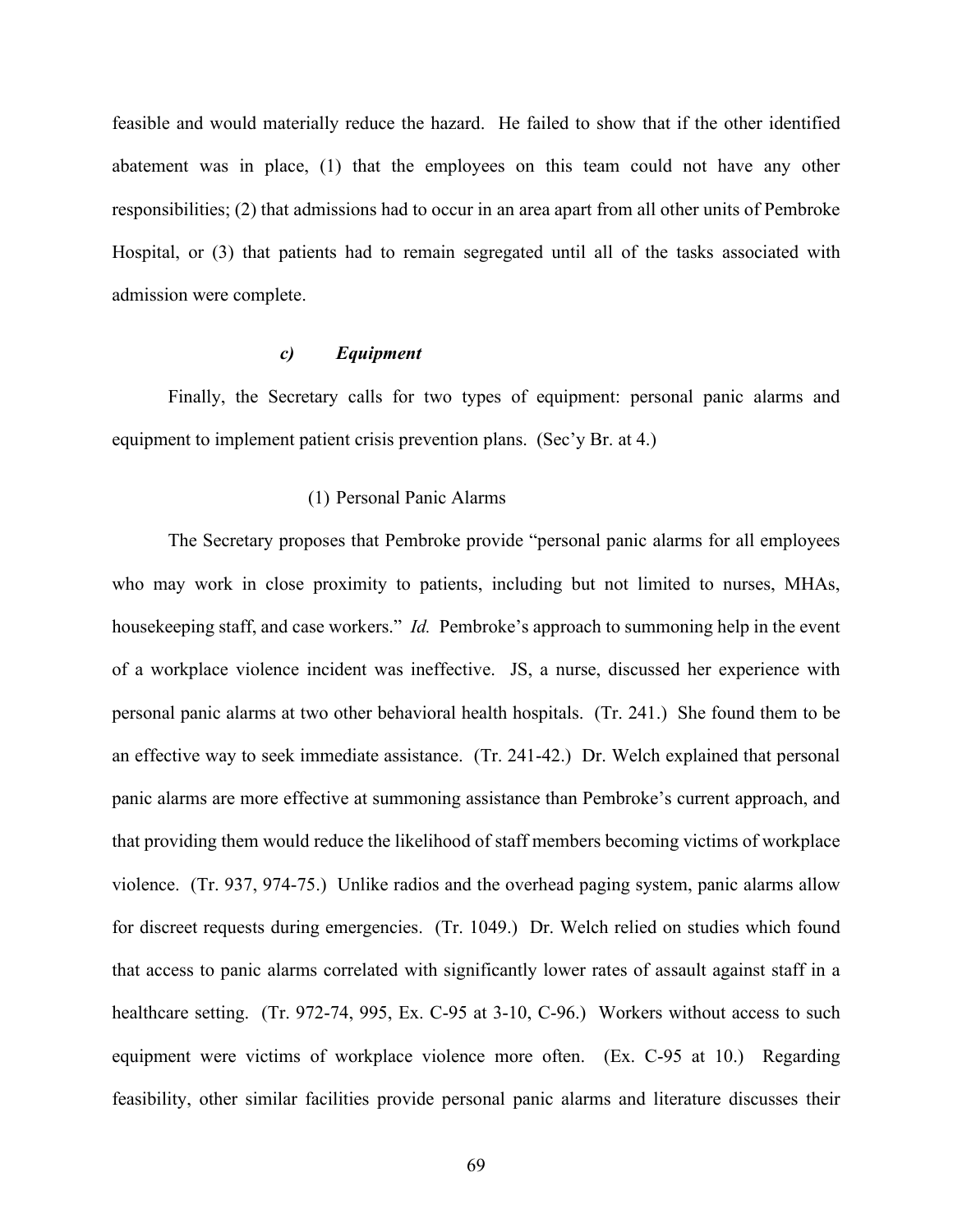successful use in healthcare settings. $82$  (Tr. 974, 1049; Ex. C-95.)

Ms. Cooke argued that there was no evidence to support the efficacy of panic alarms in reducing risk. (Tr. 1481.) It is unclear if she reviewed the studies Dr. Welch cited in reaching his conclusion that panic alarms are effective at materially reducing the hazard. (Tr. 1458.) She only indicated that she "might've (sic)" re-looked at the Sentinel Alert. *Id.* The Sentinel Alert describes physical and verbal violence against health care workers. (Ex. C-99 at 1-2.) It cites, among other things, lack of access to emergency communication such as a "call bell" as a contributing factor to violence against healthcare workers.  $83$  (Ex. C-99 at 3, 6.) Ms. Cooke acknowledged there were times when panic alarms may be easier, but said they were not "standard." (Tr. 1485-86, 1521.)

The general duty clause requires employers to "take all feasible steps" to protect against recognized hazards. *Gen. Dynamics*, 599 F.2d at 464. Employers must implement abatement measures safety experts agree are feasible even if they are "not of general usage in the industry." 599 F.2d at 464. *See also Beverly*, 19 BNA OSHC at 1191 (finding abatement measures may be required even if the practice is not yet customary in the industry). Ms. Cooke did not testify that panic alarms were technologically or economically infeasible and agreed they may be an easier way to obtain assistance with a violent patient. (Tr. 1483.) No witness testified they were too expensive or would not work at Pembroke for technological reasons. Ms. Cooke's testimony does not refute the evidence establishing that personal panic alarms would materially reduce the hazard and constitute a feasible means of abatement.

<sup>82</sup> One peer reviewed study Dr. Welch relied on, Simha F. Landau, *Personnel Exposure to Violence in Hospital Emergency Wards: A Routine Activity Approach*, 34 Aggressive Behavior 88, 91 (2008), described access to an "emergency button" as a "widely used" and "important physical protective device." (Ex. C-95.)

<sup>&</sup>lt;sup>83</sup> The Sentinel Alert was issued after the inspection occurred and was not considered as evidence of Respondents' knowledge of the hazard. (Ex. C-99.) However, it was reviewed by Dr. Welch and possibly by Ms. Cooke to assess the feasibility of the proposed abatement.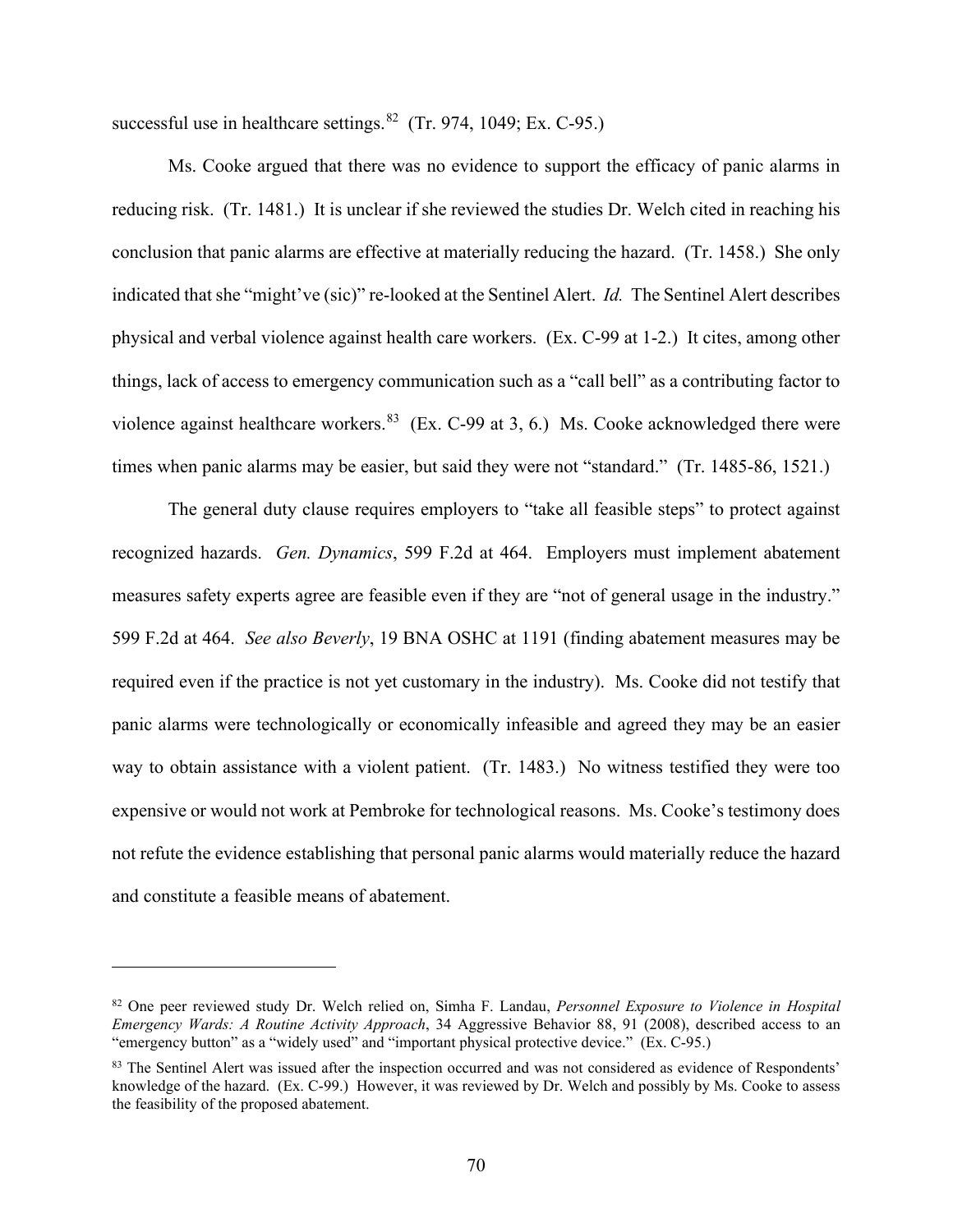The Secretary's burden is to establish that the abatement in place, a limited number of unreliable radios, was ineffective and that this issue could be addressed feasibly. *Integra*, 27 BNA OSHC at 1849; *Armstrong,* 8 BNA OSHC at 1073-74 (upholding a violation of the general duty clause when the employer failed to maintain an abatement measure it implemented). Dr. Welch's opinion that personal panic alarms are feasible and effective at reducing the likelihood a worker would be injured by the hazard was well supported by the testimony of other witnesses and numerous studies. (Tr. 241, 309-10; Exs. C-95, C-96, C-99.) The Secretary established that personal panic alarms are a feasible and effective means to abate the hazard by making it easier for additional people to respond to violent incidents or threats of violence.

#### (2) Equipment for Crisis Intervention Plans

The final abatement method proposed calls for Pembroke to "maintain equipment that is sufficient for the implementation of each patient's crisis prevention plan." (Sec'y Br. at 4.) Pembroke asks patients to complete forms about what helps to calm them down and what helps them to cope with situations. (Tr. 512, 1423, 1432, 1439; Ex. R-18.) Some patients decline to complete it. (Tr. 512, 1432.) However, staff can add information to the plans even if a patient does not provide any. (Tr. 512-13, 1249, 1431-32.) The plans assist staff with knowing how to deescalate a patient who becomes aggressive. (Tr. 512-13, 1432.) Most of the plans call for the use of music to de-escalate patients. (Tr. 73, 830, 1434.)

Dr. Welch opined that having music playing equipment would significantly reduce the risk of workplace violence and indicated that the equipment necessary for patients to have access to music could be affordably obtained. (Tr. 1064.) He explained that patients most often cite music as a calming technique, and he had seen it work effectively. (Tr. 962.) Dr. Welch asserted that providing access to calming modalities would decrease the hazard. (Tr. 1064-65.) In his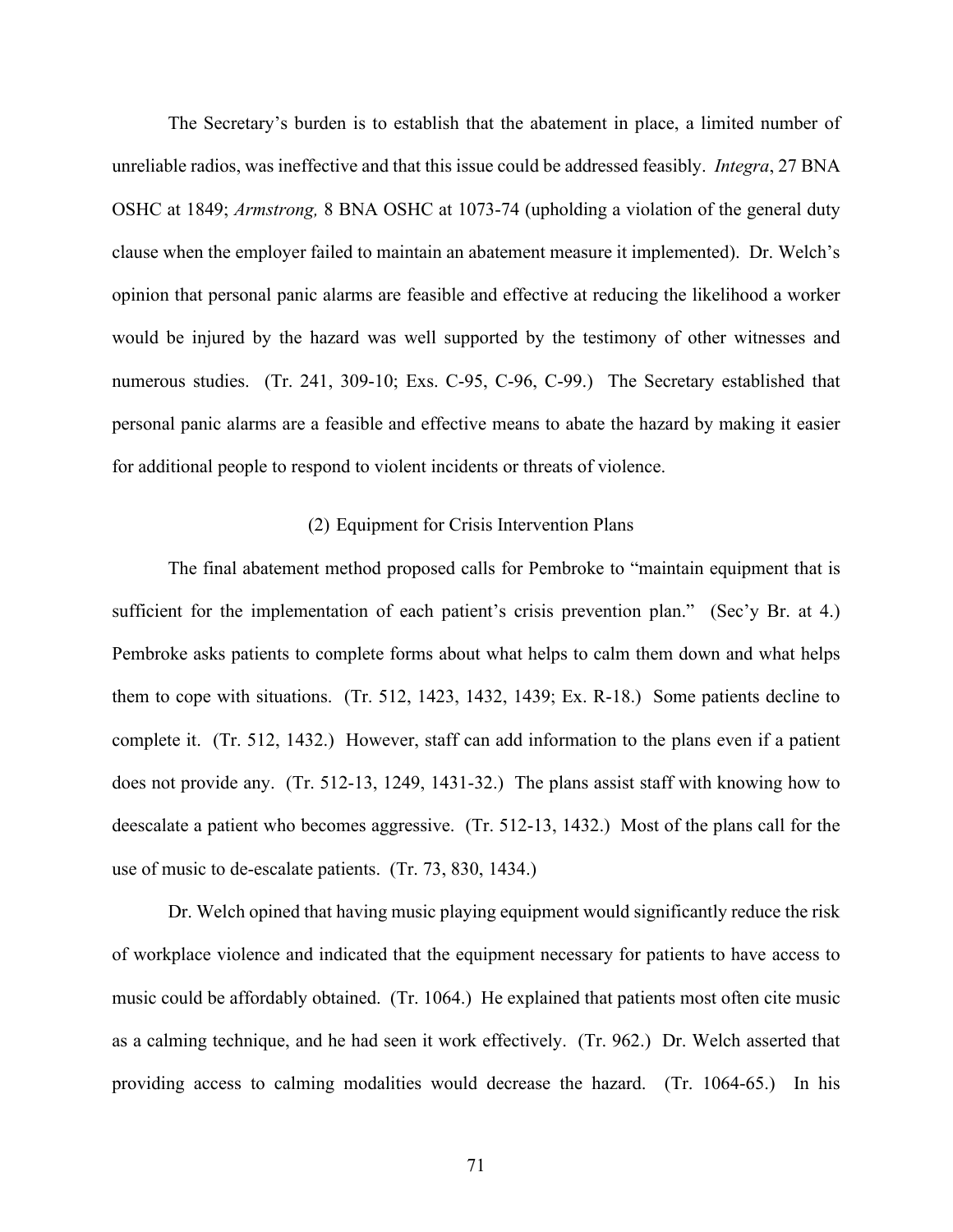experience, the headsets for playing music could be affordably maintained to allow them to be given out by request, rather than having waiting lists as was the case at Pembroke during the inspection period. (Tr. 963.) Employees agreed that providing music worked effectively at Pembroke to soothe and calm aggressive patients. (Tr. 73-74, 666, 831.) A nurse considered it a great help in handling patients who were distressed or agitated. (Tr. 666.) Ms. Cooke did not dispute the evidence regarding the usefulness of crisis prevention plans or providing music when patients indicate it has helped calm them in the past. Rather, her testimony revealed that she was unaware of any studies that proposed a specific number of devices based on the patient count. (Tr. 1505-6.) The Secretary established that being able to implement patient crisis prevention plans by providing music to calm distressed patients would materially reduce the hazard.

As for technical feasibility of implementing the abatement, by the time of the hearing, Pembroke had improved the ability of caregivers to routinely provide music consistent with deescalation plans. Fed. R. Evid. 407 (evidence of subsequent remedial measures may be admitted to show "the feasibility of precautionary measures"); *SeaWorld*, 748 F.3d at 1215. Accordingly, there is no dispute that providing music as part of implementing patient crisis prevention plans was technologically and economically feasible.<sup>84</sup>

## **IV. Relationship of UHS DE and Pembroke**

The Secretary contends that despite being separate corporate entities, UHS DE and Pembroke should be treated as a single employer of the workers exposed to the hazard. Related employers are treated as a single entity when "they share a common worksite, have interrelated

<sup>&</sup>lt;sup>84</sup> To the extent that the proposed abatement could be interpreted as requiring other types of equipment, the Secretary failed to sufficiently identify such equipment or establish how it would materially abate the hazard.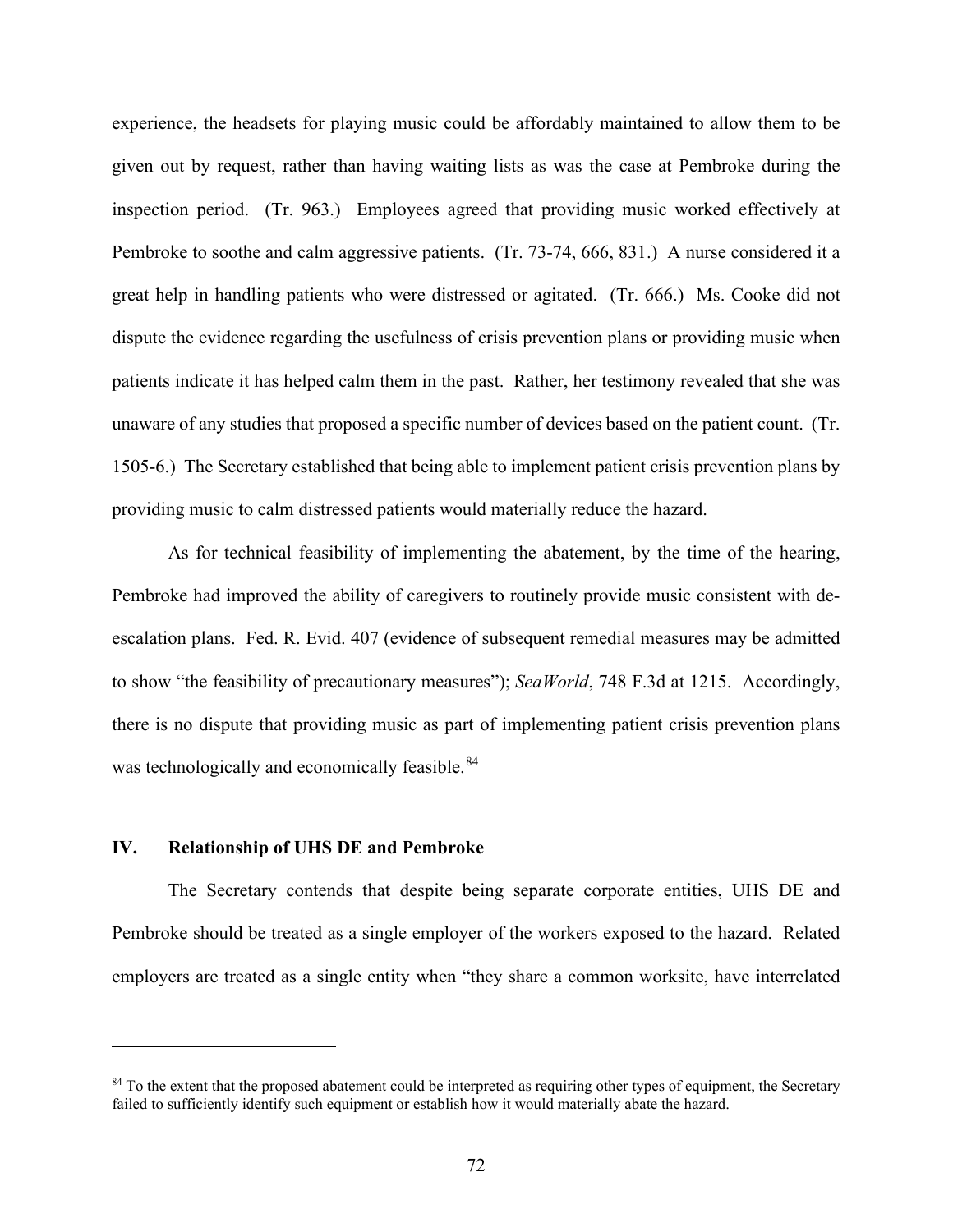and integrated operations, and share a common president, management, supervision, or ownership."85 *Loretto-Oswego Residential Health Care Facility*, 23 BNA OSHC 1356, 1359 (No. 02-1174, 2011) *aff'd*, 692 F.3d 65 (2d Cir. 2012); *C.T. Taylor Co*., 20 BNA OSHC 1083, 1086 (No. 94-3241, 2003) (consolidated); *Trinity Indus., Inc*., 9 BNA OSHC 1515, 1518 (No. 77-3909, 1981). The Secretary fails to satisfy these criteria.

Pembroke and UHS DE have different worksites: UHS DE operates out of Pennsylvania, while Pembroke operates in Massachusetts. (Tr. 724.) As the First Circuit explained in A.C. *Castle*, the common worksite element requires consideration of the location of where the employees work and are exposed to the hazard. 882 F.3d at 42. The Secretary does not allege that any UHS DE employees were exposed to the cited hazard. Nor does he allege that employees were exposed to the hazard of workplace violence at locations other than Pembroke Hospital. The record is clear that UHS DE and Pembroke have different business addresses and there is no allegation of workplace hazards at both locations.

With regard to operations, Gary Gilberti, the Senior Vice President in the Behavioral Health Division for UHS DE, testified that UHS DE and Pembroke were related, but distinct businesses. (Tr. 724.) Pembroke provides direct patient care, while UHS DE is a management and consulting business. *Id.* Pembroke primarily develops and sets its own budgets.<sup>86</sup> (Tr. 643-44, 1326.) *See Loretto-Oswego*, 23 BNA OSHC at 1359 (finding healthcare facility and management company were not a single employer). There is no evidence that Pembroke lacked sufficient capital or other resources to address worker health and safety.

<sup>&</sup>lt;sup>85</sup> The parties agree that this is the appropriate test to assess whether two legal entities functioned as a single employer. (Am. Pre-Hr'g Stmt. at 16; Resp't Br. at 6.)

<sup>86</sup> Respondents assert that Pembroke set its own budget. (Resp't Br. at 42.) However, Ms. Gilmore, a UHS DE employee testified that she handled the workers' compensation budget for Pembroke Hospital. (Tr. 550; Stip. 10.)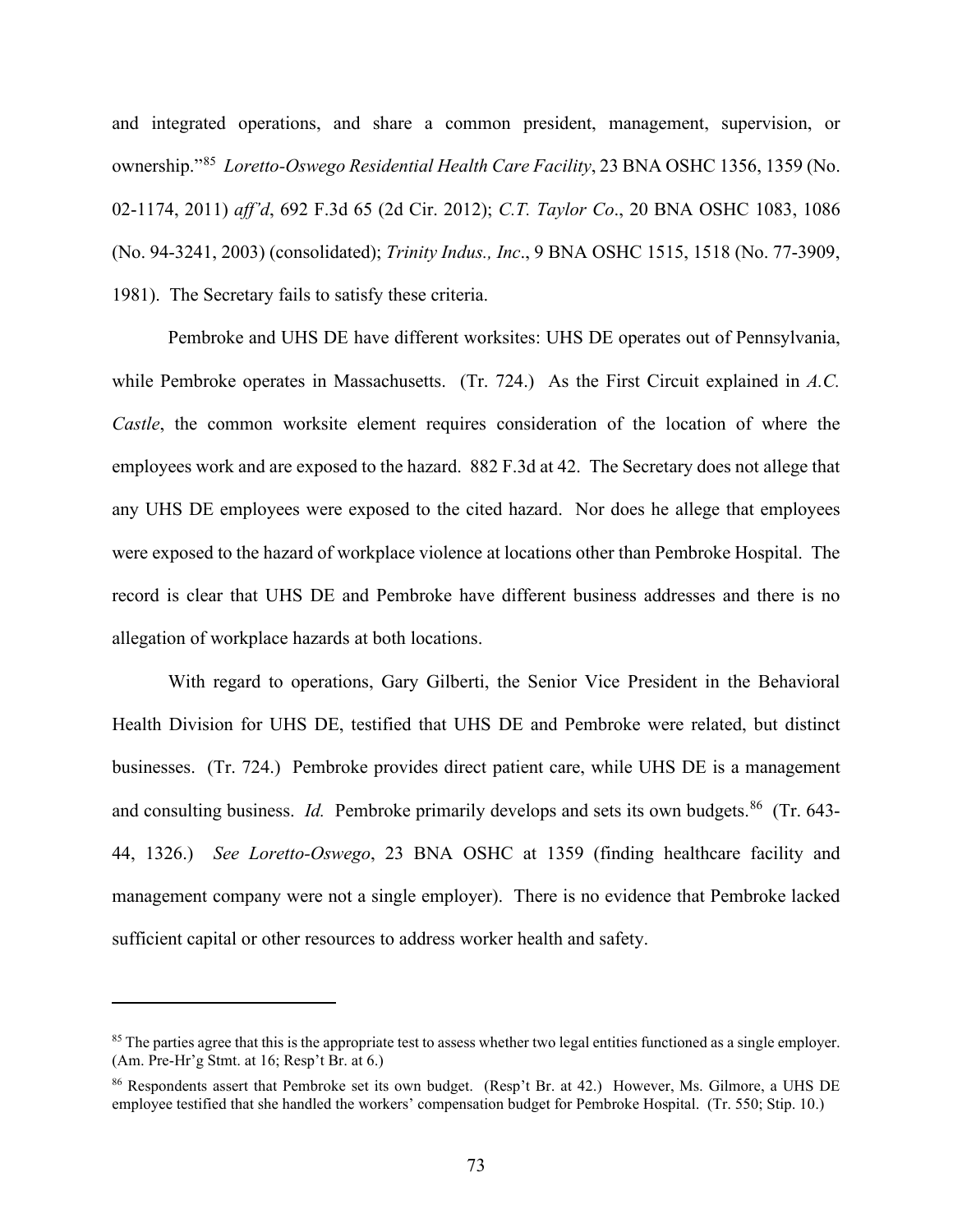As for personnel, Pembroke Hospital's CEO (Dr. Hickey) was employed by UHS DE. (Tr. 695; Stips. 10-11.) Other UHS DE employees routinely visited the Pembroke Hospital but did not provide daily oversight of Pembroke Hospital. (Tr. 533-34.) UHS DE had its own management structure with a separate CEO, chief financial officer, and management group. (Tr. 741.) Dr. Hickey had no managerial duties for UHS DE. (Tr. 741.) *Cf. C.T. Taylor*, 20 BNA OSHC at 1085 (finding two entities to be a single employer when both companies were owned and controlled by the same person and operated from the same office). The Secretary failed to establish that UHS DE and Pembroke operate as a single entity. Accordingly, the finding of a violation and assessment of a penalty are against UHS of Westwood Pembroke only. The Secretary's allegation against UHS DE is DISMISSED.

## **V. Repeat Characterization**

Respondents argue that if UHS DE and Pembroke are not a single employer, then the citation cannot be characterized as repeat. (Resp't Br. at 42.) This misconstrues the record evidence of Respondents' own corporate structure. The Secretary does not rely on a citation issued to UHS DE to support the repeat characterization. Instead, he relies on one issued to Pembroke itself. (Exs. C-14 thru C-17.)

A violation is repeated if the same employer was previously cited for a substantially similar violation. *Potlach Corp.,* 7 BNA OSHC 1061, 1063 (No. 16183, 1979); *Lake Erie Constr. Co.*, 21 BNA OSHC 1285, 1289 (No. 02-0520, 2005) (similarity of hazards is a "principle factor" in assessing the appropriateness of a repeat characterization). A violation of the general duty clause may be "found to be repeated on the basis of either a prior section  $5(a)(1)$  or section  $5(a)(2)$ violation." 7 BNA OSHC at 1064. When relying on previous general duty citation, the Secretary must show substantial similarity based on the circumstances surrounding the hazard. *GEM Indus.,*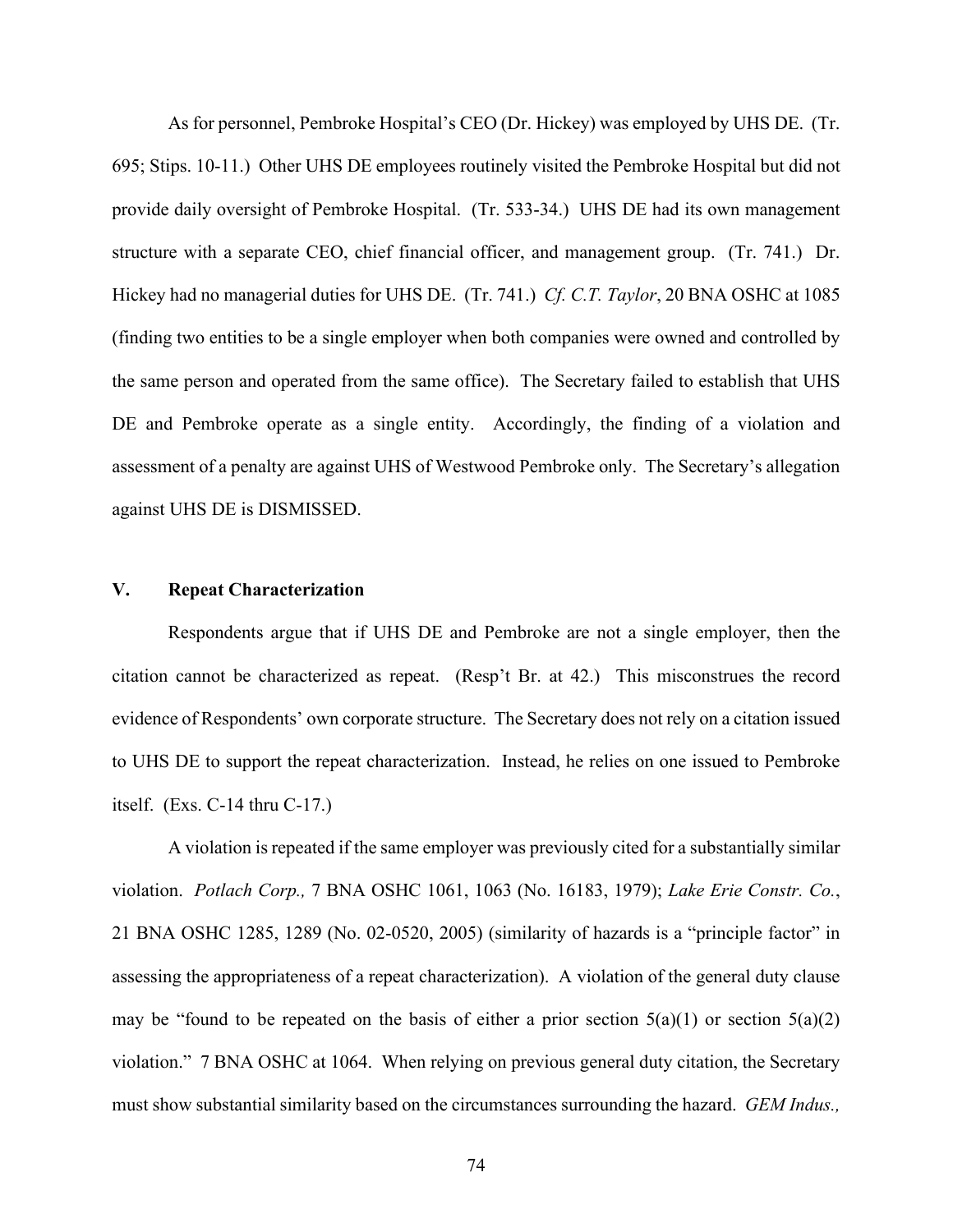*Inc.*, 17 BNA OSHC 1861, 1865-66 (No. 93-1122, 1996) (declining to rely on a previous 5(a)(1) citation to support characterizing a subsequent violation of a specific standard as repeat) *aff'd*, 149 F.3d 1183 (6th Cir. 1998).

The Secretary argues that the hazard cited in 2016 at Pembroke's Lowell Treatment Center and the one cited in 2017 at Pembroke Hospital are substantially similar. (Sec'y Br. at 74.) But, the Secretary failed to offer enough information about the circumstances surrounding the cited hazard at Lowell Treatment Center. The limited information in the record reveals only that the cited workplaces had significant differences related to the hazard. For example, while the Secretary proposed some similar abatement measures, others were notably different. (Ex. G-14.) The undersigned finds that while the hazards appear to share some commonality the record does not establish that the two violations are sufficiently similar to support a repeat characterization. *GEM*, 17 BNA OSHC at 1866 (declining to conclude that two violations were substantially similar even though both involved fall hazards).

The Secretary has met his burden to establish, by a preponderance of the evidence, that UHS of Westwood Pembroke violated 29 U.S.C. § 654(a)(1) of the Act and such violation was "serious" rather than "repeat".

## **VI. Penalty**

"Section 17(j) of the Act, 29 U.S.C. § 666(j), requires that when assessing penalties, the Commission must give due consideration to four criteria: the size of the employer's business, the gravity of the violation, the employer's good faith, and any prior history of violations." *Hern Iron Works, Inc.*, 16 BNA OSHC 1619, 1624 (No. 88-1962, 1994). When determining gravity, the Commission considers the number of exposed employees, the duration of their exposure, whether precautions could have been taken against injury, and the likelihood of injury. *Capform, Inc.*, 19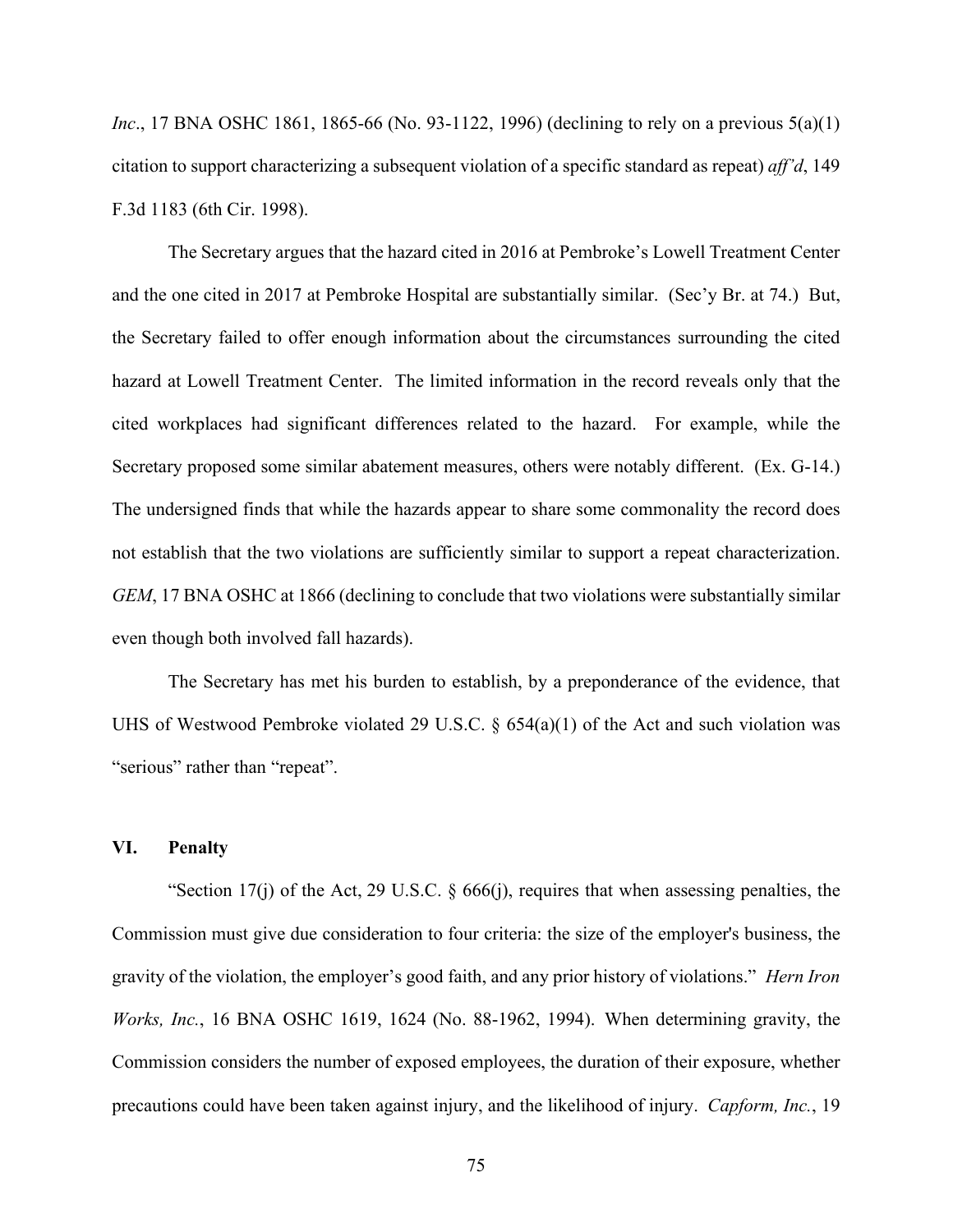BNA OSHC 1374, 1378 (No. 99-0322, 2001), *aff'd*, 34 F.App'x 85 (5th Cir. 2000 (unpublished). Gravity is typically the most important factor for determining the penalty. *Id.*

When initially issued, the Citation included a proposed penalty of \$12,675. In the Amended Complaint, the Secretary increased the proposed penalty to \$25,350. This amount could only be imposed if the violation was characterized as repeat rather than serious. Under the Act, as amended by the Federal Civil Penalties Inflation Adjustment Act Improvements Act of 2015, Public Law 114-74, sec. 701, the maximum penalty for a violation cited in 2017 and characterized as "serious" was \$12,675.00.

Having considered the four factors, the undersigned finds that a penalty of \$12,675 is appropriate. The hazard caused serious injury and was capable of causing death. Many employees were exposed to the hazard, with several suffering serious injuries. (Ex. C-60.) There is no evidence that Pembroke is a small employer. While it took some steps to mitigate the hazard, it failed to implement feasible abatement measures even after they were identified. In terms of history, it was previously cited for a violation related to workplace violence. (Ex. G-14.) Although the prior citation is not enough to support a repeat characterization, it is relevant to the evaluation of Pembroke's history.

As to good faith, as noted above, employees felt pressure to be less than forthcoming with investigators. (Ex. C-1; Tr. 883-84, 886-89.) Also, it is worth noting that MHAs were provided with a "cheat sheet" on how to communicate with regulators and then told to destroy it after reviewing it. (Tr. 125-26.) However, there is no evidence of actual obstruction. The MHA AS explained that they were to be direct and honest with surveyors, including OSHA. (Tr. 181-82.) Further, Respondents had a safety program and, as noted, had taken steps to minimize the hazard.